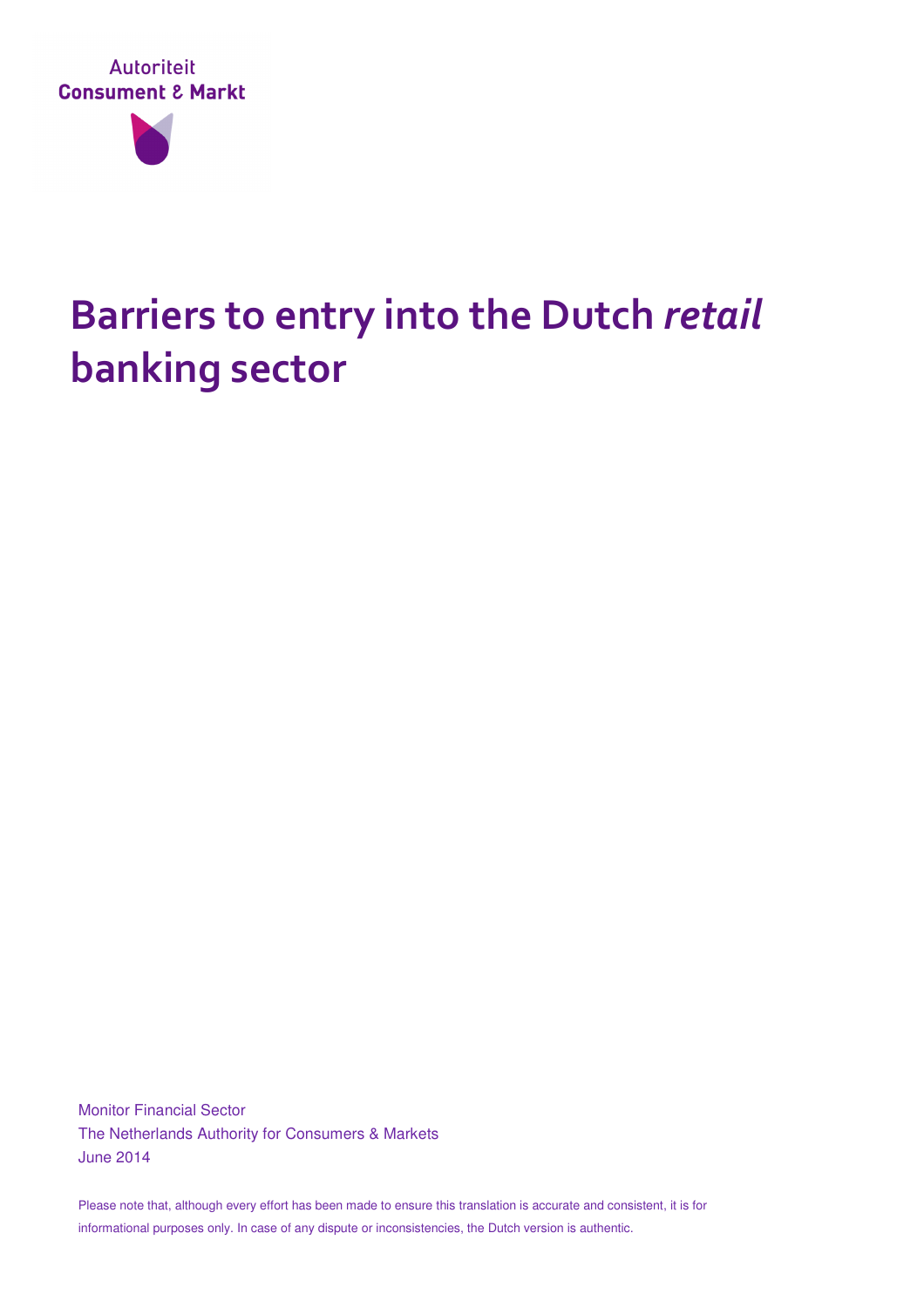



#### About the Monitor Financial Sector and this study

The Monitor Financial Sector or MFS (Monitor Financiële Sector, MFS) is a part of the Netherlands Authority for Consumers & Markets (Autoriteit Consument & Markt, ACM). The MFS carries out studies into the degree and developments of competition in the Dutch financial industry.

We have been able to prepare this report in part thanks to the comments made in a personal capacity by: Thorsten Beck (Tilburg University), Michiel Bijlsma (Netherlands Bureau for Economic Policy Analysis (Centraal Planbureau)), Jaap Bikker (Utrecht University and the Dutch central bank DNB), and Jarig van Sinderen (Netherlands Authority for Consumers & Markets (Autoriteit Consument & Markt, ACM).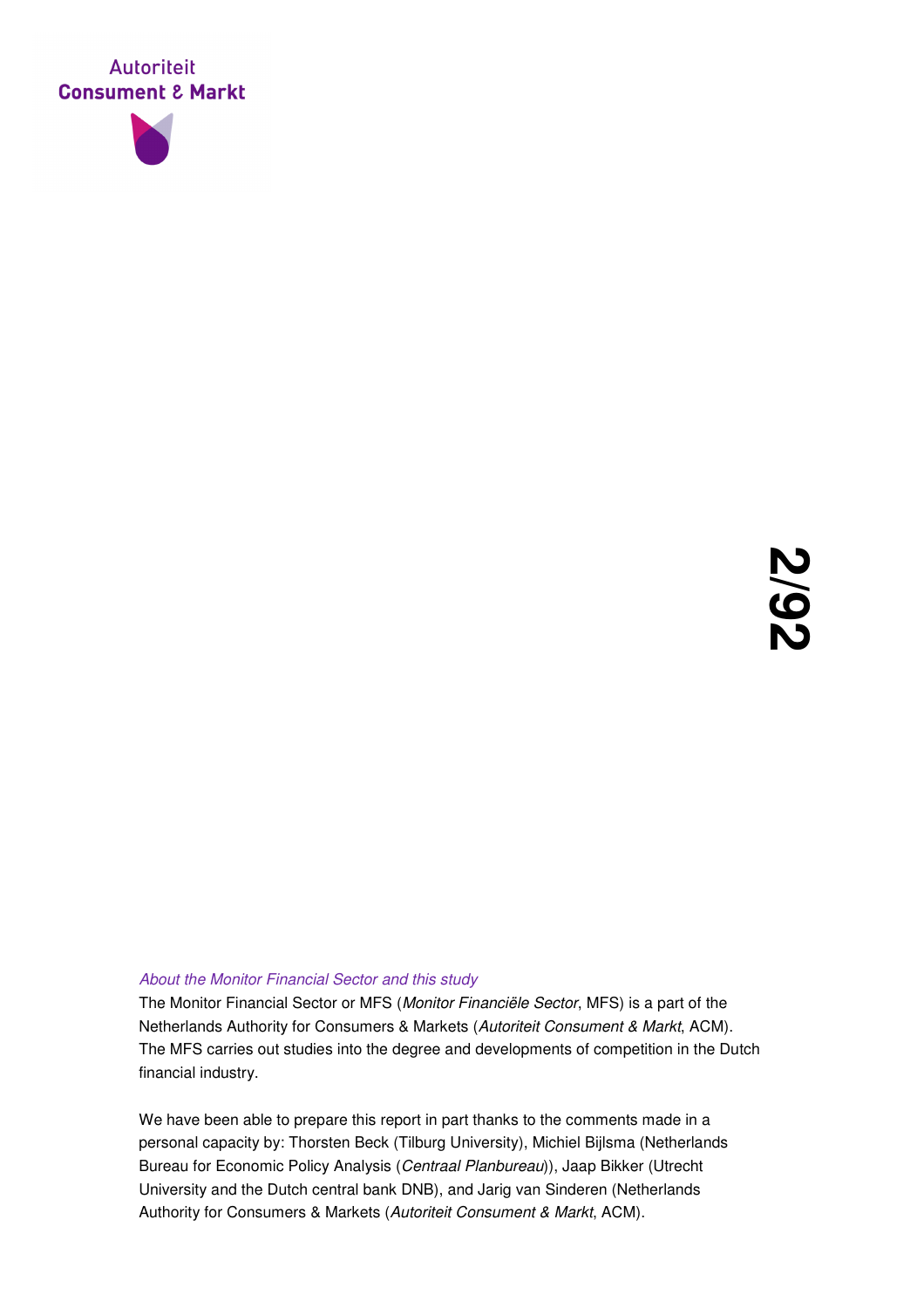

-

#### **Executive Summary**

#### The Dutch retail banking sector has become less competitive since the financial crisis

Competition in the Dutch retail banking sector (hereinafter: the Dutch banking sector) had already been less than optimal prior to the financial crisis. A large share of the sector was held by four systemic banks. An uncontrolled bankruptcy of a single systemic bank can cause significant damage to the financial system and the real economy. Consequently, these banks benefit from an implicit guarantee from the government, and therefore also from taxpayers. This implies that the systemic banks will be rescued in the event of an (impending) bankruptcy. Consequently, banks that are systemic can borrow at more advantageous rates than those that are not. The guarantee shields systemic banks from the disciplining effects of competition.

Competition in the Dutch banking sector has declined further since the beginning of the crisis. For example, according to the 2013 study of the Netherlands Authority for Consumers & Markets (hereinafter: ACM), competition in the mortgage market<sup>1</sup> has declined further due to the exit of foreign providers and the need of Dutch providers to reinforce their balance sheets. This decrease in competition has led to significantly higher mortgage rates for consumers.<sup>2</sup>

#### ACM studies barriers to entry and makes concrete policy recommendations for a structural improvement of competition

Higher lending interest rates and lower savings interest rates, caused by reduced competition, are detrimental to consumers and to businesses. Higher interest rates also slow down the economy's recovery by limiting the purchasing power of consumers, reducing lending, and weakening the viability of businesses. Therefore, it is important to improve competition in the Dutch banking sector in a structural manner.

The entry of new players or even merely the threat thereof will increase competition in the Dutch banking sector. In that regard, removing or lowering barriers to entry are effective ways to encourage competition. With this study, ACM intends to contribute to a structural improvement of competition in the Dutch banking sector. The importance of this study has been emphasised by the Dutch Cabinet and the House of Representatives.

In addition to competition, policymakers and politicians must also include other objectives, such as financial stability, when shaping policy for the financial sector. Ultimately, it is up to politicians to achieve a balance between these objectives, if necessary. It is sometimes argued that increased competition comes at the expense of financial stability. ACM would like to emphasise that competition and stability are not necessarily mutually exclusive objectives, but can in fact reinforce each other.

<sup>&</sup>lt;sup>1</sup> In this document, the term 'market' does not refer to the term 'relevant market' as defined in the Dutch Competition Act. <sup>2</sup> ACM (2013a).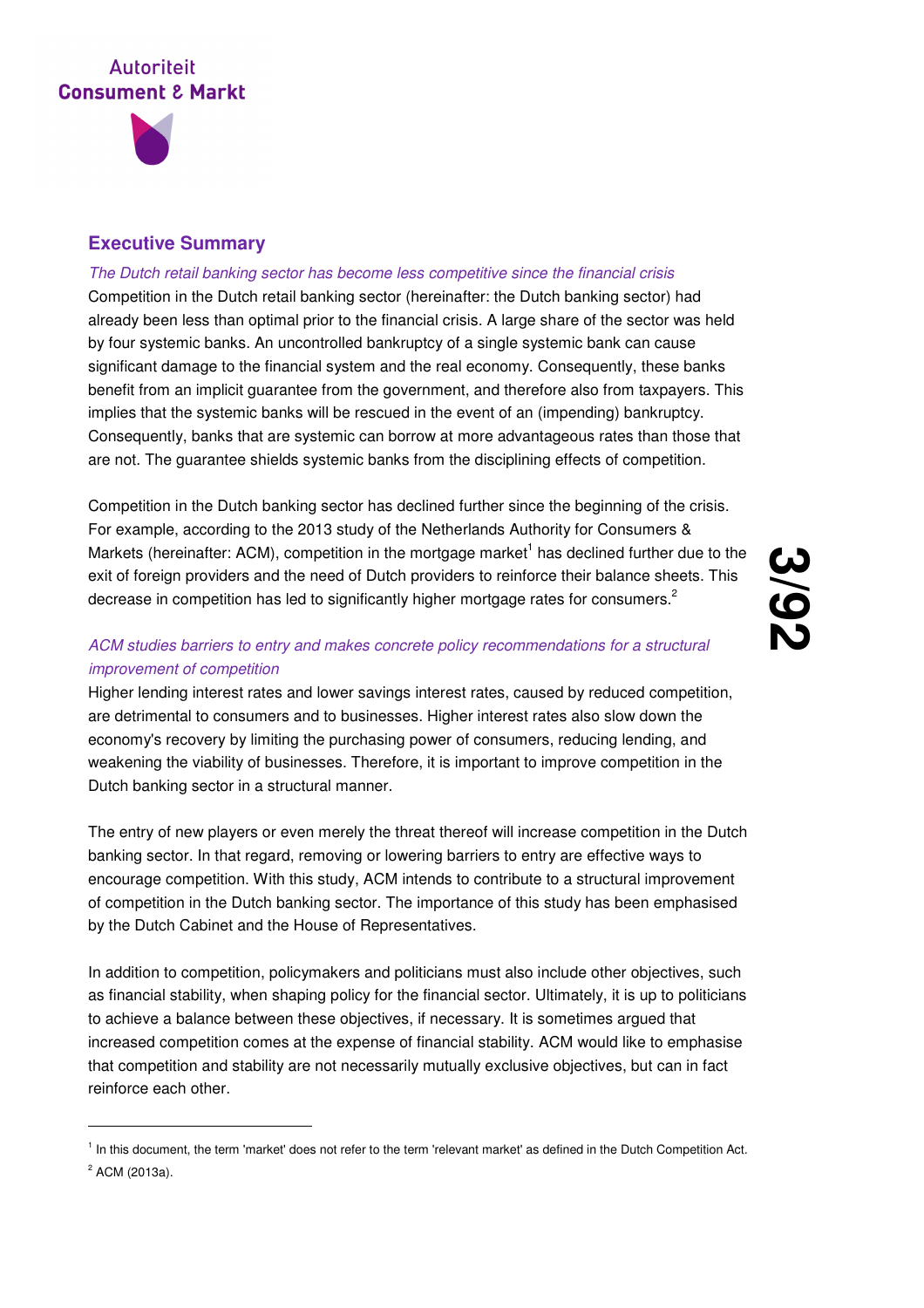

-

In this study, ACM has identified the most important barriers to entry $3$  in the Dutch banking sector.<sup>4</sup> ACM has subsequently investigated what solutions (in terms of policy or otherwise) could reduce those existing barriers. In total, ACM makes nine concrete recommendations for lowering existing barriers to entry. It believes that these recommendations can be implemented without any adverse effects on financial stability. These recommendations are set out below.

#### A more effective resolution mechanism and a European deposit guarantee scheme can remove the existing capital restrictions

The European banking industry has become fragmented since the crisis. The departure of foreign providers from the Dutch banking sector fits in with the trend of European banks withdrawing to their domestic markets. This fragmentation is caused by measures, among other causes, imposed on banks by national regulators to restrict the free movement of savings between countries (capital restrictions).

ACM concludes that capital restrictions are an important barrier to entry. Capital restrictions can limit the use of foreign deposits for lending in the Netherlands. A European banking union can lower the incentive to impose capital restrictions, by supplying European agreements that minimise the impact of bankruptcies of cross-border banks on national governments. Significant steps have already been made towards the creation of such a banking union.

## **4 /92**

However, there are still imperfections in the current structure of that banking union. As a result, the capital restrictions have not fully been removed. Firstly, a European deposit guarantee scheme (hereinafter: DGS) should still be created so that the costs of providing a guarantee scheme for savings are shared at the European level. Secondly, the European resolution mechanism can be improved. It is important that unhealthy cross-border banks can be resolved without affecting financial stability and the real economy. The European resolution mechanism exists for that purpose. Though great steps have been taken to achieve this mechanism, there is doubt about the effectiveness of the resolution mechanism in its current form. The reason for this is the potential interference from national interests in the resolution of banks. An effective banking union requires an effective resolution mechanism, in combination with a European DGS. ACM recommends that the Dutch Cabinet, in European settings, advocates for an effective resolution mechanism and a European DGS. In this manner, the incentive to impose capital restrictions will be diminished and it will be easier to enter the Dutch banking sector.

 $3$  ACM defines a barrier to entry as any factor which causes a smaller difference between the expected profits and the sunk costs.

<sup>4</sup> ACM has not investigated whether the barriers to entry are higher in the Netherlands than in other countries. After all, lowering a barrier (in the Netherlands) always means that the Netherlands becomes more attractive as a market, even when the specific barrier is not higher in the Netherlands than in other countries.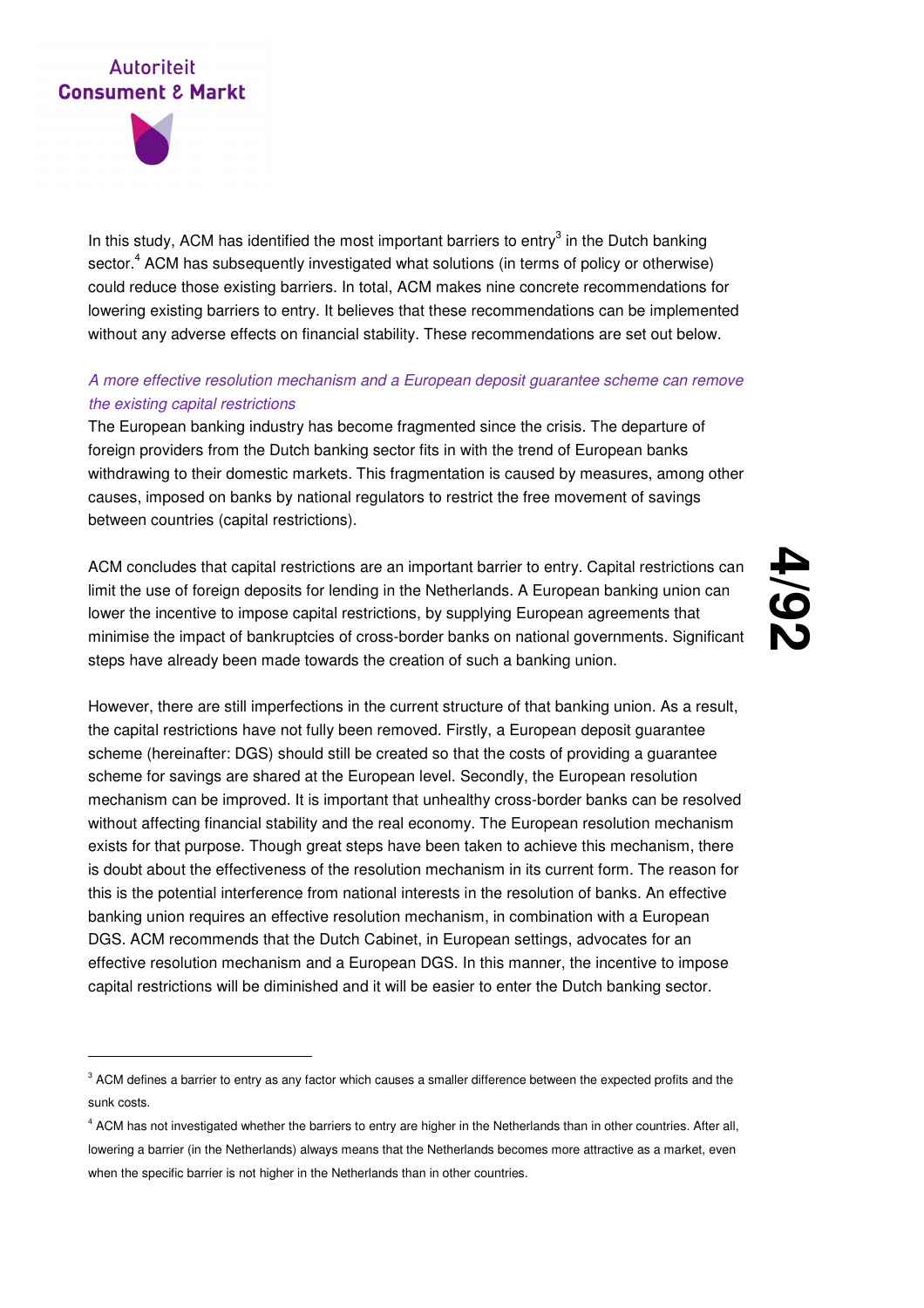

Improving the effectiveness of the banking union also contributes to the resolution of another barrier to entry: the cost advantages enjoyed by systemic banks with respect to funding. Due to the government guarantees, systemic banks have a cost advantage unavailable to new entrants (provided that these are not systemic banks themselves). In this study, ACM concludes that the systemic-bank status of the four largest banks in the Dutch banking sector constitutes a barrier to entry. An effective resolution mechanism can remove this barrier by ensuring that large banks can also go bankrupt, without causing significant damage to the financial system and the real economy. This will reduce the need for a government rescue of banks and the ensuing costs will no longer be passed on to taxpayers.

#### There are many complex financial laws and regulations that frequently change

The crisis has resulted not just in the fragmentation of the European banking sector, but also in many new laws and regulations. Since the crisis, the financial laws and regulations have been modified to prevent a recurrence in the future. This has further increased the scope and complexity of existing laws and regulations.

Based on its study, ACM concludes that the overall package of laws and regulations constitutes a barrier to entry into the banking sector, due to its scope, complexity, and the frequent changes it undergoes. The compliance costs associated with the laws and regulations are often sunk costs. Higher sunk costs reduce the incentive for entry into the market. Moreover, compliance costs are often fixed costs, such as the cost of setting up an ICT system or to implement the regulation. By creating economies of scale, the higher fixed costs result in an unequal playing field for small entrants and existing large players.

**5 /92**

ACM recommends that the Minister of Finance evaluates the current Dutch laws and regulations for the purpose of simplifying them and reducing their number. With respect to future new laws and regulations in the Netherlands, ACM emphasises the need for consistent use of sound cost-benefit analyses that also include alternative solutions.

#### There is little differentiation on the basis of systemic risk in the financial laws and regulations

ACM concludes that the limited differentiation in the prudential laws and regulations and the supervision thereof, constitutes a barrier to entry, in addition to the scope and complexity of the total package of laws and regulations. Even though the bankruptcy of a small bank with little systemic importance is less injurious to the real economy than that of a large systemic bank, the current laws and regulations (including the supervision thereof) make little distinction as to the harm caused to the real economy by a bankruptcy of a financial institution. This causes the prudential laws and regulations (including the supervision thereof) to be disproportionately burdensome for smaller institutions, which results in a cost disadvantage for entrants that are of no systemic importance.

ACM recommends that the Minister of Finance strives for prudential laws and regulations, including the supervision thereof, that are better in line with the risk a bank forms for the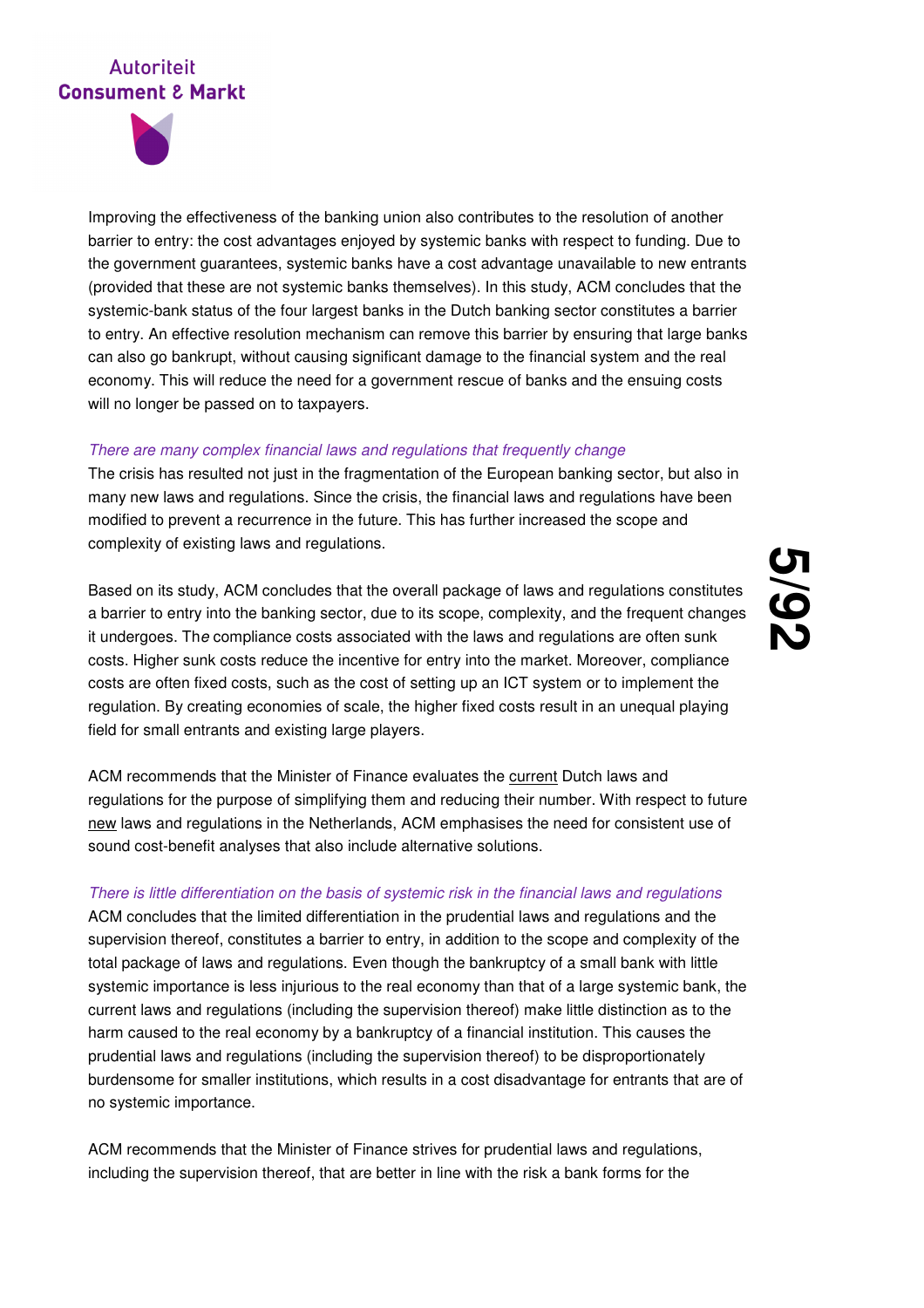

financial stability and the real economy in case of bankruptcy. Recent initiatives of the Dutch central bank (DNB) for more 'damage-based' supervision are a step in the right direction. In the short term, the Minister of Finance could investigate how much latitude the Netherlands has in the implementation of European laws and regulations and how much additional discretion DNB can wield. In the long term, the Minister could investigate how to structure the European and international laws and regulations in such a manner that smaller banks are not burdened unnecessarily.

#### Limited differentiation in financial laws and regulations holds back credit unions

It is apparent that the limited differentiation in prudential laws and regulations is a barrier to entry in the case of credit unions, an alternative source of financing for SMEs. ACM concludes that the current prudential laws and regulations, and more specifically the prevailing capital and liquidity requirements, restrict the entry of credit unions to the market for SME lending. The compliance costs involved in the comprehensive package of laws and regulations are very considerable in proportion to the limited scope of the existing initiatives for credit unions in the Netherlands. Moreover, the minimum requirements with respect to the required equity capital are unrealistic in view of the average size of a credit union, even though the impact of possible bankruptcies of credit unions on the financial system and the real economy is limited. The business case of credit unions in the Netherlands is negative due to the regulatory demands currently imposed on them.

**6 /92**

ACM recommends that the Minister of Finance applies to the European Commission for an exception to the current European prudential laws and regulations for credit unions. The regulatory framework that is to replace the current regulations must not be more burdensome than necessary to counteract the limited risks that the current initiatives for credit unions constitute for the real economy and the financial system.

#### The licencing system is deemed 'unnecessarily' stringent by market participants

Concerning the licencing system, ACM concludes that the difficulties in obtaining a banking licence, as perceived by the market participants, constitute a barrier to entry. According to the market participants, it is difficult to obtain a banking licence in the Netherlands compared to other countries. Market participants identify three specific issues in this respect: the length of the licencing process, the uncertainty affecting the licence requirements and therefore the outcome of the licencing process, and the unforthcoming attitude of DNB. ACM is unable to make statements about the accuracy of these specific signals, but concludes that the perception itself reduces the incentive for entering the Dutch banking sector.

Therefore, ACM recommends that the licencing system (laws and regulations as well as their implementation by DNB) be evaluated. This evaluation can be initiated by the Ministry of Finance. It should cover whether and how the length of the licencing process can be shortened/maximised and what the options are for enhancing the ex ante guidance concerning the licencing process, among other aspects.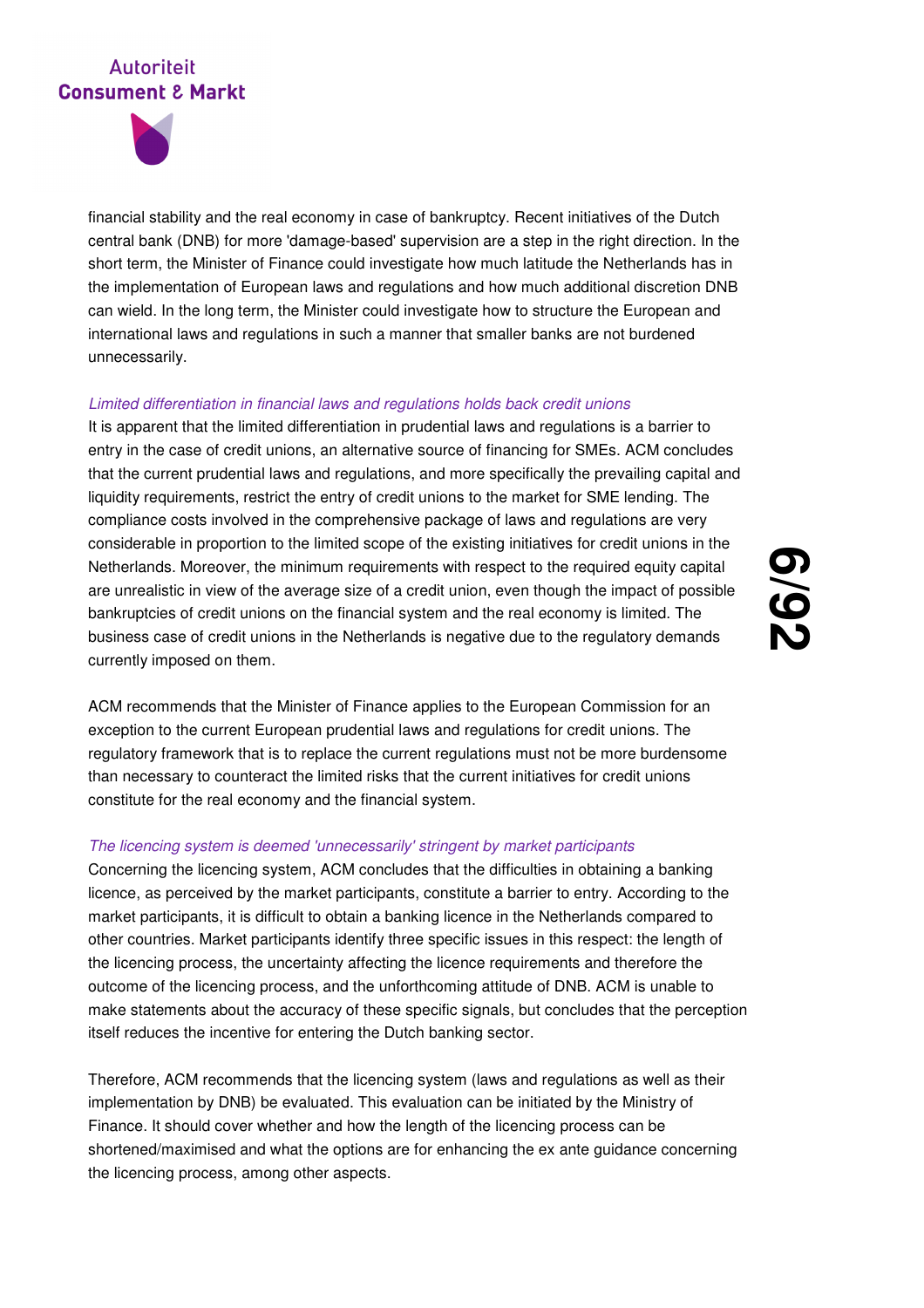

#### Uncertainty about regulation constitutes a barrier to entry in the mortgage market

Uncertainty about future regulations in the mortgage market also plays an important role in the decision to enter the Dutch market for mortgage loans. In the survey performed by ACM, a sizeable majority of the market participants interviewed indicated that this uncertainty forms a significant barrier. The fact is that there is still a debate about the 'sustainability' of the policy for important topics that influence the profitability of mortgages. Examples of these topics are the mortgage interest tax deduction; the maximum permitted LTV ratio; and the scope of the National Mortgage Guarantee (NHG). The uncertainty about future policy created by this debate causes potential entrants to postpone their decision to enter the market or to assume a scenario that is overly negative.

For that reason, ACM recommends that the current and future Dutch administrations minimise the uncertainty about future policy for the mortgage market. The uncertainty can be removed by better explaining the sustainability of the current policy so that there is no more cause for debate or by amending the policy if necessary.

#### Consumer inertia reduces the incentive for entry

Finally, consumer behaviour also influences entry. Limited switching behaviour of consumers (consumer inertia) reduces the incentive for entry. Namely, consumer inertia reduces the options of new entrants for creating sufficient market share. ACM has observed consumer inertia in the savings market as well as in the market for current accounts.

In the Dutch savings market, half of all consumers have never switched. ACM concludes that this consumer inertia restricts the scope of the market for a new entrant and that it constitutes a barrier to entry. Consumer inertia in the savings market can be explained by the fact that consumers deem the safety of savings important when selecting a bank, while being relatively unaware of the deposit guarantee scheme (DGS). As a result, consumers possibly do not switch because they wrongly assume that their savings are not safe at a new, smaller financial institution.

New entrants must be able to communicate that savings are also guaranteed at their institution and be able to explain what the scope of that guarantee is. The existing Dutch laws and regulations are not clear enough about the latitude the banks have for informing consumers about guarantee schemes. ACM recommends that, when implementing the new European rules, the Minister of Finance makes it clear that banks have the latitude to inform consumers about guarantee schemes and to specify what this latitude exactly is.

As mentioned before, the Dutch current account market is also subject to consumer inertia. Seventy-three percent of current account holders aged 18 or older has never switched. Barriers to switching in the form of 'hassle' are a plausible explanation for this consumer inertia. ACM concludes that consumer inertia also constitutes a barrier to entry in the current account market.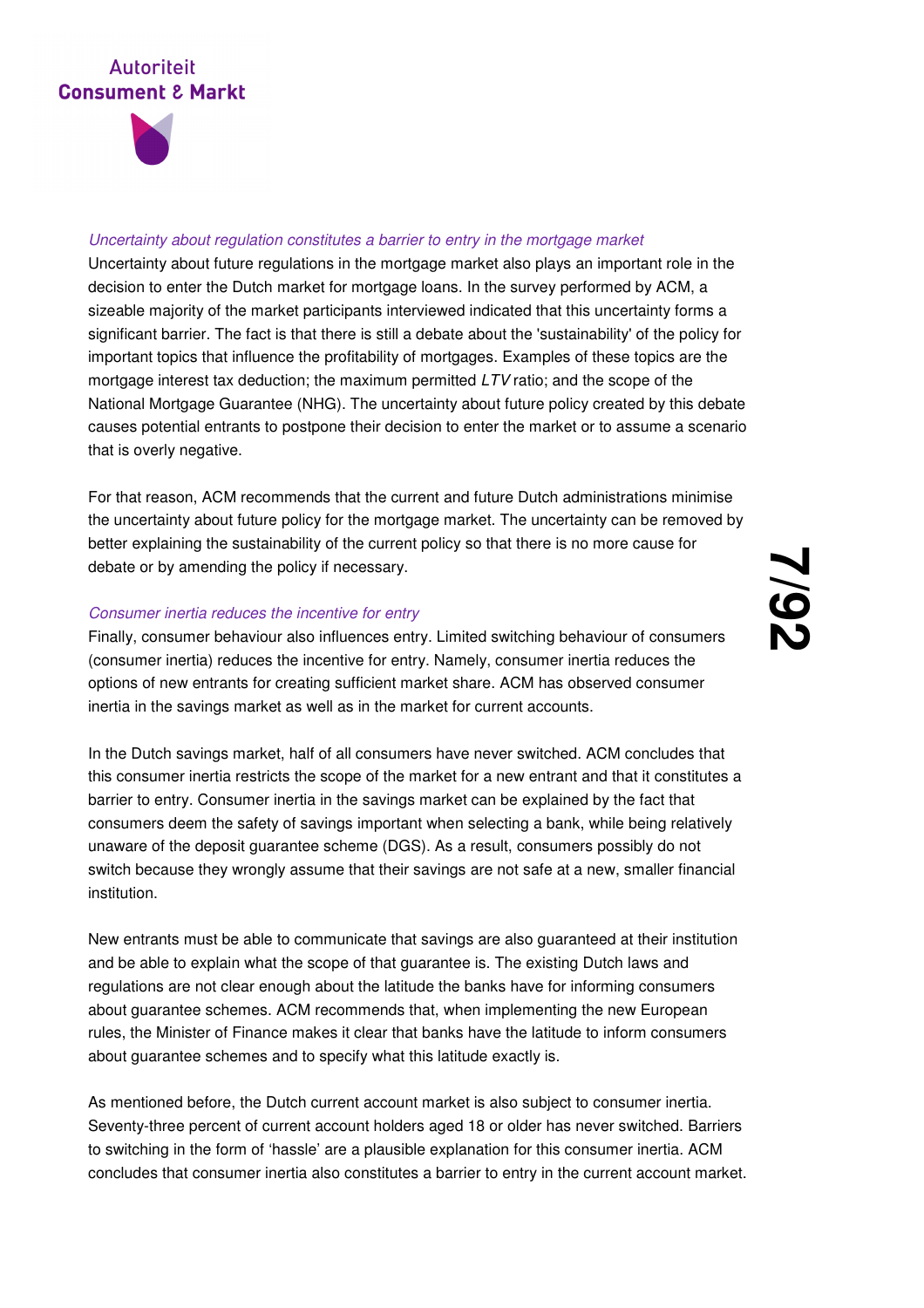



As current accounts function as gateways to other markets, e.g. the savings market, consumer inertia in the market for current accounts also diminishes the incentive to enter other banking markets.

Number portability reduces the 'hassle' considerably more than existing switching services. Hence, ACM welcomes the European decision to perform a cost-benefit analysis in 2019 of the introduction of number portability at the European level. Hereby, ACM emphasises the importance of an independent estimate of the costs of number portability. ACM also deems it important that the determination of the benefits of number portability also includes the impact on markets for which the current accounts function as a gateway (in addition to the impact on the market for bank accounts). ACM therefore recommends that the Minister of Finance advocates the independence and broad focus of the planned cost-benefit analysis in Europe.

The potential implementation of number portability can only be achieved in the longer term. In the meantime, the current Dutch Switching Service (Overstapservice) can be a reasonable alternative. However, the number of switches since the introduction of the Switching Service is still very low. Moreover, the survey performed by ACM has demonstrated that the majority of consumers are not familiar with the Switching Service. ACM recommends that the Minister of Finance investigates how to enhance the effectiveness of the Switching Service. In any case, the consumers' familiarity with the Switching Service must be enhanced.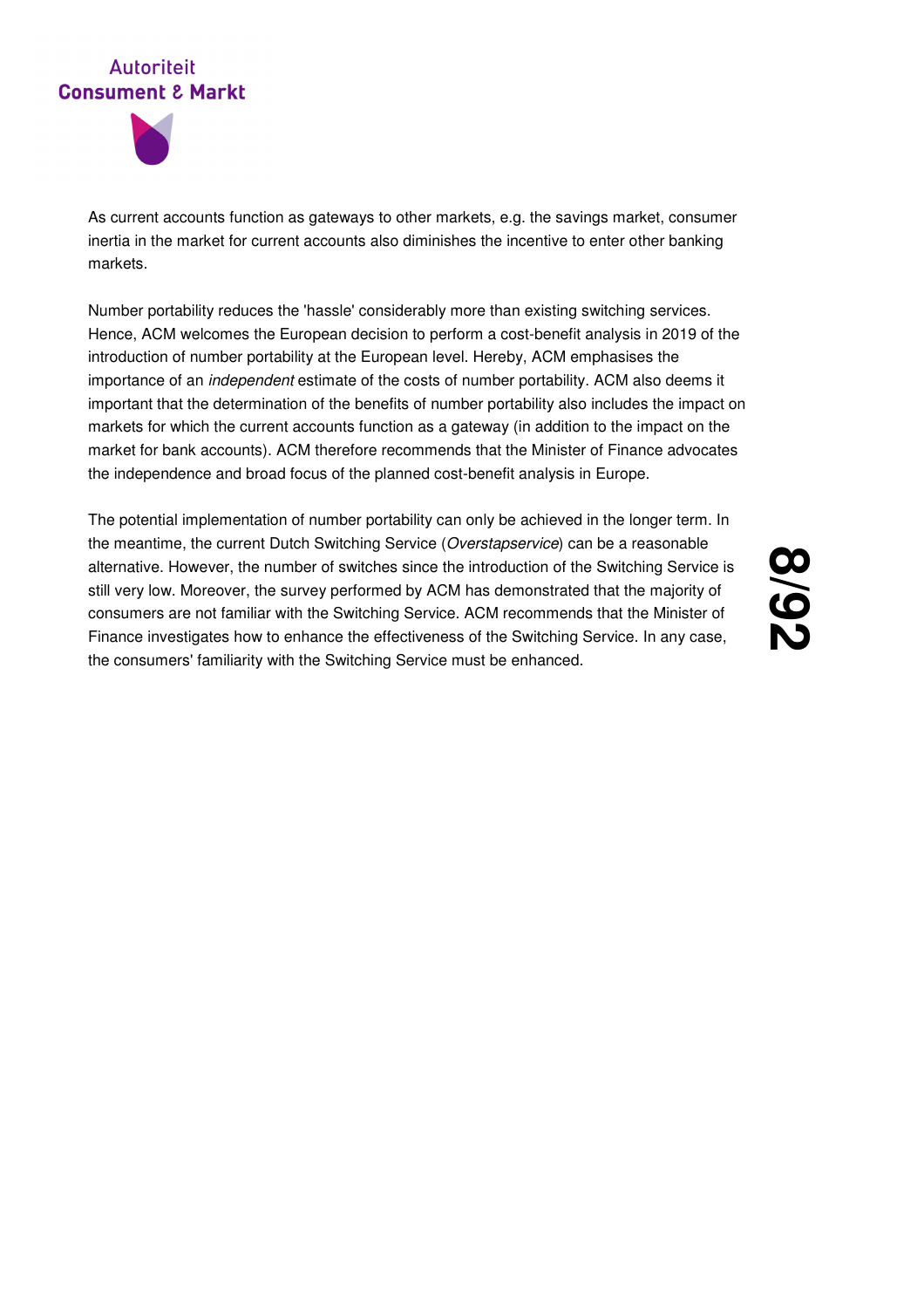



## **Contents**

|                | List of recommendations                                                             | 10 |
|----------------|-------------------------------------------------------------------------------------|----|
| 1              | Why a study into the existence of barriers to entry in the Dutch<br>banking sector? | 11 |
| $\overline{c}$ | Research methodology                                                                | 15 |
| 3              | Development of the Dutch banking sector                                             | 18 |
| 4              | SME lending                                                                         | 53 |
| 5              | Mortgages                                                                           | 61 |
| 6              | Savings market                                                                      | 67 |
| 7              | Personal current accounts                                                           | 75 |
| 8              | Bibliography                                                                        | 85 |

**9**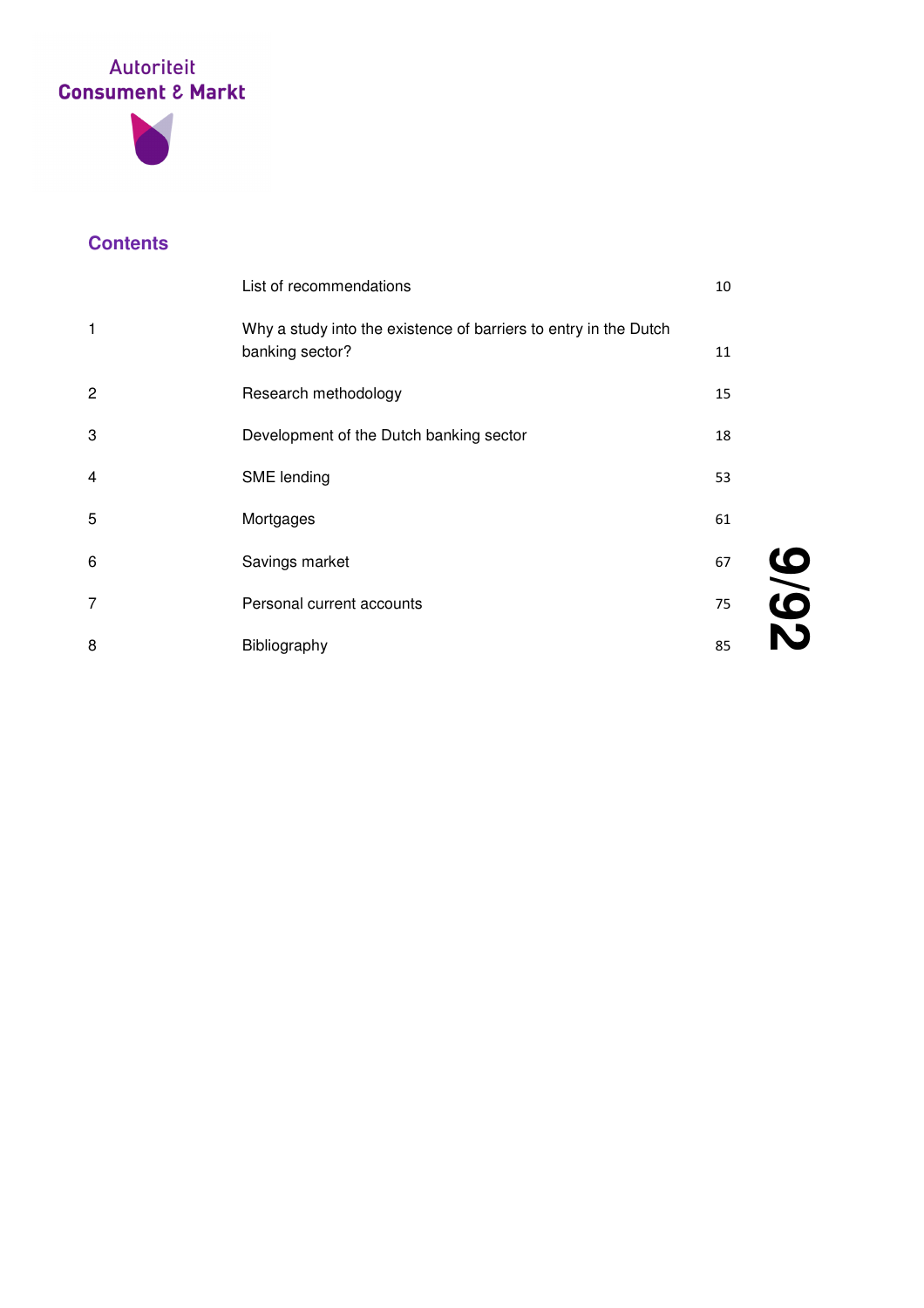



## **List of recommendations**

|                   | Recommendation 1: Advocate for the improvement of the European resolution<br>mechanism.                                                        | 24 |
|-------------------|------------------------------------------------------------------------------------------------------------------------------------------------|----|
|                   | Recommendation 2: In addition to a more effective European resolution<br>mechanism, advocate for a European deposit-guarantee<br>scheme        | 30 |
| Recommendation 3: | At the national and European level, strive for simplicity in<br>laws and regulations                                                           | 35 |
|                   | Recommendation 4: Evaluate the system for obtaining a banking licence                                                                          | 41 |
| Recommendation 5: | Strive for prudential laws and regulations that are geared to<br>the risks a bank engenders to the financial stability and the<br>real economy | 47 |
| Recommendation 6: | Develop a less stringent supervisory regime for credit<br>unions.                                                                              | 57 |
| Recommendation 7: | Minimise the uncertainty about the law and regulations in the<br>mortgage market                                                               | 64 |
| Recommendation 8: | Provide banks with maximum latitude in informing<br>consumers in a factual manner about the guarantee scheme<br>for savings                    | 71 |
|                   | Recommendation 9: Take measures to reduce consumer inertia in the market for<br>current accounts                                               | 79 |

**10**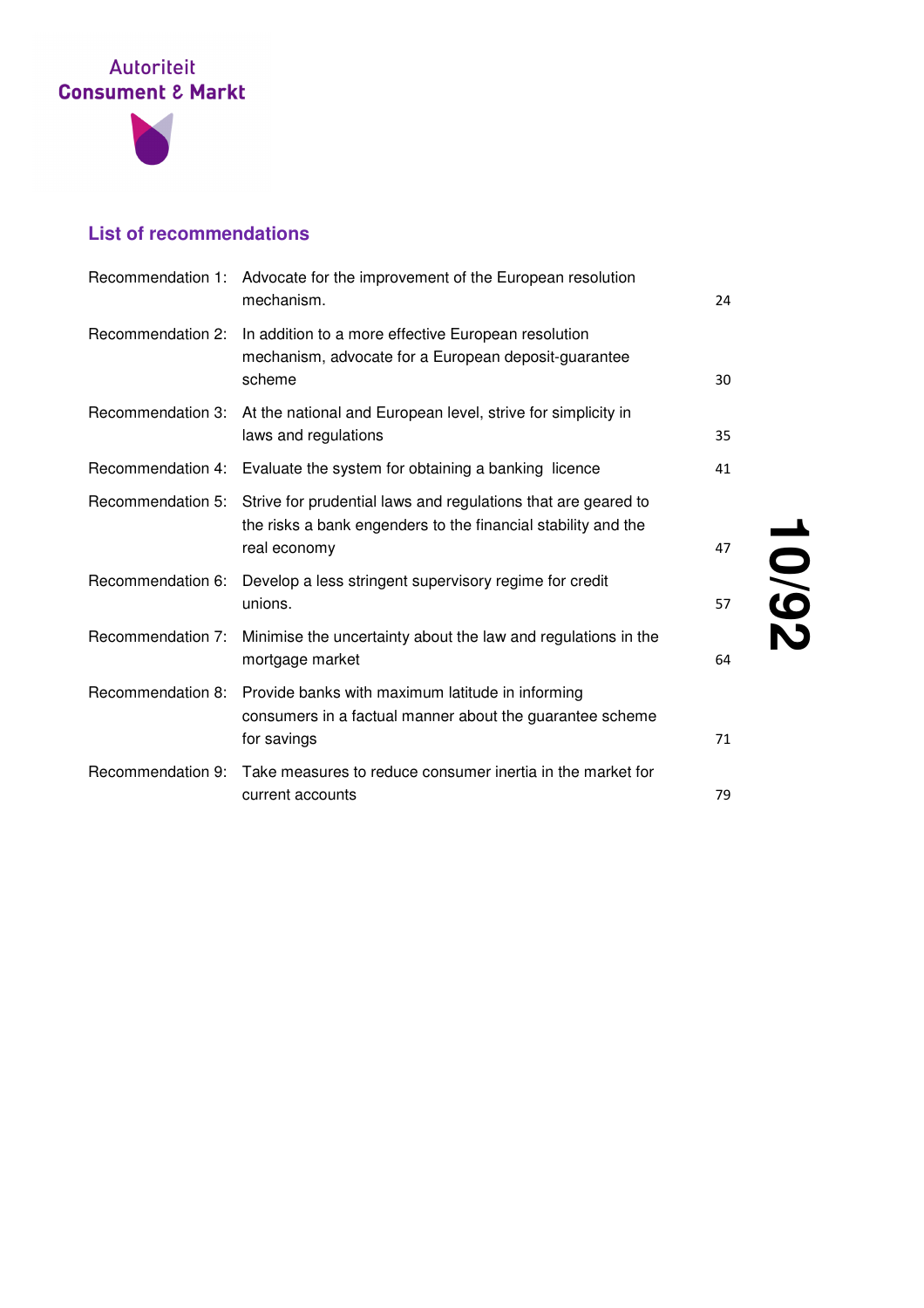

#### **1 Why a study into the existence of barriers to entry in the Dutch banking sector?**

#### **The retail banking sector has become less competitive since the crisis**

The Dutch retail banking sector (hereinafter: Dutch banking sector) has always been a highly concentrated market.<sup>5</sup> The financial system consists largely of a few large banks: in 2011, the Dutch government designated the four largest Dutch retail banks (ABN AMRO, ING Bank, Rabobank, and SNS Bank) as systemic banks. $6$ 

This status has an adverse impact on competition. After all, systemic banks enjoy an (implicit) guarantee against bankruptcy. As a result, they have access to more advantageous financing in the capital market compared to banks that are not of systemic importance. This means that they are partially shielded from competition.<sup>7</sup> Furthermore, systemic banks are subject to the risk of moral hazard: the guarantee protects systemic banks to a certain extent from risks and therefore causes them to take in fact more risks than when they themselves have to absorb the full costs of a bankruptcy.



**Figure 1: C4 ratio mortgage market (ACM, 2013a).**

Research by DNB has revealed that the market has become even more concentrated after the crisis. According to DNB, the market share of the three major banks in the Dutch banking sector exceeded 80% in 2011.<sup>8</sup> Subsectors such as the mortgage market have also become more concentrated since the crisis (see Figure 1). The combined market share of the three largest banks is very high in a number of other subsectors. As such, the three

major banks had a combined share of more than 90% of the market for current accounts $^9$ , as well as in the area of SME lending. While the degree of concentration of a market is not necessarily an adequate benchmark for competition, empirical studies do in general indicate a

<sup>&</sup>lt;sup>5</sup> The degree of concentration can provide an indication of the level of competition in the banking sector and is often defined as the combined market share of the four largest companies (the C4 ratio).

<sup>&</sup>lt;sup>6</sup> A systemic bank is a bank of which the bankruptcy will endanger the financial system and cause considerable damage to the real economy. Consequently, systemic banks are subject to tightened supervision by DNB (Minister of Finance, 2011, page 16). In addition, the Bank Nederlandse Gemeenten, de Nederlandse Waterschapsbank, and RBS N.V. are also considered to be Dutch systemic banks.

 $<sup>7</sup>$  Bijlsma, et al. (2014), page 11.</sup>

<sup>8</sup> DNB (2012a), page 63.

<sup>&</sup>lt;sup>9</sup> GfK (2014d). The figures are based on the number of current accounts.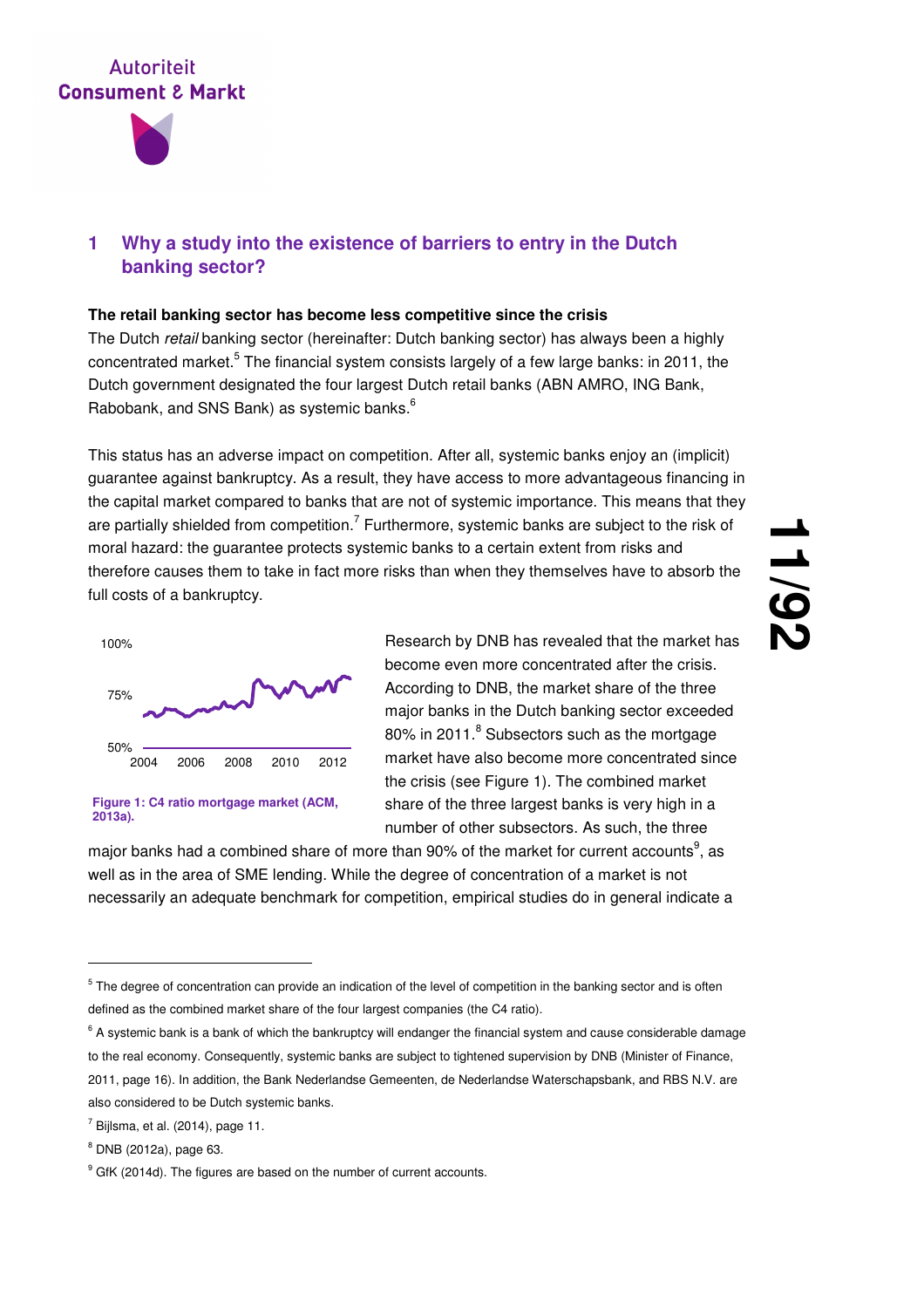

negative relationship between concentration and competition in the banking sector.<sup>10</sup> The increase in concentration is partially attributable to the consolidation in the Dutch banking sector. This is caused by mergers, as well as bankruptcies of e.g. DSB and the absence of significant new entrants.



**Figure 2: change in the size of loans to non-MFIs in the period September 2008 – September 2012 in mrd. EUR by EMU banks (Enoch et al., 2014, p.14).**

Furthermore, the European financial market has the tendency to become increasingly fragmented. Instead of achieving a single European financial market, various foreign banks have in fact drastically scaled back their activities in the Netherlands since the start of the crisis. This phenomenon of banks pulling back to their domestic market is taking place throughout Europe. For example, Figure 2 shows that European banks are increasingly investing in their domestic market rather than participating in cross-border lending.

# **12 /92**

#### **These changes are detrimental to the consumer**

Insufficient competition is accompanied by high prices, poor quality, limited innovation, and reduced lending to consumers and companies.<sup>11</sup> Research performed by the MFS of ACM into



**Figure 3: evolution of the margin on mortgages. Index: 1 January 2004 = 100 (ACM, 2013a).**

e.g. the mortgage market has shown that the margins earned by the banks in the mortgage market have increased considerably since the crisis began (see Figure 3).<sup>12</sup> These higher margins have an adverse impact on the interest rates for consumers. There are also indirect adverse consequences ensuing from reduced competition. For example, reduced competition in SME lending can lead to higher lending rates. This impedes economic growth and innovation.

#### **Removal of barriers to entry desirable**

New market entrants or even the threat thereof — not only foreign market participants but also e.g. pension funds, insurers or new initiatives — can stimulate competition in the Dutch banking sector. Removing or lowering the barriers to entry makes it easier for such new entrants to

<sup>&</sup>lt;sup>10</sup> For a list of these empirical studies, see Van Hoose (2010), page 58-61.

<sup>&</sup>lt;sup>11</sup> Refer also to the Vision Document on the Future of the Financial Landscape (Visiedocument Toekomst Financiële Landschap) (NMa, 2010).

<sup>12</sup> ACM (2013a).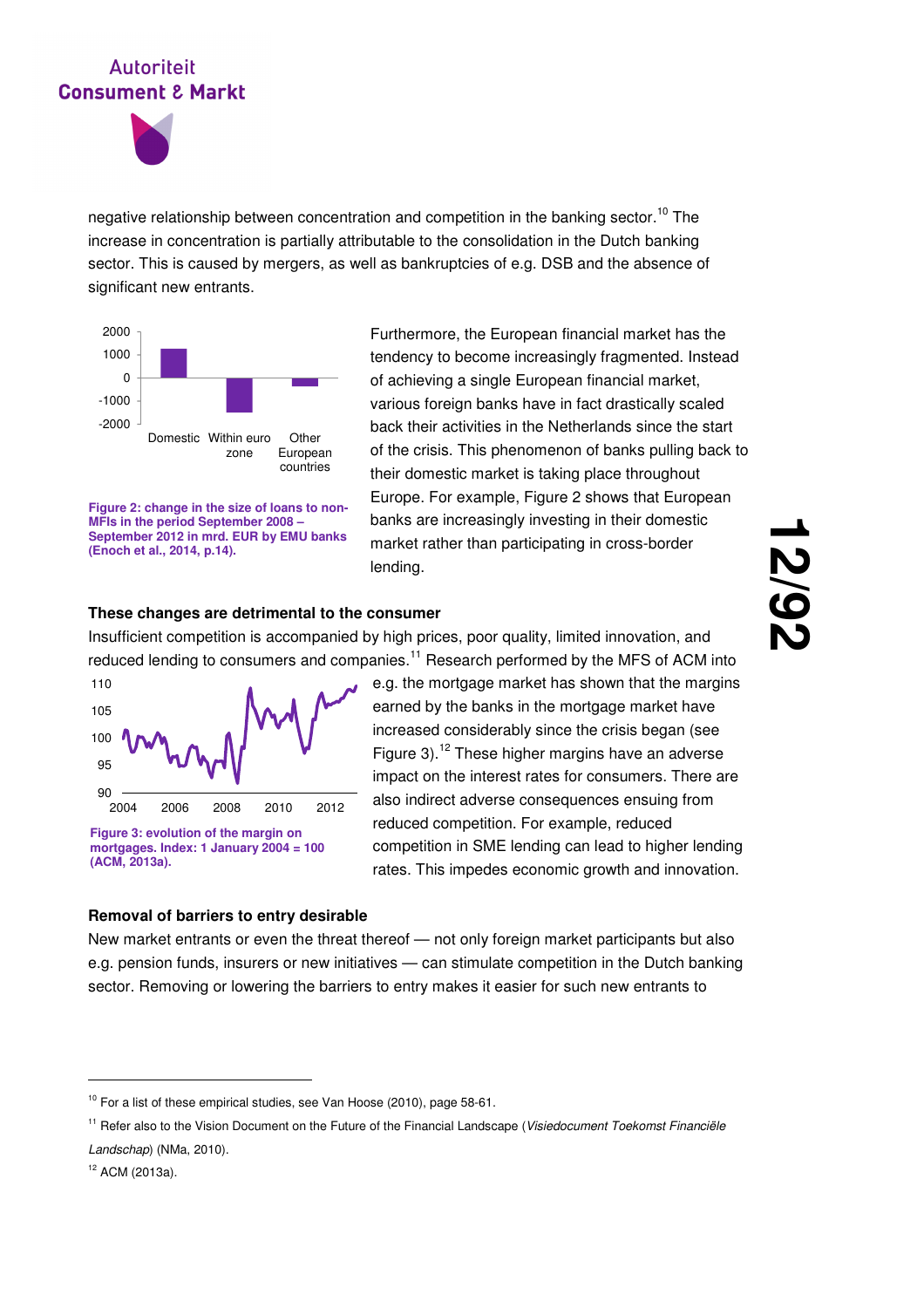

become active in the Dutch banking sector.<sup>13</sup> This increases the pressure on the existing market participants and ensures that there is more capital available to fund Dutch activities. Ultimately, this additional competition will result in lower prices, better quality, increased innovation, and more lending to consumers and firms.

#### **Box 1: The relationship between competition in and the stability of the financial system**

Competition and stability are not necessarily mutually exclusive. From a theoretical as well as an empirical perspective, there is no consensus about the question of whether more competition results in a more stable industry or, in fact, in greater instability. Empirical studies, e.g. by Beck, et al. (2006), show that competition and stability can coexist, provided that there is adequate prudential regulation.

According to Allen & Gale (2004), it is important to find a good balance between competition and stability, even if there are trade-offs between these two objectives. While a financial crisis can lead to considerable costs for the financial sector as well as for the real economy, reduced competition also involves costs, e.g. as a consequence of inefficiencies at banks and higher prices for consumers and companies. Contrary to a crisis, which occurs periodically and is temporary, the higher costs resulting from reduced competition are permanent.

-

In addition, new entrants can also cause a decline in the systemic importance of the existing market participants, as Dutch consumers then become less dependent on the existing large market participants.<sup>14</sup>

#### **Purpose of the study**

The degree of competition in the Dutch banking sector was already suboptimal before the crisis and became worse from there on. The entry of new market participants in the Dutch banking sector, or the threat thereof, can encourage competition. The importance of stimulating competition is emphasised by the Dutch House of Representatives and Cabinet.<sup>15</sup> It is necessary to lower the barriers to entry as much as possible in order to encourage new market participants. Structural improvements can be effected in this manner, including creating a single European market. This ensures a robust and competitive Dutch banking sector in the long term.

<u>اب</u> **/92**

In view of the above, ACM has decided to conduct this study of barriers to entry. The focus of this study is on retail banking markets in which consumers and SMEs are the buyers. Concrete recommendations are made for the significant barriers identified by ACM that can be reduced

<sup>&</sup>lt;sup>13</sup> ACM has previously published a vision on the possible negative impact of the National Mortgage Institution (Nationale Hypotheek Instelling, NHI) on the position of the new entrants (ACM, 2013b). This vision showed that, depending on its shape, the NHI can result in a reduced incentive for entering the market, namely when the benefits of the NHI's government guarantee flow back primarily to the existing providers of housing finance with a sizeable NHG portfolio.

<sup>&</sup>lt;sup>14</sup> Naturally, small banks can also be of systemic importance, e.g. because of their interdependence with the rest of the financial sector. In general, the smaller (relatively) a bank is, the less likely it is that it will be interdependent (Sachs, 2010, page 26).

<sup>&</sup>lt;sup>15</sup> See the official report of the House of Representatives, TK-105, dated 3 September 2013 and titled 'Extra hypotheekbetalingen en hogere winsten van banken' (Additional mortgage payments and higher profits of banks), in which the Ministry of Economic Affairs says: 'In the end, the consumer benefits most from healthy competition.' The Minister then discusses the importance of entry in more detail.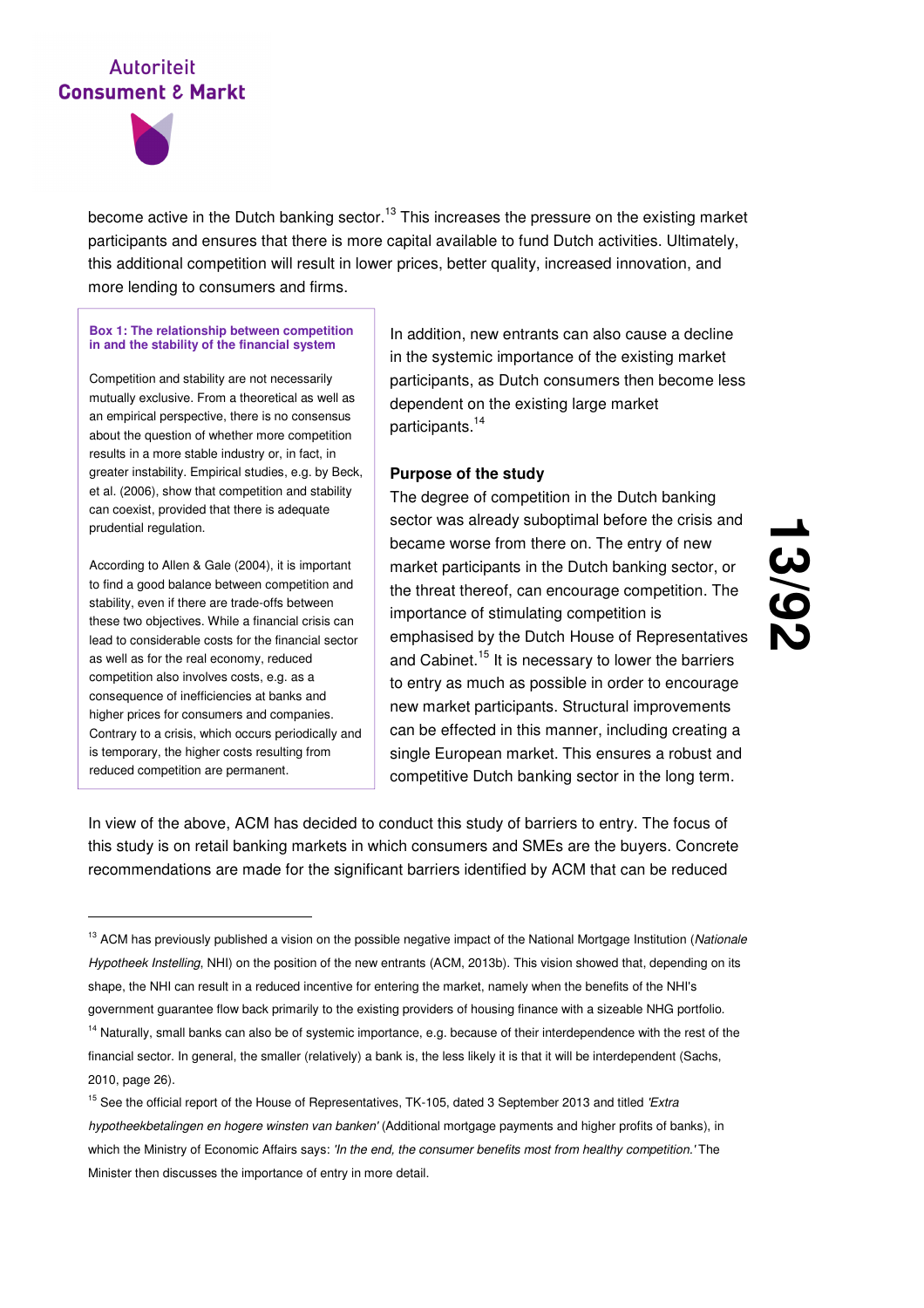



through policy.

In addition to competition, policymakers and politicians naturally also include other objectives, such as financial stability, when shaping policy for the financial industry. Ultimately, it is up to the politicians to achieve a balance between these objectives, if necessary. Here, ACM would like to emphasise that competition and stability are not necessarily mutually exclusive objectives, but can in fact reinforce each other (see also Box 1), according to recent scientific literature. Hence, the widely-held view that there is a trade-off between competition and financial stability is not unequivocally true.

#### **Reader's Guide**

Below, we will first describe the manner in which ACM has designed the study of the barriers to entry and which criteria were used to select the barriers to entry.

Next is chapter 3, which deals with the recent developments in the banking sector. The conclusion of this chapter presents five recommendations that deal with barriers to entry into the Dutch banking sector.

The report concludes with four chapters on the most important subsectors: SME lending, mortgage lending, the savings market, and market for current accounts. Each chapter begins with a section covering the competitive conditions in the concerned market, followed by a second section in which recommendations are made for lowering barriers to entry into the concerned market.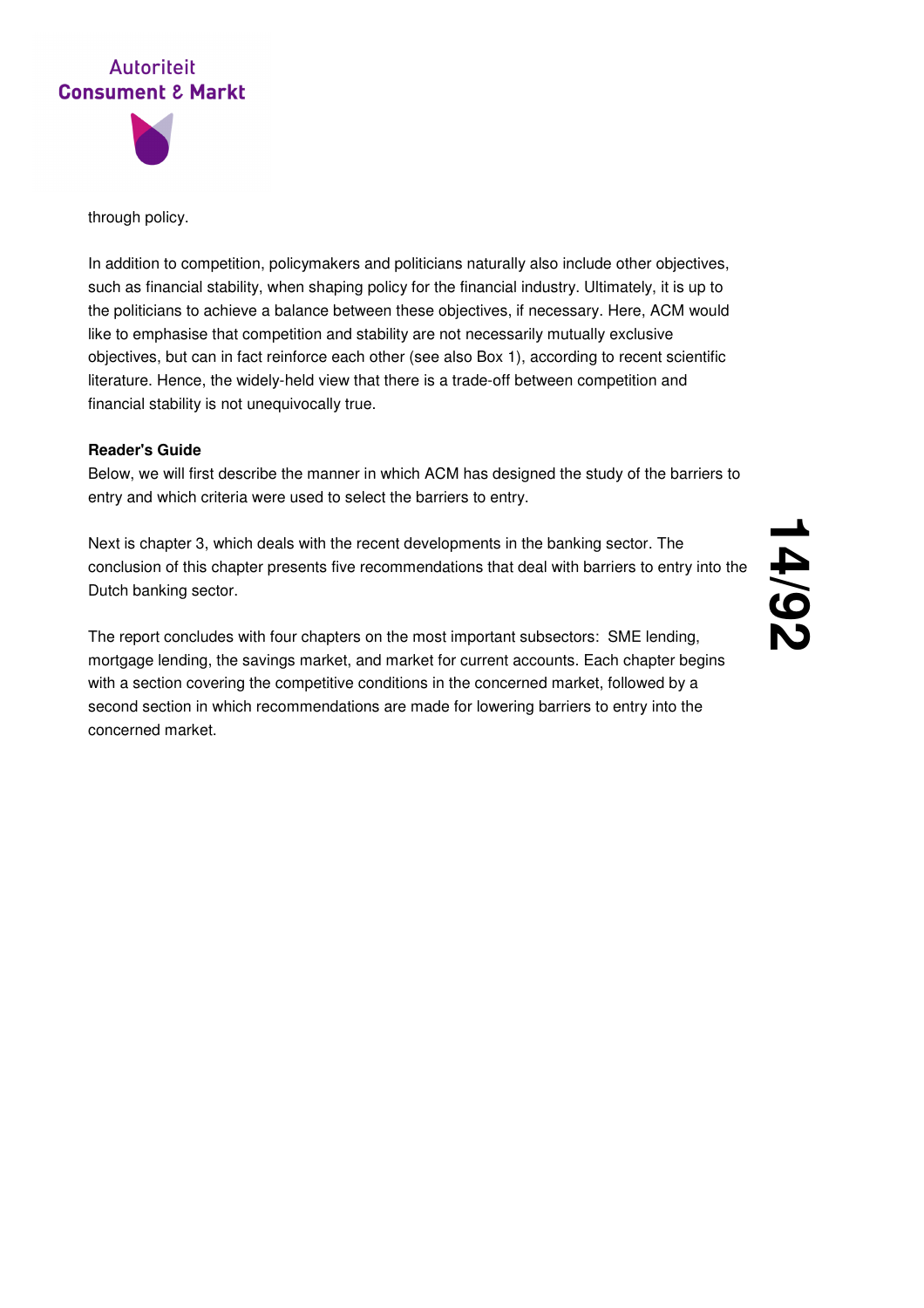

#### **2 Research methodology**

In this chapter, we define what a barrier to entry is and what types of entrants there are. Next, we cover the manner in which ACM has identified the relevant barriers to entry into the Dutch banking sector. Finally, we explain the criteria used to select the barriers that may be lowered.

#### What is a barrier to entry?

There exist several definitions of a barrier to entry. Some authors define a barrier to entry as "all costs or losses of income that result in a reduction of the profitability of entering the market". Others do not focus on the costs for the entrants, but rather on the difference between the costs to be incurred by an entrant and the costs incurred by the existing market participants. McAfee, et al. (2004) and OECD (2006) provide a list of the most important definitions mentioned in the literature.

In this report, ACM applies a practical definition of a barrier to entry: a barrier to entry is that which causes a smaller margin between the expected profits of entry and the sunk costs.<sup>16</sup> The benefit of this definition is that it includes not just barriers to entry, but also barriers to growth and exit barriers.

# <u>ب</u><br>55 **/92**

#### What types of entrants are there?

-

There are various types of potential entrants to the Dutch banking sector. New competitive pressure can come from a bank that is currently active in the savings market, but that wants to expand its range of services with e.g. current accounts, for instance. Another possibility is an insurer expanding into specific banking markets, such as mortgage lending. Entrants originating from other European countries or from outside Europe are also possible. Finally, new (innovative) banks and other initiatives can increase the level of competition in the Dutch banking sector.

In this report, the term entrant is interpreted in a broad sense and includes all of the abovementioned types of entrants. The analyses and recommendations for the reduction of barriers to entry therefore apply to barriers for one or more of these types of entrants.

#### How have relevant barriers to entry been identified?

ACM has used different sources for the identification of the relevant barriers to entry into the Dutch banking sector. First, ACM has reviewed the literature to identify potential barriers to entry into the Dutch banking sector. It should be noted that, for the identification of barriers in laws and regulations, ACM has only reviewed laws and regulations that specifically apply to the banking sector.

<sup>&</sup>lt;sup>16</sup> Sunk costs are cost incurred that can no longer be recovered (e.g. by means of the sale of the investment).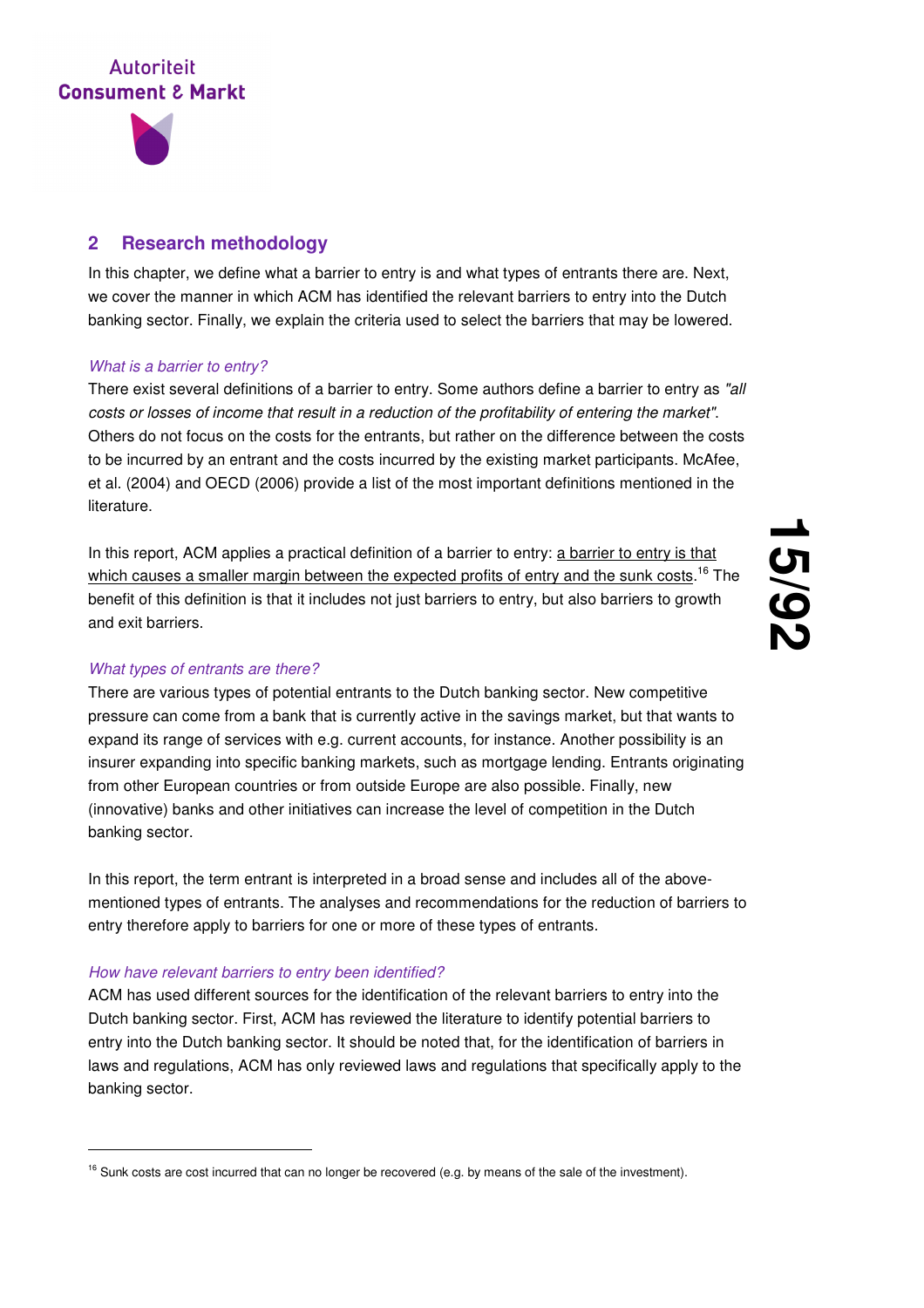

2 5 6 5 2 Investment fund ■Niche bank Universal bank Retail bank ■ Service provider

In addition, ACM commissioned a survey among (potential) entrants.<sup>17</sup> KPMG interviewed 20 parties on an anonymous basis. Each of the parties interviewed were asked about what barriers to entry they experience or have experienced. Next, they were asked to rank these barriers in function of their importance and various hypotheses of potential barriers to entry were tested. The results of the

#### **Figure 4: types of interview partners KPMG (2014).**

interviews have been summarised in KPMG (2014). KPMG considers these results to be representative.

Finally, ACM itself has collected information from various (potential) entrants, including savings banks with a foreign parent company and new initiatives in SME lending.

ACM realises that market participants could have the incentive to answer the questions in a strategic manner. In order to minimise this risk, ACM interviewed a wide range of potential entrants, as well as existing Dutch systemic banks and relevant stakeholders such as DNB and the Ministry of Finance. These various perspectives ensure a balanced picture. The review of the literature serves to prevent the omission of important barriers. Moreover, ACM has subjected the barriers identified by the market participants to further review. For example, market participants designated the switching behaviour of consumers as a barrier to entry. To verify this, ACM has further analysed the consumer behaviour by having GfK perform a survey among consumers.<sup>18</sup>

# **16 /92**

#### How have the recommendations been selected?

Not all entry barriers identified have resulted in specific recommendations. ACM's selection of the barriers for which recommendations have been formulated is based on the following two criteria:

- 1. Is the barrier designated as important by (potential) entrants?
- 2. Is it possible to formulate a specific recommendation for reducing the barrier?

With respect to the first criterion, it is evident that the most important barriers would be the first to be reduced. Potential entrants best understand which barriers prevent them most from becoming active in the Dutch banking sector. These potential barriers are identified in this study.

<sup>&</sup>lt;sup>17</sup> KPMG (2014) contains an overview and analysis of the interviews done anonymously by KPMG with (potential) entrants.

<sup>18</sup> GfK (2014a) and GfK (2014b).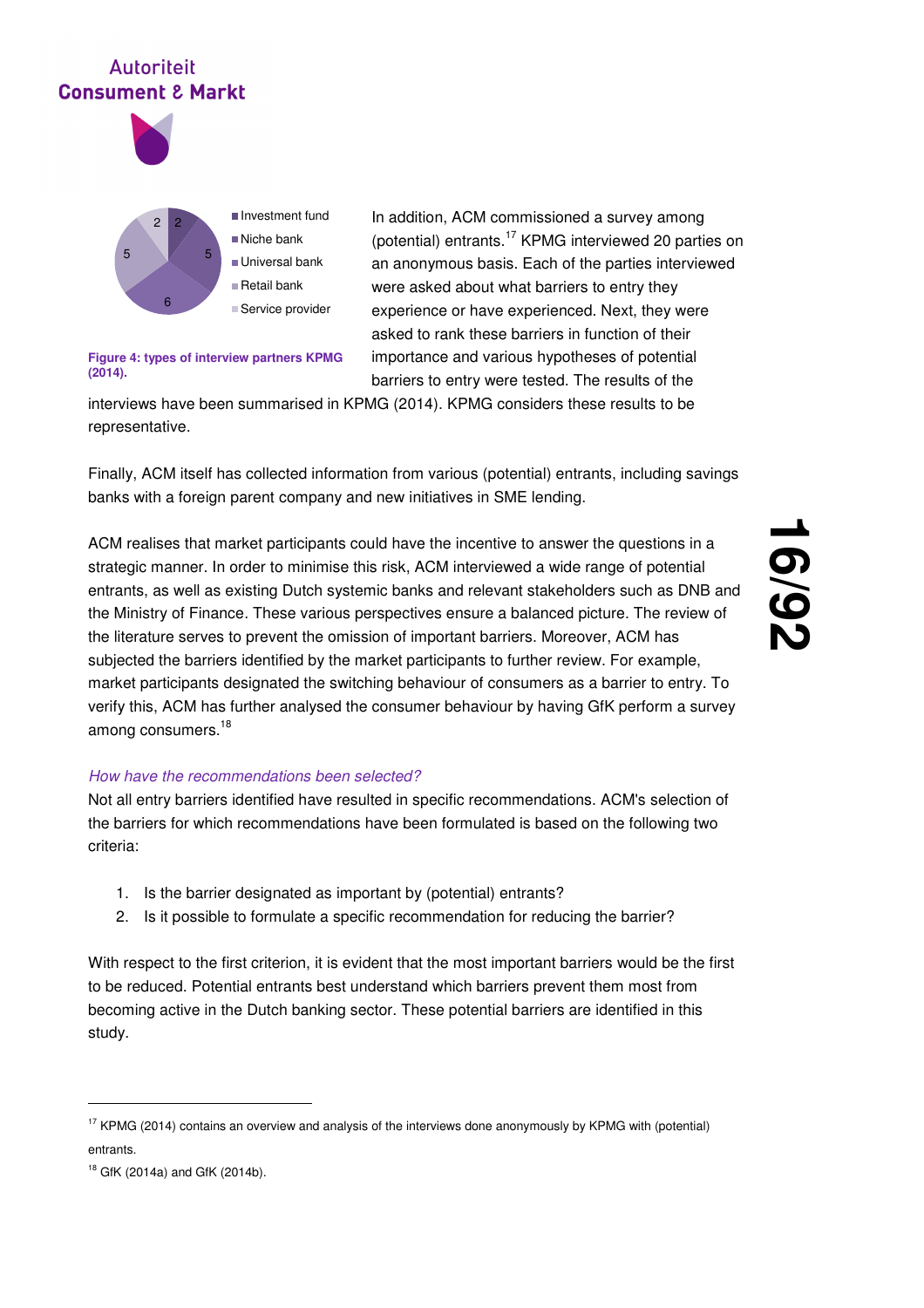



Second, ACM has focused on the barriers that are suitable for specific recommendations. Following the package of recommendations should result in a reduction of the barriers to entry and, in doing so, in an increase in the level of competition in the Dutch banking sector.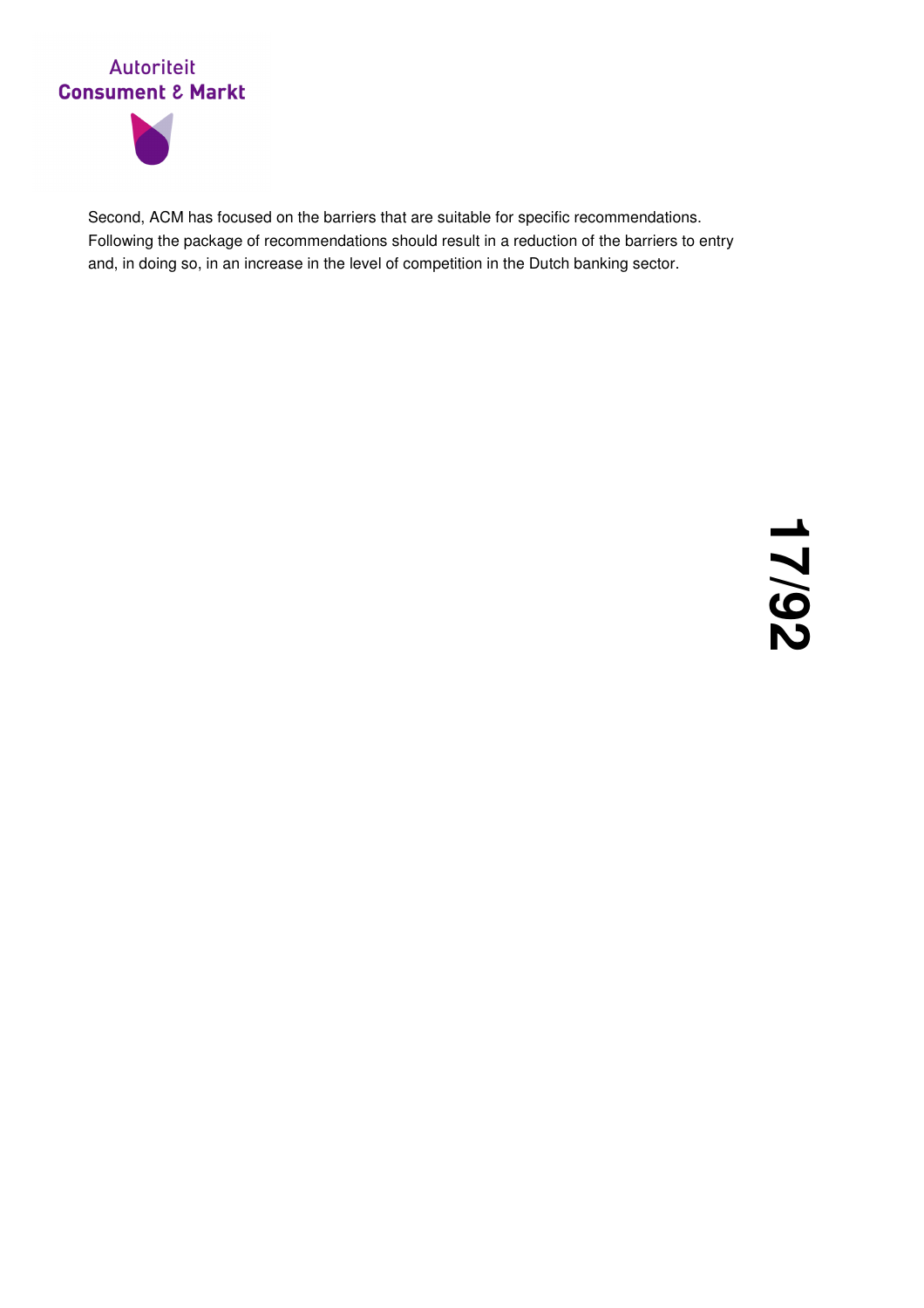

#### **3 Development of the Dutch banking sector**

Banks perform payment transactions for their clients, issue loans to businesses and consumers, and offer opportunities for savings and investments. This chapter illustrates a number of relevant developments that influence competition in the Dutch banking sector.<sup>19</sup>

#### Dutch retail banking sector is large and has four systemic banks

The banking sector in the Netherlands is sizeable in proportion to the overall economy. The 2013 combined balance sheet total of the Dutch banks was four times as much as the GDP of the Netherlands. As such, it exceeded the European average of approximately three times GDP.<sup>20</sup> The Netherlands has thereby one of the largest banking sectors in the world, relatively speaking.<sup>21</sup>

The four largest banks in the Dutch banking sector are systemic banks. The systemic status of ABN AMRO, ING Bank, Rabobank, and SNS Bank was recognised expressly in 2011.<sup>22</sup> The bankruptcy of one of these banks would have a significant impact on the Dutch financial system and thereby on the economy. This status makes it possible for these banks to have access to more advantageous funding than banks that do not have the status of systemic bank. This funding advantage results in a competitive disadvantage for banks that do not have a systemic status.

## **18**<br>00 **/92**

#### The crisis has had a considerable impact on the Dutch banking sector

The Dutch banking sector experienced significant growth from the beginning of the nineties of the previous century. In the period 1990–2007, the balance sheet total increased from 440 billion euros to 2,168 billion euros.<sup>23</sup> In this period, Dutch banks became increasingly active internationally by acquiring foreign banks. Examples of this are the acquisitions by ING Bank of the British Barings Bank and the Belgian Bank Brussel Lambert at the end of the nineties, and the acquisition by ABN AMRO of Antonveneta in 2006. The strong expansion of the Dutch banking sector ended as a consequence of the international financial crisis in 2008.

The financial crisis caused a number of Dutch banks to suffer significant losses.<sup>24</sup> In 2008, one year after ABN AMRO's acquisition by Fortis, Royal Bank of Scotland, and Banco Santander, the State nationalised the Dutch segments of Fortis/ABN AMRO for 29 billion euros.<sup>25</sup>

 $19$  Chapters 4 to 7 cover the competition per banking market segment.

<sup>&</sup>lt;sup>20</sup> DNB, http://www.dnb.nl/en/news/news-and-archive/dnbulletin-2014/dnb306988.jsp.

<sup>21</sup> EBF (2012).

 $22$  In the Netherlands, ABN AMRO, ING Bank, Rabobank, and SNS Bank have been designated as being of systemic importance (Ministry of Finance, 2011, page 16).

<sup>&</sup>lt;sup>23</sup> DNB, http://www.statistics.dnb.nl/financieele-instellingen/banken/binnenlandse-bankbedrijf-monetair/index.jsp

<sup>&</sup>lt;sup>24</sup> Committee on the Structure of Dutch banks (Commissie Structuur Nederlandse Banken) (2013), figure 1, page 14.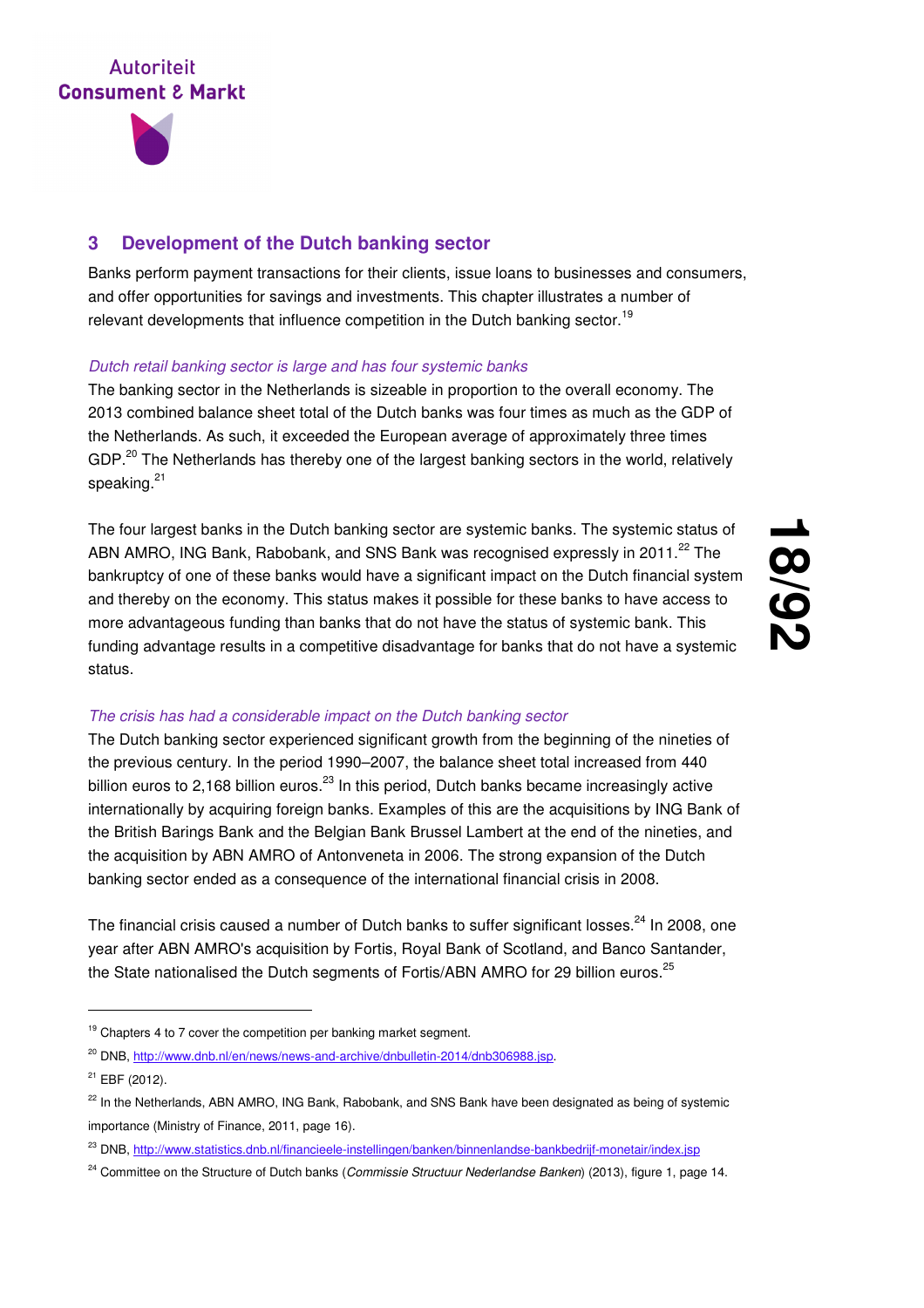Moreover, the Dutch government created a capital injection facility in the amount of 20 billion euros. In doing so, the government made a commitment to provide capital to banks and insurers that, as a result of the financial crisis, were unable to fulfil the capital requirements deemed necessary by DNB.<sup>26</sup> Three parties made use of the capital injection facility for a total amount of 14 billion euros.<sup>27</sup>

In addition to this nationalisation and capital support, the government also provided a guarantee facility of 200 billion euros until 31 December 2010. This guarantee facility was an attempt to resolve potential liquidity issues, thereby guaranteeing that lending from banks to businesses and consumers would continue.<sup>28</sup> In the course of 2008-2009, various parties<sup>29</sup> made use of this facility in the amount of 50 billion euros.

The European Commission approved the state aid of the Dutch government to various financial institutions during the crisis, but this approval was subject to conditions. Depending on the financial institution, the Commission imposed a restructuring obligation.<sup>30</sup> For ING Bank, the state aid means that it has to split into a bank and an insurer.

The European Commission also imposed price leadership restrictions on a number of financial institutions that enjoyed aid. These restrictions meant that these banks were not allowed to be price leaders in various segments, including the markets for savings, mortgages, and SME lending. $31$ 

Since the crisis, the Dutch banks have begun to phase out their activities; the demand for bank products such as mortgages<sup>32</sup> and SME loans<sup>33</sup> has declined; and the banks have begun to cut

<sup>28</sup> Parlementaire Enquête Financieel Stelsel (2012), page 380.

<sup>30</sup> EBA (2013), page 5.

<sup>&</sup>lt;sup>25</sup> Parliamentary Inquiry into the Financial System (Parlementaire Enquête Financieel Stelsel) (2012), page 175.

<sup>&</sup>lt;sup>26</sup> Parlementaire Enquête Financieel Stelsel (2012), page 316.

<sup>&</sup>lt;sup>27</sup> The following banks and insurers made use of the capital injection facility: ING 10 billion euros, Aegon 3 billion euros, and SNS Reaal 0.75 billion euros. In addition, ING received an 80% guarantee for its American Alt-A mortgages in the amount of 27.8 billion euros (Parlementaire Enquête Financieel Stelsel, 2012, page 316).

<sup>29</sup> LeasePlan, NIBC, SNS Bank, Fortis Bank Nederland, ING Bank, and Achmea Hypotheekbank (Parlementaire Enquête Financieel Stelsel, 2012, page 380).

<sup>&</sup>lt;sup>31</sup> Regarding the mortgage market, ACM has reviewed whether the price leadership restrictions for ABN AMRO, ING, and Aegon resulted in a restriction on competition. Although the mortgage margins increased after 2008, it could not be explained by the price leadership restrictions. This was because the margins had already begun to increase before the price leadership restrictions took effect. This does not affect the fact that the margins might have evolved differently without the price leadership restrictions (NMa, 2011, page 40 and ACM, 2013a).

<sup>32</sup> DNB. http://www.dnb.nl/nieuws/nieuwsoverzicht-en-archief/statistisch-nieuws-2014/dnb307673.jsp.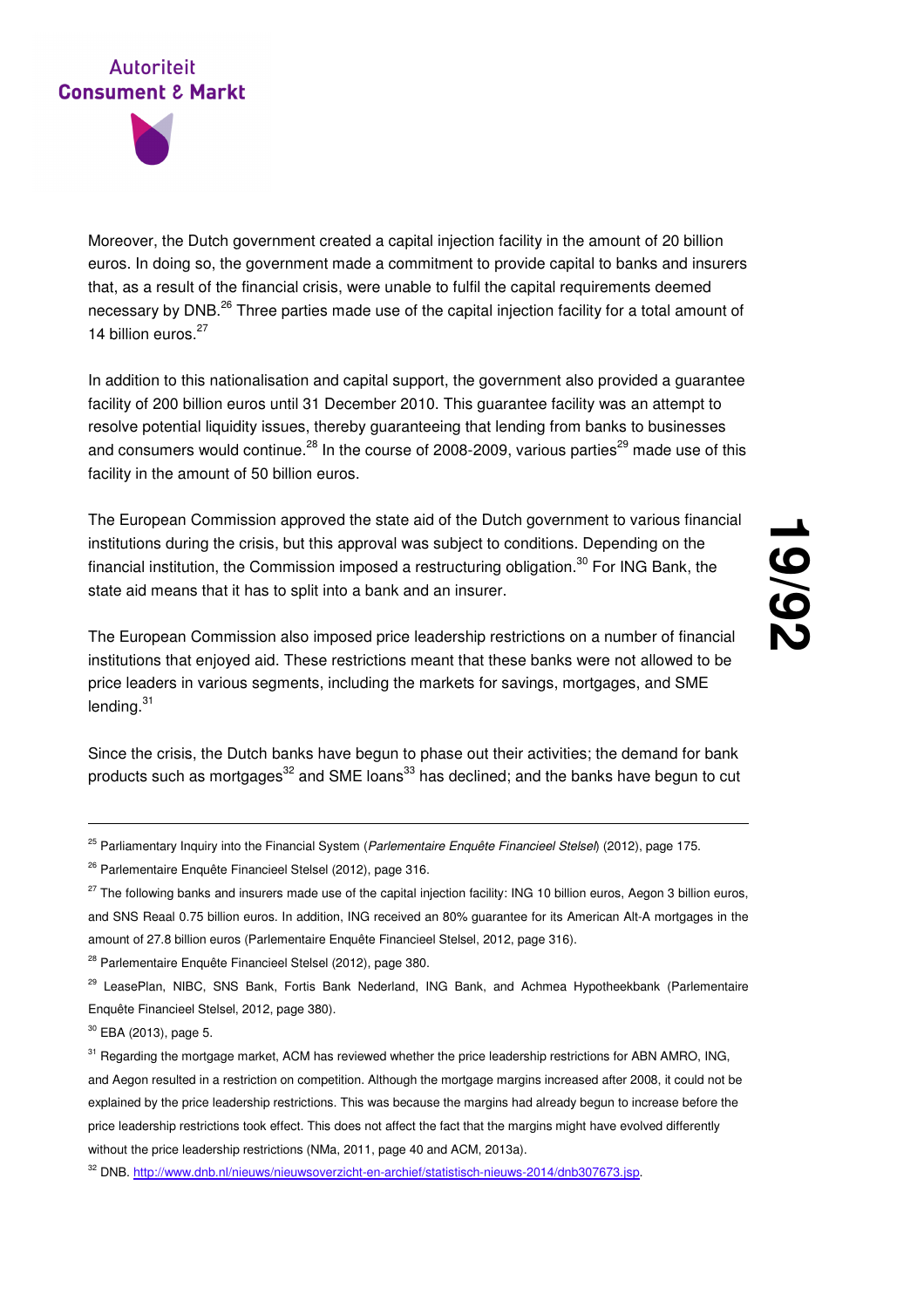

their costs through restructurings. In the period of 2008–2013, the overall balance sheet total of the Dutch banks declined by 18.7% from 2,994.7 billion euros to 2,433.7 billion euros.<sup>34</sup>

At the same time, foreign banks left the Netherlands or phased out their activities. The French bank BNP Paribas decided at the end of 2011 to no longer grant mortgages in the Netherlands, for instance.<sup>35</sup> Furthermore, Deutsche Bank opted in 2013 to no longer grant loans to SMEs and to sell off existing loans. $^{36}$ 

The financial crisis also had an impact on the Dutch real economy. The Dutch economy went into a recession after 2008 and experienced a contraction of 3.7% in 2009. Following a weak recovery in the period 2010-2011, the Dutch economy again shrank by 1.2% in 2012 and 0.8% in 2013. $^{37}$  In addition, unemployment doubled from 3.8% in 2008 to 8.3% of the labour force in 2013. $^{38}$ 

The worsened macroeconomic conditions, including the weakened demand for bank products, resulted in a deterioration of the climate for establishing a business in the Netherlands.

#### The concentration has traditionally been historically high in the Dutch banking sector and remains so after the crisis

The sector experienced a consolidation wave from the nineties of the previous century, in part due to the abolition of the structural policy on 1 January 1990. The goal of the structural policy was to prevent market concentrations of banks. This resulted in a long-lasting ban on mergers between large Dutch banks and between banks and insurers.<sup>39</sup> A factor in the decision to abolish the structural policy was that the European internal market would be opened up in 1992. This meant that the Dutch banks would have to compete directly with foreign banks, which would drastically change the strategic playing field. Consequently, a (domestic) ban on mergers was no longer deemed necessary, for reasons of competitiveness. Once the structural policy was abolished, there was a consolidation in the Dutch banking sector.

<sup>33</sup> DNB. http://www.dnb.nl/nieuws/nieuwsoverzicht-en-archief/statistisch-nieuws-2014/dnb307673.jsp

<sup>34</sup> DNB. http://www.statistics.dnb.nl/financieele-instellingen/banken/geconsolideerd-bankbedrijf-toezicht/index.jsp.

<sup>35</sup> Het Financieele Dagblad (10 December, 2011). BNP Paribas stopt met hypotheken in Nederland (BNP Paribas ceases mortgage lending in the Netherlands). Available through: http://fd.nl/beleggen/781144-1112/bnp-paribas-stoptmet-hypotheken-in-nederland

-

37 Statistics Netherlands (CBS). http://statline.cbs.nl/StatWeb/publication/?DM=SLNL&PA=81117NED&D1=65&D2=31-43&VW=T.

38 Statistics Netherlands (CBS). http://statline.cbs.nl/StatWeb/publication/?DM=SLNL&PA=80479ned&D1=0-5,10-17&D2=0&D3=0&D4=12,25,38,51,64,77,90,103,116,129,133-146&HDR=T&STB=G1,G2,G3&VW=T

<sup>39</sup> DNB (2010), page 34.

<sup>&</sup>lt;sup>36</sup> Deutsche Bank (2013).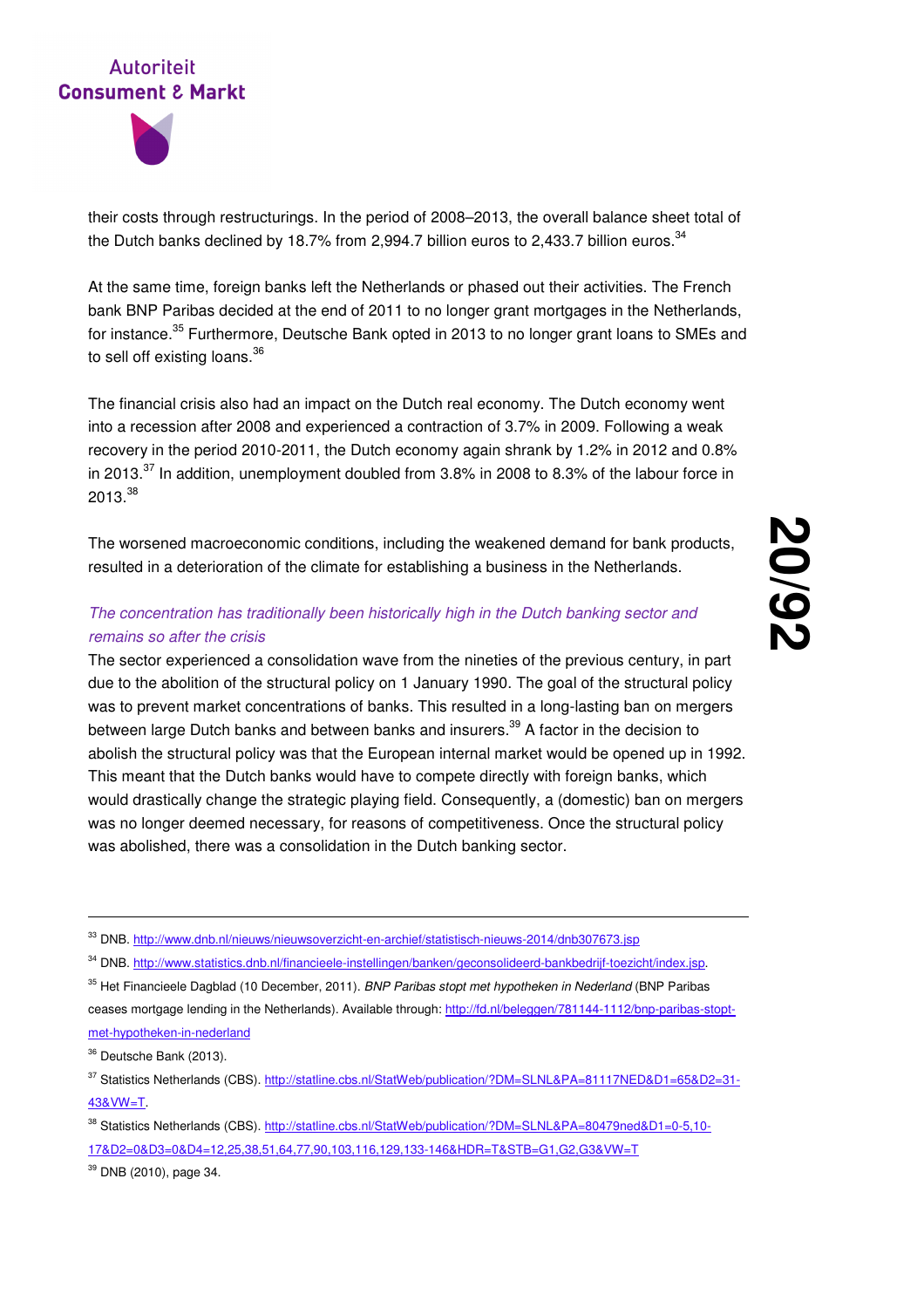



Since then, the number of credit institutions<sup>40</sup> has steadily been declining. In the period from 1998 to 2007, the number of credit institutions declined by approximately 46% to 341 institutions in 2007. $^{41}$  At the same time, the concentration of the Dutch banking sector is increasing. According to DNB, the market share of the three major banks in the Dutch banking sector exceeded 80% in 2011. $42$ 

The foreign banks withdrawing to their domestic markets since the crisis has caused the Dutch banking sector to remain highly concentrated. Developments such as the absorption of the Dutch activities of Fortis Bank by ABN AMRO, Rabobank's takeover of Friesland Bank and the bankruptcy of DSB Bank have also contributed to this.

The concentration has increased in various market segments. In the mortgage market, the average C4 ratio increased from 68.1% for the period 2004-2008 to 79.3% for the period 2008- 2012. In 2012, the C4 ratio was even 82.3%.<sup>43</sup>

#### Fragmentation of the European banking sector

Following the financial crisis, the European financial sector is now experiencing fragmentation. Banks are phasing out their foreign activities and are focusing more on their domestic market. The fragmentation of the banking sector is caused by deleveraging and restrictions on international capital flows, among other causes.

Deleveraging consists of lowering the debt positions of a bank. This can be achieved by attracting additional capital or by decreasing the assets of a bank.<sup>44</sup> This should be seen in the context of the more stringent capital requirements for banks stipulated by Basel III and the Capital Requirements Directive IV (CRD IV).<sup>45</sup>

These more stringent capital requirements have resulted in the European financial industry becoming less integrated. According to Goodwin, this was caused by the authorities not defining how the banks should fulfil these more stringent capital requirements. European banks have

-

http://www.economist.com/news/special-report/21587378-2008-global-financial-integration-has-gone-reverse-too-muchgood-thing

<sup>&</sup>lt;sup>40</sup> Banks and electronic money institutions (EMI) are jointly referred to as credit institutions.

<sup>&</sup>lt;sup>41</sup> ECB Data Warehouse, http://sdw.ecb.int/quickview.do?SERIES\_KEY=187.MFI.M.NL.102.T.1.

<sup>42</sup> DNB (2012a), page 63.

<sup>43</sup> ACM (2013a), page 18.

<sup>44</sup> Blundell-Wignall & Atkinson (2012) and Vause, et al. (2012).

<sup>&</sup>lt;sup>45</sup> The Economist (12 October 2013). Financial Fragmentation: Too Much of a Good Thing. Available through: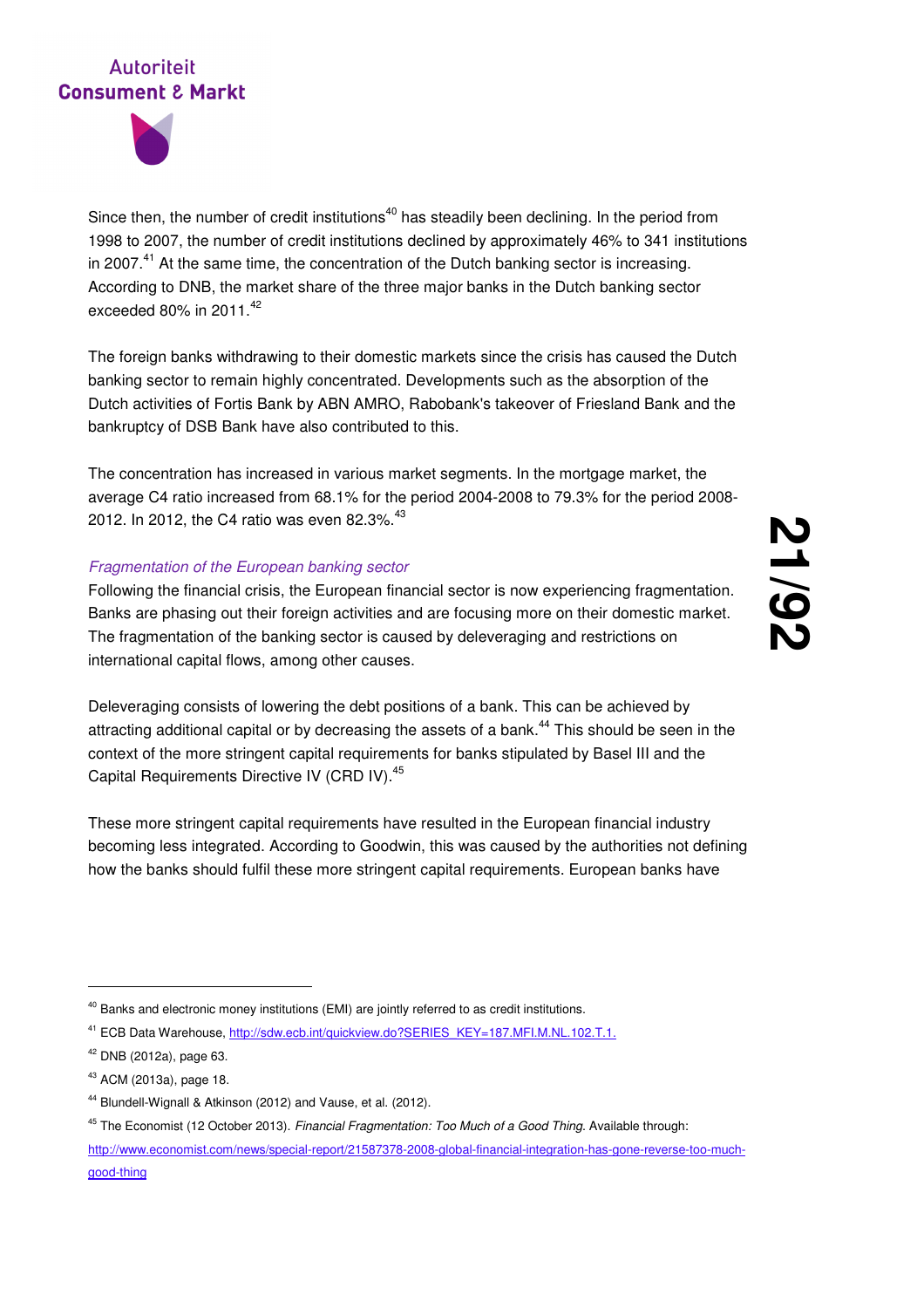



decided to reduce their outstanding loans in countries other than their traditional domestic market.<sup>46</sup>

Another reason for this fragmentation is that national prudential regulators impose measures on banks to restrict international capital flows. This is attributable to the absence during the international crisis of (firm) international agreements on how to deal with bankruptcies of crossborder banks.

#### It is likely that competition in certain subsectors has declined due to capacity restrictions

It is difficult to measure competition in the banking sector. The same applies to its various market segments. A study of  $ACM<sup>47</sup>$  did reveal that the margins on new mortgage loans have increased since the beginning of the financial crisis. ACM attributes this increase in the margins to the existence of capacity restrictions at mortgage lenders and to a lack of (the threat of) new entrants. The margins in oligopolistic markets with capacity restrictions are in general higher, as capacity restrictions limit the opportunities for competitors to discipline each other. It is likely that capacity restrictions have also changed the conditions of the competition in other lending markets, such as SME loans (see chapter 4).

#### The European banking union must prevent the need for national governments to support failing banks

The European banking union is being created to prevent contagion between banking institutions and public finances and to reverse thereby the fragmentation of the European financial markets. The banking union entails (i) single supervision of credit institutions, (ii) a European mechanism for the resolution of failing banks, and (iii) a single deposit-guarantee scheme. The first two pillars of the banking union have since been realised, but the third pillar is not yet part of the banking union.

The second pillar is an important instrument for dealing with the issue of the status of systemic bank, as it makes it possible to let banks go into bankruptcy without significant damage to the real economy.

#### Other laws and regulations have also been introduced to prevent a future crisis and to resolve the systemic bank status

In order to prevent a new financial crisis, international agreements have been concluded to increase the capital and liquidity requirements for banks. These agreements have been laid down in Basel III and are being implemented in Europe via the CRD IV and the Capital

<sup>&</sup>lt;sup>46</sup> Het Financieele Dagblad. (25 April 2014). Voorkomen crisis simpeler gezegd dan gedaan (Preventing the crisis easier said than done). Available through: http://fd.nl/economie-politiek/426561-1404/voorkomen-crisis-simpeler-gezegd-dangedaan

<sup>47</sup> ACM (2013a).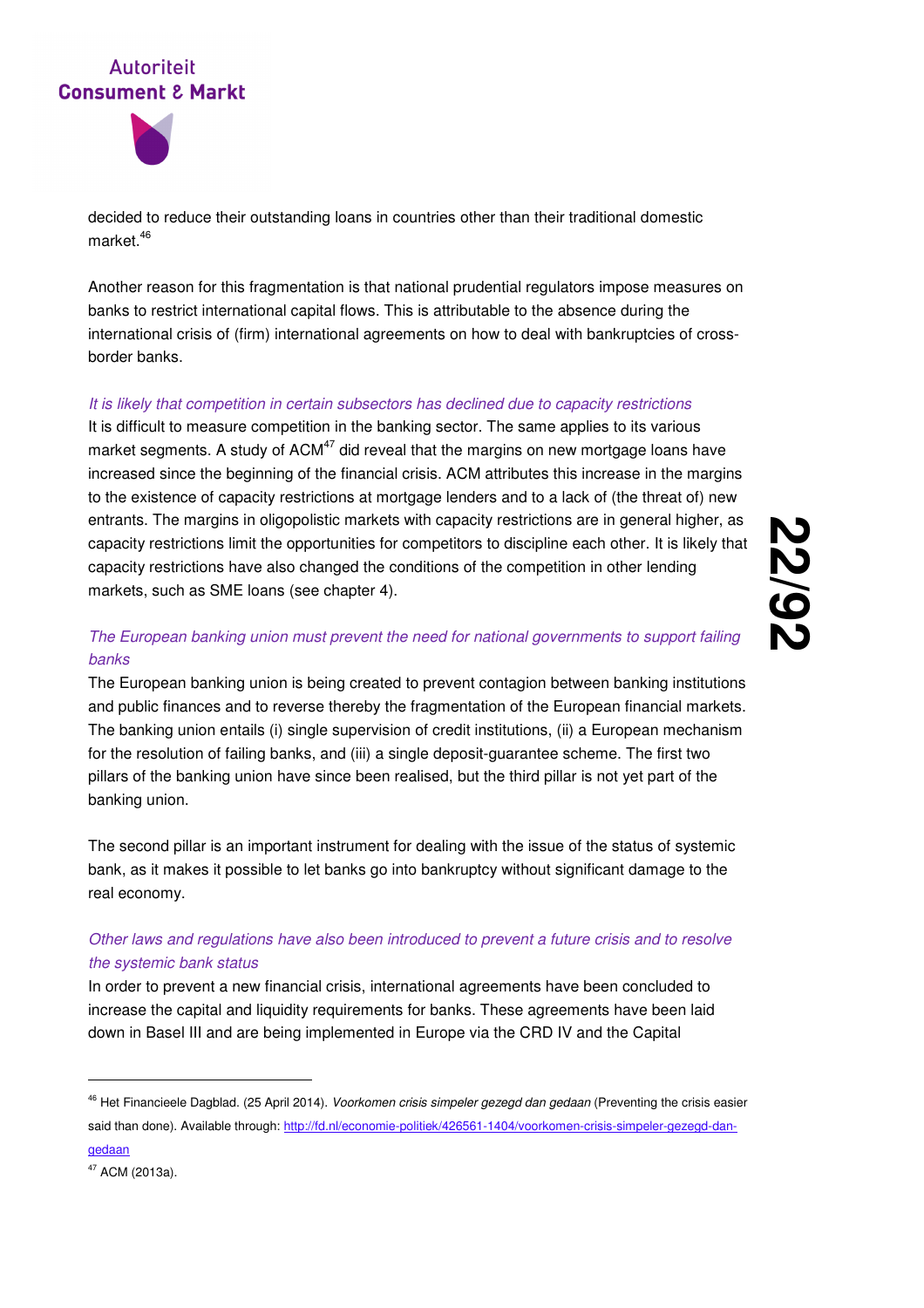



Requirements Regulation (CRR). Enhancing the financial buffers of banks makes them more resistant to significant losses.

#### **Conclusion**

Traditionally, the Dutch banking sector is heavily concentrated and has remained so after the crisis. Even though it is difficult to measure the competition in the banking sector, it is likely that certain subsectors, namely those pertaining to lending, have become less competitive since the crisis.

#### Reader's guide: recommendations for lowering barriers to entry into the banking sector

Less competition in the Dutch banking sector translates into higher prices, lower quality, less innovation, and less lending. In doing so, it slows the recovery of the Dutch real economy.

One of the ways in which competition in the Dutch banking sector can be stimulated is to encourage new entrants. On the basis of literature and its own research, ACM has identified a number of general barriers to entry that impede entry in all subsectors. The identified barriers to entry, for which ACM is making recommendations below, concern the licencing process at DNB, differentiation in supervision, the complexity of regulations, and the European banking union.

There are also identified barriers for which ACM is not making any recommendations. For example, this ACM study has revealed that the current adverse macro-economic circumstances in the Netherlands are one of the most important reasons for not entering the Dutch banking sector. ACM recognises that this is a significant barrier to entry, but is not making a recommendation. It is difficult to formulate a recommendation for this barrier that consists of more than meaningless generalisations.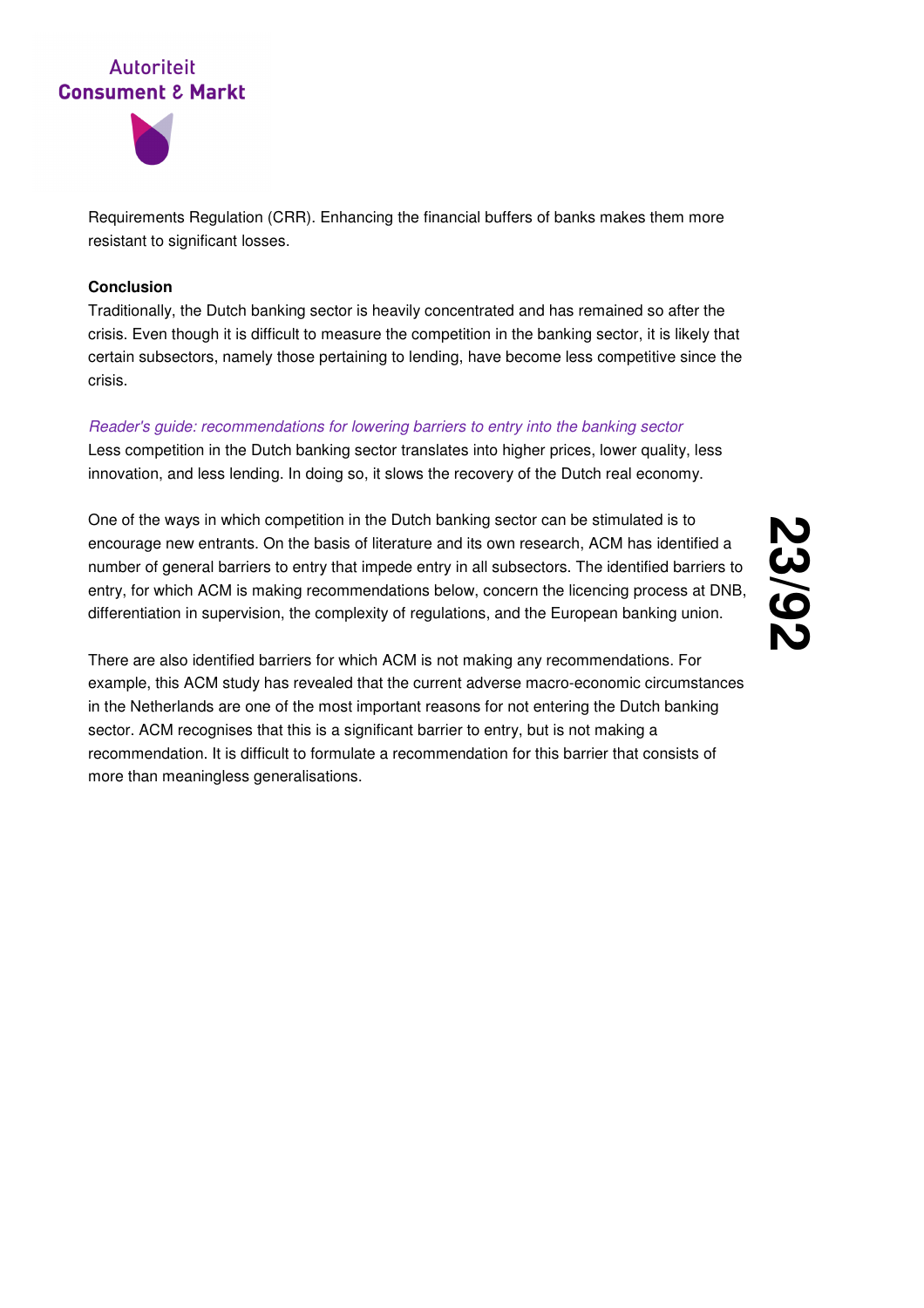

**Recommendation 1: Advocate for the improvement of the European resolution mechanism.** 

**"Concerns aside, it's a significant step, in theory. How it works in practice remains to be seen."** 

#### - Irish Independent about the SRM

#### **In the Netherlands, there are systemic banks with funding advantages**

ABN AMRO, ING Bank, Rabobank, and SNS Bank have been designated as systemic banks in the Netherlands.<sup>48</sup>This means that these banks are important for the proper functioning of the financial system and thereby for the functioning of the economy and society. A bankruptcy of a systemic bank would have such a considerable impact on the economy that they will be saved by governments in the event of an impending bankruptcy. This constitutes an implicit government guarantee and makes these banks Too Big To Fail (TBTF).

#### **Box 2: The resolution of banks**

The Single Resolution Mechanism (SRM) will take effect on 1 January 2015 and provides a framework within which (systemic) banks can be resolved in an orderly fashion. This framework entails the stabilisation of the critical economic functions and the restructuring of a bank (Ministry of Finance, 2014, page 2).

In the stabilisation phase, the losses incurred are absorbed and the bank is provided with adequate capital and liquidity. These losses are charged to the providers of equity and debt of that bank, the so-called bail-in. When at least 8% of the total liabilities have been subject to the bail-in, possible other losses (up to a maximum of 5% of total liabilities) will be borne by the resolution fund (refer to box Single Resolution Fund). The bail-in will take effect on 1 January 2016.

Besides the bail-in, regulators can also i) sell a segment of the bank, ii) form a public bridge institution to which the good assets are transferred, and iii) transfer the bad assets to a bad bank.

This government guarantee makes it possible for systemic banks to have access to more advantageous funding than banks that do not have the status of systemic bank. Namely, systemic banks benefit from a lower credit spread in international capital markets due to the lower risk of bankruptcy.<sup>49</sup> The Netherlands Bureau for Economic Policy Analysis (Centraal Planbureau, CPB) estimates the systemic banks' funding advantage, resulting from the government guarantee, to be approximately 67 to 121 basis points.<sup>50</sup>

#### The European resolution mechanism can remove the financing advantage

A European banking union is currently being formed, which will result in an international financial policy and supervision. This will make it possible to maintain an integrated European market. In addition, the banking union will contribute to a level playing field in the banking sector. Banking supervision will become more uniform and will provide fewer

<sup>48</sup> Minister of Finance (2011), page 16.

<sup>&</sup>lt;sup>49</sup> The higher the creditworthiness of the government in the concerned country, the higher this funding advantage will be. See Schich & Lindh (2012) and De Grauwe & Li (2013).

 $50$  Bijlsma, et al. (2014), page 11.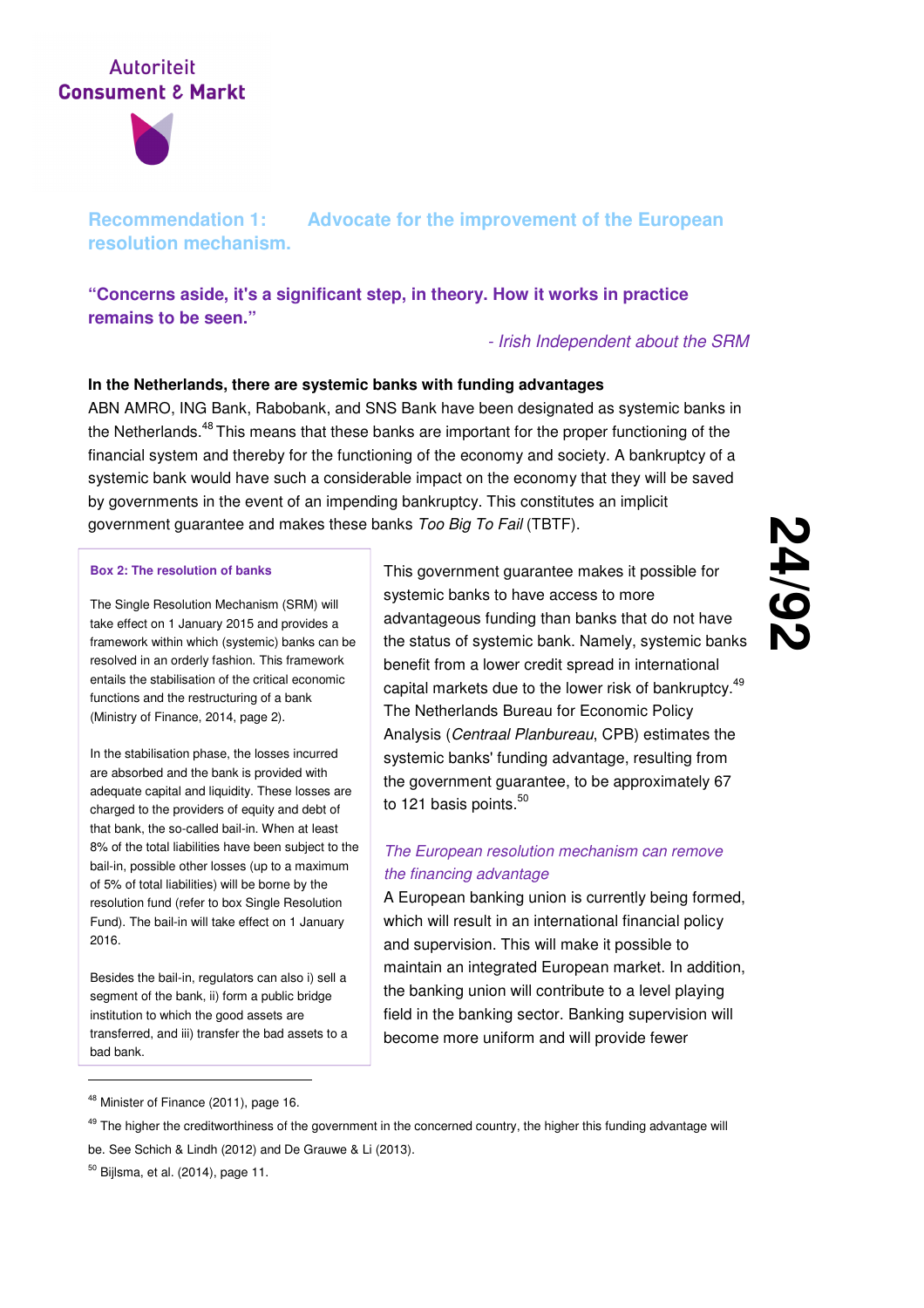



opportunities for national options and decisions.

An effective banking union rests on three pillars. These are (i) a single supervision of the banks by the ECB, (ii) a single resolution mechanism, and (iii) a single European deposit-guarantee scheme (DGS). The second pillar, the Single Resolution Mechanism (SRM), must enable systemic banks to go into bankruptcy without endangering financial stability.<sup>51,52,53</sup>

#### **Box 3: The Single Resolution Fund**

The Single Resolution Fund (SRF) is being created as part of the SRM. The SRF is principally intended for those resolution instruments that cannot be funded by the bailin, such as guarantees on assets and liabilities and the financing of a bad bank. The resolution fund, provided for an intergovernmental agreement (IGA) between participating member states, is to be financed ex-ante with risk-based contributions by the banks. From 2016, the fund will be built up over a period of 8 years until it reaches a minimum size of 1% of the deposits covered by the DGS. In 2024, the fund will then amount to 55 billion euros. If the ex-ante financing turns out to be inadequate, then banks will be assessed ex post (Proposal for Regulation 1093/2010, § 4.3.2; EC, 2014). In addition, during its development phase, the resolution fund will be able to borrow on the basis of the future resolution contributions to be paid by banks.

The SRM provides the national resolution authorities with the option to intervene in systemic banks in the case of an (impending) bankruptcy, to resolve these in a prudent manner (see Box 2).<sup>54</sup> This results in the removal of the systemic banks' funding advantage as the implicit government guarantee no longer exists and the providers of capital experience a higher credit risk. The providers of capital will demand a higher risk premium and the financing costs of systemic banks will (more adequately) reflect the risk of the underlying assets.

#### **There is a debate about the design of the SRM**

The introduction of the SRM represents a significant step towards removing the funding advantage. This is also demonstrated by Fitch's downgrading of Dutch systemic banks pursuant to the European agreement on the SRM.<sup>55</sup> The only question in this respect is whether the current design of the SRM has sufficient credibility to completely convince providers of equity

and debt that a systemic bank will effectively be resolved in the case of an impending bankruptcy. Only in that case will it be possible to fully remove the financing advantage, a consequence of the implicit government guarantee. There is a debate about the current design

- 54 The Financial Institutions (Special Measures) Act (Wet bijzondere maatregelen financiële ondernemingen; "Intervention Act") came into force on 13 June 2012 with retroactive effect from 20 January 2012. At the national level, the Intervention Act provides powers to DNB and the Minister of Finance to intervene in financial companies in trouble.
- <sup>55</sup> Het Financieele Dagblad. (27 March 2014). Ratings banken lager na EU-akkoord. (Banks' ratings lower after EU agreement.) Available through: http://fd.nl/beurs/168352-1403/ratings-banken-lager-na-eu-akkoord?visited=true.

<sup>&</sup>lt;sup>51</sup> Proposal for Regulation 1093/2010 and Ministry of Finance (2014), page 43.

<sup>&</sup>lt;sup>52</sup> The SRM will be implemented in the national legislation.

 $53$  The introduction of the systemic buffer in CRD IV also contributes to the reduction of the risk of bankruptcy of a systemic bank and thereby the improper financing advantage of systemic banks.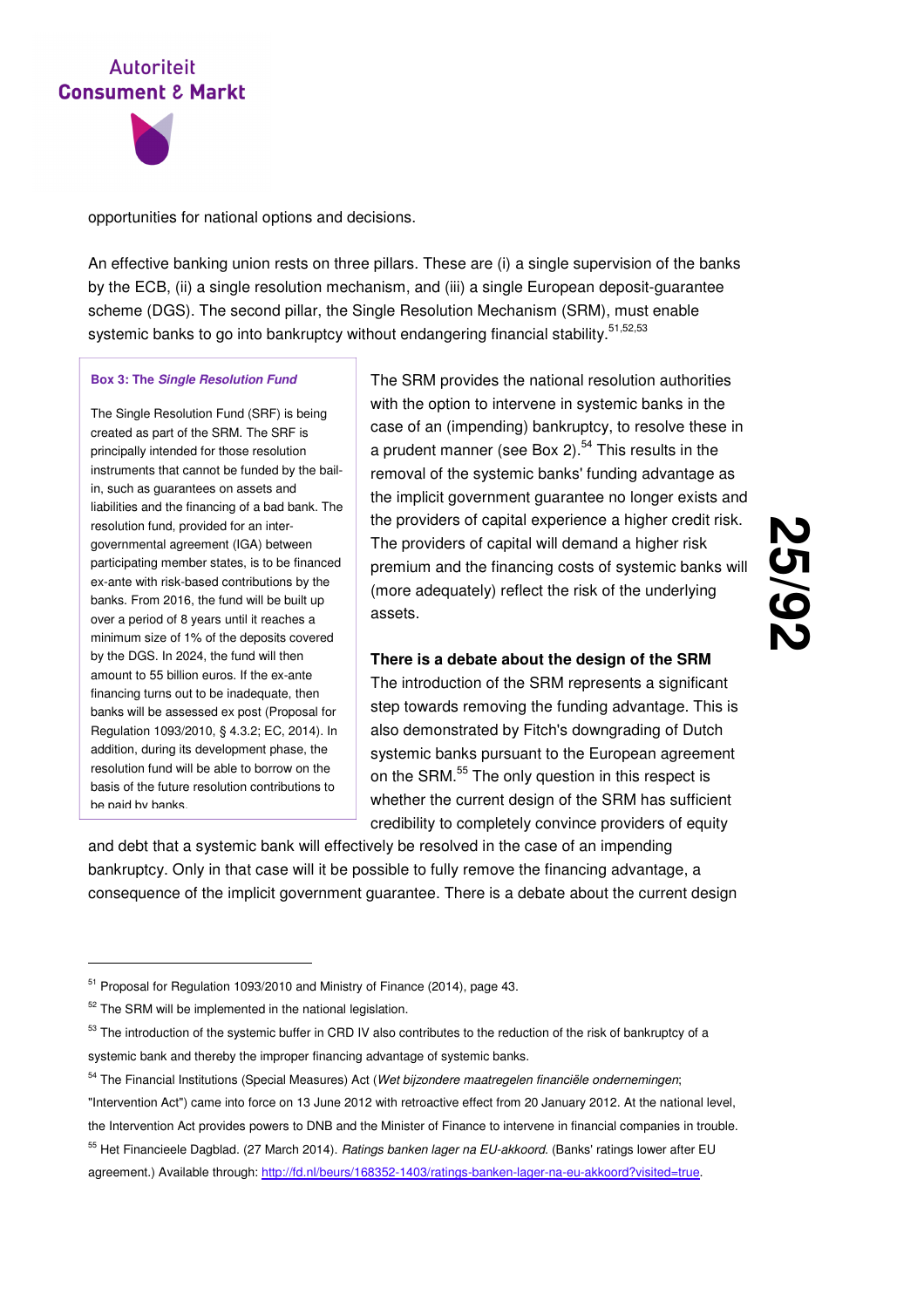

(and thus effectiveness) of the SRM and accompanying procedures. This debate is primarily focussed on the potential for interference from national interests in a resolution procedure.

The procedure for the resolution of a bank under ECB supervision<sup>56</sup> can be summarised as follows: i) ECB reports that a bank is failing or is about to fail:<sup>57</sup> ii) the Single Resolution Board (SRB) prepares a resolution plan, iii) on the proposal of the EC, the Council of the European Union can raise an objection or make proposals for changes to the resolution plan; and iv) the plan is implemented by the national resolution authority. The SRB consists of four permanent members and a Chair. The relevant national resolution authorities will complement the SRB during the preparation of and the vote on a resolution plan.<sup>58</sup> The resolution plan specifies how the concerned bank will be resolved and which instruments will be used to what extent.

Due to the design of the above resolution process, it is deemed possible that national interests will continue to play a role in the resolution of banks.<sup>59</sup> Namely, national resolution authorities are a part of the SRB. Consequently, they automatically exert influence on the shape of the resolution plan, in spite of the voting ratios in the SRB and the role of the EC, for instance. The influence of the resolution authorities pertains to e.g. the extent of the bail-in (above the minimum of 8%), the providers of capital to be affected by the bail-in, the identity of the candidate for a takeover, and the design of a potential bad bank. Moreover, it cannot be excluded that the concerned resolution authorities would be influenced by national governments in this regard. There is no legal obligation for the resolution authority to be an independent body.<sup>60</sup> Secondly, national authorities have a motive for influencing the resolution authorities, as the resolution of a systemic bank is accompanied by economic (unemployment, etc.), political, and budgetary costs.<sup>61</sup> As a result, a national authority could influence the resolution plan to such an extent that the providers of capital of systemic banks remain partially protected.

**26**

**/92**

#### $56$  The national resolution authority is responsible for winding up banks under national supervision.

 $57$  For the criteria, see Merler (2014), page 5.

<sup>&</sup>lt;sup>58</sup> The amount of financing to be supplied by the SRF will determine whether only the concerned resolution authorities will be part of the SRB or all resolution authorities.

<sup>59</sup> Natixis (2014), page 5.

 $60$  Natixis (2014), page 5.

 $61$  Natixis (2014), page 5.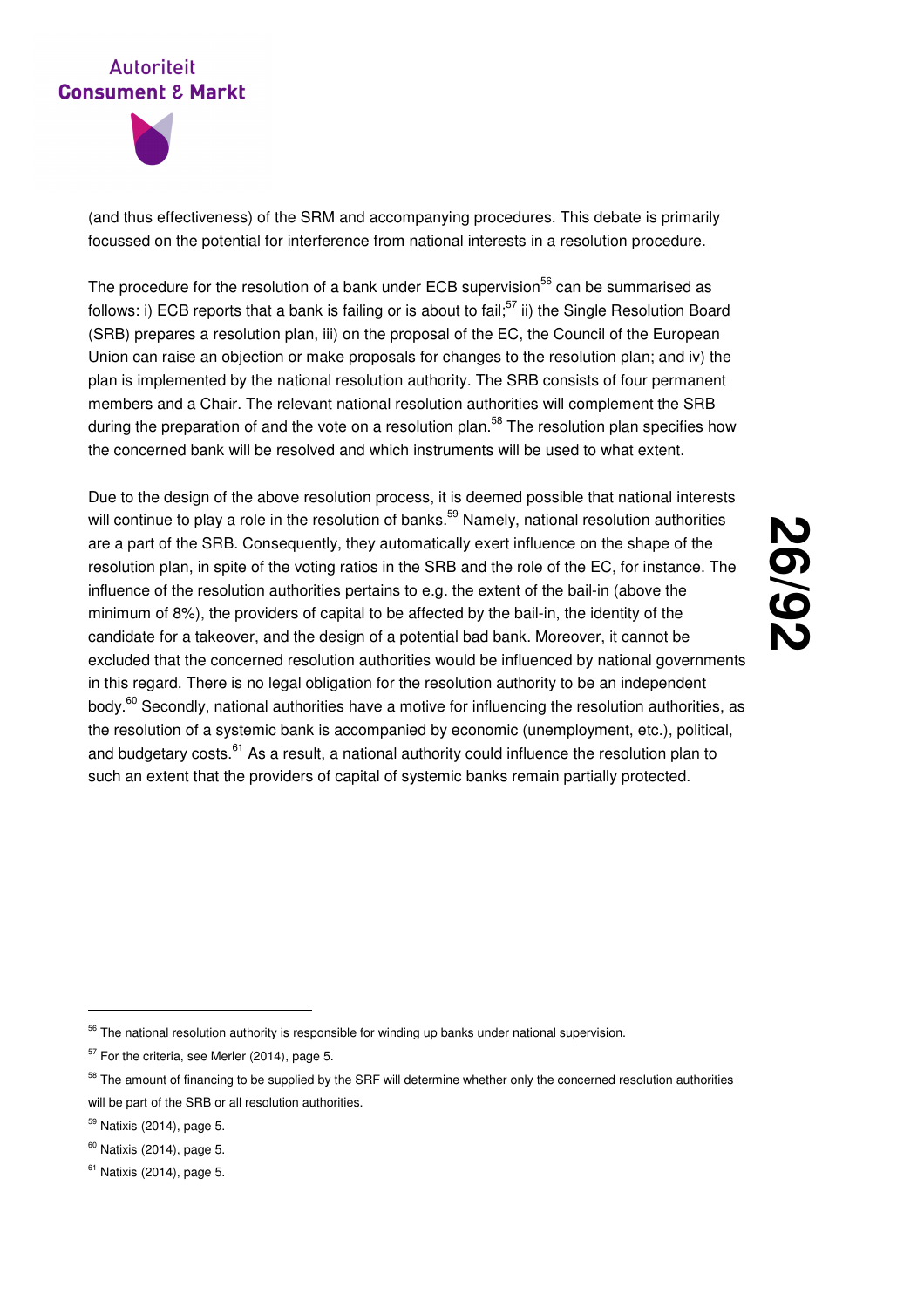

#### **Box 4: Size of the SRF**

There is doubt as to whether the SRF will be large enough, during or after the development phase, for the required recovery and resolution plans. If the SRF would run dry, e.g. due to a big financial crisis (for an estimate of the costs in the case of a crisis, see Van Beers, et al., 2014, page 41), then it will no longer be possible to resolve a bank with the help of the SRF and the possibility will continue to exist that a national government will support a systemic bank subject to an impending bankruptcy. In order to prevent the SRF from running dry, the Eurogroup has announced that a backstop will be developed in the future (Eurogroup, 2013). This means that a procedure will be prepared that prescribes what happens when the SRF runs out of sufficient funds. The final backstop must take effect at the latest from 2026. In the meantime, a so-called 'bridging loan' will be used. This means that the national government, or in extreme cases the ESM, will provide the necessary financing when the SRF has insufficient funds.

However, there is a concern that this situation might not be realistic. Some calculations show that, in the current form of the SRM, the bail-in would have been more than sufficient during the current crisis in almost all countries. According to these calculations, it would not have been necessary to use the SRF (Natixis, 2014, page 2). Yet, these calculations could have been an underestimate as the government aid did not remain limited to direct investments, but also included guarantees (EC 2013). The guarantees have possibly limited the losses incurred, causing those losses to be underestimated. Moreover, larger crises potentially loom on the horizon and it might therefore become necessary to make claims on the SRF after all.

The influence of governments on the national authorities could become more significant, if the bail-in turns out to be insufficient and the SRF runs out of sufficient funds (see Box 4). Namely, in the development phase of the SRF, the national governments will be expected to pre-finance a resolution if the SRF runs out of funds. This increases the risk of interference from national interests in the resolution process even more due to the principle of 'he who pays the piper calls the tune'. According to Merler (2014), this situation is the same as the current situation without SRM, thus with interference from the national government in the resolution of banks. $62$ 

Moreover, there is still a debate about the speed of the decision-making during a resolution procedure. As many different parties are involved in this process, there is the expectation that a swift and effective decision regarding the resolution plan is difficult to achieve, notwithstanding various deadlines on paper.<sup>63</sup> According to the Financial Times, in an extreme case, it is possible that 9 committees with 143 votes issued in total will have to decide on the resolution plan.<sup>64</sup> This would be at the expense of the effectiveness and credibility of the SRM.

#### **A more effective SRM contributes to the reduction of barriers to entry**

An effective and efficient resolution mechanism is an important condition for fully removing the implicit government guarantee for systemic banks. The current debate on the SRM increases

<sup>&</sup>lt;sup>62</sup> Merler (2014), page 6.

 $63$  There are potentially seven different bodies involved in a resolution, with the number of members varying from 3 to 28 (Merler, 2014, page 6).

 $64$  Financial Times (17 December 2013). EU ministers set to define banking union. Available through: http://www.ft.com/intl/cms/s/0/c552f182-6736-11e3-a5f9-00144feabdc0.html.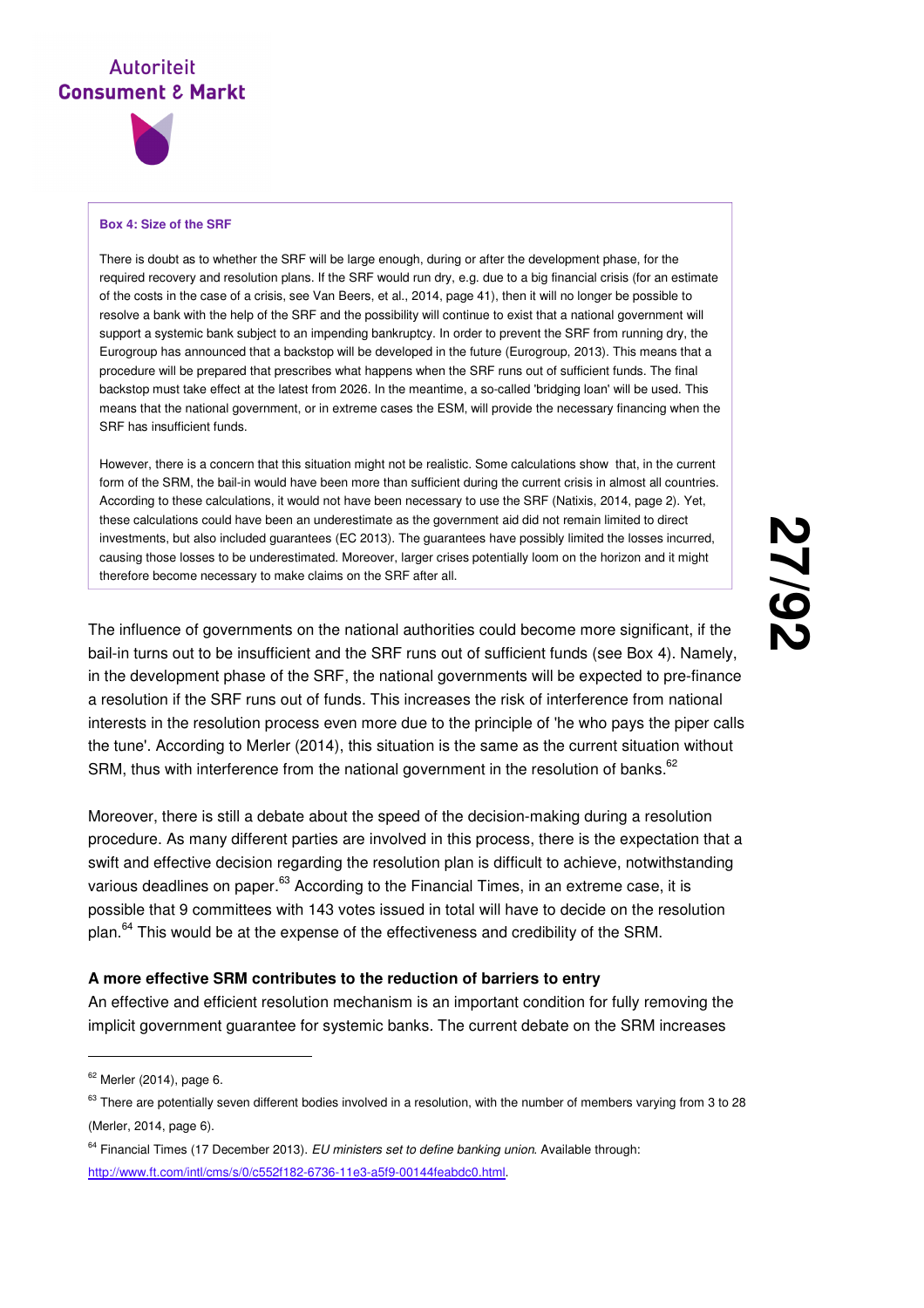



the doubt as to whether or not this is already entirely the case. The interference from national interests, through the influence of non-independent resolution authorities, in the resolution of (systemic) banks can signify that providers of capital to systemic banks remain partially protected. In this manner, a (improper) funding advantage could continue to exist for systemic banks. $65$ 

If a form of state aid continues to exist, then the systemic banks will partially retain their competitive advantage.<sup>66</sup> Due to this funding advantage, systematic banks compete at (artificially) lower costs against banks that are not of systemic importance. This cost disadvantage for banks that are not of systemic importance, such as new entrants, has a negative impact on the margins, reduces the expected profit of entering the banking sector, and therefore the incentive of entering the market. $67$  This naturally does not apply to foreign systemic banks that benefit from the same funding advantage in their home country.

#### **Conclusion**

With the current form of the SRM, it is not entirely impossible that national interests will continue to play a role in the resolution of systemic banks. The decision-making regarding the resolution plans and the influence of national governments and resolution authorities on the resolution plans form potential risks for the effectiveness of the resolution mechanism. This gives rise to the risk of interference from national interests and, in doing so, to potential protection of providers of capital to systemic banks. Consequently, the financing advantage is not fully removed and the barrier to entry continues to exist.

#### Recommendation: Advocate for the improvement of the European resolution mechanism.

As interference from national interests in the resolution of systemic banks remains a risk, ACM recommends that the Dutch Cabinet advocates at the European level for a European resolution mechanism that would resolve a systemic bank as effectively as possible in the case of an impending bankruptcy. For that purpose, the procedures leading to an effective resolution must prevent interference from national interests and ensure a process that is as swift as possible. The funding advantage of systemic banks will be fully removed only when Europe is capable of creating a completely credible SRM. It is in any case desirable in the short term that the national resolution authorities are made as independent as possible, to limit interference from other interests.

<sup>&</sup>lt;sup>65</sup> Stern & Feldman (2004).

<sup>&</sup>lt;sup>66</sup> Soussa (2000), page 11-12, Noss & Sowerbutts (2012), page 4 and Schich & Lindh (2012), page 15.

 $67$  The extent to which the financing advantage constitutes a barrier to entry was not assessed in the interviews performed in the context of this study (KPMG, 2014). However, the financing advantage by itself was discussed in four interviews. For example, a European insurer argued that systemic banks are able to obtain cheaper financing and thus have an advantage compared to banks that are not of systemic importance. On the other hand, other parties, including a Dutch systemic bank, asserted that there is no (significant) financing advantage for systemic banks.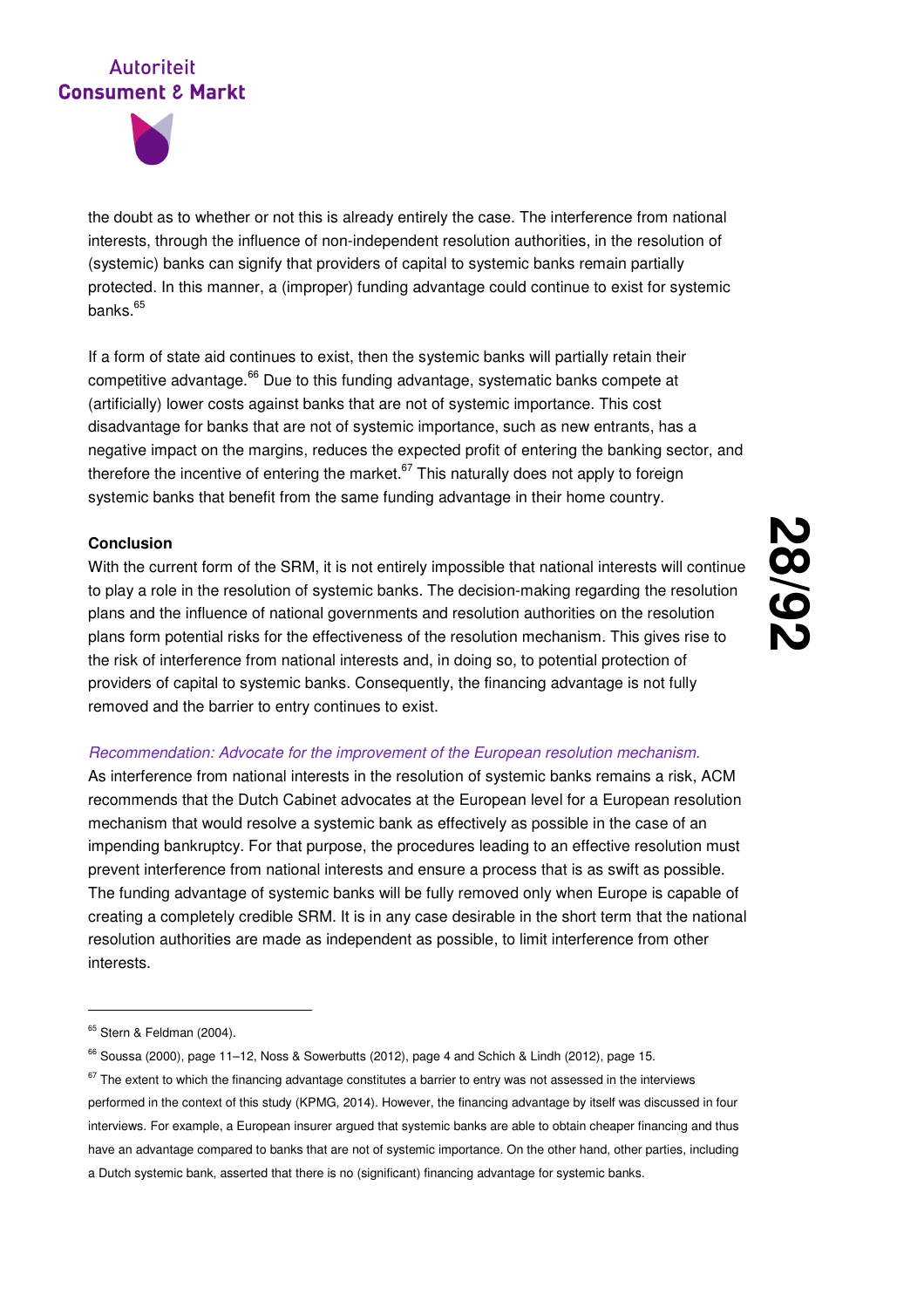



It should be noted in that regard that the manner in which the European resolution mechanism is effectively implemented in practice is more important than how the design of the European resolution mechanism is described on paper. In addition to the improvement of the official design of the European resolution mechanism, its consistent, optimal, and effective application in concrete cases is important to its credibility.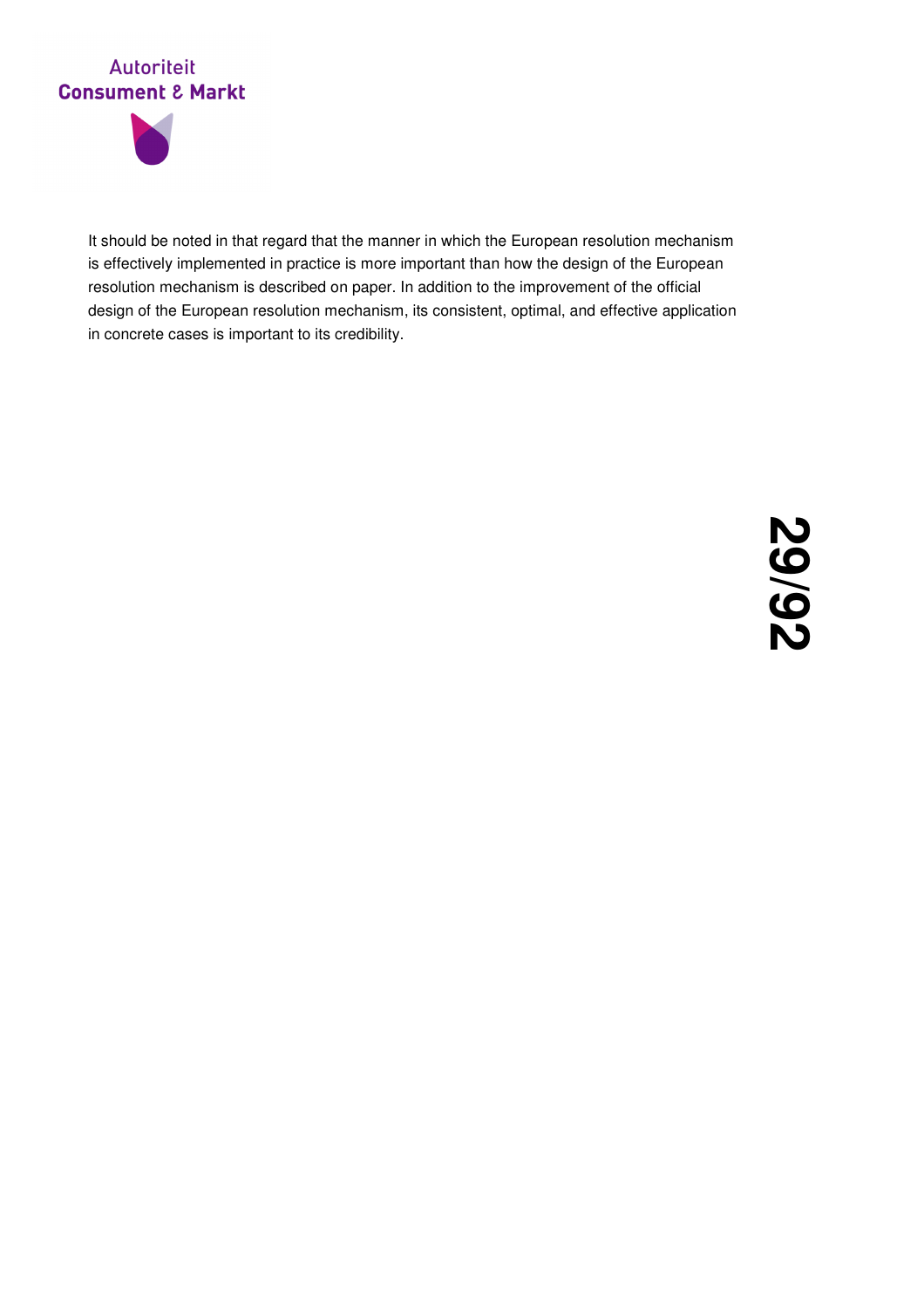

**Recommendation 2: In addition to a more effective European resolution mechanism, advocate for a European deposit-guarantee scheme** 

**"Too few foreign banks are currently entering the market because they experience difficulties in obtaining the authorisation from their local regulator for the cross-border transfer of funding from the home country."** 

- Foreign investment company (KPMG, 2014)

#### **From integration to fragmentation of the European banking sector**

Until 2008, the European banking sector was characterised by an extensive integration of the national financial markets. Interbank loans between European banks increased and so did cross-border investments by banks in foreign countries.

The beginning of the financial crisis launched a movement in the opposite direction. For example, the number of cross-border interbank loans in the euro area declined by 670 billion euros (-42%) and by an additional 285 billion euros (-23%) in the other European member states.<sup>68</sup>

**30 /92**

One of the explanations for the fragmentation pertains to the formal and informal restrictions imposed by regulators on banks in order to restrict international capital flows (hereinafter: capital restrictions).<sup>69</sup> Regulators can impose capital restrictions in a number of ways, such as by restricting the amount of foreign assets a bank may possess or by exerting pressure to divest foreign assets. In addition, there can be formal and/or informal restrictions on deposits. For example, several regulators have indicated that deposits can only be put to a cross-border use to a limited extent.<sup>70</sup>

Prudential regulators impose capital restrictions to limit the losses, to their own financial sector and the taxpayers, ensuing from the bankruptcies of the foreign activities of banks.<sup>71</sup> The absence during the financial crisis of (firm) international agreements on how to deal with bankruptcies of cross-border banks resulted in the costs of resolving and rescuing such banks to be borne by the country of origin. In addition, it became clear that some national deposit-

<sup>&</sup>lt;sup>68</sup> The loans from banks to foreign private parties fared the same way with the decline of 450 billion euros (Enoch et al., 2014, page 141).

<sup>&</sup>lt;sup>69</sup> Cerutti, et al. (2010), page 4.

 $70$  The Economist (12 October 2013). Financial Fragmentation: Too Much of a Good Thing. Available through:

http://www.economist.com/news/special-report/21587378-2008-global-financial-integration-has-gone-reverse-too-muchgood-thing

<sup>71</sup> Van Rijckeghem & Weder di Mauro (2013), page 3.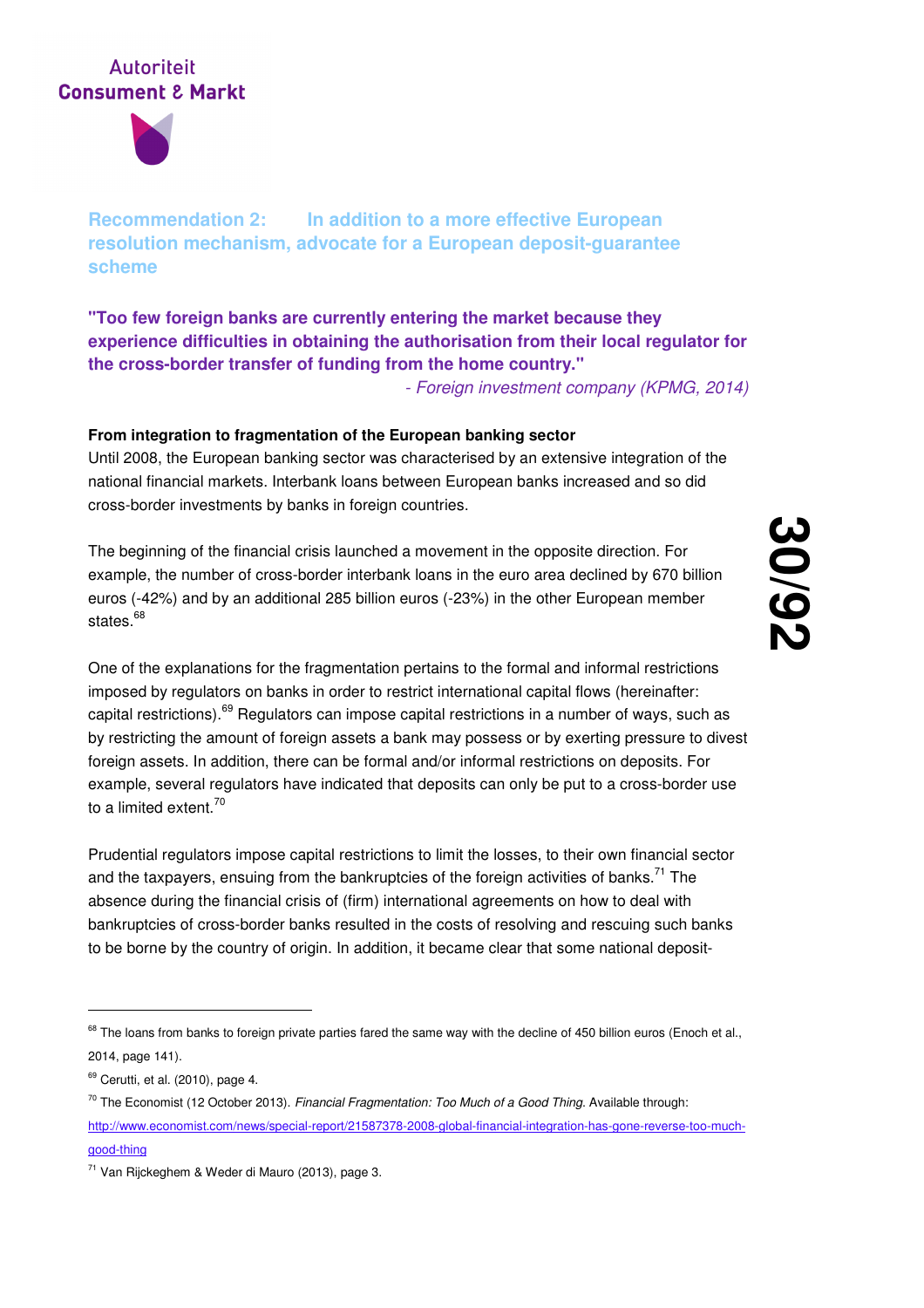

#### **Box 5: European banking union - the necessity of the three pillars**

The European banking union is based on three pillars, namely: (i) European supervision (SSM), (ii) a European resolution mechanism (SRM) and (iii) a European deposit-guarantee scheme (DGS). The proper functioning of the banking union requires that the three pillars be provided for at the same level (national or European). The wrong incentives can arise if this is not provided for at the same level. Suppose that the supervision is at the European level and the resolution at the national level. A situation could then arise in which national resolution authorities allege that the European supervision has failed and that they are unwilling to pay due to that inadequate supervision at the European level (Gros & Schoenmaker, 2012). Inversely, the same applies to national supervision combined with European resolution and between supervision and a (European) DGS (Enoch, et al., 2014, p. 244).

If supervision, resolution, and deposit guarantees take place at the same level, then the European level prevails over the national level. European supervision ensures consistency in the regulatory requirements, creates a more level playing field for banks, and prevents regulatory arbitrage (DNB, 2013a). European supervision also attenuates the incentive to postpone painful measures for the domestic banking industry or to depict the situation too optimistically. A European resolution mechanism ensures that the resolution can better take account of cross-border effects and that it will be less vulnerable to the interference from national interests (Goyal, et al., 2013, page 8; Goodhart, C., 2012, page 105). Finally, a European DGS can remove the distrust of national supervisory authorities with respect to deposit guarantee schemes of other countries and, in doing so, attenuate the incentive to impose capital restrictions.

guarantee schemes (DGS) were forced to pay savers of a foreign bank $7^2$ , as the home country turned out to be incapable of fulfilling the guarantee.<sup>73</sup> In response, national regulators began implementing capital restrictions. Capital restrictions are at odds with the goal of the European Union to create a single internal market.

#### European banking union can resolve fragmentation and capital restrictions

Schoenmaker (2011) asserts that there is a financial 'trilemma'.<sup>74</sup> According to Schoenmaker, the combination of 'financial stability, international financial integration, and national financial policy' cannot be achieved at the same time. Only two of these elements can be combined simultaneously.<sup>75</sup> This means that an integrated European financial market can only be achieved when the supervision has also been provided for at the European level. This can be achieved by the European banking union currently being formed. The three pillars that support the banking union can remove the incentive to use capital restrictions as the costs of bankruptcies of banks are borne by the whole of Europe.

<u>ပ</u>

**/92**

#### Significant progress has been made, but there is still room for improvement in the European banking union

The banking union (currently being formed) has made significant progress in interrupting the negative interaction between authorities and the financial sector and in strengthening the banking supervision. Nevertheless, there is still room for improvement. With regard to the first two pillars,

 $72$  The subsidiaries of international banks (subsidiaries) are subject to the DGS of the host country, while a branch office is subject to the DGS of the home country (Gerhardt & Lannoo, 2011, page 11).

<sup>&</sup>lt;sup>73</sup> An example of this was Icesave.

<sup>74</sup> Schoenmaker (2011).

 $75$  Refer to Schoenmaker (2011) and Freixas (2003) for the models underlying the financial trilemma.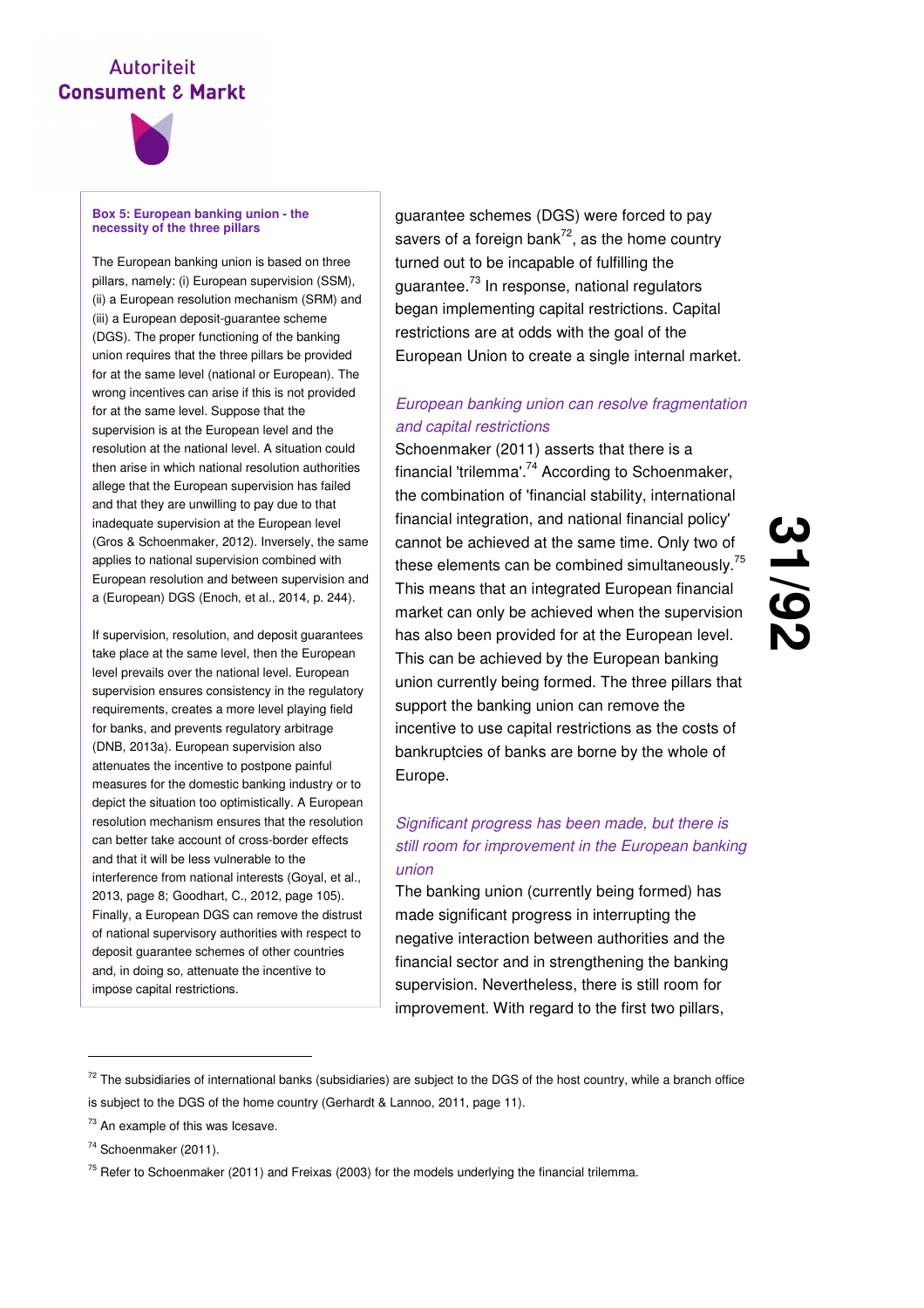

the European supervision and the resolution mechanism, an agreement has been reached between the Trilogue parties (the European Commission, the European Parliament, and the

#### **Box 6: Reports from market participants about restrictions on savings**

 'For that matter, the Netherlands is not the only one with regulations pertaining to keeping funding in the country. I have heard that Germany is also considering regulations to discourage savings from leaving the country. I believe that we will see few new entrants in the savings market in the short to medium term, certainly due to the new regulations on investing in high-risk assets outside the EU."

> - Niche bank that finances trade between the west and emerging markets

"DNB has also indicated that we could use savings solely to fund growth and not to reduce the funding need (of the foreign parent company). I believe that this was motivated by the sole purpose of creating barriers to prevent us from effectively entering the savings market. They did not want Dutch savings to be transferred to [the country of our foreign parent company]."

- Retail bank that is part of a European banking and insurance group

Another market participant alleged that the restriction "(...) [constitutes] a barrier that prevents banks from entering the Dutch [savings] market, in spite of the latter being attractive."

- English investment company

"We can still retrieve money in Germany and invest that money in the Netherlands. However, the regulations on this matter are indeed uncertain and we are trying to match our assets and liabilities as much as possible per country."

- Dutch retail bank

European Council). The debate on the effectiveness of the second pillar is still ongoing (see Recommendation 1: Advocate for the improvement of the European resolution mechanism.). The third pillar, the European DGS, is not yet a part of the banking union. This is partially attributable to the fact that a European DGS requires solidarity between banks and member states in Europe.<sup>76</sup>

As the European banking union is affected by a number of imperfections, including the lack of a European DGS, the risk remains that prudential regulators will continue to apply capital restrictions (see also Box 5).

#### **Market participants report that national regulators are imposing restrictions to savings**

In the context of this study ACM commissioned interviews with (potential) new entrants, about the most important barriers to entry.<sup>77</sup> Seven of the twenty parties interviewed talked about capital restrictions by the regulators.<sup>78</sup> Six parties indicated that the national regulators impose formal or informal restrictions on the cross-border use of savings.<sup>79</sup> Of those six, five specifically

<sup>2&</sup>lt;br>2<br>2 **/92**

 $76$  If a member state has in general healthier banks than another member state, then this will result in a situation in which healthier banks from a certain member state (and thereby indirectly the citizens of that member state) help pay for the problems of less healthier banks (and thereby pay to the savers of other member states).

 $77$  See also KPMG (2014).

 $78$  The group of interviewed parties that discussed capital restrictions consisted of an investment company, two foreign universal banks, a European bank as part of a banking and insurance group, a foreign niche bank, and a Dutch universal bank.

 $79$  In addition to the KPMG interviews, ACM has also interviewed three savings banks. Two of the three savings banks interviewed indicated that DNB is imposing restrictions on savings.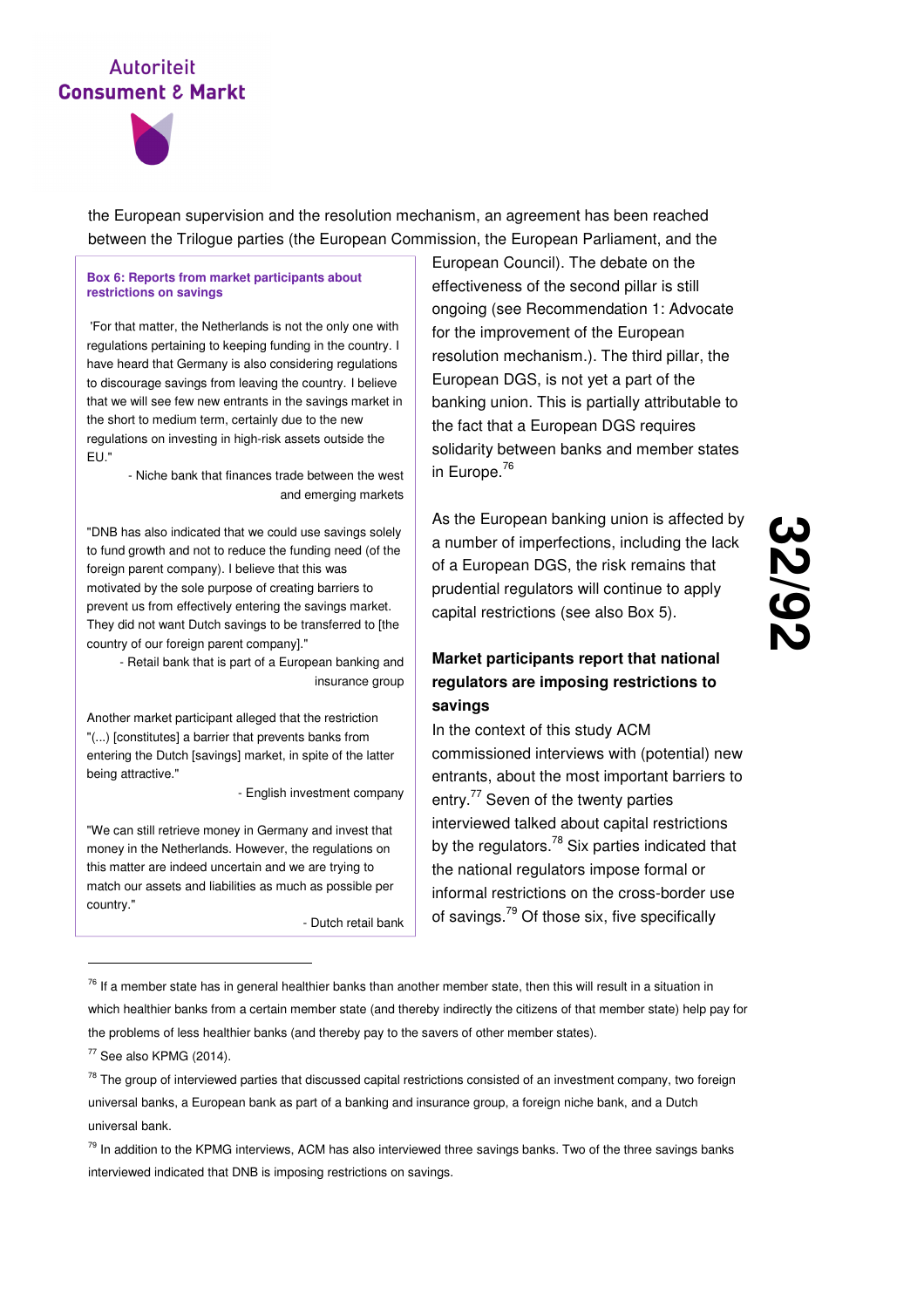



referred to restrictions imposed by DNB. One Dutch bank indicated that it is still possible to invest savings collected from abroad in the Netherlands.

#### **ACM deems it likely that capital restrictions constitute a barrier to entry to the savings market as well as to the credit markets**

According to ACM, the restrictions limit the access of potential new entrants in two ways. First, the restrictions prevent foreign banks from investing Dutch deposits abroad. This restriction lowers the incentive of foreign parties to enter the Dutch savings market, because they can only invest the deposits to a limited extent abroad. Second, foreign banks encounter similar restrictions in their home country. This causes them to have fewer deposits with which they can enter Dutch banking markets for lending, such as SME lending and mortgages.

Therefore, the restrictions serve to shield national markets. This means that the existing domestic market participants are less subject to competitive pressure. In addition, the restrictions diminish the opportunities for investing internationally available funds in the best location.<sup>80</sup>

#### **Conclusion**

Since the financial crisis, banks have been withdrawing to their domestic market. This is referred to as fragmentation. One of the reasons for this fragmentation is capital restrictions imposed by national prudential regulators. The regulators are inclined to restrict the activities of foreign banks outside the country of the regulators, in order to limit the damage caused to their own economy by a bankruptcy of the foreign bank. These restrictions on the activities of foreign banks constitute a barrier to entry.

The banking union effects supervision at the European level. This reduces the incentive for shielding one's own market. Significant progress has been made in achieving the banking union. Yet, in its current form, it is still subject to a number of imperfections. On the one hand, the SRM has to be improved and, on the other hand, a European deposit-guarantee scheme has to be created. As long as this is not the case, the national regulators will continue to be inclined to shield their domestic market.

#### Recommendation: In addition to a more effective SRM, advocate for a European depositguarantee scheme.

ACM recommends that the Dutch Cabinet advocates at the European level for the implementation of a European deposit-guarantee scheme, in addition to a more effective SRM. Together with a more effective SRM, the implementation of a European DGS will make capital restrictions redundant, which will remove a barrier to entry into the Dutch banking sector.<sup>81</sup>

<sup>80</sup> This means an inefficient allocation of capital.

 $81$  This also applies to the other member states participating in the banking union.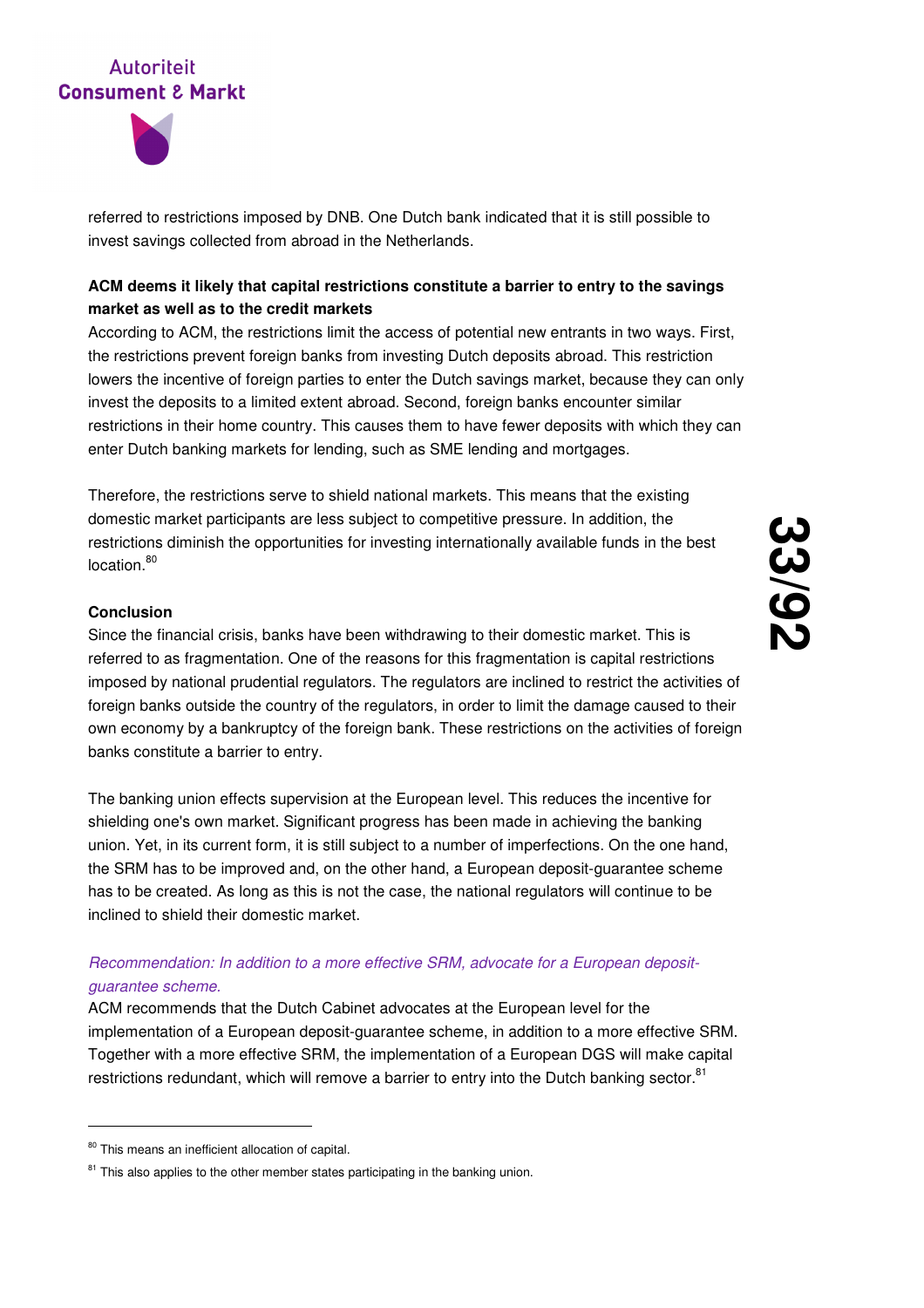

It should be noted that a European banking union can contribute to the reduction of the fragmentation of the European banking sector. However, it is not a solution for capital restrictions in respect of banks outside the banking union. As a worldwide banking union does not appear to be feasible yet, it is important to reflect on alternative ways to reduce capital restrictions at the global level, such as a so-called 'equivalence study'. This study should be focused on the quality of regulators in non-European countries and the deposit-guarantee schemes that apply there. This can increase the level of trust between regulators, which will decrease the inclination to impose capital restrictions.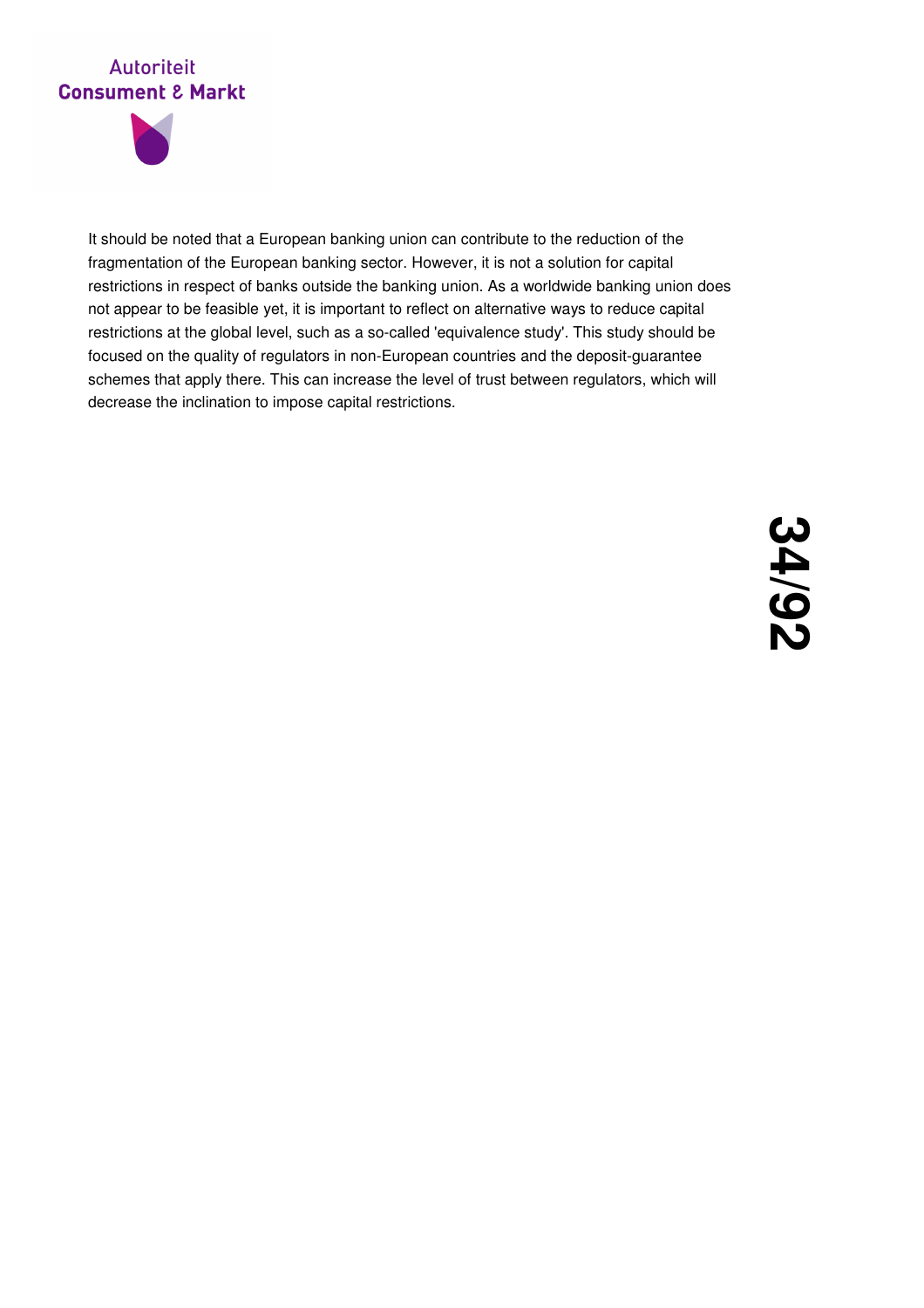

### **Recommendation 3: At the national and European level, strive for simplicity in laws and regulations**

**"Modern finance is complex, perhaps too complex. Regulation of modern finance is complex, almost certainly too complex."** 

– A. Haldane & V. Madouros. Bank of England

#### **There are many laws and regulations governing banks. These laws and regulations are complex, change often, and are costly.**

There are many laws and regulations for banks. KPMG has recently documented the number of laws and regulations for Dutch banks.<sup>82</sup> It analysed a total of 38 new rules and initiatives for the Dutch banking sector that are or have become legally valid since 2008 (Figure 7). This provides a snapshot of the number of laws and regulations recently added for banks.

#### Box 7: Rules and initiatives from KPMG (2012) **EU**

AIFMD, CRD IV Package, CSDD, CCD, Consumer Finance Protection, Corporate Governance in Financial Institutions and Remuneration Policies, CRA II & III, Crisis Management Framework, DGS, EMD, EMIR, FICOD, ICS, IFRS 9, MAD II, MiFID II, Mortgage Credit Directive, Omnibus I & II, PRIPs, SLD, Short Selling Regulation, UCITS, Transparency Directive

#### **NL**

Bankenbelasting (Banking Tax), Code Banken (Banking Code), Ex ante depositogarantie stelsel (Ex ante deposit-guarantee scheme), Geschiktheid (Suitability), Hypotheektarieven Garantie (Mortgage Interest Rate Guarantee), Interventiewet (Intervention Act), Ken uw klant (Know Your Customer, KYC), Prospectusplicht (Obligation to publish a prospectus), Provisieverbod (Ban on commissions), Raamwerk Herstelplan (Recovery Plan Framework), Regeling beheerst beloningsbeleid Wft (Regulation on Sound Remuneration Policies pursuant to the Financial Supervision Act 2011).

The existing laws and regulations are also becoming more extensive. This is clearly exemplified by the number of capital and liquidity requirements.<sup>83</sup> The first Basel Accord, Basel I, consisted of 30 pages. Its revision in 2004, Basel II, had expanded to 347 pages. The last revision in 2010, Basel III, covers 616 pages. As such, it is twice as big as Basel II, and more than twenty times as big as the original accord of 1988.

In addition to the considerable number of laws and regulations for banks, those laws and regulations are complex. The capital and liquidity requirements are also a good example of this complexity. Initially, Basel I had five risk categories for the calculation of the riskweighted capital of a bank. Under Basel II and III, this increased to more than 200,000 risk categories for a large bank. A comparable evolution is that of the number of calculations to be made by a large bank to determine its risk-weighted capital. This number increased from a few calculations under Basel I to more than 200 million calculations under Basel III.<sup>84</sup>

<sup>82</sup> KPMG (2012).

<sup>&</sup>lt;sup>83</sup> The evolution of the size of the Basel Accords is documented in Haldane & Madouros (2012).

<sup>84</sup> Haldane (2011).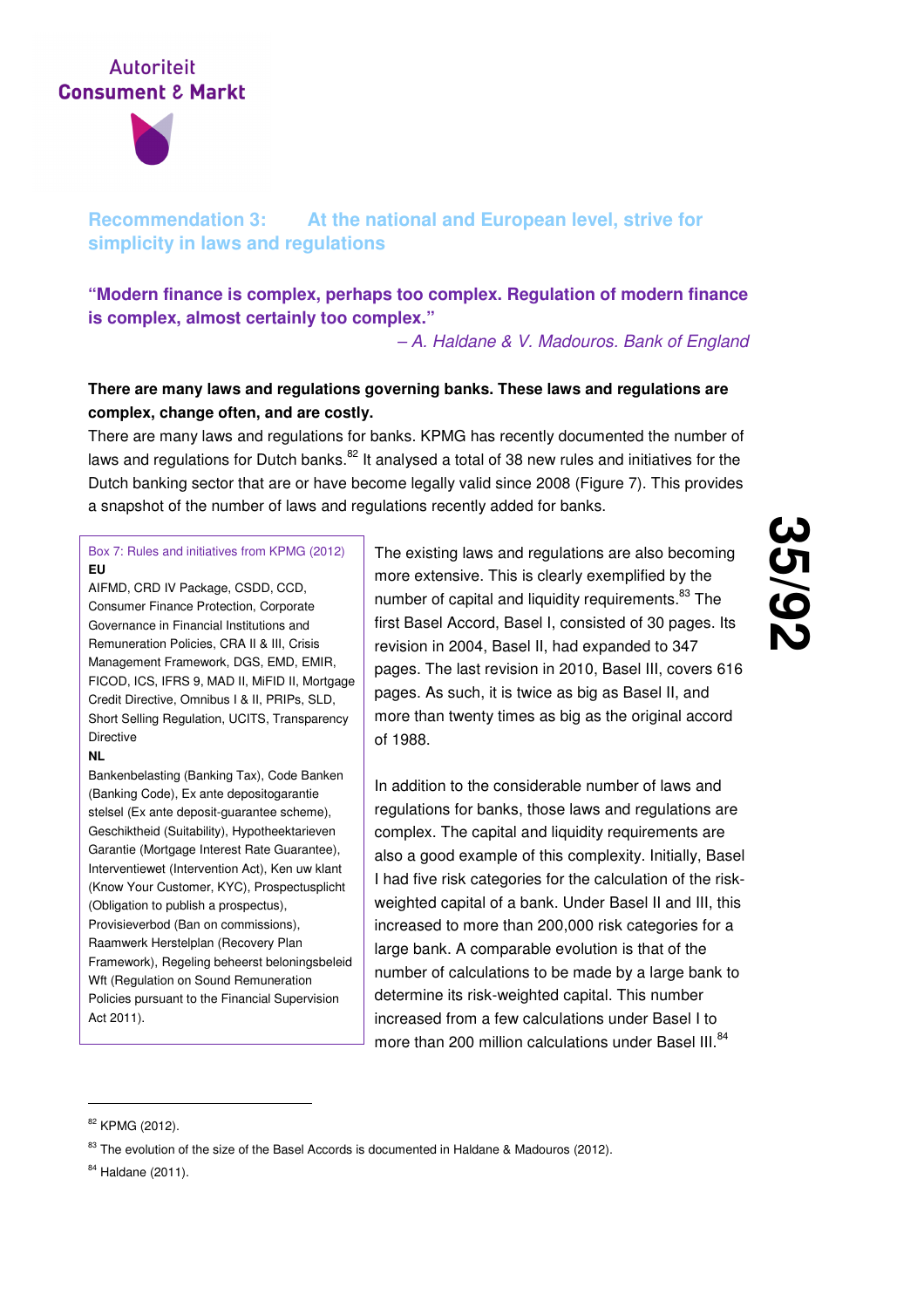

Frequency of changes per year (right axis) Size of changes in pages per year (left axis)

#### **Figure 5: Changes in the Financial Supervision Act 2011 (wetten.overheid.nl, adaptation by ACM).**

\* For 2014, only the changes up to and including April have been included

The fact that the capital requirements have become complex has been confirmed by the Basel Committee on Banking Supervision. In a discussion paper on Basel III, the Committee writes: "There is no doubt that, in pursuit of greater risk sensitivity, parts of the Basel capital adequacy framework have become very complex". 85

Laws and regulations for banks are not only extensive and complex, but also subject to much change. A good example of this is the Dutch Financial Supervision Act 2011 (Wet op het financieel toezicht, Wft). Figure 5 indicates how often and to what extent the Wft has been

**36**

**/92**

amended since its introduction in 2006. In total, the act has been amended 49 times since 2006. $86$  This is on average more than five times per year. The act has also changed a lot in size: since its implementation in 2006 (296 pages, not depicted in figure), the changes cover on average approximately 90 pages per year.

## The size and complexity of laws and regulations bring about costs

The implementation of the Capital Requirements Directive IV (CRD IV) illustrates that compliance costs can be high. The estimated implementation costs for the Dutch banking sector range from 96 to 400 million euros in one-off implementation costs, and from 56 to 200 million euros in structural (annual) costs. $87$  The varying amounts of the estimates show that they are steeped in uncertainty. Nevertheless, the estimates show that the compliance costs of CRD IV are high in absolute terms. Note that this solely concerns the additional costs of CRD IV, and not the compliance costs of other, already existing laws and regulations (such as CRD III).<sup>88</sup> It is thereby likely that the implementation costs of CRD IV for new entrants are (considerably) higher than these estimates.

<sup>85</sup> BIS (2013).

<sup>&</sup>lt;sup>86</sup> Due to the Act's overarching nature, an amendment to the Wft can represent an amendment to existing laws, a translation of European Directives into Dutch law, or entirely new laws.

<sup>&</sup>lt;sup>87</sup> EC (2011, page 184), Härle, et al., (2010) and the explanatory memorandum to the legislative proposal of 22 January 2014 for the Act implementing the capital requirements directive and regulation.

<sup>88</sup> Hence, this concerns the estimated implementation costs for an existing bank that has already implemented all existing laws and regulations, including CRD III, and has already incurred the structural compliance costs in this regard. A number of complex parts of Basel III, such as the use of internal calculation models (internal ratings-based approach or IRB), already existed under Basel II. Because of that, these compliance costs are (partially) not included in the estimates.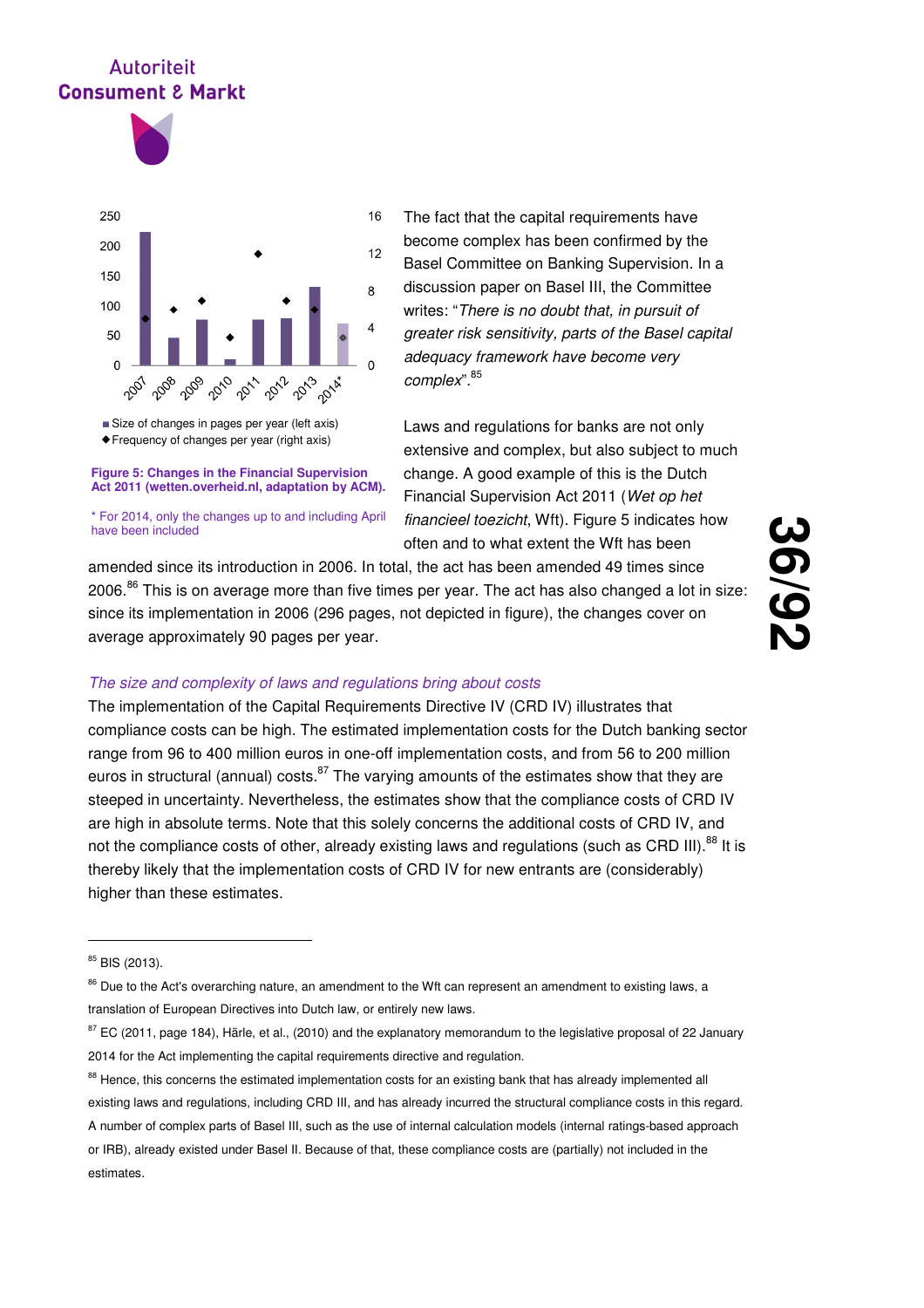In addition to the internal compliance costs, firms in the financial sector contribute funds for the supervision of DNB and the Netherlands Authority for the Financial Markets (Autoriteit Financiële Markten, AFM). The contribution of market participants to DNB and AFM supervision has increased from just under 25 million euros to just over 65 million euros in 2014 (see Figure  $6)$ .  $89$ 

### **Experts assert that regulation has become needlessly expensive and complex**

Various parties have expressed criticism on the volume and complexity of banking regulations, in particular where it concerns the capital and liquidity requirements of the Basel Accords (see Box 8).

The literature mentions multiple reasons for preferring simpler laws and regulations to complex laws and regulations (other than the cost mentioned earlier). First, complex rules would lead to more opportunities for evading the law and regulations.<sup>90</sup> An unwelcome side effect of this is that, in practice, these are often large and established parties that are best able to make use of these vulnerabilities in the law. This makes complex laws and regulations relatively more costly for (smaller) new entrants.<sup>91</sup> Second, complexity can be at the expense of transparency.<sup>92</sup> This makes it more difficult for

-



<u>ب</u><br>پ **/92**

**Figure 6: Financial contributions of banks to AFM and DNB supervision (millions). Corrected for inflation, in 2014 prices (budgets of DNB an AFM and Public body accountability reports of DNB, adaptation by ACM).** The chart includes the contributions for DNB of banks, electronic money institutions (elektronischgeldinstelling, egi), and other credit institutions. In the case of the AFM, it concerns the contributions of providers of banking services, electronic money, payment services, and credit.

<sup>89</sup> This increase was caused by two reasons. First, the cost of supervision has increased. Second, the government itself is contributing increasingly less to the cost of supervision, causing the sector's contribution to increase.

<sup>90</sup> For innovative products designed to circumvent regulations (e.g. by using derivatives), refer to Blundell-Wignall and Atkinson (2010), IMF (2012) and Masera (2012). For the manipulation of internal risk models, refer to Admati & Hellwig (2013). See also Slovik (2011), who demonstrates that the ratio of risk-weighted assets (RWAs) relative to the total assets of systemic banks has declined over the past decades. See also: Reuters (18 March 2013). JPMorgan and other banks tinker with risk models. Available through: http://www.reuters.com/article/2013/03/18/us-banks-capitalidUSBRE92H02I20130318

<sup>&</sup>lt;sup>91</sup> For the anti-competitive effect of complexity (economies of scale due to complex regulations), refer to Masera (2012), IMF (2012) and Haldane (2013). See also Hoenig (2012), who demonstrates that large banks maintain much less capital relative to their total assets than small banks (at comparable RWAs).

<sup>92</sup> Refer to e.g. Haldane (2011) and Hoenig (2013). Research of the Basel Committee (2013a, 2013b) into internal risk models demonstrates that there are considerable differences between assets with comparable risks in the amount of capital maintained for that purpose.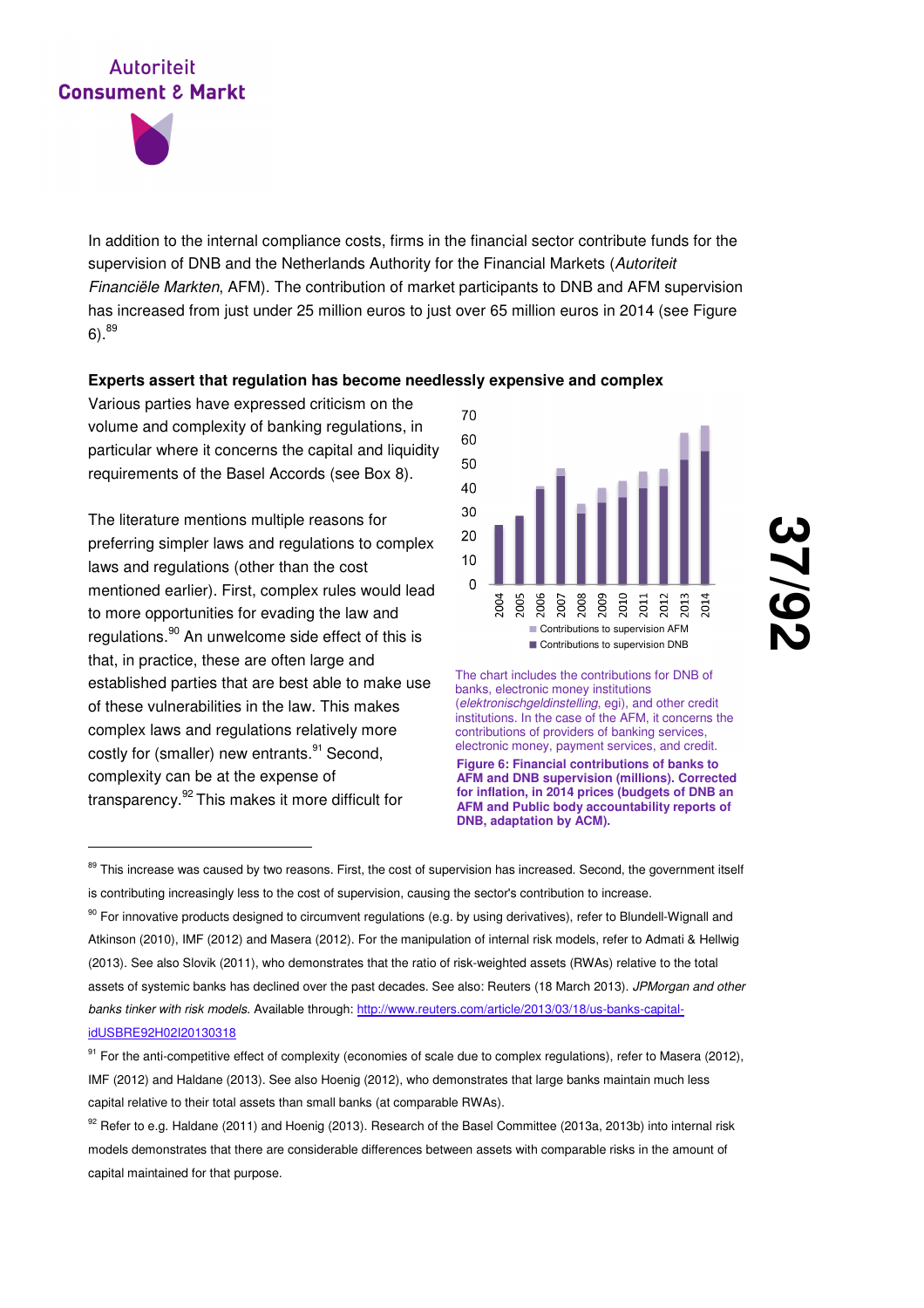

market participants (and regulators themselves) to assess the risks at banks and to compare banks with each other. Finally, there are also experts who argue that simple rules are optimal in complex environments. Complex rules would create an illusion of precision, whereas simple rules are more effective in practice. $^{93}$ 

#### **Box 8: Basel III/CRD IV as an example**

There is considerable debate in the literature about the volume, complexity, and effectiveness of the laws and regulations applicable to banks. Most of the attention is devoted to the capital and liquidity requirements of Basel III/CRD IV. In this chapter too, Basel III/CRD IV is often referred to as an example. That is not a coincidence. Besides the fact that these requirements are crucial in the overall range of regulations for banks, Basel III/CRD IV has opted to give a voluminous and complex substance to these requirements. In doing so, Basel III is an excellent example of laws and regulations that might be too voluminous or too complex.

In order to reduce the complexity of Basel III, it is often proposed to use only the leverage ratio instead of the current method, which uses a risk-weighted capital ratio and a leverage ratio.<sup>94</sup> The leverage ratio would be less complex (and therefore more transparent and less easily to manipulate) and just as effective as risk-weighted capital requirements.<sup>95</sup> Yet, the leverage ratio also has disadvantages. For example, it is unsuitable as an instrument for risk management and potentially provides banks with the incentive to take more risks.

The criticism on the complex regulations of Basel III has also been noted by the Bank for International Settlements (BIS), the regulators behind the Basel Accords. They responded to this criticism in a discussion paper.<sup>96</sup> The BIS acknowledges the importance of simplicity in laws and regulations, and therefore proposes to expressly include simplicity as a goal in preparing new laws and regulations in the future. The BIS has also indicated that it wants to perform more research in the long term into simpler methods for determining capital requirements (such as a tangible leverage ratio or a leverage ratio combined with standard risk weights).

## **ACM agrees that complex and voluminous laws and regulations, through compliance costs and costs of supervision, constitute a barrier to entry.**

More regulation or more complex regulation results in higher compliance and supervisory costs. Compliance and supervisory costs can constitute a barrier to entry in three ways.

First, compliance and supervisory costs reduce the profitability of the activities in the banking sector. In doing so, these costs lower the profit expectations of all banks and therefore also of potential new entrants, thereby reducing the incentive of entering the market.

<sup>93</sup> Refer to e.g. Haldane & Madouros (2012), Hoenig (2012), and Plosser (2013).

<sup>94</sup> Note that, in that case, the leverage ratio should be higher than the 3% now used in Basel III. This is because the leverage ratio can currently be used only as a backstop, to restrict the unbridled use of internal calculation models. In other words, in that case, the leverage ratio would have to be higher than it is now, because it is currently used for another purpose than when that risk-weighted method would be replaced in its entirety.

<sup>&</sup>lt;sup>95</sup> For example, IMF (2009) demonstrates that the leverage ratio has a more significant predictive value than capital ratios in predicting bank failures during the crisis. This is also demonstrated by research in Haldane & Madouros (2012). <sup>96</sup> BIS (2013).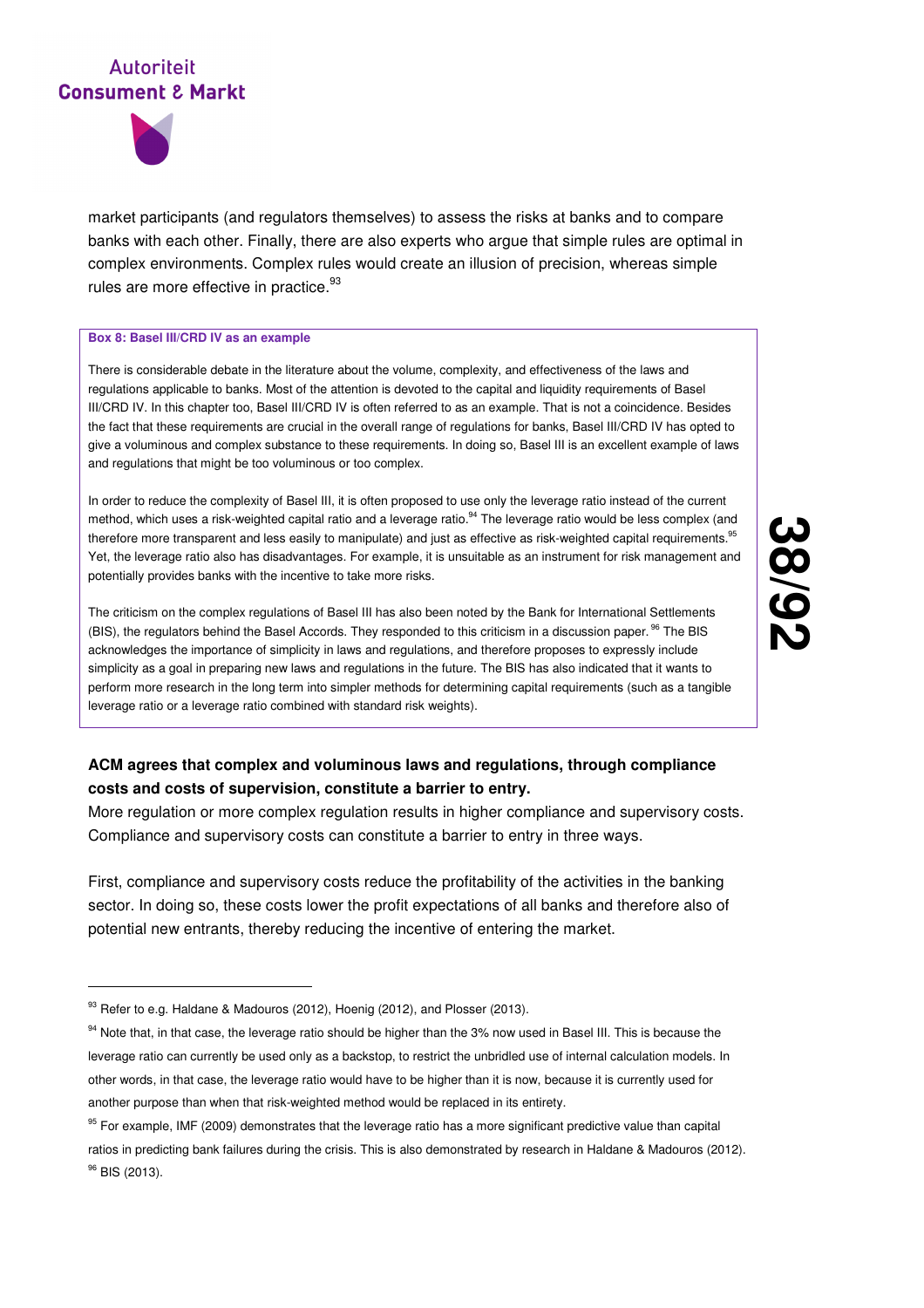

Second, compliance costs are largely sunk costs. $97$  When a new entrant is unsuccessful in its attempt to enter the market and has to exit, it permanently loses the part of the investments that consist of sunk costs. If a potential new entrant takes this possibility into account, it reduces the incentive for entering the market.

Third, compliance costs are largely fixed costs. As a result, compliance costs are relatively higher for small banks. As it is likely that new entrants are smaller than existing banks, it disadvantages new entrants relative to existing banks. Regulation is creating economies of scale, as it were.<sup>98</sup>

The above-mentioned consequences of compliance and supervisory costs could be the result of European as well as Dutch laws and regulations. Regarding laws and regulations that are only applicable in the Netherlands and that are complex and/or voluminous, an additional consequence is that the Netherlands becomes relatively less attractive to new entrants in comparison with other countries. This is independent of the complexity or volume of regulations in other countries.

ACM understands that compliance and supervisory costs are an inevitable part of supervision. ACM is by definition not opposed to voluminous or complex laws and regulations. It even deems it desirable when it is the most efficient way to manage risks. It is also understandable that banks are being regulated more strictly since the crisis. The crisis exposed inefficiencies in the laws and regulations (e.g. a lack of liquidity requirements) and it is preferable to resolve them.

On the other hand, laws or regulations that are needlessly voluminous or complex result in real social costs. These costs go further than just the direct costs. It can also result in indirect costs, e.g. because it impedes entry and harms competition in doing so.

### **Conclusion**

-

ACM concludes that there are many laws and regulations for banks, that these are complex, and that they are often amended. According to experts, financial laws and regulations can be simplified without affecting effectiveness. ACM cannot assess the accuracy of these reports. It does conclude that complex and voluminous laws and regulations have a negative impact, in various ways, on the incentive to enter the market, through compliance and supervisory costs.

<sup>97</sup> The implementation costs consist for large part of e.g. costs to set up ICT systems. See EC (2011), page 184, Härle, et al. (2010) and the explanatory memorandum to the legislative proposal of 22 January 2014 for the act implementing the capital requirements directive and regulation.

<sup>98</sup> This is not just limited to the compliance costs, but can also concern the content-related compliance costs. See also "Recommendation 5: Strive for prudential laws and regulations that are geared to the risks a bank engenders to the financial stability and the real economy".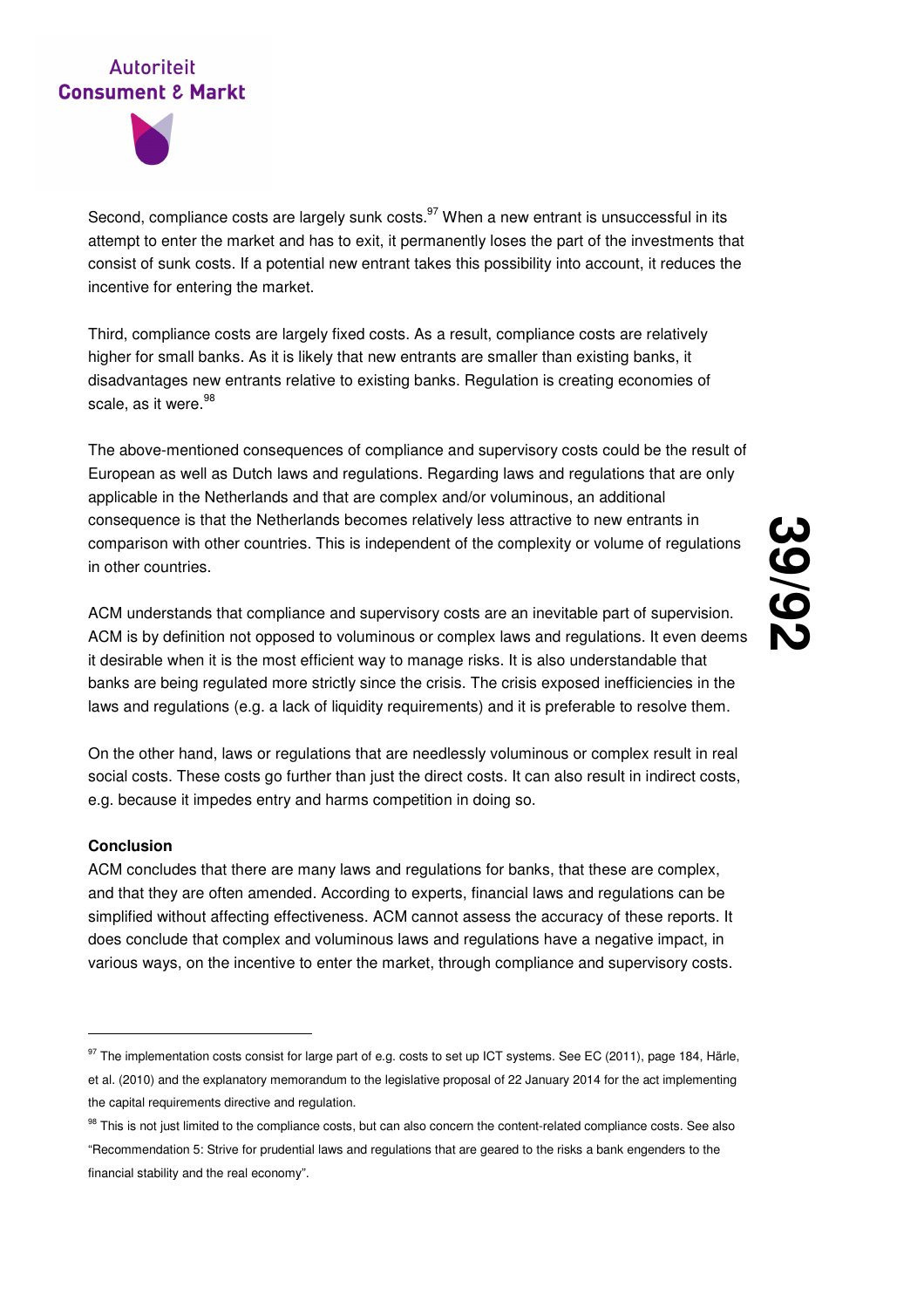

## Recommendation: At the national and European level, strive for simplicity in laws and regulations.

When existing financial laws and regulations are needlessly voluminous and complex, as alleged by various experts, then their simplification can increase the incentive to enter the banking sector without affecting financial stability. ACM therefore deems it crucial for competition in the banking sector that the volume and complexity of laws and regulations be reduced where possible. On the other hand, ACM acknowledges that it is not the most appropriate party to determine which laws and regulations this specifically affects.

ACM recommends that the Minister of Finance assesses the current Dutch laws and regulations in order to simplify them and to reduce their number. As a significant part of the financial laws and regulations are prepared at the European level, the Minister could raise the issues of simplicity and a reduction of the volume of laws and regulations at that level.

With respect to future new laws and regulations, ACM emphasises the need for sound costbenefit analyses that also include alternative solutions. In addition to dealing with existing laws and regulations, it is also important to prevent laws and regulations from becoming too voluminous or complex in the future. ACM supports already existing initiatives that assess the necessity of new laws and regulations, such as the impact assessments performed at the European level and the integrated assessment framework for policy and regulations (Integraal Afwegingskader voor beleid en regelgeving, IAK) in the Netherlands. However, ACM has only limited information about the current IAK analyses, e.g. about their scope and how extensive they are. IAK analyses are not made public by default.

Potential criticism on this recommendation could be that existing laws and regulations cannot be simplified, e.g. because interests other than the competition carry more weight, and that the current laws and regulations should therefore be accepted as is.

ACM thinks that it is wrong to assume that existing laws and regulations are designed optimally and that there is no room for improvement. Such assumption implies that the potential learning effects concerning financial laws and regulations have already been exhausted. The shortcomings in the laws and regulations exposed during the crisis and the existing academic debate on the current laws and regulations make it unlikely that we have reached the highest point on the learning curve regarding financial regulation.

ACM is aware that the above recommendation has been formulated at a general level and that it is not making any specific suggestions for simplifying laws and regulations. As indicated earlier, ACM is not the most appropriate party to determine which specific laws and regulations can be simplified. Yet, ACM is making this recommendation because, as the competition authority, it wants to emphasise that voluminous and complex regulations impede entry and are harmful to competition, in addition to other potential disadvantages. It therefore believes that the pursuit of simplicity should be an essential component in the design of laws and regulations.

# **40 /92**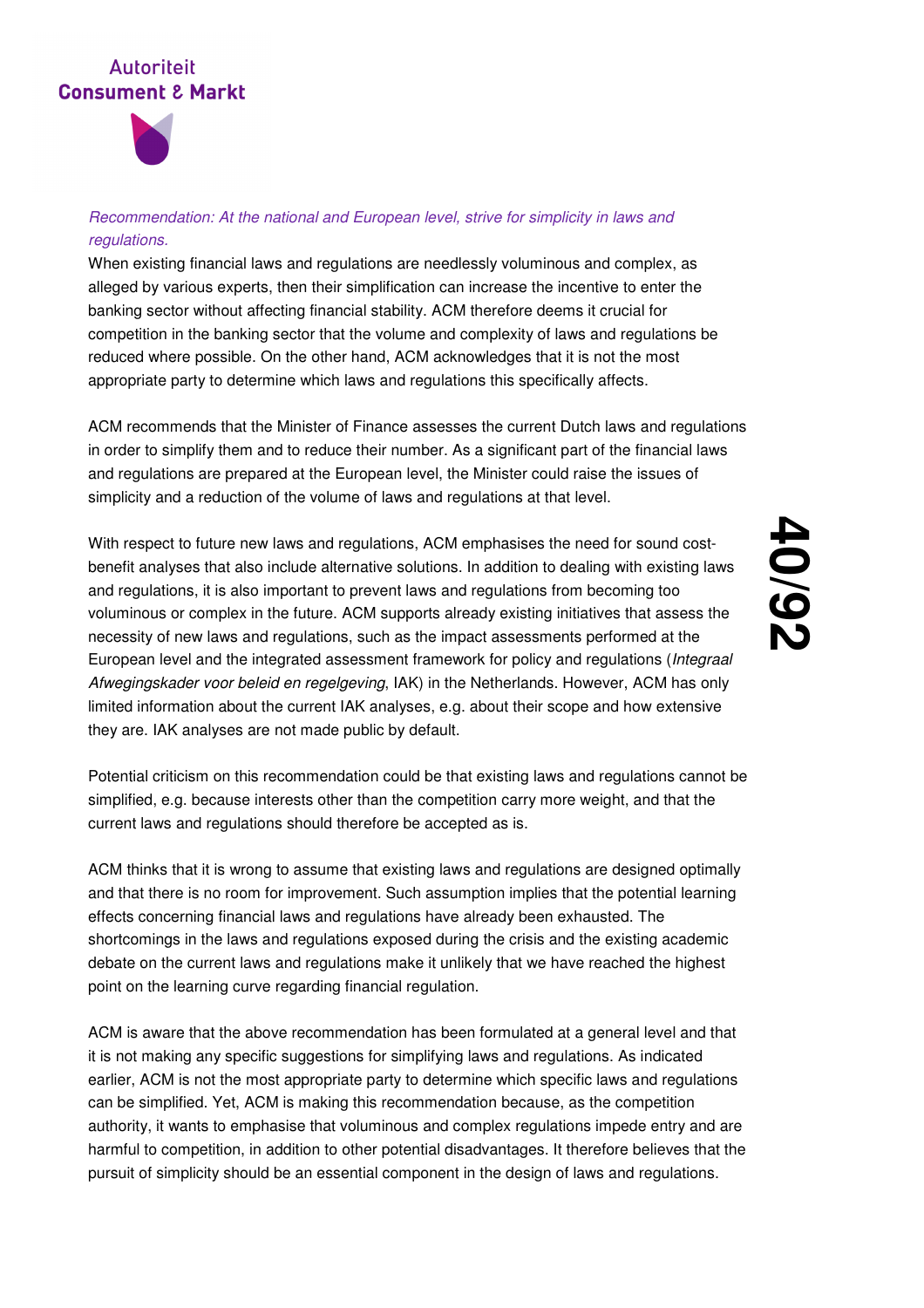

## **Recommendation 4: Evaluate the system for obtaining a banking licence**

**"The regulations concerning the formation of a bank are very stringent compared to those abroad."** 

- Investment company in the United Kingdom (KPMG, 2014)

## **New entrants must apply for a licence from De Nederlandsche Bank**

A bank<sup>99</sup> must apply for a licence from De Nederlandsche Bank (DNB) to become active in the Dutch banking sector.<sup>100,101</sup> Parties with a banking licence in a different EU country can become active in the Netherlands by means of a notification procedure in their country of origin (the socalled 'European passport').<sup>102</sup> The licencing system is a result of the law and regulations and additionally by the substance given to it by  $DNB$ <sup>103</sup> The purpose of a licence is to quarantee that the entering bank has adequate financial resources and is managed in a prudent manner.<sup>104</sup>





The bank compiles all necessary information in the preparation phase of the licencing procedure.<sup>105</sup> For that purpose, it must use the licence application form posted by DNB on its

<sup>101</sup> There is little public, quantitative information available about the licencing process of the DNB (length of the process, number of rejected licence applications, informal discussions, etc.).

<sup>99 &</sup>quot;A bank is a party whose business it is to obtain the disposal of repayable funds from others than professional market parties beyond a restricted circle, and to extend loans at its own expense." (http://www.toezicht.dnb.nl/2/50-201916.jsp)

<sup>&</sup>lt;sup>100</sup> Article 2:11 of the Act on Financial Supervision (Besluit Markttoegang financiële ondernemingen Wft), paragraph 1, and Article 2:20 of the Wft.

<sup>&</sup>lt;sup>102</sup> Article 2:14 of the Wft, paragraph 1.

<sup>&</sup>lt;sup>103</sup> Refer to the Decree on the Market Access of Financial Enterprises pursuant to the Act on Financial Supervision (Besluit Markttoegang financiële ondernemingen, Wft), among other sources.

<sup>104</sup> DNB. http://www.dnb.nl/toezichtprofessioneel/de-consument-en-toezicht/banken/

<sup>&</sup>lt;sup>105</sup> This information is specified in Article 8 of the BMfo.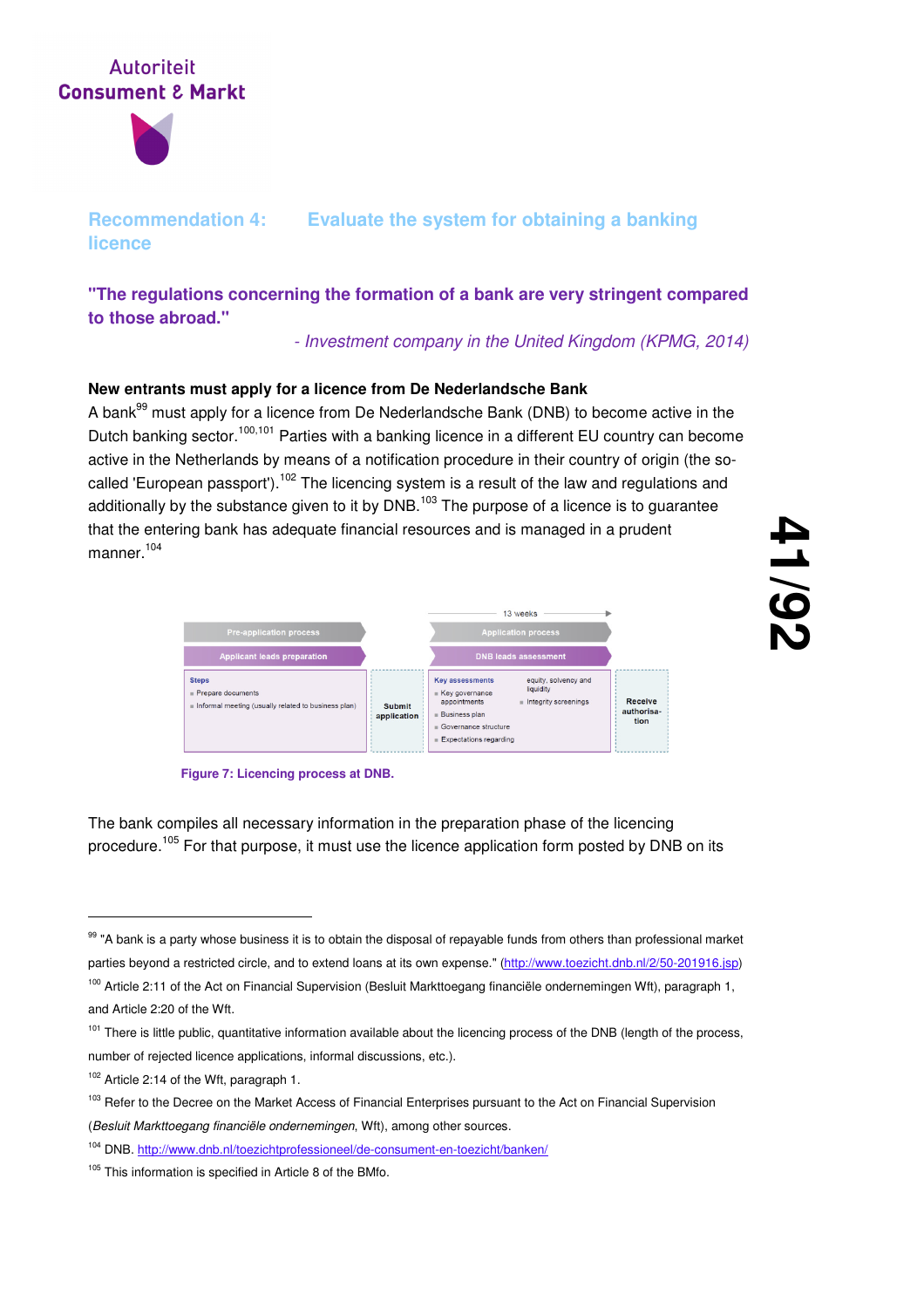

website.<sup>106</sup> This form specifies the information that must be supplied, which is based on Article 8 of the Decree on the Market Access of Financial Enterprises pursuant to the Act on Financial Supervision (Besluit Markttoegang financiële ondernemingen Wft, BMfo). The BMfo is largely based on Section 2 of the Act on Financial Supervision (Wet op het financieel toezicht, Wft). This results in applicants having to provide information about the business plan, the governance structure, and the management of capital and liquidity requirements, among other information.<sup>107</sup> In addition, DNB can only grant a licence when the applicant demonstrates that the (co-) policymakers of the bank are suitable and reliable. The Netherlands Authority for the Financial Markets (Autoriteit Financiële Markten, AFM) also plays a role in this regard as a nonlicencing regulator, as it has the authority to make binding recommendations in respect of the suitability or reliability of the (co-) policymakers.<sup>108</sup> Moreover, in order to obtain a licence, banks must fulfil all requirements of the ongoing supervision of DNB. New entrants are classified in the second highest risk category, in accordance with the 'FOCUS!' policy vision.<sup>109</sup>

If so desired, an informal meeting can be held with DNB on the initiative of the applicant. As a condition, however, DNB requires that there is an elaborated business plan and that the party has specific questions. If the party wants to proceed with a licence application, then it must submit all information required. Next, DNB must assess the application within 13 weeks.<sup>110</sup> If DNB deems it necessary, it can request additional information and, in doing so, 'stop the clock' until the response has been received. This can cause the actual process to last longer than 13 weeks. If DNB rejects the licence application, then the applicant can appeal against this decision in court. According to DNB, a licence application has never been rejected to date. Rather, the applications are withdrawn by the market participants.<sup>111</sup> The licence being rejected constitutes a supervisory antecedent for the applicant<sup>112</sup>. This is not the case if the application is voluntarily withdrawn.

As from November 2014, the European Central Bank (ECB) will become the party ultimately responsible for licencing.<sup>113</sup> DNB does retain an important role.<sup>114</sup> Namely, a licence application

<sup>106</sup> DNB. http://www.toezicht.dnb.nl/binaries/50-214063.pdf.

<sup>107</sup> DNB. http://www.toezicht.dnb.nl/2/50-201882.jsp

<sup>108</sup> Article 1:49 of the Wft.

<sup>&</sup>lt;sup>109</sup> DNB uses four risk categories (low, neutral, high, and urgent) to determine the intensity and strictness of the supervision. According to DNB, new entrants belong in the risk category 'high' in function of the complexity (DNB, 2012b, page 20).

<sup>110</sup> Article 1:102 of the Wft.

<sup>&</sup>lt;sup>111</sup> Discussion between ACM and DNB.

<sup>&</sup>lt;sup>112</sup> Article 2 Policy Rule on Integrity Screening (Appendix C).

 $113$  Article 4 (1) (a) of the SSM Regulation.

<sup>&</sup>lt;sup>114</sup> The law and regulation provides member states with latitude in imposing additional rules pertaining to the licencing.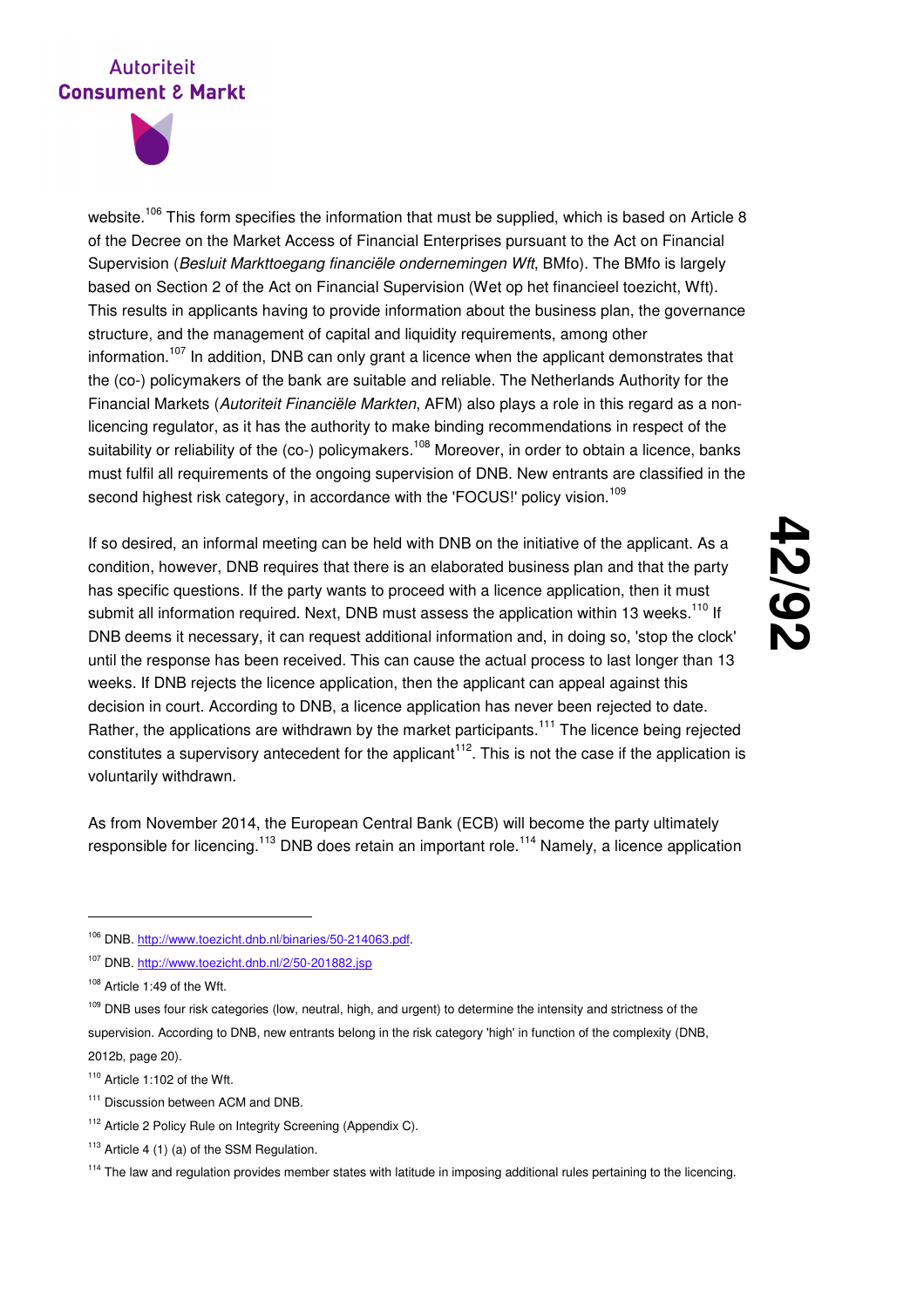



will first be screened by DNB.<sup>115</sup> Once DNB approves, it will propose to the ECB that the licence be granted.<sup>116</sup> If DNB rejects the licence application, it will not be submitted to the ECB.

### **The current licencing system is perceived as a barrier to entry**

In the context of this study, (potential) new entrants were interviewed, on behalf of ACM, about the most important barriers to entry.<sup>117</sup> Seventeen of the twenty parties interviewed discussed the licencing system.<sup>118</sup> These interviews reveal that several market participants consider the current licencing system to be a barrier to entry. Market participants identified three specific issues in this respect: the length of the licencing process, the uncertainty regarding the licencing process, and the unforthcoming attitude of DNB.

Of these seventeen parties, seven discussed the length of the licencing process. They asserted that the licencing process takes at least 6 to 18 months. This vastly exceeds the term of 13 weeks. However, the duration is in only one case explicitly referred to as a barrier to entry.

Seven parties mentioned the uncertainty of the licencing process. Four parties alleged that it is difficult to understand what DNB's assessment criteria are and which information must therefore be supplied. The fact that there is a lack of clarity has been confirmed in a meeting with DNB. The latter argues that a licence application is almost never complete the first time around. According to the market participants, this uncertainty about the assessment criteria impacts the length of the process as well as the uncertainty about the outcome of the process. Hence, it is difficult for market participants to assess in advance what their chances are of obtaining the licence. To the above, two parties explicitly added that this uncertainty increases consultancy costs. In this context, three parties referred to the implications for ICT investments. They indicated that all investments must already have been made prior to gaining insight in a potential licencing. If this is correct, it becomes uncertain whether they can recuperate the investments made. Hence, this constitutes a considerable risk for them. Two of the seven parties indicated that DNB's requirements are easy to understand.

Finally, twelve of the seventeen parties mentioned the unforthcoming attitude of DNB as a barrier to entry.<sup>119</sup> One market participant asserted that DNB " $($ ...) used to do its best to let new banks enter and to retain them. Nowadays, they prefer as few banks as possible." In that

<sup>115</sup> Regulation 1024/2013, Article 14.

<sup>&</sup>lt;sup>116</sup> The ECB can then still decide to reject the licence application.

<sup>117</sup> KPMG (2014).

<sup>&</sup>lt;sup>118</sup> The group of parties interviewed that touched on the supervision by DNB consisted of large and small parties, domestic and foreign parties (EU and non-EU), various kinds of banks (universal, retail, niche, investment, and banking and insurance), and various kinds of service providers.

<sup>&</sup>lt;sup>119</sup> In this context, a unforthcoming attitude is understood to mean a needlessly strict assessment of the licence application and the regulator not being very cooperative.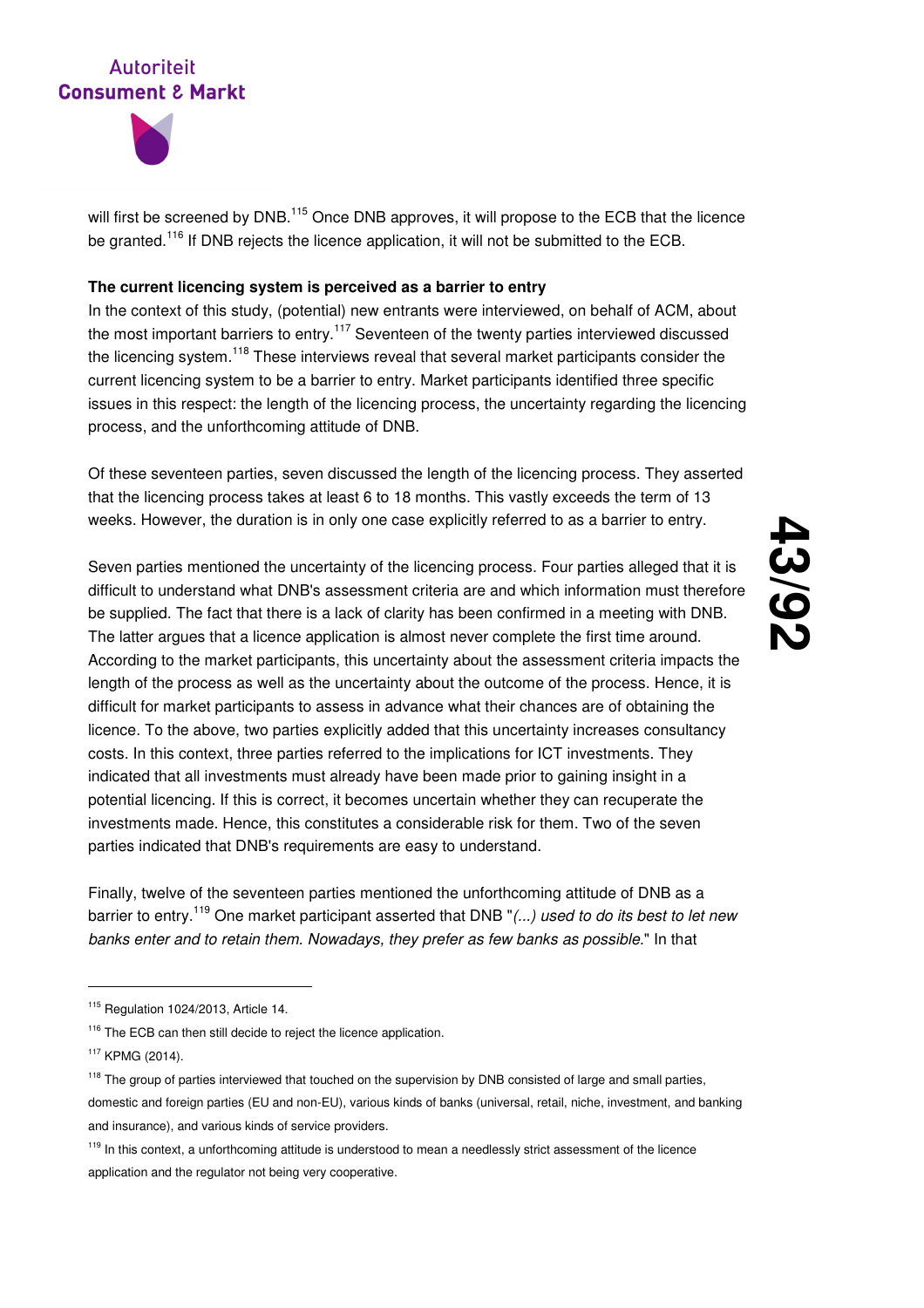

-

regard, various parties referred to foreign regulators that allegedly impose less stringent requirements. Three of the twelve parties specifically indicated that DNB is unforthcoming towards new entrants with a European passport.<sup>120</sup> Of the remaining five parties, two were positive and three were neutral towards DNB's attitude. Many of the market participants linked the unforthcoming attitude of DNB to the bankruptcies of Icesave and DSB Bank. According to market participants, DNB is focused more on preventing future bankruptcies than on the positive impact of new entries, in part due to statements made by politicians.

In a meeting with ACM, DNB has confirmed that it is not directly clear what the applicant must submit in the case of a licence application. According to DNB, this is mainly attributable to the ambiguous structure of the law and regulations (Wft). In addition, DNB indicates that parties in a licence application are given the opportunity to submit a concept application, which will then result in further discussion. As a result, an application is never finalised the first time around, as it is an iterative process that is completed together. This should in fact facilitate the entry. According to DNB, further guidance on the basis of existing regulations, supervisory frameworks, and international guidelines is provided in this process.

## **ACM observes differences between the licencing processes of the United Kingdom and the Netherlands**

Hence, a number of the (potential) new entrants into the Dutch banking sector perceive challenges in obtaining a banking licence in the Netherlands. In addition, there are market participants that allege that it is difficult to enter the market in the Netherlands with a European passport. It is not easy to make a judgment on the market participants' perceptions of DNB. Questions such as "when is a regulator too strict?", "when does a licencing process take too long?, and "when is there too much uncertainty regarding a licencing process?" are difficult to answer. These questions require detailed knowledge of the individual cases and clearly defined benchmarks with which to compare DNB's licencing process. What can be determined is that an important part of the interview partners perceive difficulties with respect of the licencing system in the Netherlands.

ACM agrees that it is unfavourable for new entrants when a prudential authority is 'needlessly strict' or is perceived to be so. In that case, new entrants anticipate a larger risk of rejection, which results in fewer new entrants (applications). Uncertainty about the licencing process and the precise way in which the prudential authority<sup>121</sup> shapes this process can result in longer processes<sup>122</sup> and higher (consultancy) costs for new entrants. This leads to higher sunk costs and, in doing so, a reduced incentive to enter the Dutch banking sector. If the licencing process takes too long, it is at the expense of future profitability. This also reduces the incentive for

<sup>&</sup>lt;sup>120</sup> This concerned a Dutch retail bank, a European retail bank, and a Dutch service provider.

 $121$  For example, about which information must be supplied and how this is assessed in the end.

<sup>&</sup>lt;sup>122</sup> As DNB requests additional information in the course of the 13-week term and thus stops the clock.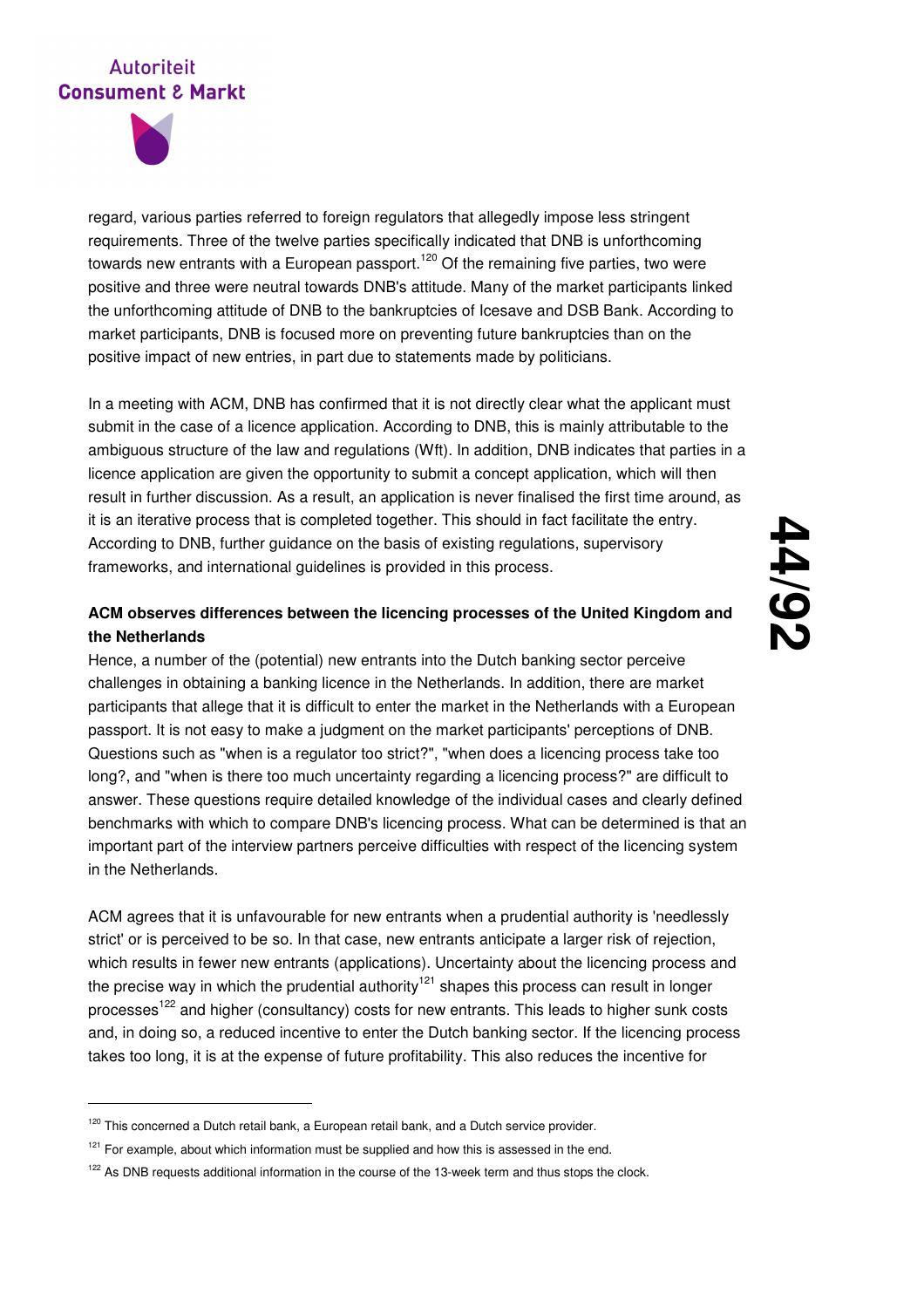

entry. In addition, a long process results in the postponement of the increase in prosperity gained by entering the market (as the market is entered later), which is also harmful.

There were also reports in the United Kingdom that the licencing system is possibly a barrier to entry. Therefore, it was decided to evaluate the licencing system for the purpose of finding the proper balance between competition and financial stability in the licencing system.<sup>123</sup> The reason for the evaluation were the reports of the Independent Commission on Banking<sup>124</sup> and the Office of Fair Trading<sup>125</sup>, which determined that (i) the licencing process potentially took too long and was steeped in uncertainty, and that (ii) the capital and liquidity requirements were potentially too stringent for new entrants. As it was not inescapably clear that the licencing system was a barrier, an evaluation was performed. This evaluation resulted in modifications to the system. Many of the parties interviewed also referred to this new system. For these reasons, ACM has performed an initial comparison between the licencing systems in the Netherlands and the United Kingdom. This comparison revealed the following differences.

First, the licencing process in the United Kingdom cannot exceed 12 months.<sup>126</sup> With its term of 13 weeks, the process in the Netherlands seems relatively swift. However, since DNB can stop the clock, the process can take longer, even longer than 12 months. In addition, the system in the Netherlands creates more uncertainty about the actual length of the process.

Second, there is also a difference between the Netherlands and the United Kingdom in the clarity offered about the information to be provided in the licence application. In the United Kingdom, there is much ex ante guidance about which documents must be supplied and which details these documents must contain. In the Netherlands, on the contrary, authorities mainly refer to articles of the law with general descriptions. An example is the requirements imposed on an ICT system. In the United Kingdom, there is an extensive checklist that the ICT system must fulfil.<sup>127</sup> In the Netherlands, an ICT system is not even explicitly referred to in the application form (and the underlying law and regulations), even though this likely is an assessment criterion. The situation in the United Kingdom creates more certainty for a party that the licence application is complete and that the licence can be granted (or rejected) sooner.

Third, two licence applications are specified explicitly in the United Kingdom: type A and B. Type A leads directly to a full banking licence. Type B leads to a provisional licence, following which the bank has 12 months to fulfil all requirements. The latter offers the opportunity for

<sup>&</sup>lt;sup>123</sup> Bank of England & Financial Services Authority (2013).

<sup>&</sup>lt;sup>124</sup> Independent Commission on Banking (2011).

 $125$  OFT (2010).

 $126$  This is in the event that the application is incomplete. In the case of a complete application, the maximum term is six months.

<sup>127</sup> http://www.fca.org.uk/static/fca/documents/forms/detailed-it-controls-form.xlsm.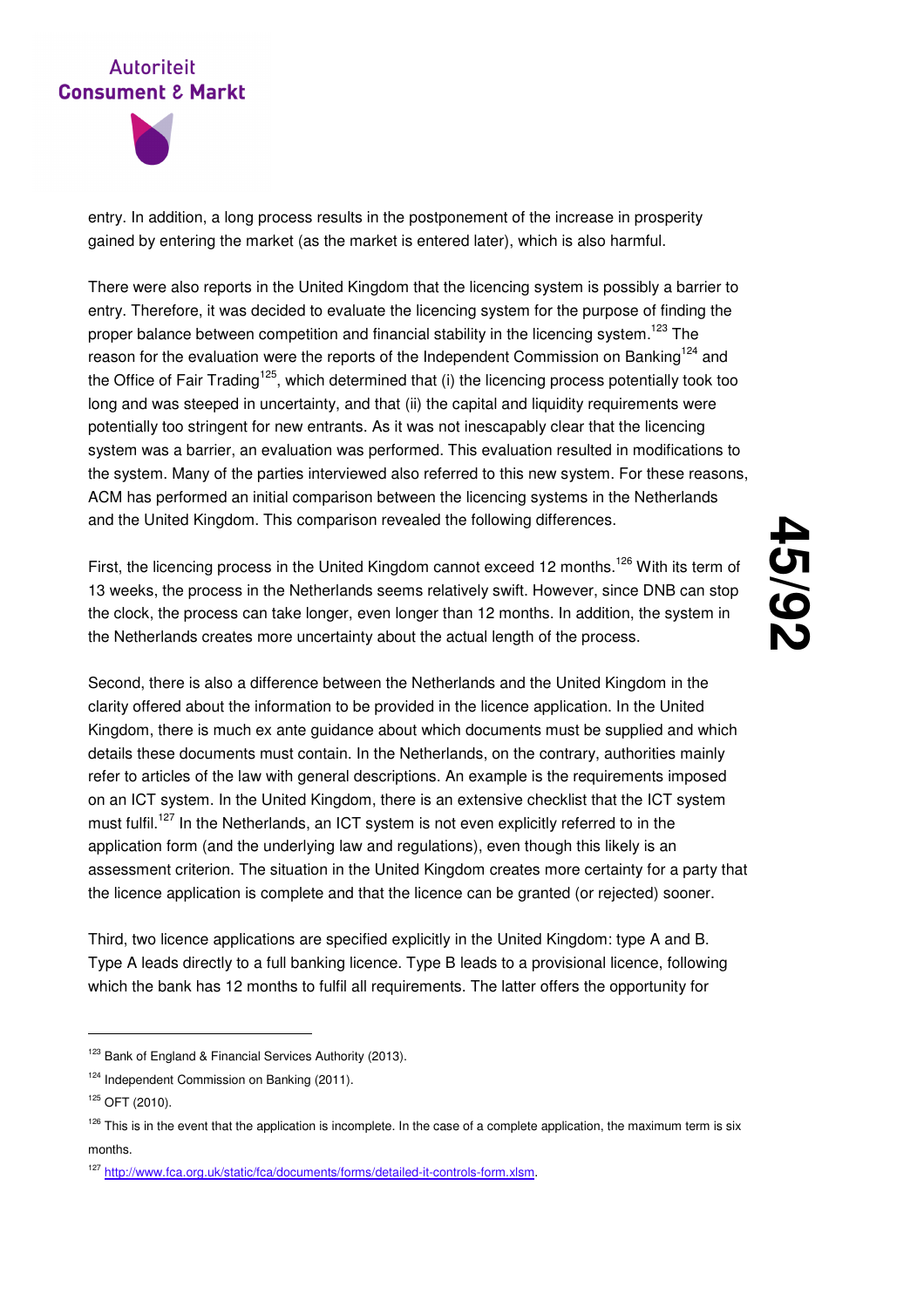

postponing necessary (ICT) investments until a provisional licence has been obtained. In the Netherlands, these two processes are not explicitly defined. A licence application normally results in a full licence and all investments must already have been made prior to the licence application. Since the outcome of the licence application is unclear, there is uncertainty as to whether these investments can be recovered. It should be noted in this regard that DNB does have the option of granting a licence under conditions. For example, DNB can grant a provisional licence at the moment that the approved plans for the ICT system have not yet been implemented and tested.<sup>128</sup> It is unclear to what extent the applicant can work towards this and whether this also applies to other subjects.

#### **Conclusion**

-

In order to enter the Dutch banking sector, a bank requires a licence or a bank from an EU country can enter the sector with a European passport. New entrants report that it is difficult to obtain a banking licence or to enter the Dutch sector by means of a European passport. Market participants identify three specific issues in the licencing process: the length of the licencing process, the uncertainty regarding the licence requirements and therefore the outcome of the licencing process, and the unforthcoming attitude of DNB. ACM cannot assess the accuracy of these reports. Nevertheless, it can be concluded that potential entrants experience this as a significant barrier. In the United Kingdom, the licence system has been evaluated pursuant to similar complaints. This evaluation has resulted in improvements.

# **46 /92**

#### Recommendation: Evaluate the system for obtaining a banking licence

It is important to give serious consideration to the reports from new entrants about the licencing system. Therefore, ACM recommends that the licencing system (laws and regulations as well as their implementation by DNB) will be evaluated. This evaluation can be initiated by the Ministry of Finance. Its purpose must be to simplify the licencing system without affecting the financial stability. In doing so, special attention must be devoted to the ex ante guidance, the (maximum) length of the process, and the possibility of different licencing processes.

The evaluation must in any case ensure that the perception of market participants converges with reality, even when modifications do not appear to be necessary. By itself, this will already lead to an increased incentive to enter into the Dutch banking sector.

A possible modification of the formal rules in a licence application only has added value if DNB is not publicly castigated by society every time a bank goes into bankruptcy. In that case, DNB will adopt a fundamental risk-adverse attitude when granting licences. Hence, this includes a role for society. A bankruptcy is an integral part of competition and does not necessarily have to result in significant damage to the real economy and financial stability.

<sup>&</sup>lt;sup>128</sup> Regarding the requirement of making of investments in advance, there seems to be a difference in perception between a number of market participants and the position of DNB.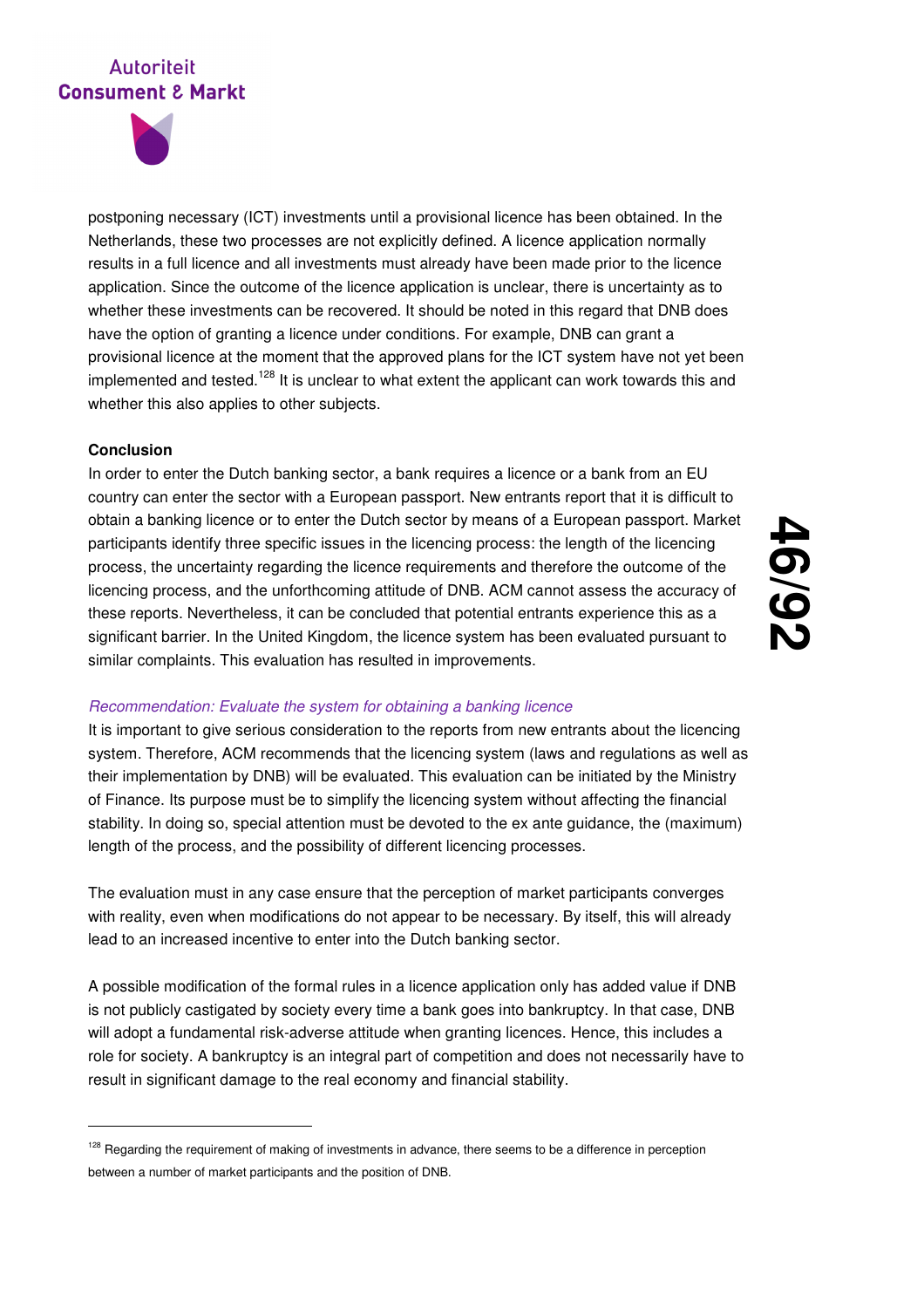

**Recommendation 5: Strive for prudential laws and regulations that are geared to the risks a bank engenders to the financial stability and the real economy** 

## **"Each time, DNB selects the best pupil in the classroom and actually expects everyone else to fulfil the same standards"**

Foreign bank active in the Dutch savings market (KPMG, 2014)

## **Prudential laws and regulations and the supervision thereof are differentiated little in function of risk**

Credit institutions<sup>129</sup> must fulfil an extensive package of prudential laws and regulations. An important part thereof has been laid down in national laws and regulations.<sup>130</sup> These laws and regulations will be amended in the near future, when the European Capital Requirements Directive (CRD IV) is implemented in national law and regulations.<sup>131</sup> These laws and regulations are implemented nearly unchanged, as the Netherlands can only deviate from the European rules to a limited extent.

According to the law and regulations, banks must fulfil specific capital and liquidity requirements and hold a minimum amount of equity.<sup>132</sup> In addition, banks must comply with governance rules. These rules include requirements about the suitability and trustworthiness of managing directors, the composition of management and the supervisory board, operations, the control structure, the bonus policy, and the integrity policy.<sup>133</sup>

The purpose of the law and regulations is to prevent instability of the financial system, to protect the consumer, and to prevent significant harm to the real economy in the case of a bankruptcy of a bank.<sup>134</sup> The extent to which this harm materialises, depends on the size of a bank, among other things. The bankruptcy of a (systemic) bank that is considerably intertwined with other financial institutions and that serves a large segment of the Dutch banking sector, will cause more harm to the real economy and the financial system than that of a new entrant of which the

<sup>&</sup>lt;sup>129</sup> Banks and electronic money institutions (EMI) are jointly referred to as credit institutions. The definition of a bank is: 'a party whose business it is to obtain the disposal of repayable funds from others than professional market parties beyond a restricted circle and to extend loans at its own expense' (Article 1:1 of the Wft).

 $130$  The Financial Supervision Act (Wet op het financieel toezicht, Wft).

<sup>&</sup>lt;sup>131</sup> The Financial Supervision Act and the legislative proposal for the act implementing the capital requirements directive and regulation, Dutch Lower House, 2013-2014 session, 33 849, no. 2, 7, and 10.

 $132$  Article 2:12 (1) (i) - (k) of the Wft and Article 92 et seq. of the CRR. The Capital Requirements Regulation (CRR) is a part of the CRD IV package and applies directly, without requiring implementation in Dutch law. Refer to Regulation (EU) No. 575/2013 of 26 June 2013 and Regulation (EU) No. 648/2012.

 $133$  Article 2:12 (1) (a) - (h) of the Wft and Article 88 et seq. of CRD IV.

 $134$  Carletti (2008), Van Hoose (2010), and Vives (2010).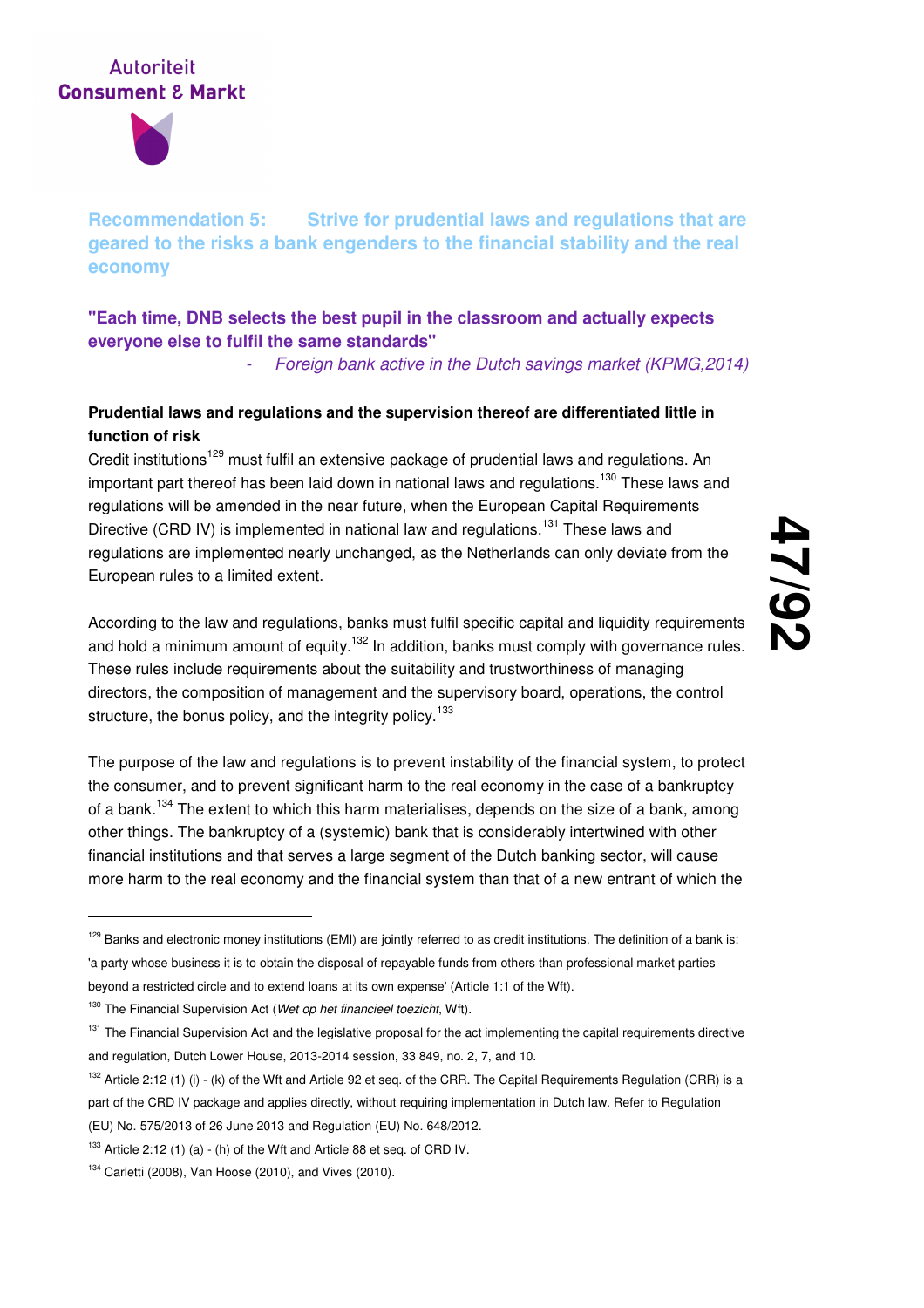



scale is still limited.<sup>135</sup> However, the formal law and regulations make little distinction between parties of which the bankruptcy will have a considerable impact and those of which the impact will be limited.

The systemic buffer is an important exception to the limited differentiation.<sup>136</sup> This additional capital requirement only applies to systemic banks of which the bankruptcy would have significant consequences for the stability of the financial system and the real economy. In addition, systemic banks are also subjected more to stress tests and recovery and resolution plans. Moreover, certain elements of the capital regulation cause a differentiation between large and small banks. An example is the Internal Ratings Based (IRB) approach, which has as a consequence that larger banks have to hold less equity in comparison to the standardised method (see box), through a more precise risk assessment.<sup>137</sup> Due to the high costs of its implementation, this method is less available to small banks.<sup>138</sup>

#### **Box 9: Internal Ratings-Based approach**

-

Larger established banks can use the Internal Ratings-Based (IRB) approach to calculate the minimum capital requirements. If the use of the IRB approach leads to lower risk weights, this would result in the banks requiring less equity to finance their activities. This does not necessarily have to apply to all activities of a bank. However, a bank will only opt for the IRB approach if this yields a cost advantage on average. For a bank, equity is relatively expensive compared to debt.

Due to the complexity of the IRB approach, its use and thereby its benefits are in practice reserved solely for the larger banks, according to Hakenes & Schnabel (2011). To limit abuses of the IRB approach, the models used by a bank must fulfil a very extensive package of conditions, as defined in numerous articles in the Capital Requirements Regulation (hereinafter: CRR). One of the requirements is that the bank must have three years of experience in using IRB models (Article 145 of the CRR). Finally, the bank must have the models verified by the prudential regulator (DNB) to prevent improper use (Article 138 of the CRR). Hence, the cost advantage is mostly available to the larger banks.

#### Discretion in implementation of laws and regulations

The extent to which the Netherlands can deviate from the European rules in the implementation

<sup>&</sup>lt;sup>135</sup> See Sachs (2010) for an analysis of the relationship between size, concentration, and interdependence of the bank.

<sup>&</sup>lt;sup>136</sup> The systemic buffer is an increased capital requirement for banks of which the bankruptcy would have significant negative consequences for the financial system and the real economy. See: http://www.dnb.nl/nieuws/nieuwsoverzichten-archief/dnbulletin-2014/dnb306988.jsp.

<sup>&</sup>lt;sup>137</sup> If the IRB approach results in more capital being required than in the case of the standardised approach, then it is not evident that a bank would opt for the IRB approach.

<sup>138</sup> Only standard risk weights were used in Basel I. Compared to that situation, the introduction of the IRB approach in Basel II has been detrimental to small banks. Another plausible scenario is the one in which the introduction of Basel II would have forced all banks to use the IRB approach. Compared to that scenario, the current form in which banks can opt for the standardised approach is less detrimental to small banks.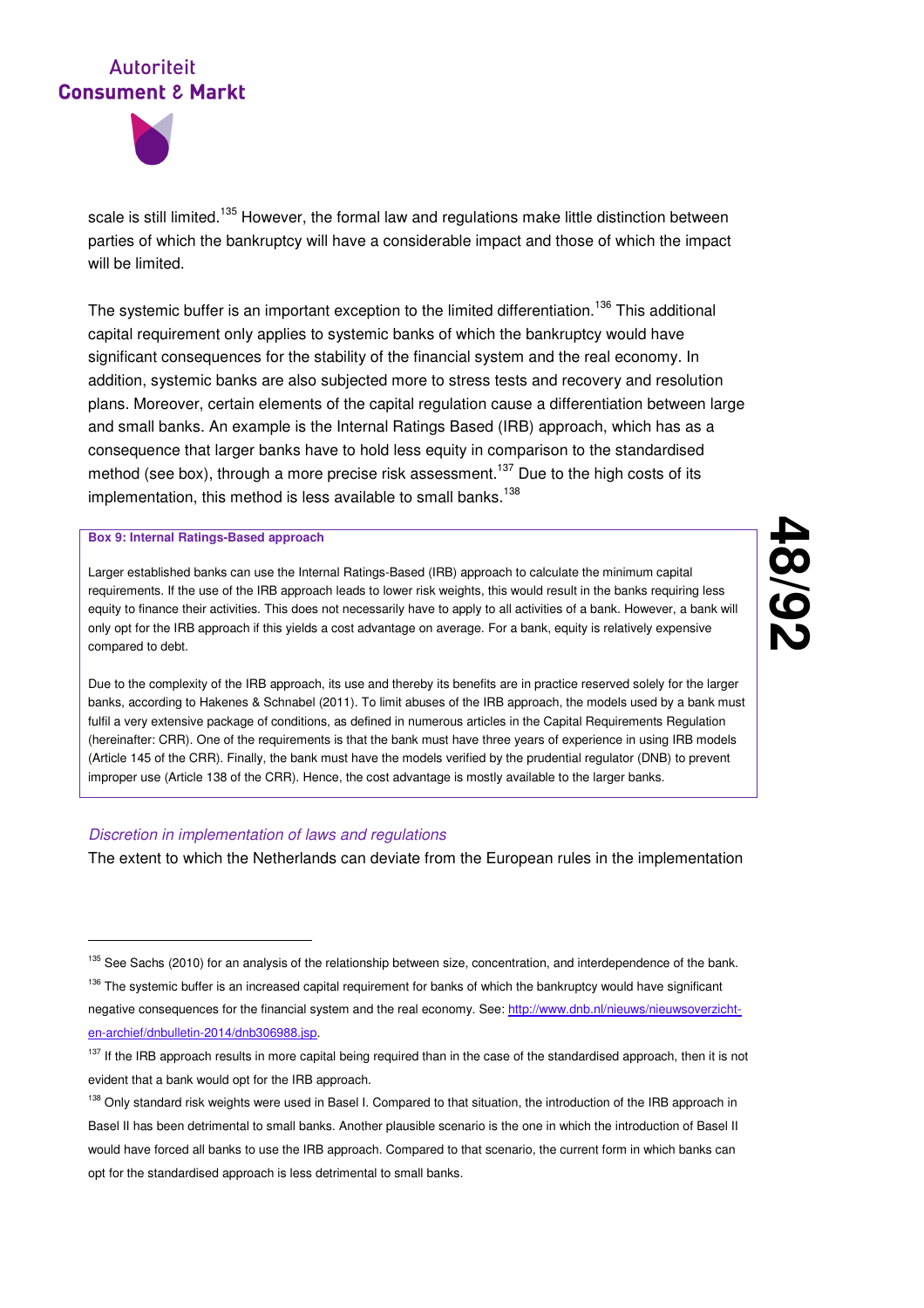

of CRD IV differs for each article, but is in general limited.<sup>139</sup> Some rules, such as the leverage ratio, have not yet been finalised in CRD IV.<sup>140</sup> As a result, the Netherlands can apply its own policy for the requirements that have not been laid down. For other requirements, options for deviating from the basic rule have explicitly been included in CRD IV. For example, a member state is allowed to enforce a more stringent bonus policy than prescribed by default in CRD  $IV.<sup>141</sup>$ 

#### Discretion in supervision of laws and regulations

While there is limited differentiation in function of the systemic importance of a bank in the formal laws and regulations and in the implementation of European laws and regulations in the Dutch laws and regulations, there seems to be more room for differentiation in the supervision by De Nederlandsche Bank (DNB). Namely, DNB has some discretion in its exercise of supervision of the laws and regulations. For example, the manner in which the suitability of management is assessed leaves room for interpretation. In this assessment, DNB evaluates the form of management, the organisation, the strategy, communication, the manner in which decisions are made, the operations, compliance, etc., among other aspects.<sup>142</sup> DNB also has latitude e.g. in determining the speed with which banks must fulfil the new capital requirements, some of which will take effect only from 2016.<sup>143</sup> Moreover, in 2012, DNB announced its new supervisory style, 'FOCUS!', which is more risk-based. In 'FOCUS!', DNB classifies banks into risk classes that determine the intensity of the supervision.<sup>144</sup> Within their risk class, new entrants are thereby classified in the 'high' supervisory regime.

# **49 /92**

## **New entrants allege that the prudential law and regulations and the supervision thereof are too strict for small banks**

In the context of this study, ACM commissioned interviews with (potential) new entrants, about the most important barriers to entry.<sup>145</sup> Thirteen of the twenty interviewed parties mentioned the

-

<sup>145</sup> KPMG (2014).

<sup>&</sup>lt;sup>139</sup> Explanatory notes to the amendment pertaining to the Act on Financial Supervision (...), Dutch Lower House, 2013-2014 session, 33 849, no. 3, Section V (2:12 Wft).

<sup>&</sup>lt;sup>140</sup> Het Financieele Dagblad. (26 April 2014). No ECB veto on more stringent requirements Dutch banks. (Geen veto ECB voor hogere eisen Nederlandse banken.) Available through: http://fd.nl/economie-politiek/103374-1404/geen-vetoecb-voor-hogere-eisen-aan-nederlandse-banken.

 $141$  Article 94 (9) (i) of CRD IV.

<sup>&</sup>lt;sup>142</sup> Netherlands Law Gazette (Staatscourant). 2012 policy rule on suitability. Staatscourant 13546, 3 July 2012. This test has not yet been defined at the European level.

<sup>143</sup> ACM (2013c).

<sup>&</sup>lt;sup>144</sup> DNB uses four supervisory regimes in its 'FOCUS!' supervisory approach: low, neutral, high, and urgent (DNB 2012b, page 20).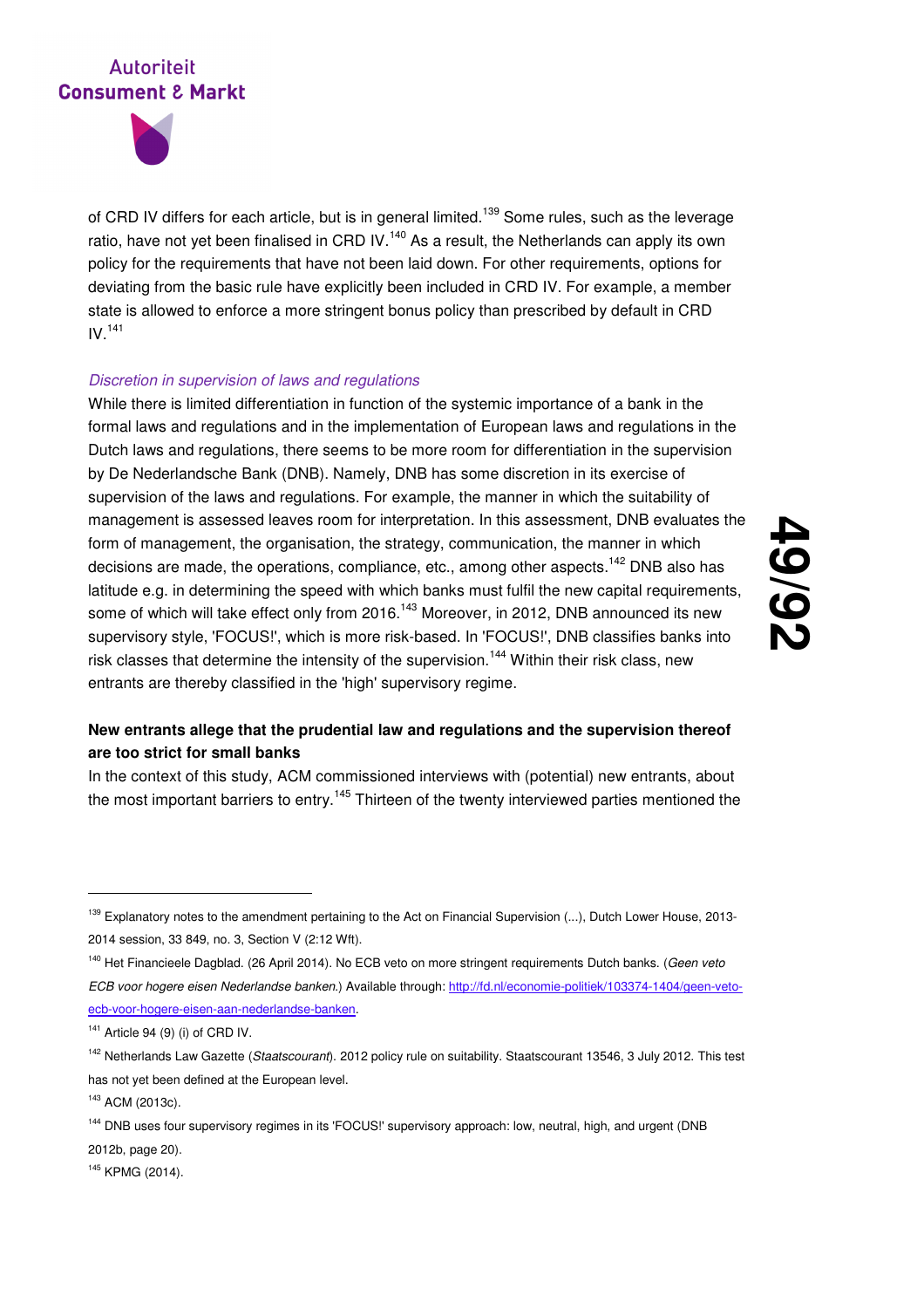

cumbersomeness of the law and regulations and/or the supervision thereof.<sup>146</sup> Ten of these thirteen parties expressed criticism on the cumbersomeness of the law and regulations and/or the supervision thereof. One of the new entrants indicated e.g. that DNB's interpretation of directives makes their business model unprofitable. As a result, they decided to stop the licencing process (see also "Recommendation 4: Evaluate the system for obtaining a banking licence"). Seven of the final ten parties specifically discussed the cumbersomeness of the capital and liquidity requirements and/or the supervision thereof.<sup>147</sup>

While the formal law and regulations make a limited distinction in function of the harm caused by a bank going into bankruptcy, new entrants confirm the impression that there seems to be more latitude in the supervision thereof. As such, four of the parties interviewed indicated that they have the impression that the supervision of small banks is in fact stricter than that of systemic banks.<sup>148</sup>

DNB has indicated that it does not acknowledge market participants' observations of banks without systemic importance being supervised more strictly or of there being no differentiation in supervision. DNB asserts that the explicit guiding principle in its new (2012) supervisory framework, FOCUS! is that institutions are classified in risk classes that determine the intensity of the supervision. In addition, according to DNB, systemic banks are regulated more strictly by means of systemic buffers, stress tests, recovery and development plans, and by the creation of the Single Supervisory Mechanism (SSM).

# **50 /92**

#### **Cumbersome prudential laws and regulations can constitute a barrier to entry**

The banks' costs<sup>149</sup> accompanying the formal laws and regulations and the supervision thereof are related to their cumbersomeness.

The formal law and regulations differentiate little in function of the harm that a potential bankruptcy of a bank would inflict on the real economy and financial stability. The limited differentiation results in an unequal level playing field. In this manner, new entrants that are of no systemic importance experience too heavy a burden, which reduces the incentive for entry. The costs resulting from the law and regulations namely have a negative impact on the expected profitability of a new entrant.

<sup>149</sup> EC (2011), page 184.

<sup>&</sup>lt;sup>146</sup> The group of parties interviewed that did touch on the cumbersomeness of the law and regulations and/or the supervision thereof consisted of large and small parties, domestic and foreign parties (EU and non-EU), various kinds of banks (universal, retail, niche, investment, and banking and insurance), and various kinds of service providers.

<sup>&</sup>lt;sup>147</sup> For example, an Eastern European bank stated: "From a risk perspective, we believe that the requirements for capital are excessive. As a result, we are hindered in the implementation of our business model."

<sup>&</sup>lt;sup>148</sup> This concerned three foreign parties (EU and non-EU), including a retail bank and a bank that is a part of a bankinginsurance group), and one Dutch party (a bank that is a part of a banking and insurance group).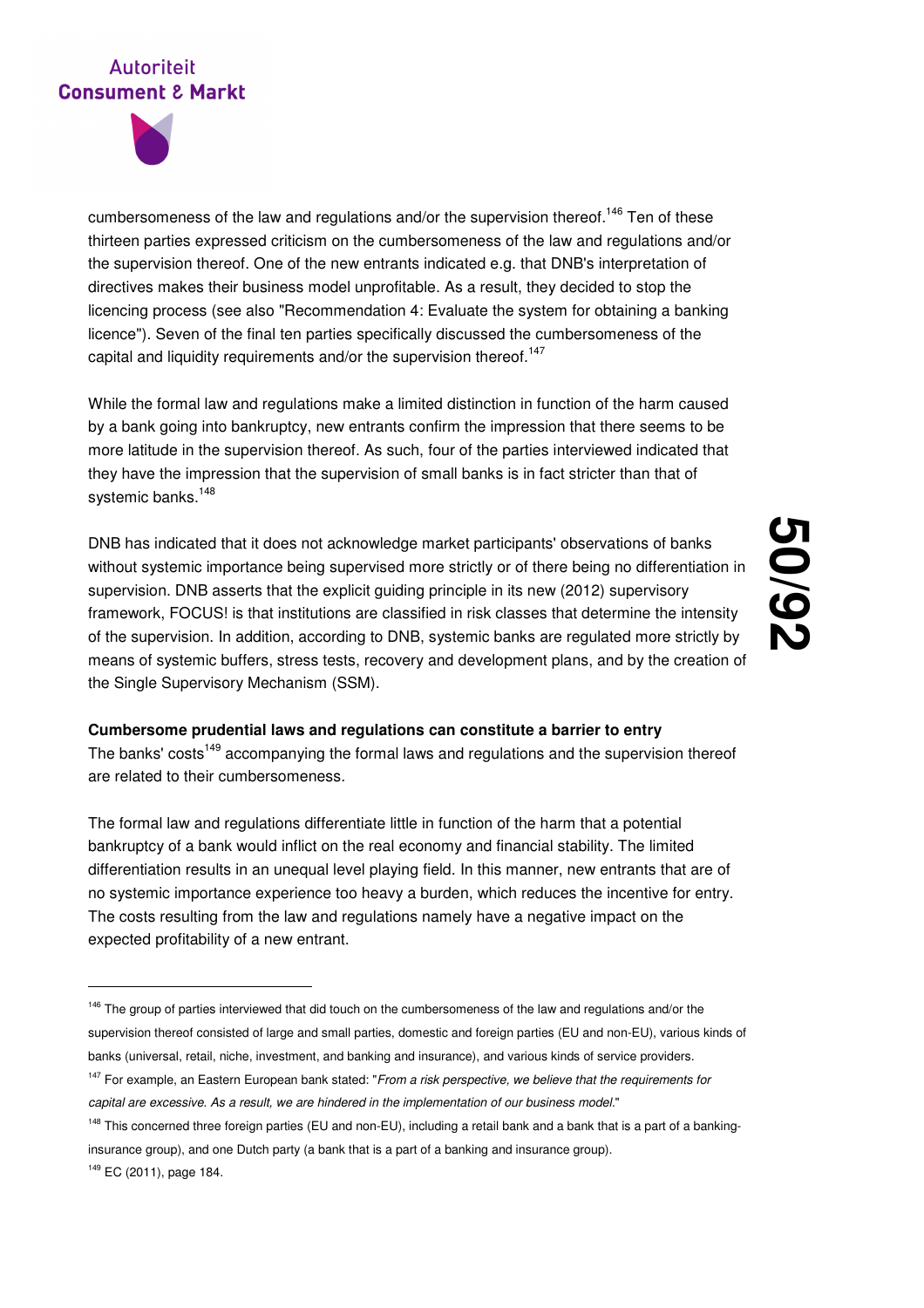

There is however some degree of differentiation pertaining to the intensity of the supervision. For example, DNB uses a method in which the intensity of the supervision (not the formal law and regulations) depends on the extent to which a bank constitutes a risk to the 'supervisory objectives'.<sup>150</sup> This is a positive development. However, multiple new entrants have indicated that they in fact believe that they are treated more strictly than systemic banks. An explanation for this could be that new entrants are classified in the 'high' supervisory regime during the initial one to two years, while existing banks with a comparable risk profile would be classified in the 'neutral' supervisory regime.<sup>151</sup>

#### **Conclusion**

The current prudential law and regulations and the supervision thereof make a limited distinction in function of the risk that the bank constitutes for the financial system and the real economy. It is plausible that these risks are smaller in the case of banks that are not of systemic importance, as many small banks are, than in the case of large systemic banks.<sup>152</sup> This causes the prudential laws and regulations (including the supervision thereof) to be disproportionately burdensome for smaller banks, which results in a cost disadvantage for them. To the extent that new entrants are not of systemic importance, this reduces the incentive to enter the banking sector.

**51 /92**

# Recommendation: Strive for prudential laws and regulations and the supervision thereof that are geared to the risks a bank engenders for the financial stability and the real economy.

ACM recommends that the Minister of Finance strives for prudential laws and regulations, as well as the supervision thereof, that are geared to the risks a bank engenders to the financial

#### **Box 10: Evaluation of the law and regulations and the supervision in the United Kingdom**

The supervisory requirements for new entrants in the United Kingdom have recently been subjected to an evaluation (Financial Services Authority, 2013). This evaluation revealed a number of specific aspects that can be improved. One of these aspects is to use a gradual introduction model for new entrants regarding the minimum capital requirements. It also turned out to be possible to facilitate new entrants in their implementation of the IRB approach, so as to limit as much as possible the benefit incumbents enjoy in using the IRB approach.

stability and the real economy. Existing initiatives of DNB for a more risk-based supervision are a step in the right direction. In the short term, the Minister of Finance must investigate which discretion in interpretation the DNB can be exploited more and which latitude the Netherlands has in the implementation of the European laws and regulations. In the longer term, the Minister should investigate how to structure the European (and via Basel III, the international) laws and regulations in such a manner that banks that are of no systemic importance are not needlessly burdened. The Minister of Finance can take the

<sup>150</sup> DNB (2012b), page 14.

<sup>151</sup> DNB (2012b), page 20.

<sup>&</sup>lt;sup>152</sup> Naturally, there has to be a minimum level of prudential regulation, to prevent abuses of the DGS, for instance.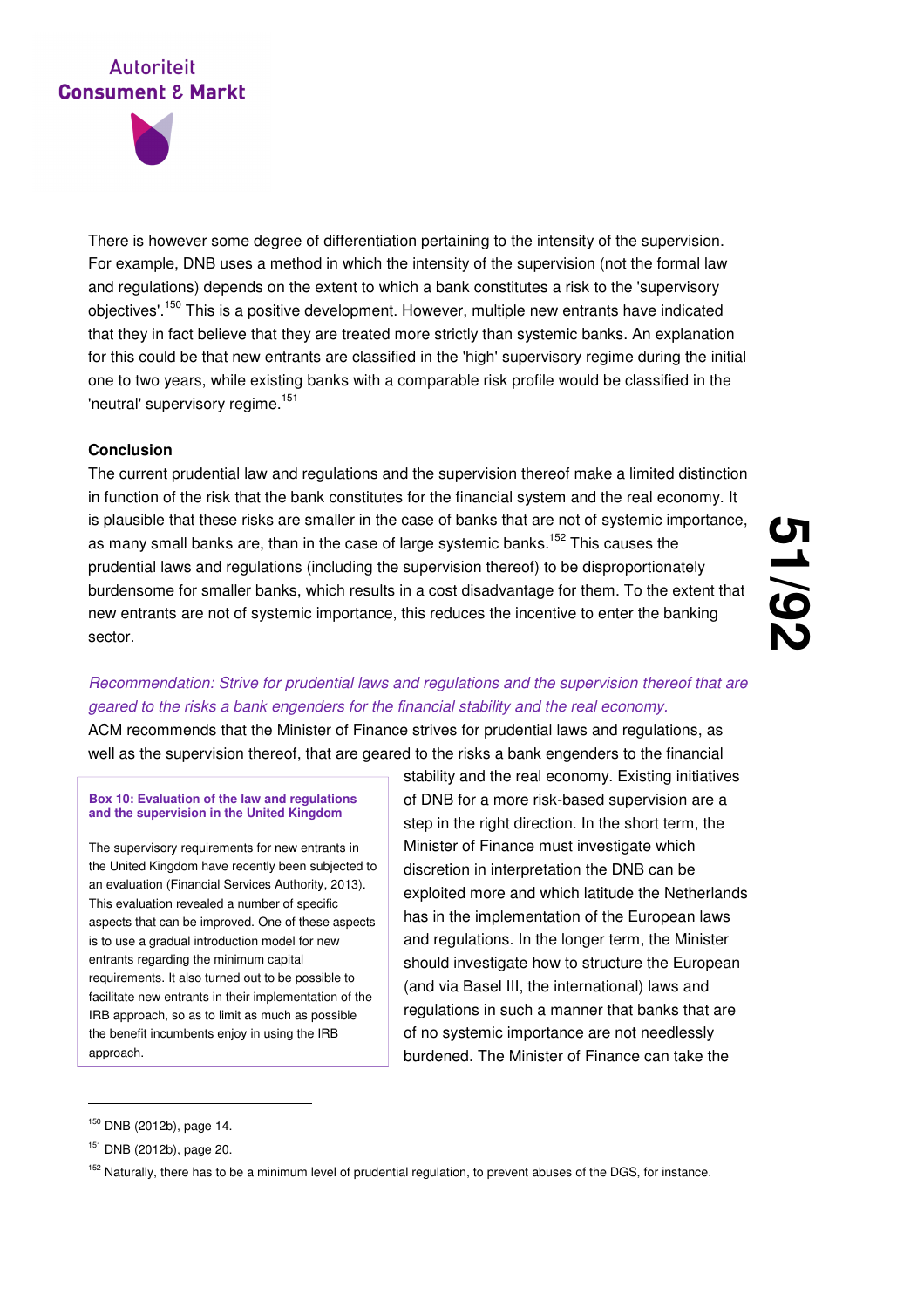



lead in this at the European level.

The above recommendation has been formulated generally. An analysis of the specific elements of the law and regulations that can be changed, can best be performed by an authority with expert knowledge of (prudential) regulation. With this recommendation, ACM wants to emphasise that the effort to achieve differentiated regulation must always remain at the top of the agenda, despite the fact that significant changes can only be achieved in the longer term. However, this does not mean that a number of improvements cannot already be made in the short term. Examples thereof are a lowering of the capital requirements for credit unions (see "Recommendation 6: Develop a less stringent supervisory regime for credit unions.") and a less stricter implementation by DNB of the supervision of new entrants that are not of systemic importance.

A potential criticism on this recommendation can be that the bankruptcy of a small bank can also disproportionately affect the confidence in the financial sector which could require small banks to also be stringently regulated. Such view seems to assume that all banks are of systemic importance. Even if this is the case, it is better to resolve the potential impact of a bankruptcy of a bank on the confidence in the financial system, than to regulate small banks more strictly. This can be achieved by ensuring that banks can go bankrupt in a controlled fashion without harming the real economy and the financial stability, while explaining this to the consumers. In addition, the deposit-guarantee scheme ensures that the impact on consumers of a potential voluntary liquidation of a bank remains limited. This approach guarantees competition as well as financial stability, while ensuring that a possible bankruptcy does not affect the trust in the financial system.

# 23<br>22 **/92**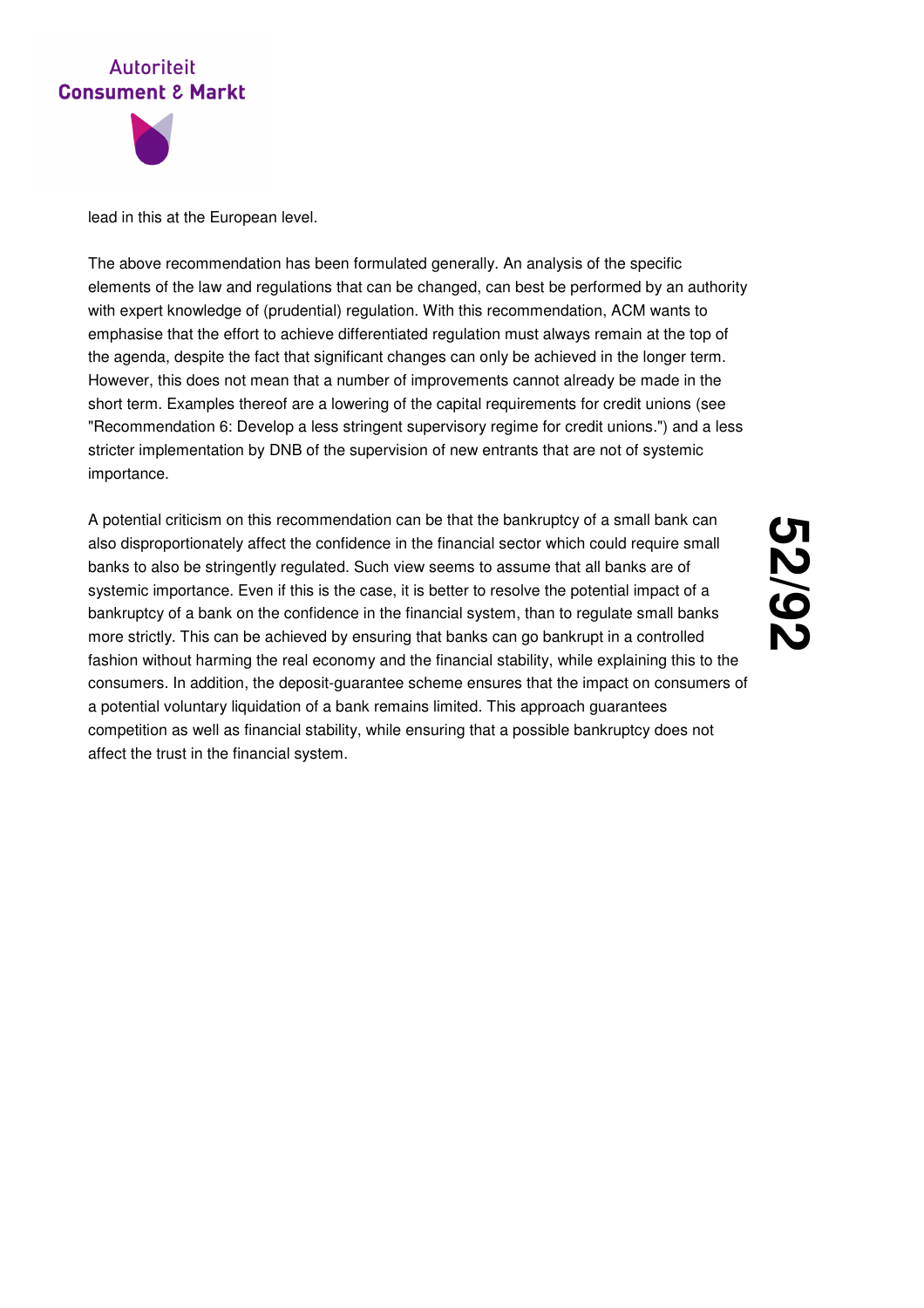

## **4 SME lending**

Banks provide an assortment of services to SME companies, including current accounts, savings accounts, financing, export support, and payment services. This chapter focuses on a few aspects of the competition, including barriers to entry into the market for SME lending by banks.

## Size of the market

There are indications that, since the beginning of the crisis, SME companies have been encountering difficulties in obtaining financing. With 45%, the percentage of Dutch SME companies experiencing financial obstacles<sup>153</sup> in obtaining bank financing is quite substantial.<sup>154</sup>



Only Greece (64%), Ireland (59%), and Spain (51%) exceed this percentage. Combined with a decline in the demand for SME lending<sup>155</sup>, this has resulted in a decline of about 12% in lending to small businesses (see Figure 9). An important explanation for the reduced supply of SME lending is the increased credit risk.<sup>156</sup> Another potential explanation of the decline in the supply is that there are capacity restrictions in lending. It is likely that these restrictions

# (၂<br>(၂ **/92**

**Figure 9: Evolution of outstanding loans to businesses; 2010-2012 (Commissie Hoek, 2013)**

cause a change in the nature of the competition, comparable to the situation in the mortgage market $157$ 

## **Concentration**

80% of SME lending is provided by a bank.<sup>158</sup> Figure 8 shows that 92% of the business financing provided by banks is supplied by three banks. The market share in business financing of the other banks is limited.



**Figure 8: Market shares in SME lending (GfK, 2014c)**

<sup>&</sup>lt;sup>153</sup> The ECB defines a financing obstacle as 'the sum of the percentage of SMEs reporting loan applications that were rejected, loan applications for which only a limited amount was granted, loan applications that were dropped by the SME because the borrowing cost was too high, and the percentage of SMEs that did not apply for a loan for fear of rejection.' <sup>154</sup> ECB (2013).

<sup>155</sup> DNB. http://www.dnb.nl/nieuws/nieuwsoverzicht-en-archief/statistisch-nieuws-2014/dnb307673.jsp.

<sup>156</sup> ECB (2014).

<sup>157</sup> ACM (2013a).

<sup>&</sup>lt;sup>158</sup> Commissie Hoek (2013).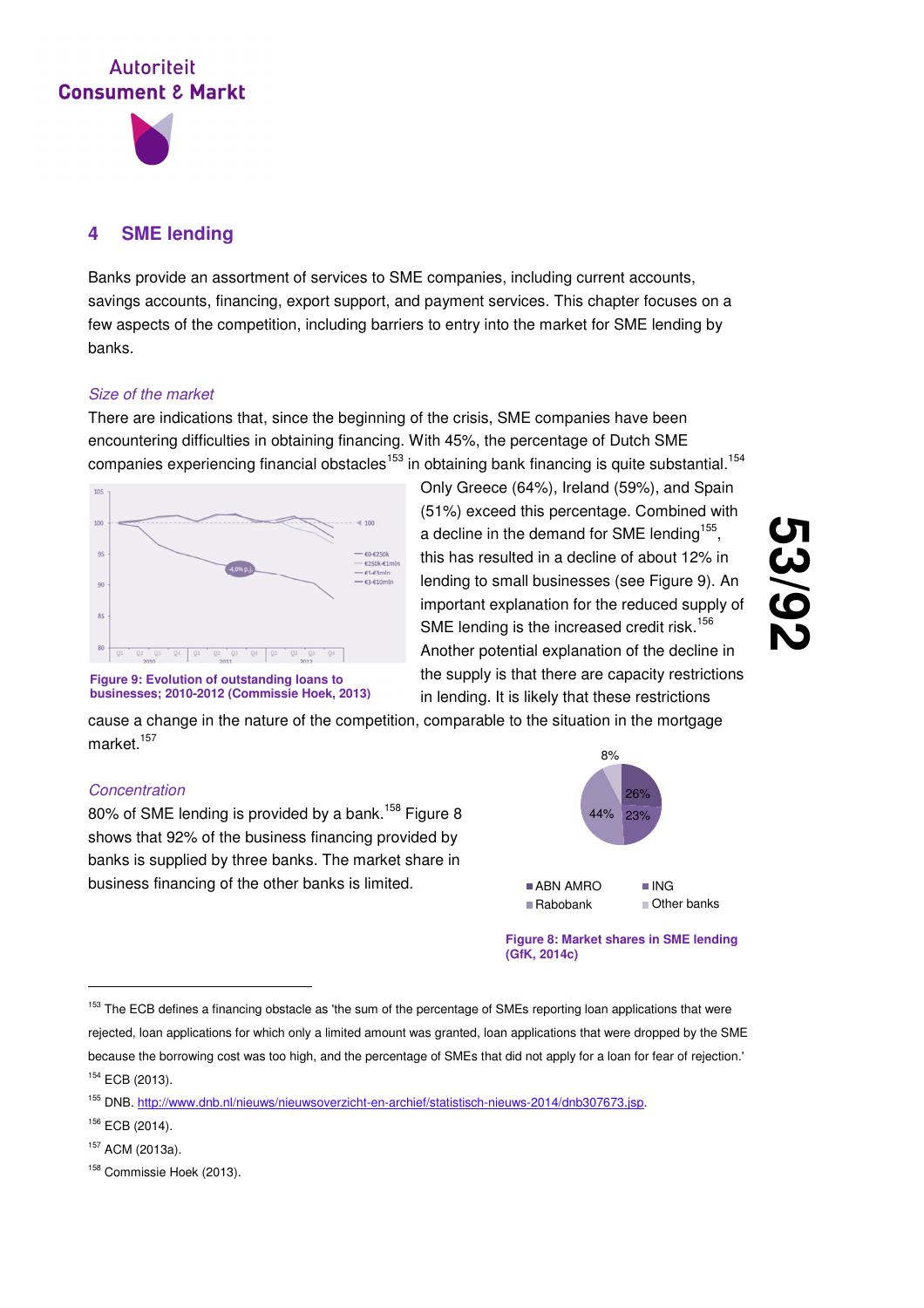

### Price developments

The ECB has analysed changes in the interest rates for SME lending.<sup>159</sup> As shown by Figure 10, according to their own sources, SMEs in the Netherlands have mainly been confronted by increases in interest rates. Only in the last period were there as many interest rate increases as decreases. Looking at the actual rates reveals a different picture. This shows that the interest rates for SME lending up to 1 million euros



**Figure 10: Changes in interest rates for SME lending (ECB, Survey on the access to finance of SMEs in the euro area)**

experienced a significant decline since September 2008. From December 2008, the interest rates appear to be relatively stable. However, the difference with interest rates for financing exceeding 1 million euros has increased considerably in this period.<sup>160</sup>

**54 /92**

#### Switching behaviour

There are no specific (annual) switching figures for SME lending. However, the switching behaviour for SME lending can be assessed on the basis of switching behaviour in current accounts. Figure 11 shows that more than 70% of all SME companies have never switched their current account. In addition, the fact that SME companies opt for financing from the bank where



**Figure 11: Switching behaviour in SME current** 

they have their current account<sup>161</sup> in two out of three cases and that three quarters of the SMEs ask only for one offer, indicates that there is little searching and switching behaviour in the market for SME lending.

## Entry and barriers to entry

New entries into the market for SME lending are few and far between. Except for the new forms of

financing, which still experience only limited growth, there has not been any new entry into this market. On the other hand, e.g. Deutsche Bank did exit the market for SME lending. However, there do seem to be new entrants in the form of financing alternatives such as crowdfunding, credit unions, and business angels. The absolute growth of these alternatives in the market for

**accounts (GfK, 2014c)**

<sup>&</sup>lt;sup>159</sup> ECB, Survey on the access to finance of SMEs in the euro area.

<sup>&</sup>lt;sup>160</sup> ECB Statistics. MFI Interest Rate Statistics.

<sup>161</sup> GfK (2014c), page 25.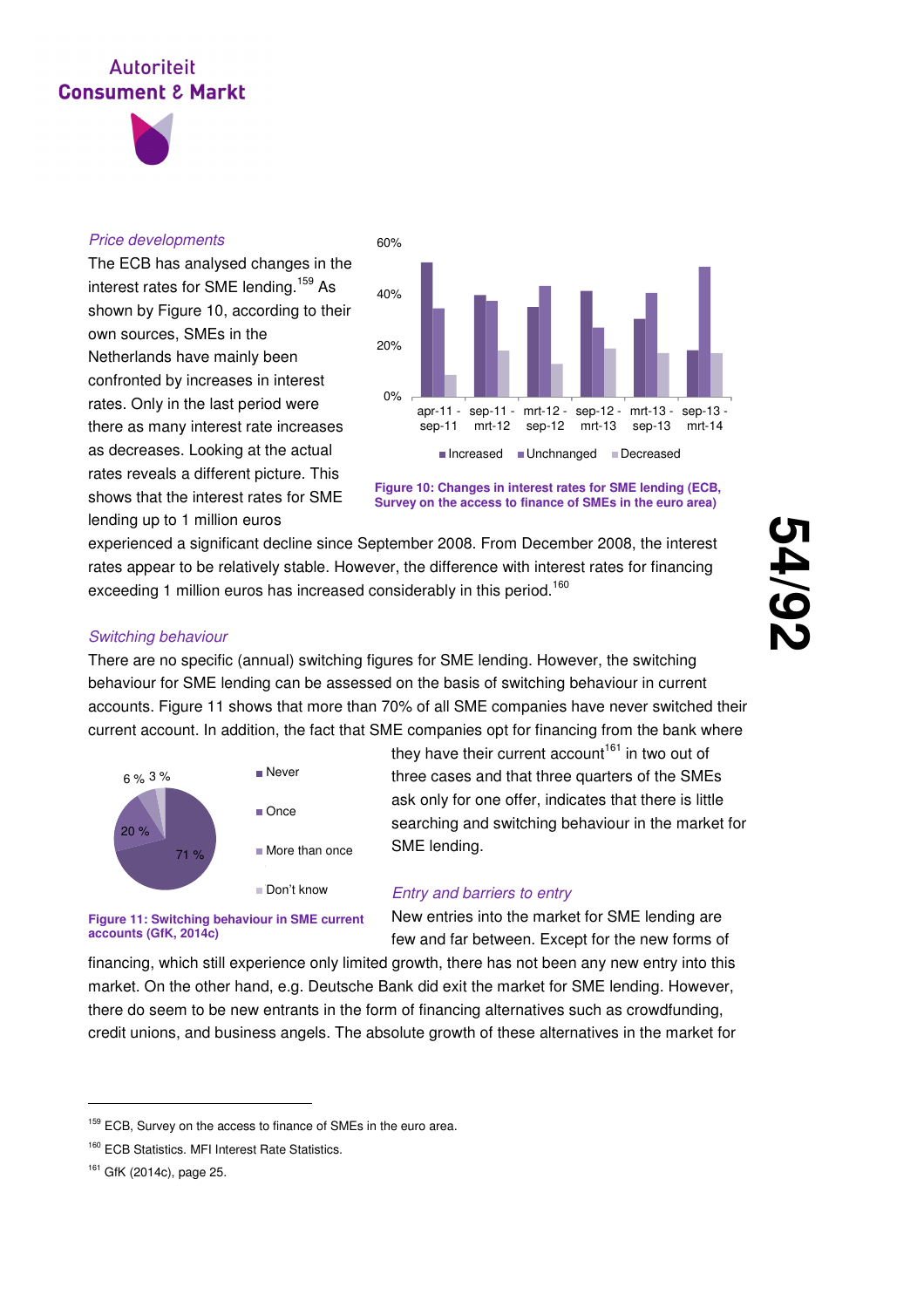

SME lending is nevertheless still very limited.<sup>162</sup> According to ACM's interviews with market participants, with respect to credit unions, this is in any case due to prudential regulation that is too much of an impediment. In addition, the Dutch Investment Institution (Nederlandse Investeringsinstelling, NII) has recently been formed. The plan is for the NII to create a special fund that will provide subordinated loans to  $SMEs$ .<sup>163</sup>

The first potential barrier to entry is the access to customer information. In order to provide financing, it is necessary to be able to make a proper risk assessment of the customer. Otherwise, it is possible that financing provided is too inexpensive or too expensive. Due to its history and the relationship with the customer, the principal bank has insight into e.g. the payment history, historical flows of funds, and the amount of outstanding credit. As a consequence of the relationship, this information is primarily only available to the principal bank. Other banks, and therefore also new entrants, would not be able to compete properly with the principal bank due to the absence of this information. As a result, banks have a certain degree of market power (or informational rents).

Various studies point to the negative impact the limited availability of payment information exerts on market access.<sup>164</sup> ACM has therefore also investigated this barrier, but it deems it unlikely that this is a significant barrier to entry in the Netherlands. Market participants are not labelling the lack of this information as an important barrier<sup>165</sup> and they are also indicating that there is much information available in the Netherlands about SME companies. There are private companies such as Dun & Bradstreet and Graydon that provide a large amount of the information relevant to new entrants (for a surcharge). Hence, ACM will not formulate a recommendation in this regard.

The second potential barrier is the need for a branch network. The  $\text{OFT}^{166}$  and various market participants interviewed in the context of this study<sup>167</sup> indicated that a branch network offers added value, for the SME companies as well as for the bank. The necessity to create a branch network demands significant investments. These costs constitute a barrier to the extent that the creation of a branch network is required. Such investments are inextricably linked to entry into the market. Pursuant to this report, ACM will not formulate a recommendation in this regard.

<sup>&</sup>lt;sup>162</sup> This is probably attributable in part to the increased credit risks and the decreased demand for SME lending. <sup>163</sup> Het Financieele Dagblad. (22 May 2014). Investors investing in SMEs (Beleggers stappen in MKB). Available through: http://fd.nl/Print/krant/Pagina/Voorpagina/769628-1405/beleggers-stappen-in-mkb\_bron\_fd\_krant

<sup>&</sup>lt;sup>164</sup> According to Degryse and Ongena (2013), the competition in the market for SME services can be increased by making such information more widely accessible.

<sup>165</sup> KPMG (2014).

<sup>166</sup> OFT (2010).

<sup>167</sup> KPMG (2014).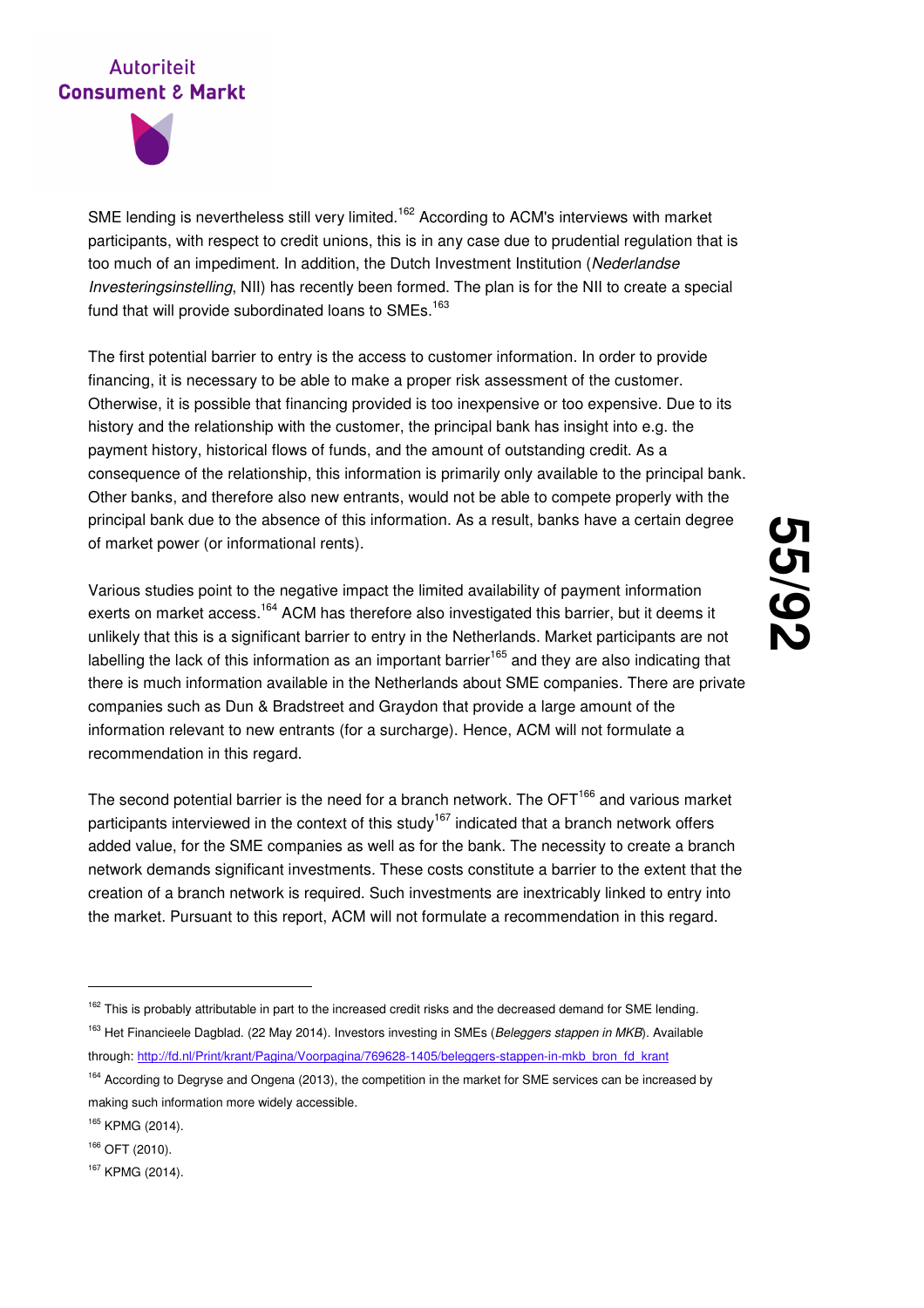

Finally, the interviews administered in the context of this study revealed that the current pricing structure in the Netherlands is perceived as a barrier to entry.<sup>168</sup> Parties interviewed alleged that the current (low) interest rates make it impossible to achieve an adequate return in comparison to the risks. According to the parties interviewed, this is caused by the current banks using cross-selling and compensating for the (excessively low) returns by selling other products. On the other hand, the parties interviewed noted that the interest rates have since become more commensurate with the underlying risks.

## **Conclusion**

A number of negative signals concerning the competition in the market for SME lending emerge from the available information. The market is concentrated, switching behaviour seems restricted, interest rates appear to have risen, and the access to bank financing seems to have decreased in the past years. Moreover, there seem to be capacity restrictions in the market for SME lending.

Reader's guide: recommendations for lowering barriers to entry into the market for SME lending There are various barriers to entry into the market for SME lending. However, the creation of a branch network, the current pricing structure, and the access to customer information do not seem to be significant and/or concretely resolvable barriers to entry. Yet, ACM hereinafter recommends that the entry of financing alternatives, specifically credit unions, should be facilitated.

**56 /92**

<sup>168</sup> KPMG (2014).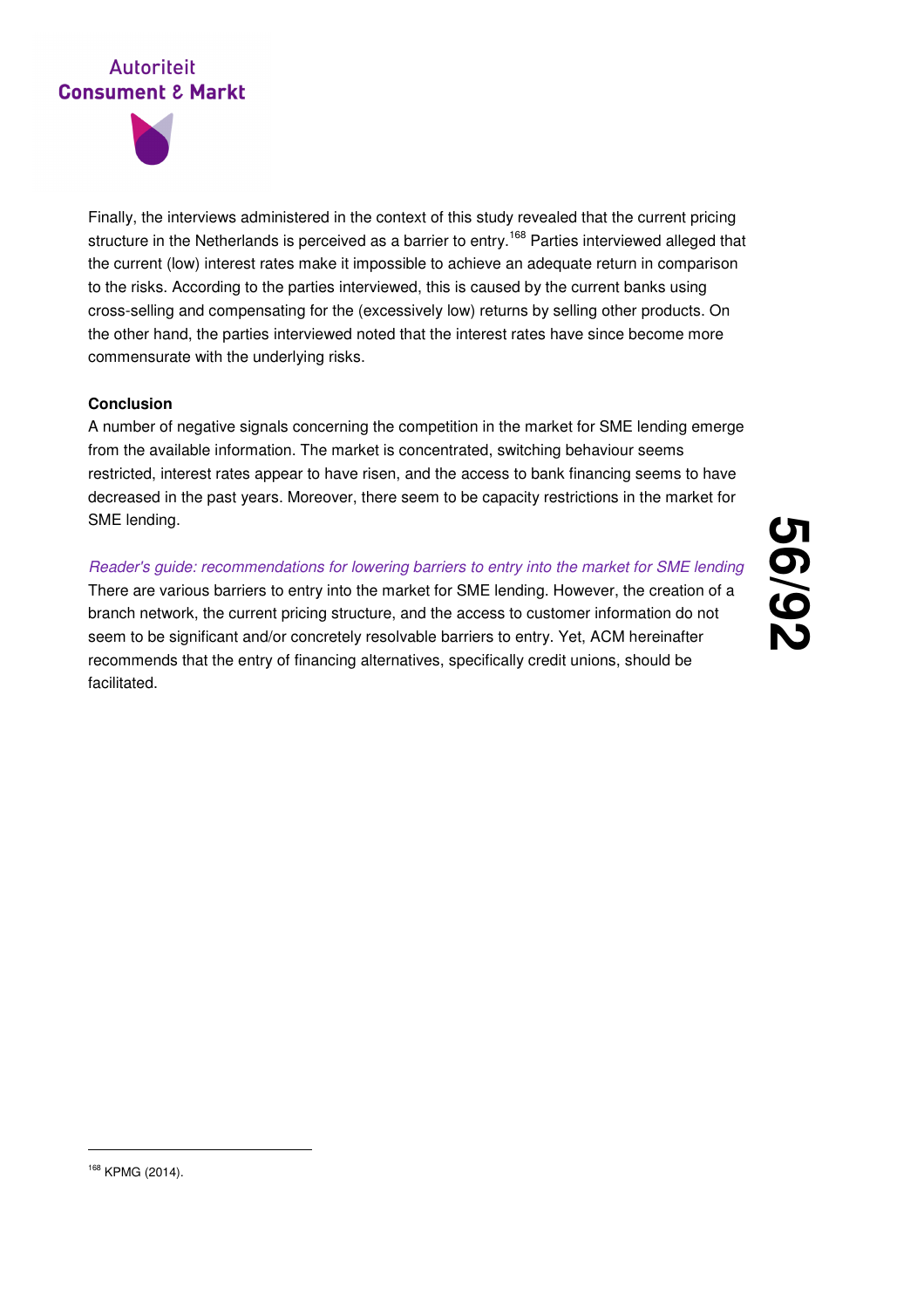

**Recommendation 6: Develop a less stringent supervisory regime for credit unions.** 

## **"Alternative forms of lending to small and medium-sized businesses are curtailed by the rigid system of banking licences."**

- A group of former bankers in the FD of 8 August 2012

## **In the Netherlands, credit unions must potentially comply with CRD IV**

Credit unions are "specialised non-profit deposit banks in which members of the credit union deposit savings in return for interest. The funds are lent to members".<sup>169</sup> Credit unions can meet the financing need of SMEs.

Abroad, credit unions are a familiar phenomenon, for lending to SMEs as well as to consumers. At the end of 2012, there were more than 55,000 credit unions worldwide, spread over 101 countries. The total assets of these credit unions combined amounted to almost 1,700 billion US dollars.<sup>170</sup> The market shares of credit unions in SME loans differ from country to country: In Canada, 15% of the SME lending is supplied by credit unions<sup>171</sup>. In the United States, this is 6%.<sup>172</sup> At this time, credit unions are not yet active in the Netherlands. However, according to the Association of Credit Unions in the Netherlands<sup>173</sup> (hereinafter: Kredietunie Nederland), there are approximately 90 initiatives to form credit unions. These initiatives are focused on lending to SMEs.

**57 /92**

In a number of countries such as England and Ireland, a specific (less stringent) prudential regulatory framework has been developed for credit unions. In the Netherlands, there is no distinct regulatory framework for credit unions. Credit unions are being qualified as banks as referred to in Article 1:1 of the Wft.<sup>174</sup> The extensive capital regulations as laid down in the Capital Requirements Directive IV (CRD IV) will therefore also be applicable to credit unions in

<sup>&</sup>lt;sup>169</sup> This does not mean that credit unions in the Netherlands are not able or allowed to make a profit, because profits can e.g. serve to strengthen the capital buffers.

<sup>&</sup>lt;sup>170</sup> World Council of Credit Unions (2013).

<sup>&</sup>lt;sup>171</sup> Credit Union Central of Canada (2013).

<sup>172</sup> Wilcox (2011).

<sup>&</sup>lt;sup>173</sup> "The association of credit unions in the Netherlands is an association that facilitates and supports the introduction of a system of credit unions in the Netherlands." ("De Vereniging van Kredietunies in Nederland is een vereniging die de invoering van een stelsel van kredietunies in Nederland faciliteert en begeleidt".) Source: http://www.kredietunienederland.nl/.

<sup>&</sup>lt;sup>174</sup> Banks and electronic money institutions (EMI) are jointly referred to as credit institutions. The definition of a bank is: 'a party whose business it is to obtain the disposal of repayable funds from others than professional market parties beyond a restricted circle, and to extend loans at its own expense.' The definition of an EMI is: 'a party whose business it is to issue electronic money.'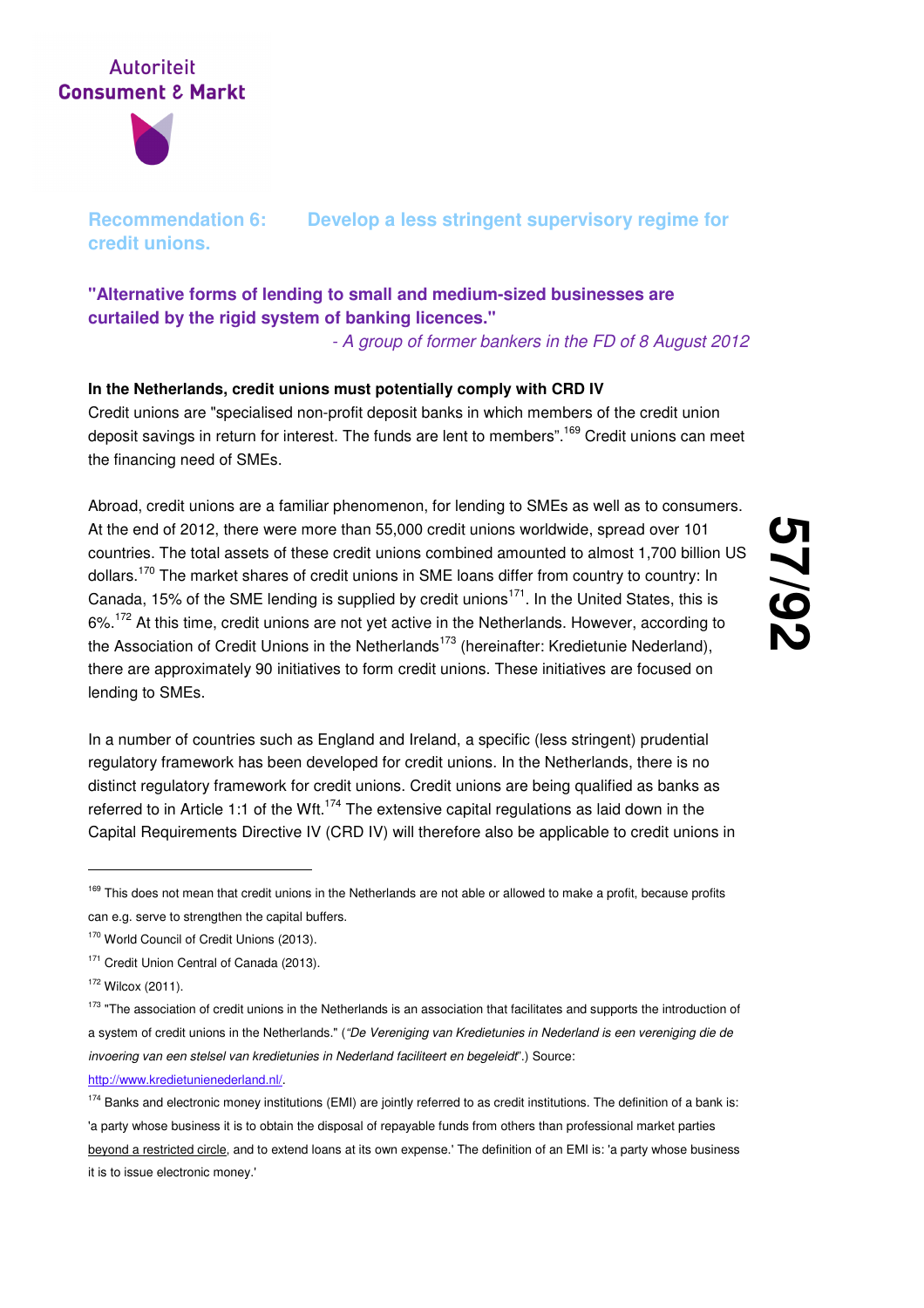

the Netherlands. This means that credit unions must maintain a minimum equity of 5 million euros, among other requirements. They must also fulfil the solvency and liquidity requirements and the requirements regarding management, as elaborated in the capital requirements directive and regulation (CRD IV).

## **Current law and regulations for credit unions are experienced as a barrier to entry**

Kredietunie Nederland alleges that credit unions barely make it out of the starting blocks in the Netherlands due to the lack of (clarity about future) suitable regulation of credit unions. According to Kredietunie Nederland, the requirements of CRD IV are not in proportion to the size and risks of credit unions. As a result, the business case of credit unions in the Netherlands would be negative.

There has also been reflection on whether credit unions could be shaped such that they would not be required to request a banking licence and therefore would not have to comply with CRD IV. DNB and AFM have indicated in a position paper that credit unions do not have to apply for a banking licence if they finance themselves with non-repayable funds.<sup>175</sup> However, the Minister of Finance has indicated this approach is not optimal in the long term.<sup>176</sup>

Finally, the Christian Democratic Party (CDA) believes that the bank regulation for credit unions is too cumbersome and it deems the introduction of credit unions necessary to make SMEs less dependent on banks.<sup>177</sup> Therefore, a legislative proposal for the regulation of credit unions is currently being prepared.<sup>178</sup>

## **ACM concurs that the current law and regulations constitute an entry barrier for credit unions**

Credit unions entering the market can provide added value to the market for SME lending. In other countries, credit unions compete with banks. This results in lower interest rates for financing and higher interest rates for savings.<sup>179</sup> In addition, credit unions can service SMEs that currently do not have financing from banks.<sup>180</sup>

However, in the current situation, credit unions would have to comply with the same regulations

<sup>&</sup>lt;sup>175</sup> According to DNB and AFM, it would be feasible if credit unions would work with perpetual member certificates or by means of the system of credit intermediation. In that case, they are not a 'credit institution' in accordance with the Wft. Source: http://www.kredietunienederland.nl/wettelijk-kader.

<sup>176</sup> Minister of Finance (2013b).

<sup>177</sup> CDA. https://www.cda.nl/standpunten/standpunt/kredietunies/.

<sup>178</sup> CDA. https://www.cda.nl/fileadmin/Personen/vanhijum/20140225\_Wetsvoorstel\_toezicht\_kredietunies\_EvH.pdf.

<sup>179</sup> In this regard, see e.g.: Emmons & Schmid (1999), Emmons & Schmid (2000), Tokle and Tokle (2000), Feinberg (2001), Hannan (2003), and Feinberg (2003).

 $180$  Credit unions use a lending model in which borrowers are coached to minimise credit risks.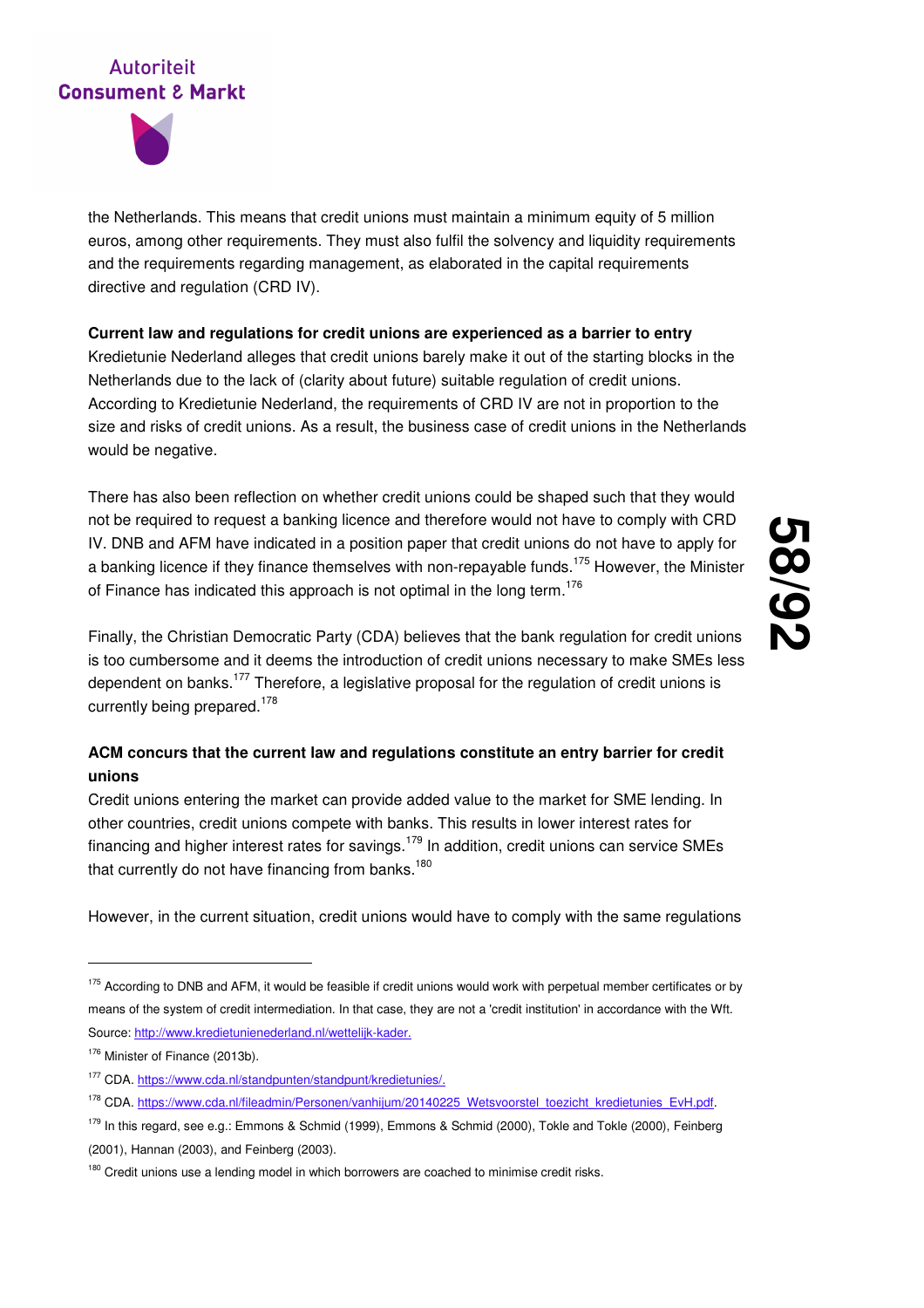

as banks, including CRD IV. If they have to comply with the same regulations, then the compliance costs involved are extensive, certainly in the credit unions' start-up phase in which their scale is still limited. According to the Impact Assessment of the European Commission, the annual compliance costs for the components of CRD IV for small banks on average amount to 686,000 euros and the one-off costs per bank amounted to 1,470,100 euros.<sup>181</sup> Moreover, the minimum requirement of equity of 5 million euros<sup>182</sup> does not seem feasible at this scale. For example, Kredietunie Zeeland wants to start up with total assets in the amount of 2.5 million euros. They would therefore need more than twice as much equity as the loans they intend to grant. As a result, credit unions enjoy a cost disadvantage compared to banks with a more advantageous leverage ratio.<sup>183</sup>

In addition, it is not clear whether there is a need for (far-reaching) regulation of credit unions. The two objectives of bank regulation that are mentioned the most often are the prevention of instability in the financial system and the need for protection of the consumer (Carletti, 2008; Van Hoose, 2010).<sup>184</sup> Due to the interdependence of large banks and the services to consumers, it is therefore understandable that these banks are subject to far-reaching regulation.

Yet, credit unions will scarcely be intertwined with other financial institutions and will also not participate in the deposit-guarantee scheme. It is also plausible that SME entrepreneurs can be expected to demonstrate more self-reliance and responsibility than consumers.<sup>185</sup> As a result, they require less protection. Finally, the instability of a credit union will only have a limited impact on the real economy in the case of limited scale. For that reason, there seems to be no need for (extensive) regulation of credit unions.

#### **Conclusion**

-

ACM concludes that the current bank regulations are mainly focused on the impact of bankruptcies of large banks on the financial stability and real economy. Credit unions have a much smaller harmful impact. ACM believes that the current banking regulations restrict credit unions from entering the market. In order to create room for new initiatives, the regulation of

<sup>&</sup>lt;sup>181</sup> EC (2011), page 184. These estimates concern banks with a turnover lower than 3 billion euros.

<sup>&</sup>lt;sup>182</sup> Refer to Article 48 of the Decree on Prudential Rules pursuant to the Wft.

<sup>&</sup>lt;sup>183</sup> If credit unions finance loans of 2.5 million euros with equity capital of 5 million euros, then this results in a leverage ratio of 100% (equity capital/assets). The proposed minimal leverage ratio in CRD for banks is 3%. This is a difference of 97%. According to estimates, a leverage ratio that is one percent higher results in a 15- basis-points increase in the financing costs (Santos & Elliott, 2012, Table 3).

<sup>&</sup>lt;sup>184</sup> Another reason for stricter regulation of banks in comparison to other businesses could reside in the prevention of a significant negative impact on the real economy in the event of liquidation bankruptcy of a bank (Vives, 2010).

<sup>&</sup>lt;sup>185</sup> This is based on the assumption that providers of capital are accurately informed about the risks affecting their investment.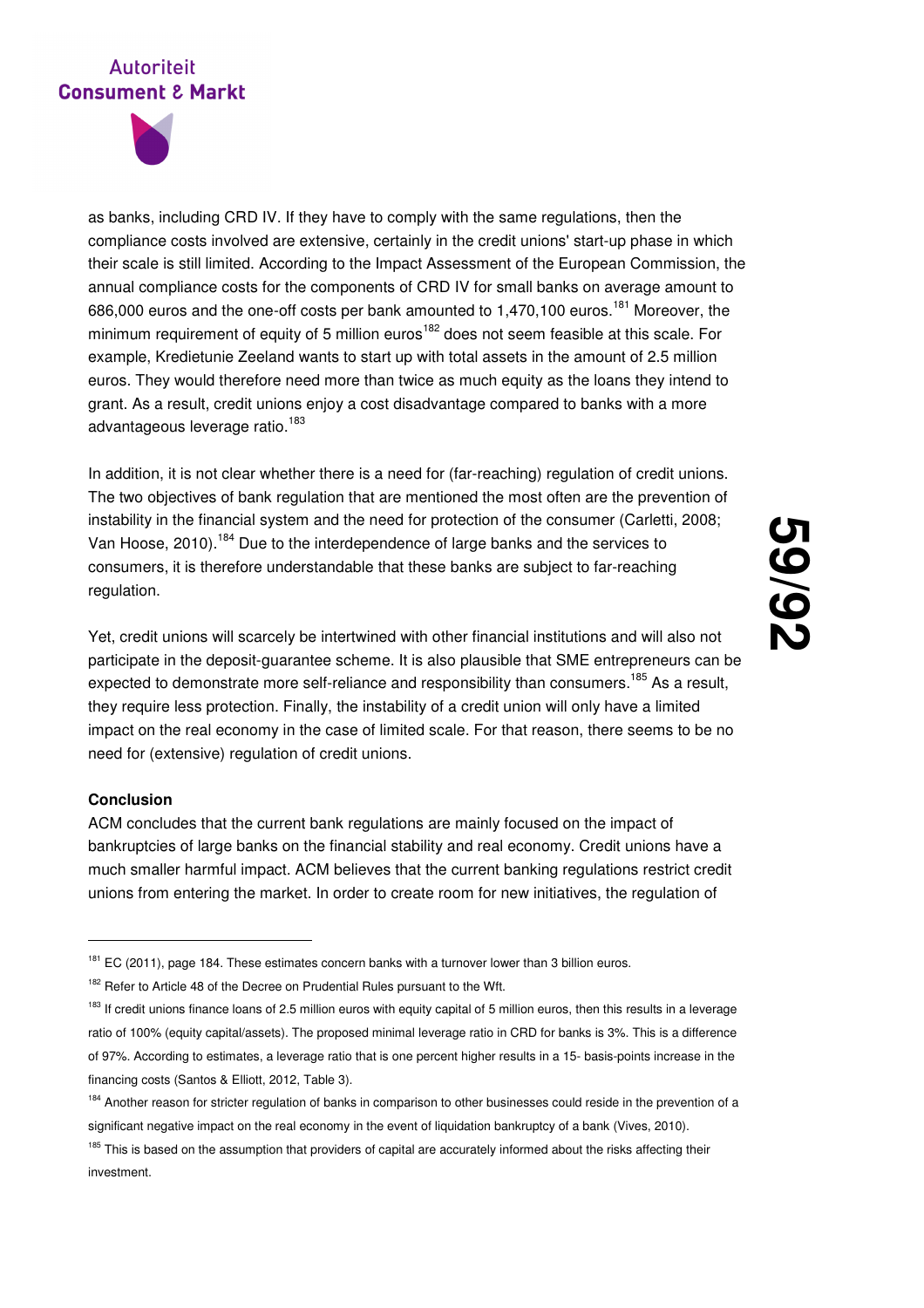



financial institutions should be dependent on the risks engendered by those financial institutions. This also applies to the specific case of credit unions.

#### Recommendation: Develop a less stringent supervisory regime for credit unions.

In the short term, ACM therefore recommends that the Minister of Finance asks the European Commission for an exception to CRD IV for credit unions. The regulatory framework that the European Commission will possibly ask for must then fit in as much as possible with the risks of credit unions, from the perspective of financial stability and consumer protection. This recommendation takes into account the need for regulation that fits in as much as possible with the risks of (categories of) financial institutions. This is examined in more detail in "Recommendation 5: Strive for prudential laws and regulations that are geared to the risks a bank engenders to the financial stability and the real economy". This manner of regulating results in a more reduced burden of supervision and a more significant increase in new initiatives, while not being at the expense of financial stability and the protection of consumers.

**60 /92**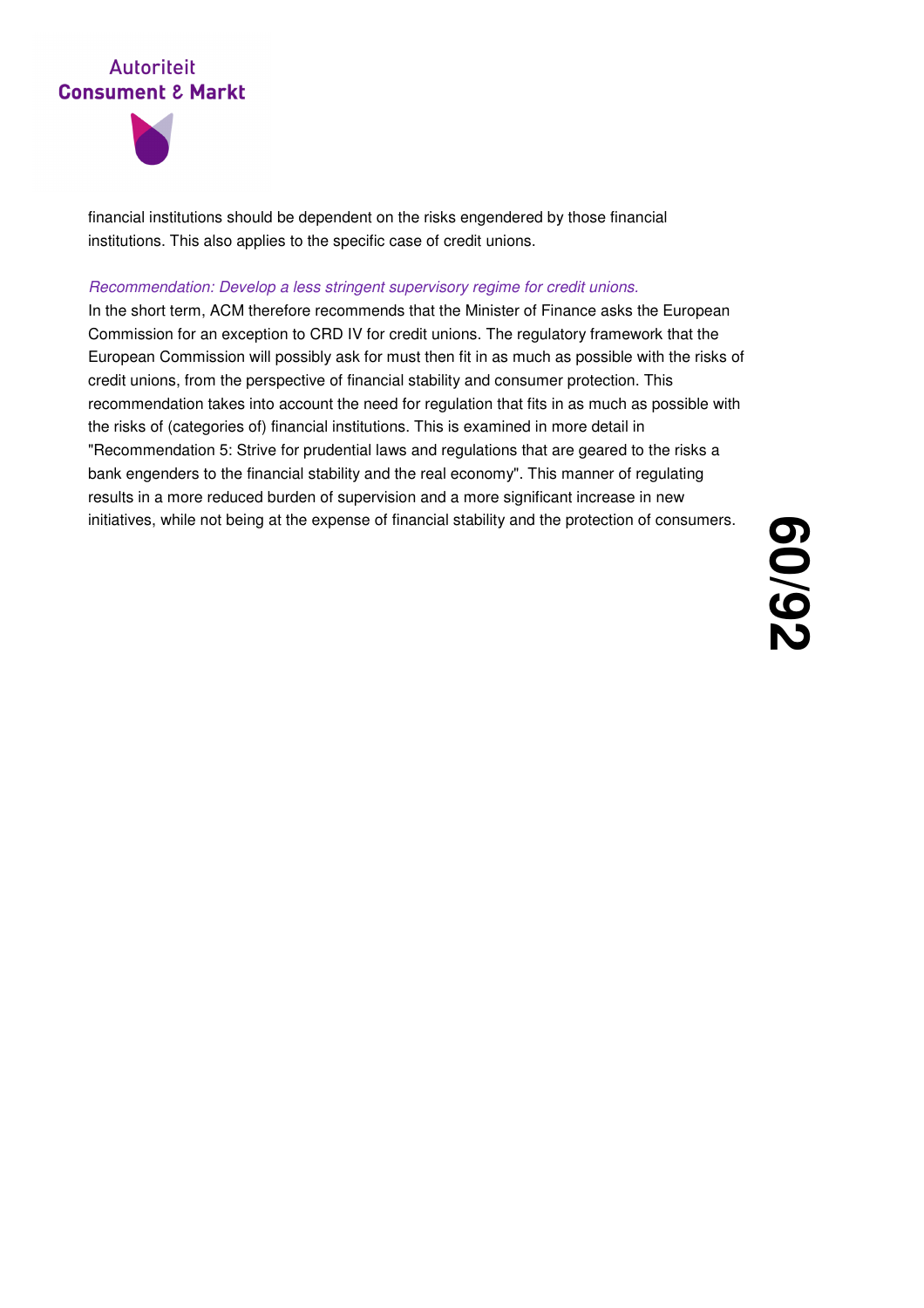

## **5 Mortgages**

One of the most important activities of Dutch banks is granting mortgages to consumers and firms. This chapter focuses on a few aspects of the competitive situation, including barriers to entry into the mortgage market.

#### Size of the market

In February 2014, there were outstanding mortgage loans to Dutch households in the amount of approximately 540 billion euros.<sup>186</sup> This is approximately 30% of total lending in the Netherlands.<sup>187</sup> The size of the mortgage market is still increasing, even though this increase is considerably lower than ten years ago (see Figure 12). This can be explained by the decline in the demand for mortgages, e.g. due to a stagnating housing market, as well as by the more stringent lending criteria.





**61**

**/92**



#### **Concentration**

Compared to

The market for mortgages is rather concentrated. The four largest providers– Rabobank, ING Bank, ABN AMRO, and AEGON – grant approximately 80% of all mortgage loans. Moreover, the C4 ratio and the Herfindahl-Hirschman Index (HHI), both measures of the degree of concentration, have risen in recent years.<sup>188</sup>

#### **Figure 13: Market shares in October 2012 based on new mortgages (ACM, 2013a).**

-

the surrounding countries, the Netherlands has relatively high mortgage rates. What stands out here is that the interest rates in other countries show a downward trend, while the Dutch mortgage interest rate has remained relatively stable since 2006. However, the amount or evolution of the mortgage interest rate does not measure the degree of competition, as that interest rate depends on



<sup>186</sup> DNB. http://www.statistics.dnb.nl/usr/statistics/excel/gmon3n.xls.

<sup>&</sup>lt;sup>187</sup> The total amount of outstanding loans is some 1.7 billion euros. DNB. http://www.statistics.dnb.nl/usr/statistics/excel/t5.6nk.xls, 3<sup>rd</sup> quarter 2013.

<sup>&</sup>lt;sup>188</sup> The C4 ratio is defined as the sum of the market shares of the four largest lenders. The Herfindahl-Hirschmann Index (HHI) is defined as the sum of the squares of the market shares of all providers in the market.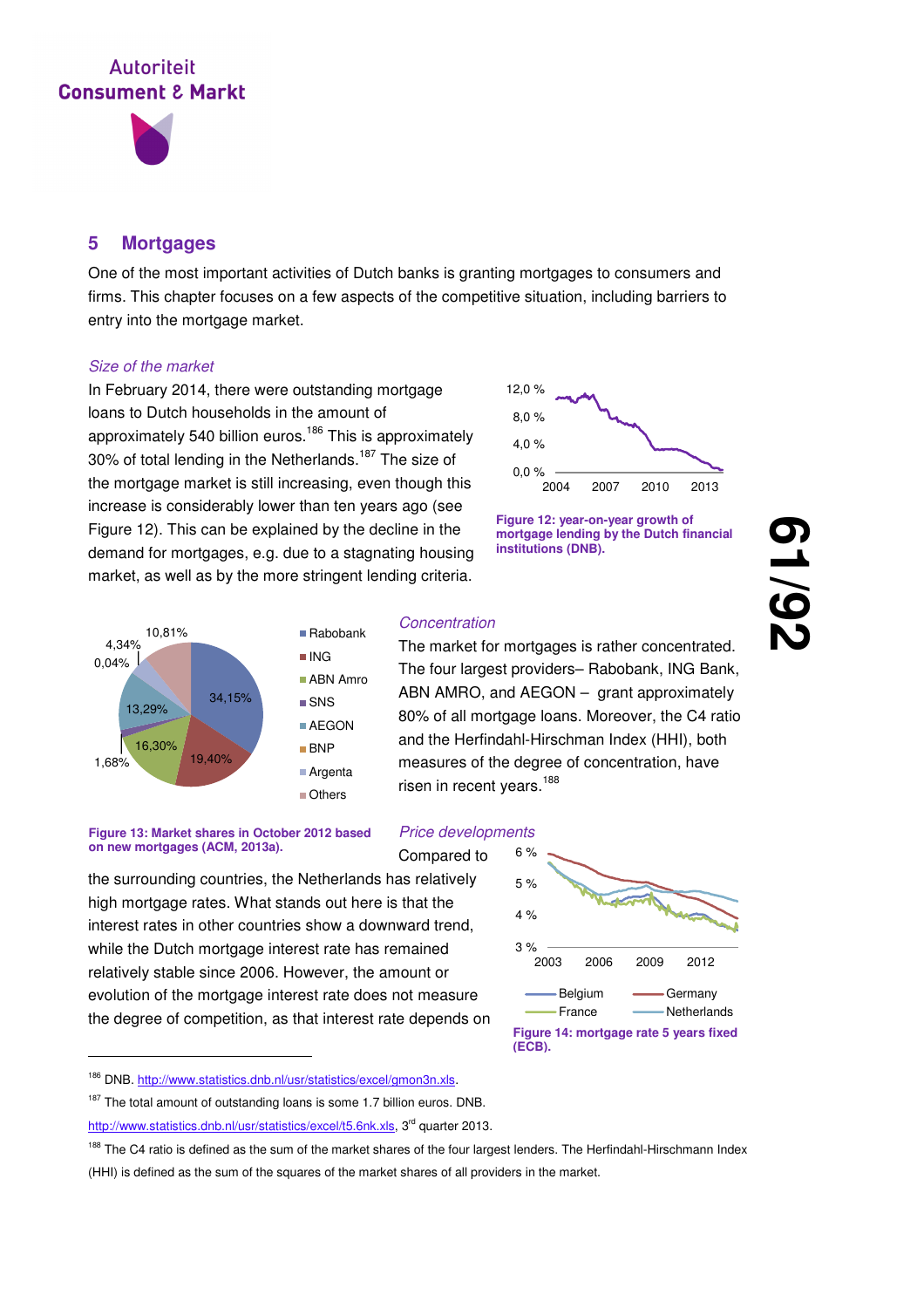



multiple factors, including the height of the credit risk and the costs of funding such as debt and equity.



**Figure 15: evolution of margin on mortgages** 

#### **Margins**

The study of ACM (2013a) revealed that the margins on new mortgage loans have increased since the beginning of the financial crisis. ACM attributes this increase in the margins to the existence of capacity restrictions at mortgage lenders and to a lack of (the threat of) new entrants. As mortgage lenders have been dealing with capacity restrictions since the credit crisis, it is possible that the nature of the

competition has changed. The margins in oligopolistic markets with capacity restrictions are generally higher, as the capacity restrictions limit the opportunities for competitors to discipline each other.<sup>189</sup>

#### Switching behaviour

**(ACM, 2013a).**

ACM (2011) has studied the switching behaviour of consumers. This study revealed that the switching costs are considerable, but that 60% of the respondents considered switching to be easy or very easy.<sup>190</sup> Mortgage lenders did however inform customers rather late about the expiration of the fixed-interest period and the options for switching provider. Since then, this has been improved and consumers have more time to compare mortgage lenders at the occasion of an interest refixing.<sup>191</sup>



**Figure 16: Evolution of concentration ratio's (ACM, 2013a).**

#### Entry and barriers to entry

In spite of the increased mortgage margins, barely any new providers have entered the Dutch mortgage market since the beginning of the financial crisis. On the contrary, a number of banks have left the Dutch mortgage market, such as GMAC and BNP Paribas. In part because of that, the concentration has increased in recent years (see Figure 16).

A study by the OFT into barriers to entry and growth in the retail banking sector of the United kingdom mentions the development of an extensive network

<sup>189</sup> ACM (2013a).

<sup>190</sup> Only 9% of the respondents found switching to be difficult or very difficult (NMa, 2011, page 57).

<sup>&</sup>lt;sup>191</sup> Minister of Finance (2012).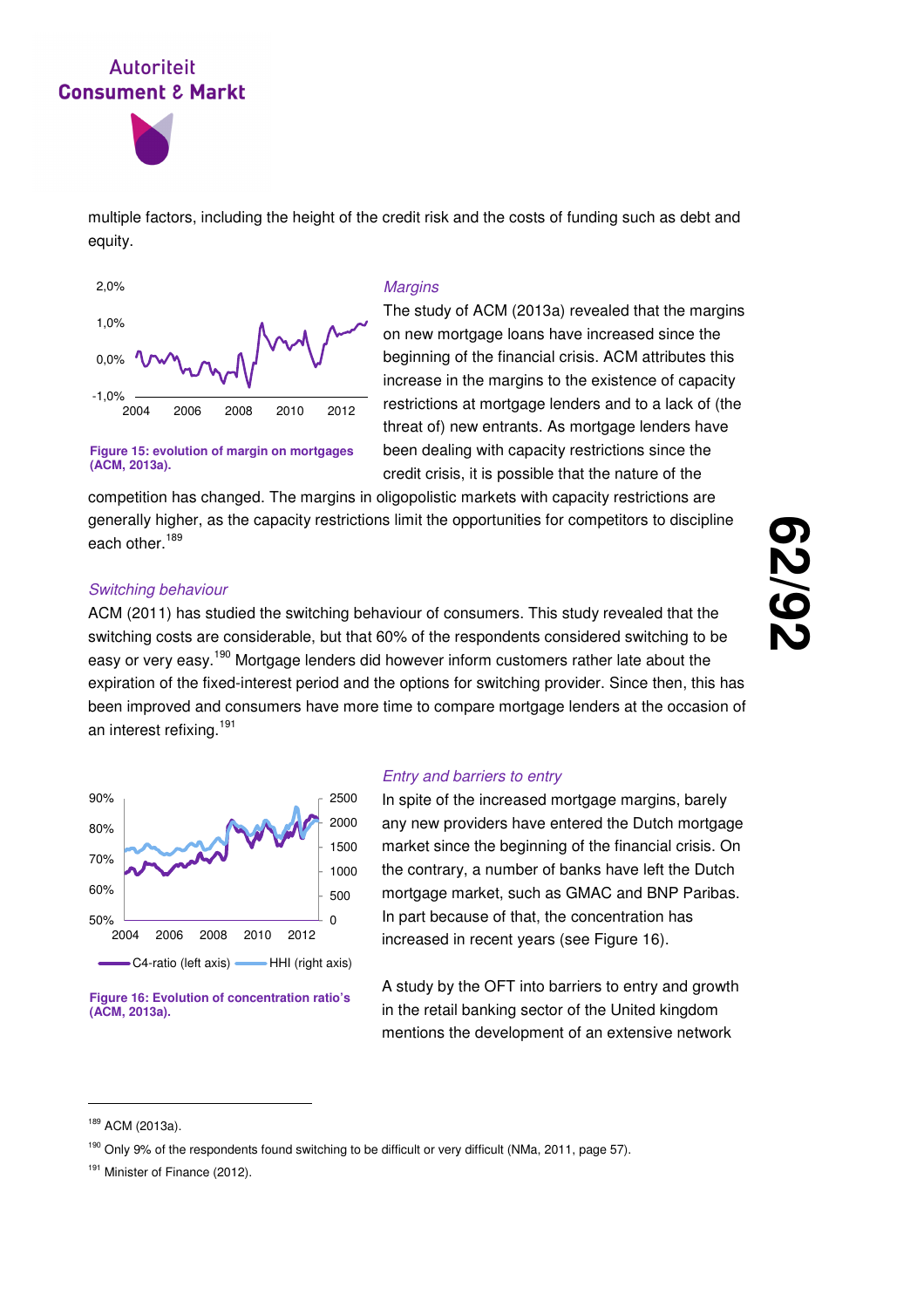

of branches as a potential barrier to growth.<sup>192</sup> This is attributable to the high initial investment costs involved in developing a network of branches. Yet, in the Netherlands, the development of a network of branches seems to be less relevant. The study of NMa (2011) revealed that new entrants are capable of gaining a significant market share without a network of branches, due to the existence of a large number of intermediaries.<sup>193</sup> Interviews administered in the context of this study<sup>194</sup> have also revealed that the development of a network of branches is not considered to be a barrier to entry.

In the context of this study, ACM commissioned interviews with various market participants about the entry barriers into the Dutch mortgage market. According to the new entrants, the second most important barrier is that, in the Netherlands, relatively large mortgages are granted in proportion to the value of the home (high LTV ratio).<sup>195</sup> This creates the perception at e.g. the foreign parent company that the risk of an investment in the Dutch mortgage market is considerable. However, ACM does not see this as a significant barrier to entry, as the actual credit risk can in principle be priced into the mortgage interest rate.

By far the most important barrier referred to in the interviews is the political uncertainty about the regulation. This uncertainty ensues from the debate on the tenability of high LTV ratios in the long term and the mortgage interest relief. This debate creates uncertainty about the future policy in the mortgage market and consequently about the business case of new entrants. Consequently, the latter prefer to wait until this is resolved.

# **63 /92**

## **Conclusion**

The mortgage market has become increasingly concentrated in recent years. In addition, the margins on mortgages have increased after the crisis. There are also no significant new entries at this time. These factors are indicative of a decline in competition in the mortgage market.

### Reader's guide: recommendations for lowering barriers to entry into the mortgage market

New entrants in the mortgage market are preferable for more competition. The uncertainty about future regulations in the mortgage market does however constitute a significant barrier to entry into the mortgage market. New entrants are assuming a wait-and-see attitude because of that uncertainty. A recommendation for reducing this barrier is made below.

-

<sup>195</sup> Various international organisations confirm the perception that the LTV ratios in the Netherlands are relatively high (OECD, 2014, page 77).

<sup>192</sup> OFT (2010), item 9.15.

<sup>193</sup> NMa (2011), page 43.

<sup>194</sup> KPMG (2014).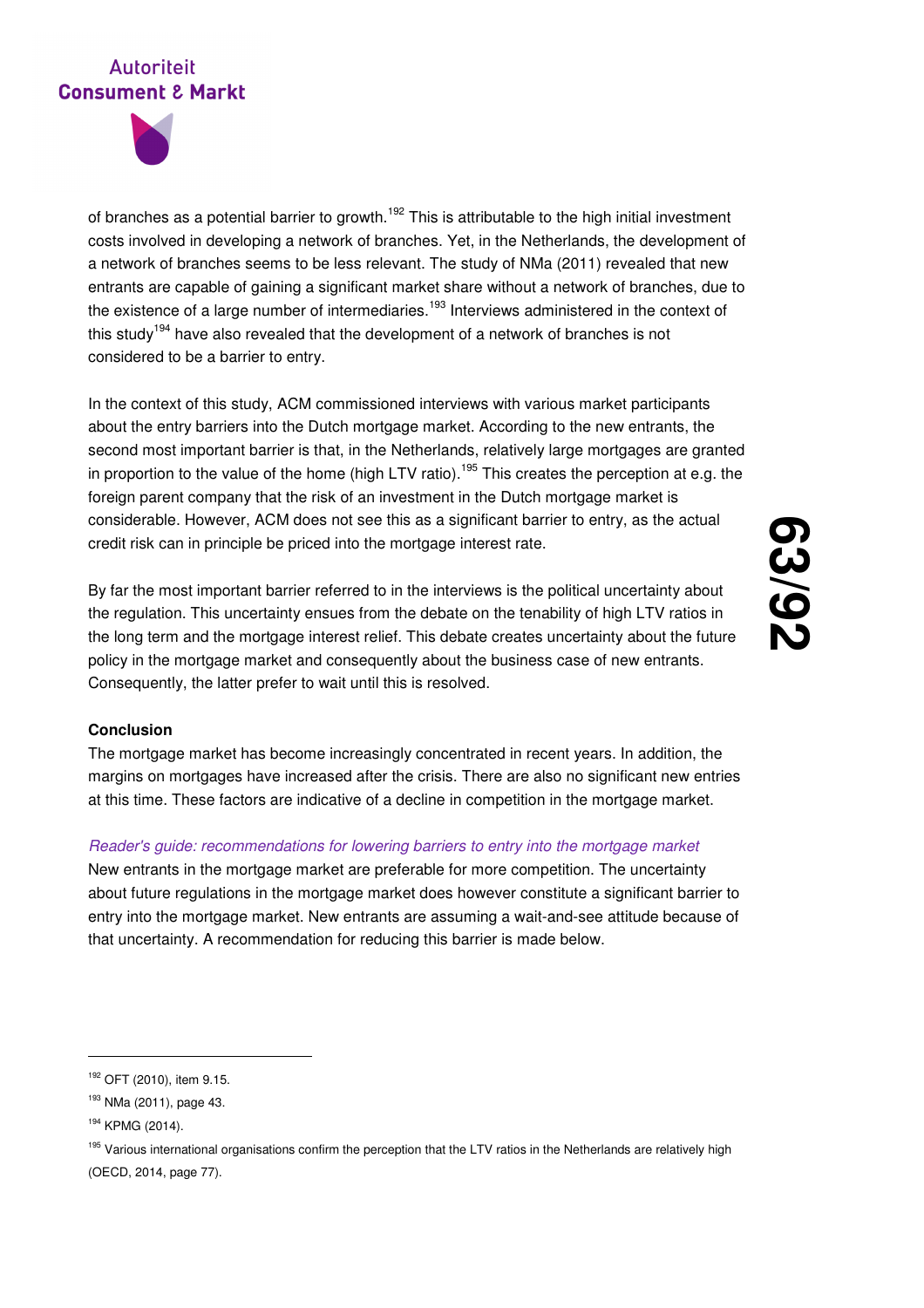

## **Recommendation 7: Minimise the uncertainty about the law and regulations in the mortgage market**

## **"The rules change quite often, which is not preferable for banks".**  – International full-service bank active in the Netherlands (KPMG, 2014)

## **There is uncertainty about future regulation of the mortgage market**

The Dutch housing market has many laws and regulations that influence the future of the mortgage market. For example, the mortgage interest relief provides borrowers with a tax advantage, the maximum allowed Loan-to-Value (LTV) ratios and the National Mortgage Guarantee (Nationale Hypotheek Garantie, NHG) limit the credit risk, and the National Mortgage Institution (Nationale Hypotheek Instelling, NHI) strives to stimulate the housing market.

For a long time already, there has been an ongoing debate on how future-proof these laws and regulations are. On the one hand, incentive measures are being phased out: the mortgage interest relief is being reduced, the scope of the NHG is being limited, and the maximum allowed LTV ratio is being lowered.<sup>196</sup> Some stakeholders, such as the IMF, the OECD, the European Commission, and the Committee on the Structure of Dutch banks (Commissie Structuur Nederlandse Banken, CSNB), believe that these changes are not far-reaching enough to reduce the distortions in the Dutch housing market. A few among them are advocating a quicker and farther-reaching reduction of the mortgage interest relief<sup>197</sup> or a further lowering of the maximum LTV ratio.<sup>198</sup>

# **64 /92**

On the other hand, initiatives are also being developed to stimulate the demand for and supply of homes and mortgages. For example, the Dutch Cabinet intends to create a National Mortgage Institution (Nationale Hypotheek Instelling, NHI) that will guarantee an advantageous and stable source of funding for loan providers.<sup>199</sup> In addition, in May 2012, the transfer tax for homes has been permanently lowered from 6% to 2% in order to stimulate the housing market and individual homeownership.<sup>200</sup>

<sup>197</sup> Council of the European Union (2013), item 11, IMF (2013), page 23, OECD (2014) and http://ec.europa.eu/europe2020/pdf/csr2014/csr2014\_netherlands\_nl.pdf.

<sup>&</sup>lt;sup>196</sup> For an overview, see: http://www.rijksoverheid.nl/onderwerpen/koopwoning/nieuwe-regels-hypotheek.

<sup>&</sup>lt;sup>198</sup> Minister of Finance (2013a), page 11, recommendation 5, in which it is recommended that the LTV ratio must be lowered to 80% after 2018. The Council of the European Union also asserts that "the loan-to-value ratio of 100% that should be attained in 2018, [...] [is] still too high. See:

http://ec.europa.eu/europe2020/pdf/csr2014/csr2014\_netherlands\_nl.pdf.

<sup>199</sup> ACM (2013b).

<sup>&</sup>lt;sup>200</sup> Netherlands Law Gazette (Staatscourant). Property transfer tax. Rate reduction for acquisition of homes. Staatscourant 10885, 30 May 2012.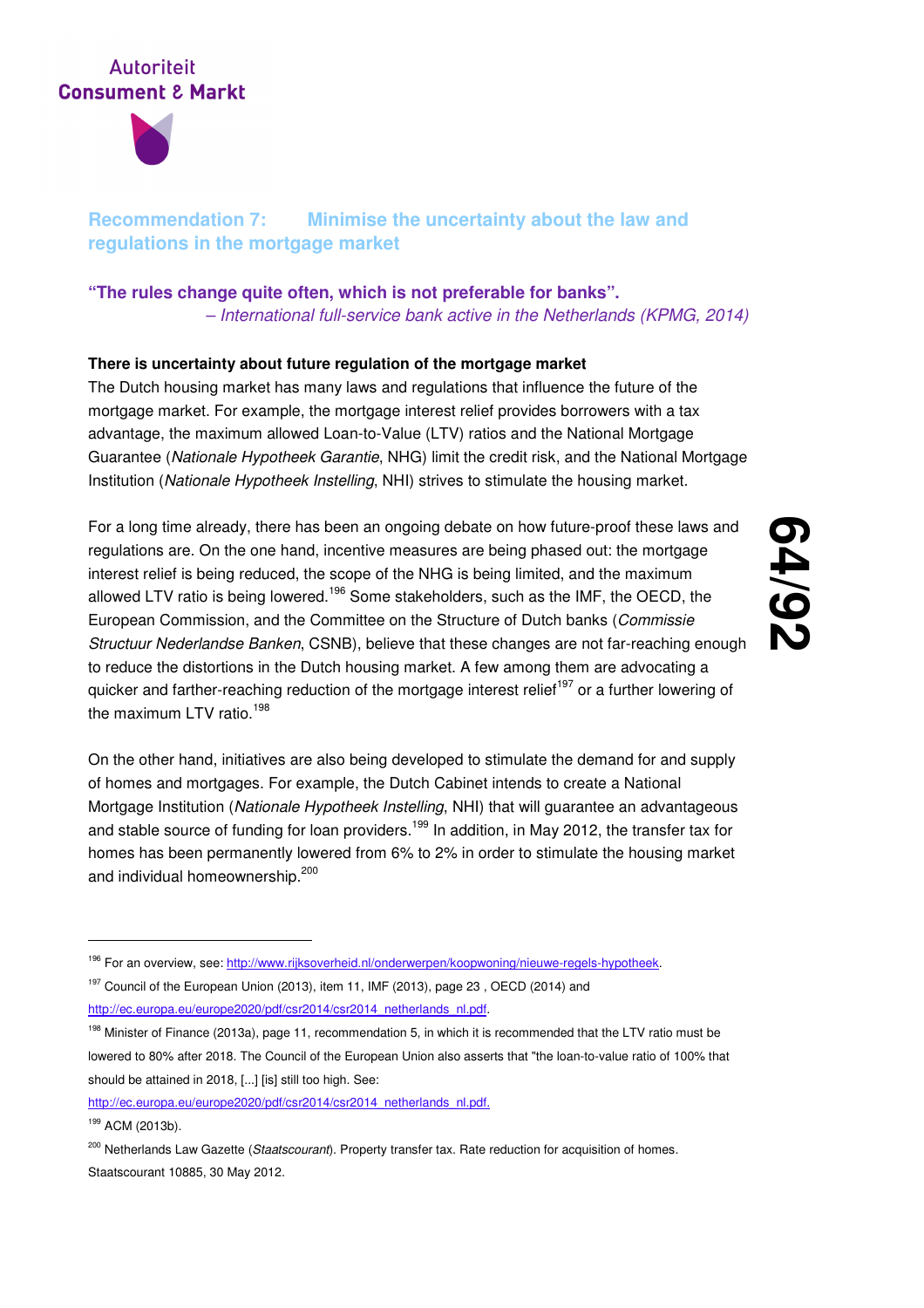

### **New entrants see the uncertainty about the mortgage market as a risk**

In the context of this study, ACM commissioned interviews with (potential) new entrants about the most important barriers to entry.<sup>201</sup> Fourteen of the twenty parties interviewed specifically discussed the mortgage market.<sup>202</sup> Eight parties indicated that the uncertainty surrounding laws and regulations in the mortgage market constitutes a barrier to entry. In this regard, they specifically mentioned the uncertainty regarding the mortgage interest relief (five parties) and the uncertainty about the LTV ratio (two parties). For example, a European investment company said that "[it is] difficult for a bank to make a good risk assessment, as they cannot properly assess the direction in which the regulation (e.g. LTV, deduction) is evolving or can evolve". The six remaining parties did not mention the uncertainty concerning laws and regulations (two parties) or indicated to be neutral in that regard (four parties).

#### **The uncertainty constitutes a barrier to entry**

ACM comes to the conclusion that the uncertainty regarding future laws and regulations can constitute a barrier to entry.

In deciding to enter the Dutch mortgage market, a new entrant takes into account the (evolution of the) demand for mortgages and the risks of these mortgages. Future laws and regulations exert an influence on these factors. The level of the mortgage interest relief determines to what extent the consumer can deduct the mortgage interest paid from his or her income. The higher the mortgage interest relief, the lower the effective price of a mortgage will be and the higher the demand for homes and mortgages. The credit risk can also become lower in the case of a higher mortgage interest relief, as a smaller amount of income has to be spent on mortgage costs. In addition to the mortgage interest relief, the level of the maximum LTV, the limit for the NHG, and whether or not the NHI will be formed also influence the demand for and supply of mortgages.<sup>203</sup> However, the demand for homes and mortgages will be affected most by a change in the mortgage interest relief, because it has an immediate impact on the monthly charges of a mortgage.

This uncertainty can result in providers assuming a scenario for the mortgage market that is too pessimistic or in providers postponing their decision to enter the market. Both effects have a negative impact on the incentive to enter the market. In the first case, they might unnecessarily

 $201$  See also KPMG (2014).

<sup>&</sup>lt;sup>202</sup> The group of interviewed parties that did touch upon the mortgage market consisted of seven foreign parties (EU and non-EU) and seven Dutch parties, including an investment company, a niche bank, multiple universal and retail banks, and several banks that are part of a banking and insurance group.

<sup>&</sup>lt;sup>203</sup> A limit on the maximum LTV lowers the maximum loan amount. This engenders a lower amount for mortgages, as well as a lower credit risk. The limit for participation in the NHG determines which mortgages qualify for the government guarantee. The lower this amount, the fewer 'subsidised' mortgages can be sold. The demand will be less as fewer people can make use of the NHG.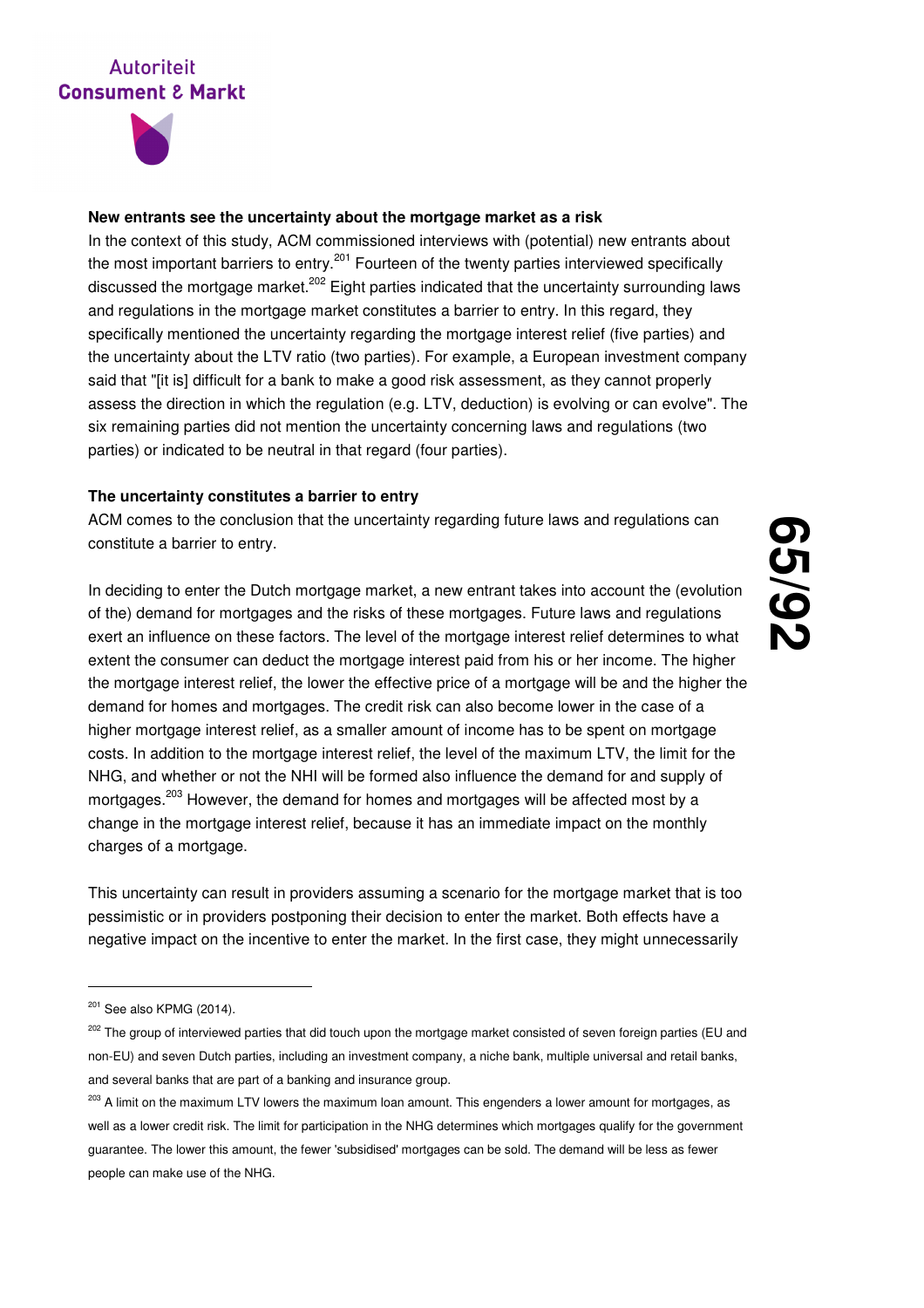

assume a worse business case for entry. The second effect arises when the entry is accompanied by significant sunk investments. In that case, a new entrant will postpone its decision to enter the market until there is more certainty. This is because the new entrant can better assess whether it will recuperate its investment when there is more certainty about the future of the mortgage market.<sup>204</sup> More certainty about the future laws and regulations, and thereby about the expected profitability, creates therefore a larger incentive to enter the market.

### **Conclusion**

-

The Dutch administration devotes its continuous attention to the stability in the housing and mortgage markets. However, there is still a debate on topics that can significantly influence the expected profitability in the mortgage market. Examples of these topics are the mortgage interest relief, the maximum permitted LTV ratio, and the scope of the guarantee of the NHG. ACM concludes that the uncertainty about future policy, created by this debate, is designated by (potential) entrants as the most important barrier to entry into the mortgage market. Consequently, potential entrants may assume a future scenario that is too negative or may be inclined to postpone their decision to enter the market.

## Recommendation: Ensure that the uncertainty about the law and regulations in the mortgage market is minimised.

It is the task of the current and future administrations to reduce to a minimum the uncertainty in the mortgage market about future policy in order to encourage new entries into the market. The uncertainty can be removed by better explaining the sustainability of the current policy so that there is no more cause for a significant debate or by amending the policy if necessary. That would address the objections of the IMF, the European Commission, and the OECD, among other parties, to the current policy, thus creating more certainty concerning the long term. This does not mean that the policy must be changed, as long as the uncertainty is removed.

**<sup>66</sup> /92**

<sup>&</sup>lt;sup>204</sup> The positive relationship between uncertainty and the postponement of the decision to enter the market originates from the option pricing literature. See also: Dixit & Pindyck (1995). In addition to postponing the decision, banks can also prefer more certainty because they are risk-averse (Nishiyama, 2007).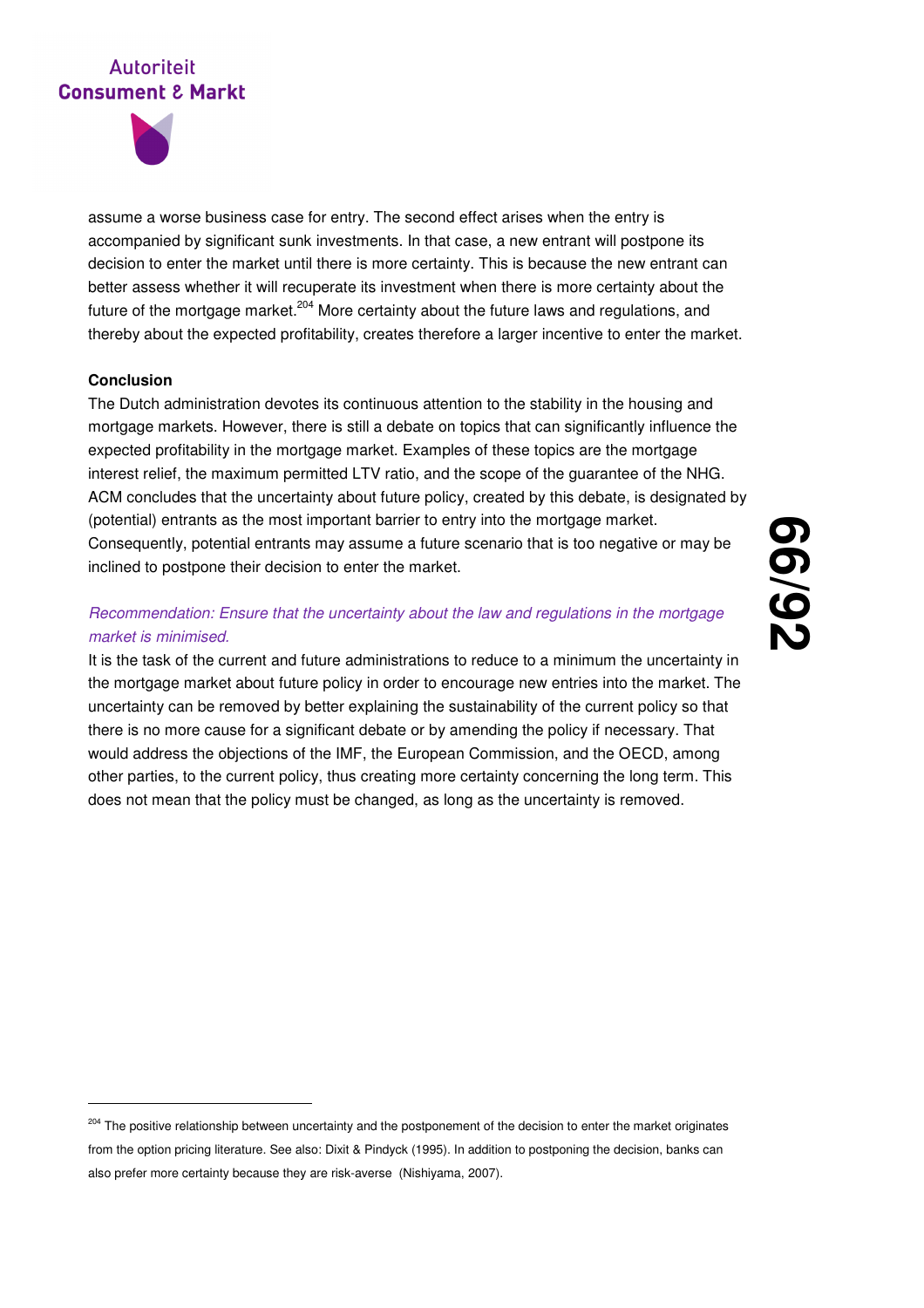

## **6 Savings market**

The savings market generates funding required by banks to issue loans. This chapter focuses on a few aspects of competition, including barriers to entry.



**Figure 17: Dutch households have billions in savings (DNB).**

#### Scope of the market

Figure 17 shows that the amount of savings on average increases every year by slightly more than six percent. It also shows that the amount of savings of households has been growing slower since the crisis than in the period preceding the crisis. The most important form of savings for households are deposits redeemable at notice (withdrawable free of charge).

### **Concentration**

The Dutch savings market is highly concentrated. The four largest banks have a combined market share of approximately 84% (see Figure 18). The remainder of the market is divided between many small providers, all of which have a market share of less than 2%. These providers include smaller Dutch banks (e.g. Knab), foreign banks (e.g. Argenta, Anadolubank, Lloyds bank), subsidiaries of major banks (e.g. MoneYou), and other financial institutions, such as insurers and pension funds (e.g. Aegon and Delta Lloyd), among other parties.



**Figure 18: Market shares in Dutch savings market 2011 (Cabinet's vision for Dutch banking sector).**

#### Level of savings interest





As shown by Figure 19, the savings interest rate in the Netherlands is relatively high compared to the interest rates in other countries. The savings interest rate for bank sight accounts in the Netherlands is on average sixty basis points higher than in e.g. Germany. This high savings interest rate is often linked to the 'funding gap' (*depositofinancieringsgat*). This gap is the difference between the loans to households and companies and their deposits. At the end of 2012, this funding gap amounted to 452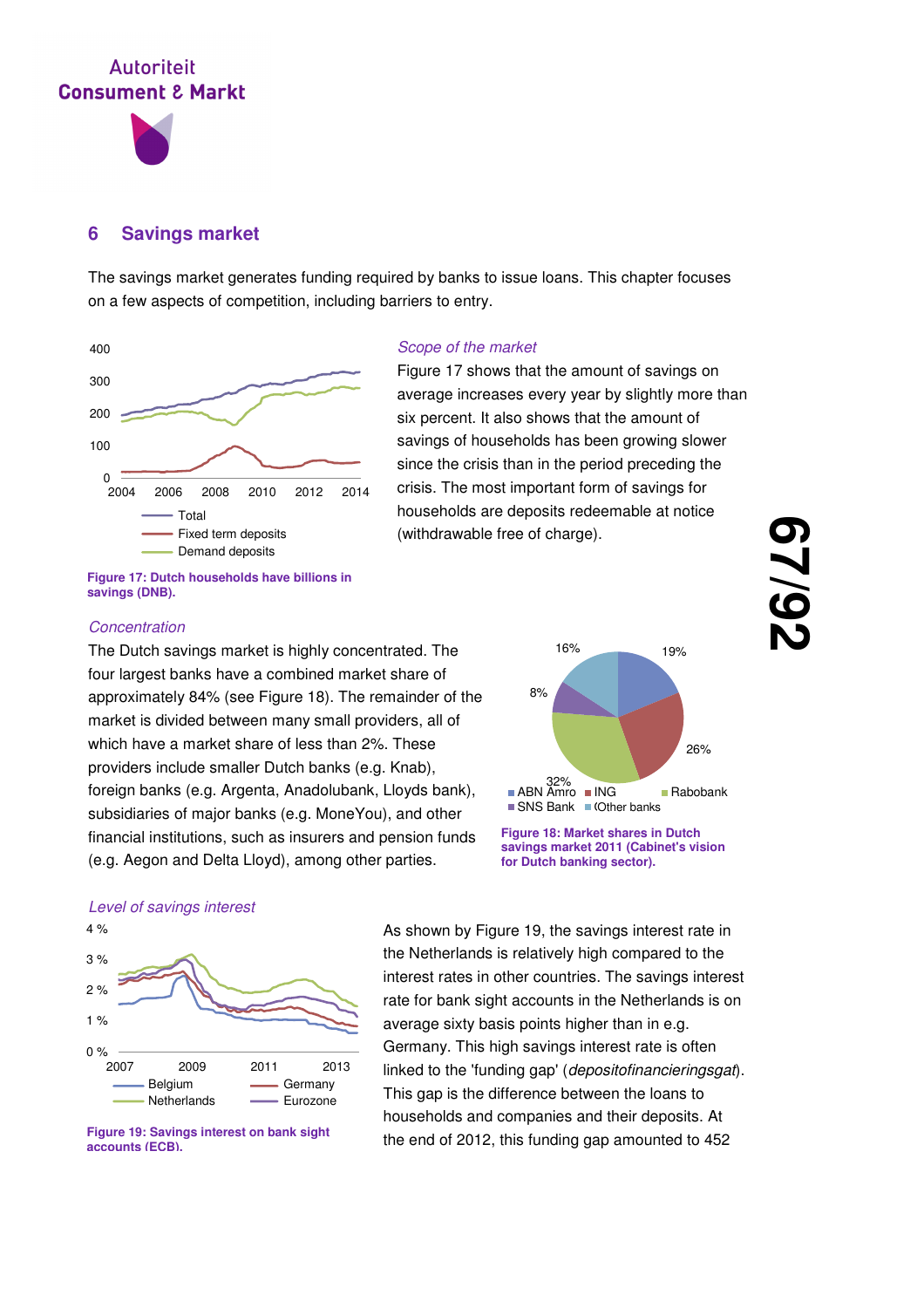

billion euros.<sup>205</sup>



**Figure 20: Weighted average interest demand deposits (Cabinet's vision on the Dutch banking sector).**

The savings interest rate offered by the major banks is also structurally lower than the savings interest rate offered by small banks (see Figure 20). At this moment, the difference between the interest rate of the major banks and the highest rate in the market approximately amounts to 50 basis points.<sup>206</sup>

#### Switching behaviour of consumers

There are significant differences in the extent to which consumers are switching with their savings in the private savings

market.<sup>207</sup> On the one hand, there is a large group of consumers who are not price-sensitive and who (almost) never switch. These consumers are almost always customers of one of the major banks. In addition, there are consumers who do switch. A part of this group will actively look for the highest interest and will switch regularly or even often. Another part of the group switches occasionally.

**68 /92**

A survey was conducted among consumers with a savings account, on the behalf of ACM. This survey revealed that approximately half of all consumers have never switched banks with their savings.<sup>208</sup> Research of the CPB has also revealed that only 13% of the consumers surveyed

<sup>205</sup> DNB (2013b), page 23.

<sup>&</sup>lt;sup>206</sup> However, this interest rate difference is only an indication. The interest rates were obtained from the comparative site http://www.sparen.nl (consulted on 19 May 2014), using a deposit of 5000 euros, an account without restrictive terms, and solely savings accounts that are subject to the Dutch deposit-guarantee scheme. In this case, the three highest interest rates are ZwitserLeven (Internetsparen, 1.70%), MoneYou (Vrij opneembaar (withdrawable free of charge), 1.70%), and Nationale Nederlanden (Internetsparen, 1.70%). In the case of the major banks, the interest rates are 1.25% at ABN AMRO (Direct sparen), 1.25% at ING (Comfortspaarrekening), and 1.10% at Rabobank (Rabo Internetsparen).

<sup>&</sup>lt;sup>207</sup> Switching consists of the consumer opening a new savings account at a different bank and depositing his or her savings in that account.

<sup>&</sup>lt;sup>208</sup> This percentage is based on information from GfK (2014b). 79% of all savers did not move savings to another bank in the past 12 months (page 10). 73% of this group has never considered switching banks for their most important savings account (page 25). For by far most of these savers, their most important savings account is also their only savings account (page 15). This means that, in any case, 79% x 73% = 58% of the consumers has never switched savings bank.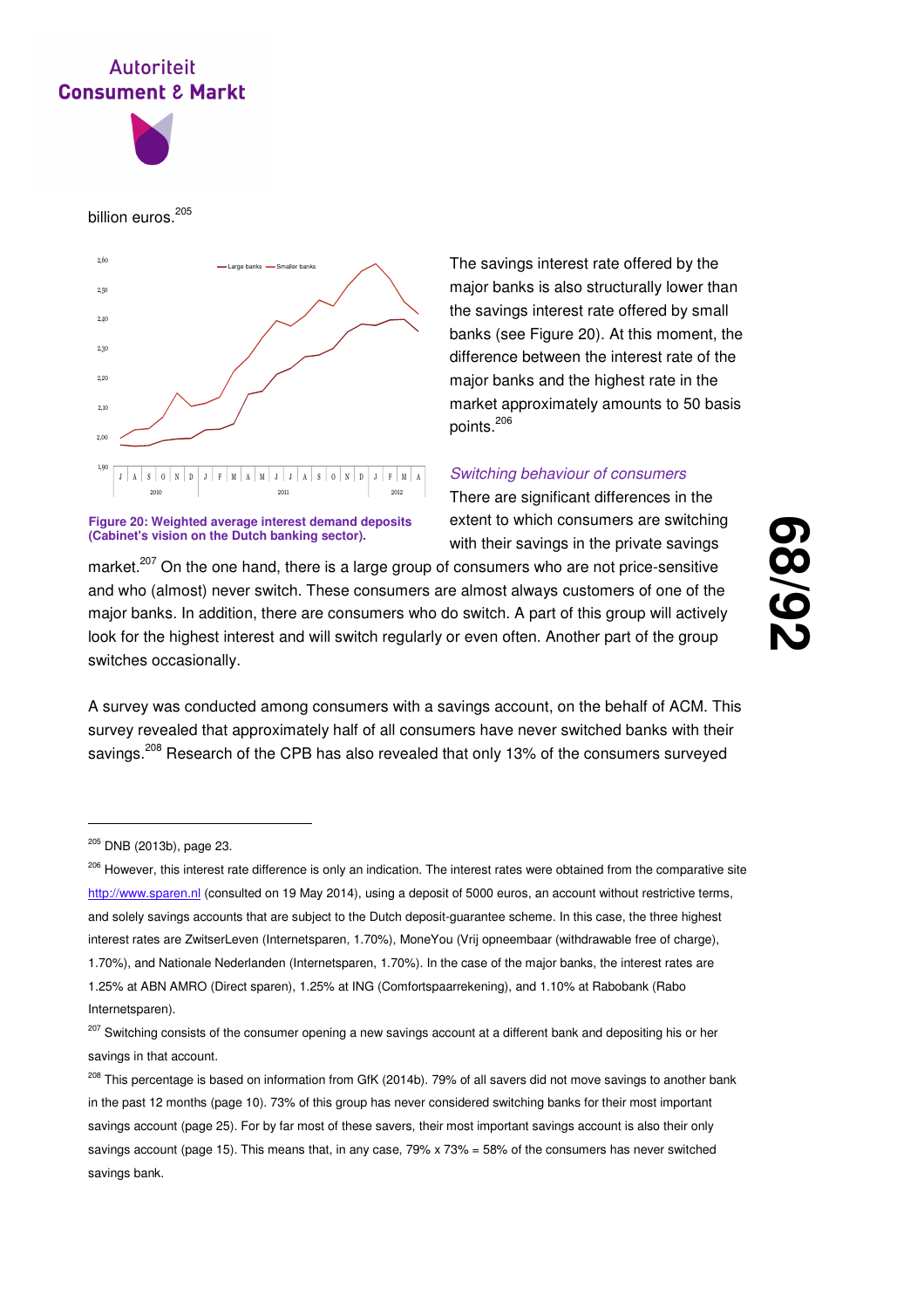



have indicated planning to switch banks.<sup>209</sup>

The perception that the market consists of a small group of savers who frequently switch and a large group of savers who almost never switch, is confirmed by DNB, which writes that: "by offering higher deposit interest rates, new entrants might be able to attract quantities of savings that are relevant to them, but this has as yet not resulted in large shifts in the savings market as a whole. [...] the majority of Dutch savers seem thereby relatively interest rate-indifferent."<sup>210</sup>

### Entry and barriers to entry

There are new entries into the savings market, but the market shares of these new entrants remain limited to a maximum of 2%. This could be a consequence of their own limited need for savings, but could also be attributable to barriers to growth.

A study by the OFT of barriers to entry and to growth in the retail banking sector of the United Kingdom mentions (limited) switching behaviour as a potential barrier to growth.<sup>211</sup> This is because limited switching behaviour of savers makes it more difficult to gain customers and thereby to secure a significant market share. In the context of this study, (potential) new entrants were interviewed, on the instructions of ACM, about the most important barriers to entry.<sup>212</sup> Several parties have indicated in these interviews that there is limited switching behaviour in the savings market and they also refer to this as a barrier to growth.

**69 /92**

In addition, almost half of the (potential) new entrants interviewed have indicated that the high savings interest rate in the Netherlands does not make its appealing to enter the Dutch market, from an international perspective.

Finally, several of the interviewees have indicated that the Dutch savings market is becoming less attractive because the amount of savings that banks can collect in a country are restricted, as is the extent to which they can use the money collected for cross-border purposes (see "Recommendation 2: In addition to a more effective European resolution mechanism, advocate for a European deposit-guarantee scheme").

#### **Conclusion**

The savings market is concentrated. In addition to the major banks, there are many smaller participants in the savings market, but the latter's market share remains limited. The average savings interest rate in the Netherlands is high in comparison with the surrounding countries, and the savings interest rate offered by major banks is structurally lower than the interest

<sup>209</sup> CPB (2005), page 51.

<sup>210</sup> DNB (2009), page 14.

<sup>211</sup> OFT (2010).

 $212$  See also KPMG (2014).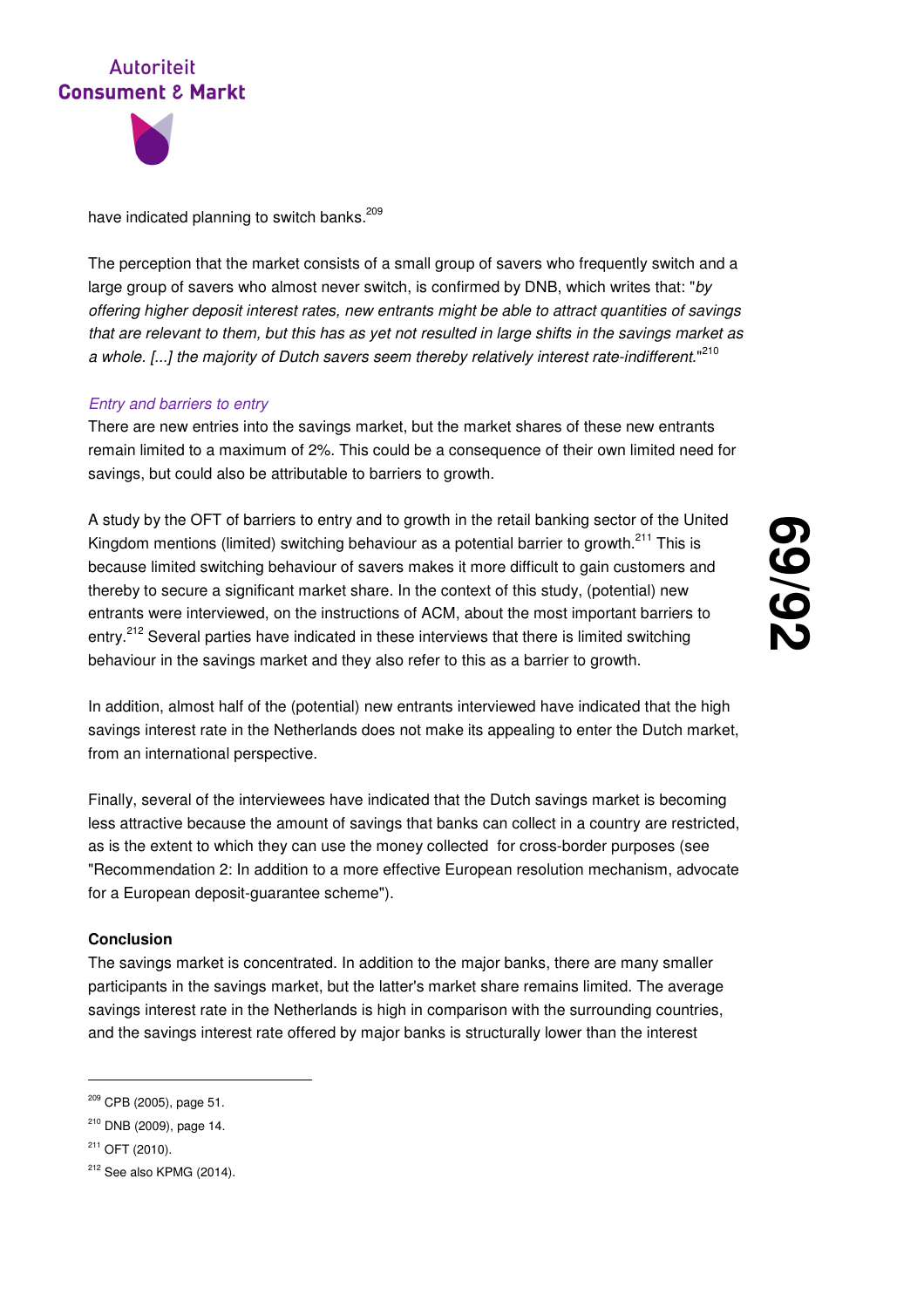

offered by smaller banks. There seem to be two types of savers: a small group of (pricesensitive) savers who frequently switch and a large group of (not price-sensitive) savers who (almost) never switch. The savers who are not price-sensitive are mainly serviced by the major banks, while the price-sensitive savers are primarily looking for a higher savings interest rate.

### Reader's guide: recommendation for lowering barriers to entry into the savings market

Limited switching behaviour constitutes a barrier to growth and entry into the savings market, because it limits the potential size of the market for new entrants. Below, ACM will formulate a recommendation to reduce consumer inertia concerning savings accounts. This will encourage entry into and competition in the Dutch banking sector. Restrictions on savings imposed by national regulators also constitute a barrier to entry. ACM already did make a recommendation in this regard in "Recommendation 2: In addition to a more effective European resolution mechanism, advocate for a European deposit-guarantee scheme" of this report.

> **70 /92**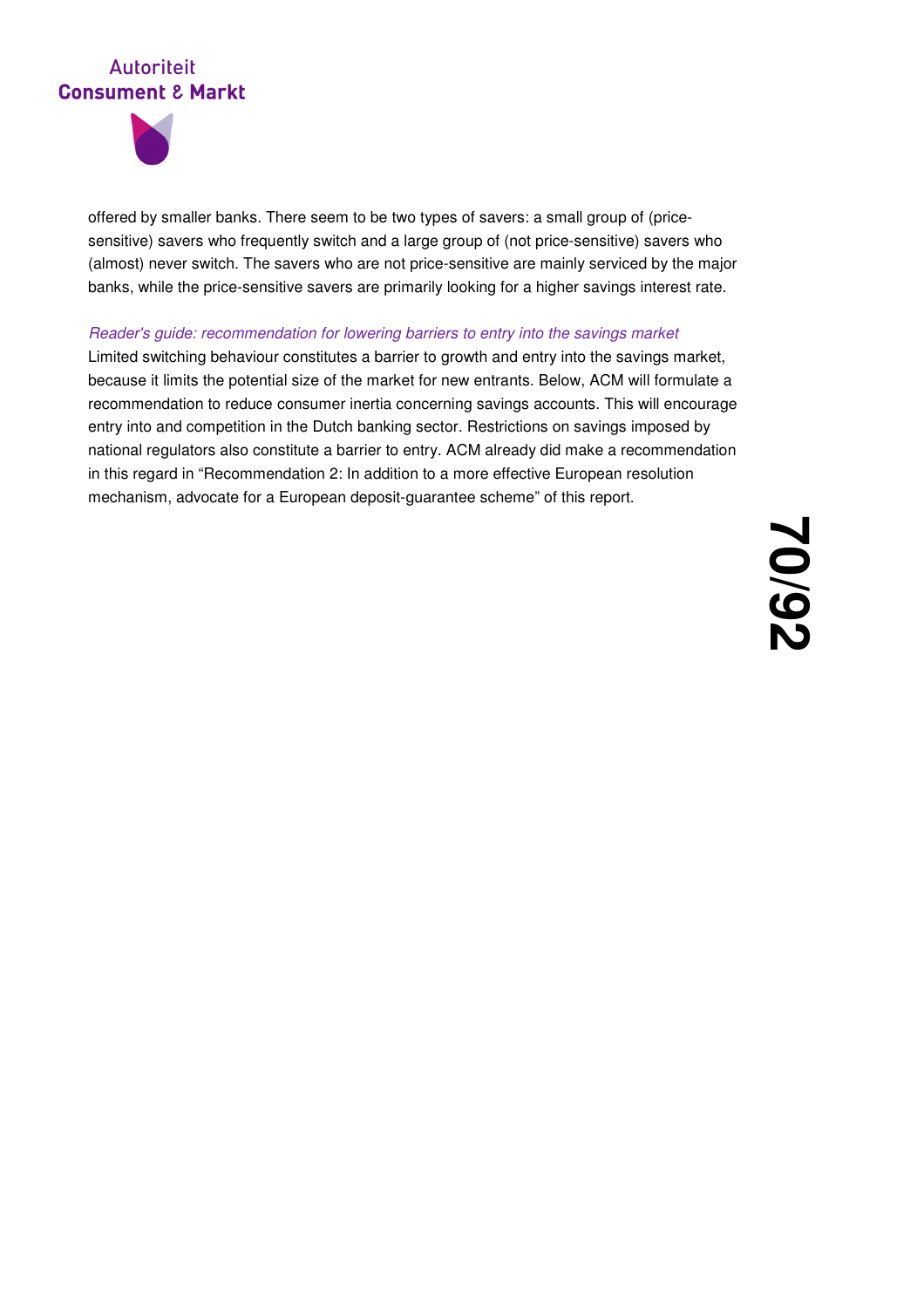

**Recommendation 8: Provide banks with maximum latitude in informing consumers in a factual manner about the guarantee scheme for savings** 

**"You put money away for a longer period and consequently receive more interest."** 

> – Answer of respondent to the question of what is meant by the 'depositguarantee scheme' (GfK, 2014b)

## **The safety of the savings is an important aspect in the selection of a bank**

There are significant differences between major banks and smaller banks in the level of the interest rate. At this moment, that difference is approximately 50 basis points for sight savings accounts. This difference can be larger in the case of fixed term deposits. These differences in interest rate between major banks and smaller banks seem to be structural. In spite of these differences in interest rates, a survey conducted in the context of this study on the instructions of ACM<sup>213</sup> revealed that approximately half of all consumers have never switched banks with their savings (hereinafter: non-switchers). $214$ 

When these non-switchers were asked about the reason for which they would switch after all, they often mentioned "diminished confidence in the current bank" (53%) and "a savings interest rate that is too low" (35%).<sup>215</sup> The group of consumers who recently switched also mentioned the level of the savings interest rate and the safety of the savings as important aspects in the selection of a new bank.<sup>216</sup> In selecting a bank, consumers therefore value the safety of their savings.

The safety of savings is guaranteed for an amount of up to 100,000 euros by the Dutch depositquarantee scheme (DGS).<sup>217</sup> Almost all banks active in the Netherlands are subject to the Dutch DGS.<sup>218</sup> As a result, the safety of the savings is the same at each bank for amounts up to 100,000 euros.

The survey also revealed that consumers are ill-informed about the DGS. 39% of the nonswitchers have indicated that they are not familiar with the DGS.<sup>219</sup> Another 30% of the non-

-

<sup>215</sup> GfK (2014b), page 26.

<sup>213</sup> GfK (2014b).

<sup>214</sup> See footnote 208.

<sup>216</sup> GfK (2014b), page 27.

 $217$  That safety means that savings of up to 100,000 euros are guaranteed if the bank encounters financial problems.

<sup>&</sup>lt;sup>218</sup> A number of banks are subject to a foreign DGS such as Argenta (Belgium) and Lloyds Bank (United Kingdom).

<sup>&</sup>lt;sup>219</sup> GfK (2014b), page 20. In comparison, almost everyone in the group of consumers who frequently switched banks knew what the DGS entails.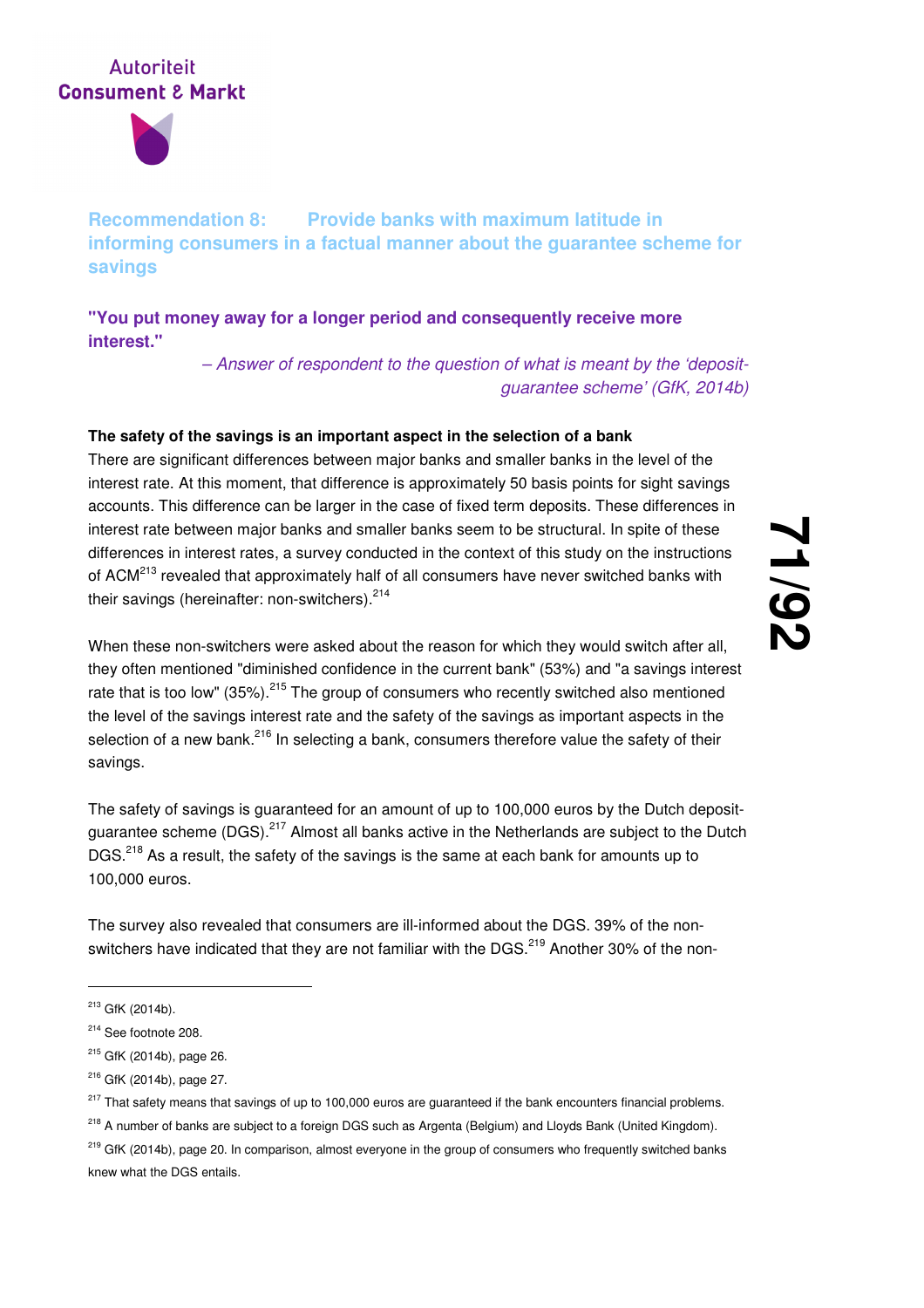



switchers do indicate being familiar with the DGS, but then provide an inaccurate description of the DGS. These respondents often confuse the DGS with a fixed term deposit.

#### Laws concerning the use of the DGS in advertisements of banks

Pursuant to Article 3:264, paragraph 1, of the Wft, banks are prohibited from using the DGS in advertisements.<sup>220</sup> However, pursuant to paragraph 2, this prohibition does not apply to " $(...)$ financial undertakings that state in an advertisement that a guarantee scheme applies to them." These two provisions seem to be in conflict with each other.

In April 2014, the European Parliament adopted a new Directive targeting the standardisation and improvement of the existing DGS's in Europe.<sup>221</sup> A component of this directive is that banks provide consumers with better information about which DGS is applicable. Regarding advertisements by banks, the directive states that references in publicity to deposit-guarantee schemes must remain restricted to brief and factual statements.<sup>222</sup>

In summary, it can be asserted that approximately half of all consumers have never switched their savings account. The safety of the savings at a bank is an important driver for switching. The DGS, which virtually equalises the safety of savings among banks, is however hardly known among non-switchers.

## **Market participants confirm the perception that a considerable segment of the savings market does not easily switch banks**

In the context of this study, (potential) new entrants were interviewed, on the instructions of ACM, about the most important barriers to entry.<sup>223</sup> Fifteen of the twenty parties interviewed specifically discussed the savings market. Five interviews dealt extensively with the savings market. Three of these five parties indicated that there is a large group of savers that is not switching. For example, a Dutch bank, member of a banking and insurance group, stated: "There is only a small segment that is really actively switching. 60 to 70% of the consumers opt for convenience." Four parties indicated that it is fairly easy to attract a limited amount of funding (less than 2% of the market), but that relatively high interest rates must be offered in order to attract these savers. One of these four expressly mentioned that it is challenging to

<sup>&</sup>lt;sup>220</sup> The Implementation Act memorandum of amendment stipulates in this regard: "The prohibition is based on the idea that a guarantee scheme in principle applies to all banks and investment firms registered in the member states. Advertising, generally intended to distinguish one product from other products or one provider from other providers, will then also rather result in confusion than in more clarity concerning the applicability of a guarantee scheme." <sup>221</sup> European Parliament.

http://www.europarl.europa.eu/oeil/popups/ficheprocedure.do?lang=en&reference=2010/0207(COD).

<sup>&</sup>lt;sup>222</sup> For example, see https://www.eerstekamer.nl/eu/europeesvoorstel/com\_2010\_368/document/f=/vih09a2vfkct.pdf, page 18.

 $223$  See also KPMG (2014).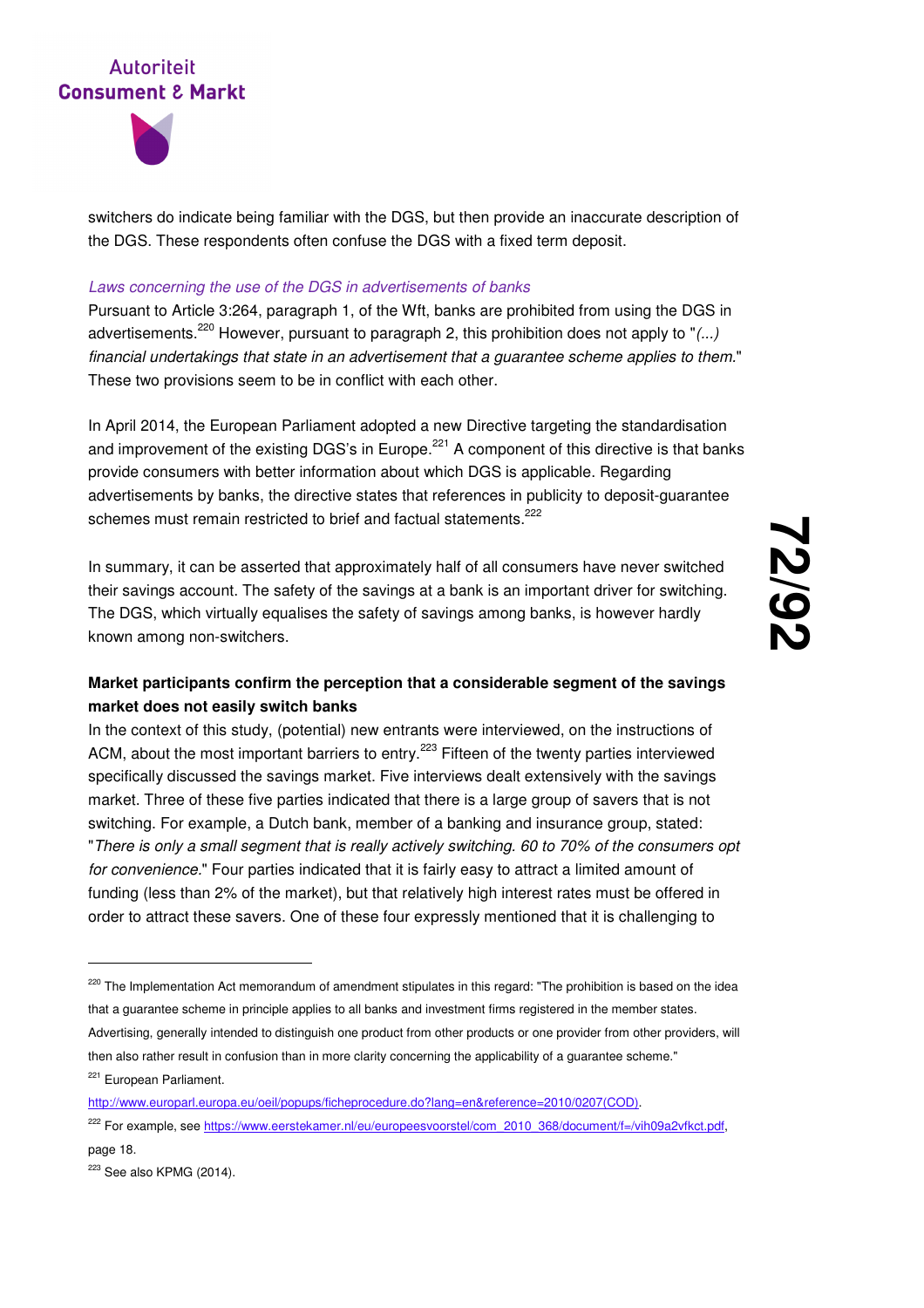



gain a sizeable market share.

## **ACM deems it plausible that consumer inertia in the savings market has a negative impact on entry into that market**

According to economic literature, the fact that consumers do not switch providers often ( hereinafter: consumer inertia), e.g. as a consequence of barriers to switching, has an ambiguous impact on entry. On the one hand, lowering consumer inertia results in a larger market size for the new entrant. On the other hand, it also results in a lower margin per customer, as competition increases.

Yet, in the case of the savings market, new entrants are already active in a segment with little consumer inertia. They compete for the consumers who are prepared to switch. It is therefore plausible that the second effect, the lower margin, does not play a significant role in the case of the savings market. Lowering consumer inertia therefore would result in a more significant incentive to enter the savings market. $224$ 

Lowering consumer inertia may be achieved by creating more awareness of the guarantee scheme applicable to a bank. Consumers value the safety of their savings very much, but are partially unfamiliar with the existence of guarantee schemes such as DGS. Due to this unfamiliarity, non-switchers possibly believe that their savings are less safe at smaller banks, independent of whether the latter are owned by a foreign banking group, even though savings are also guaranteed for up to 100,000 euros there.

Banks can resolve this by informing consumers that they are subject to a guarantee scheme. More information also contributes to the public awareness of guarantee schemes in general and therefore of financial stability, as it prevents bank runs.<sup>225</sup> The current Dutch law and regulations governing the use of guarantee schemes in publicity statements do however seem contradictory and consequently create lack of clarity. This may cause doubt among banks how they can use the guarantee scheme in advertisements.

#### **Conclusion**

-

ACM concludes that a large segment of the savings market shows consumer inertia. This perception is confirmed by market participants. This inertia reduces the size of the potential market for new entrants and, in doing so, reduces the incentive to enter the Dutch savings market. Unawareness of guarantee schemes can (partially) explain the consumer inertia, as consumers possibly are not switching because they unjustly believe that their money will not be

<sup>&</sup>lt;sup>224</sup> In addition, lowering consumer inertia results in a higher average interest rate in the savings market as a whole.

<sup>&</sup>lt;sup>225</sup> The existence of the DGS also creates a moral hazard as savers have no incentive to monitor the risk profile of banks. The consequences thereof must be curtailed as much as possible by means of the risk-based contribution to the DGS, the prudential requirements, and the supervision thereof.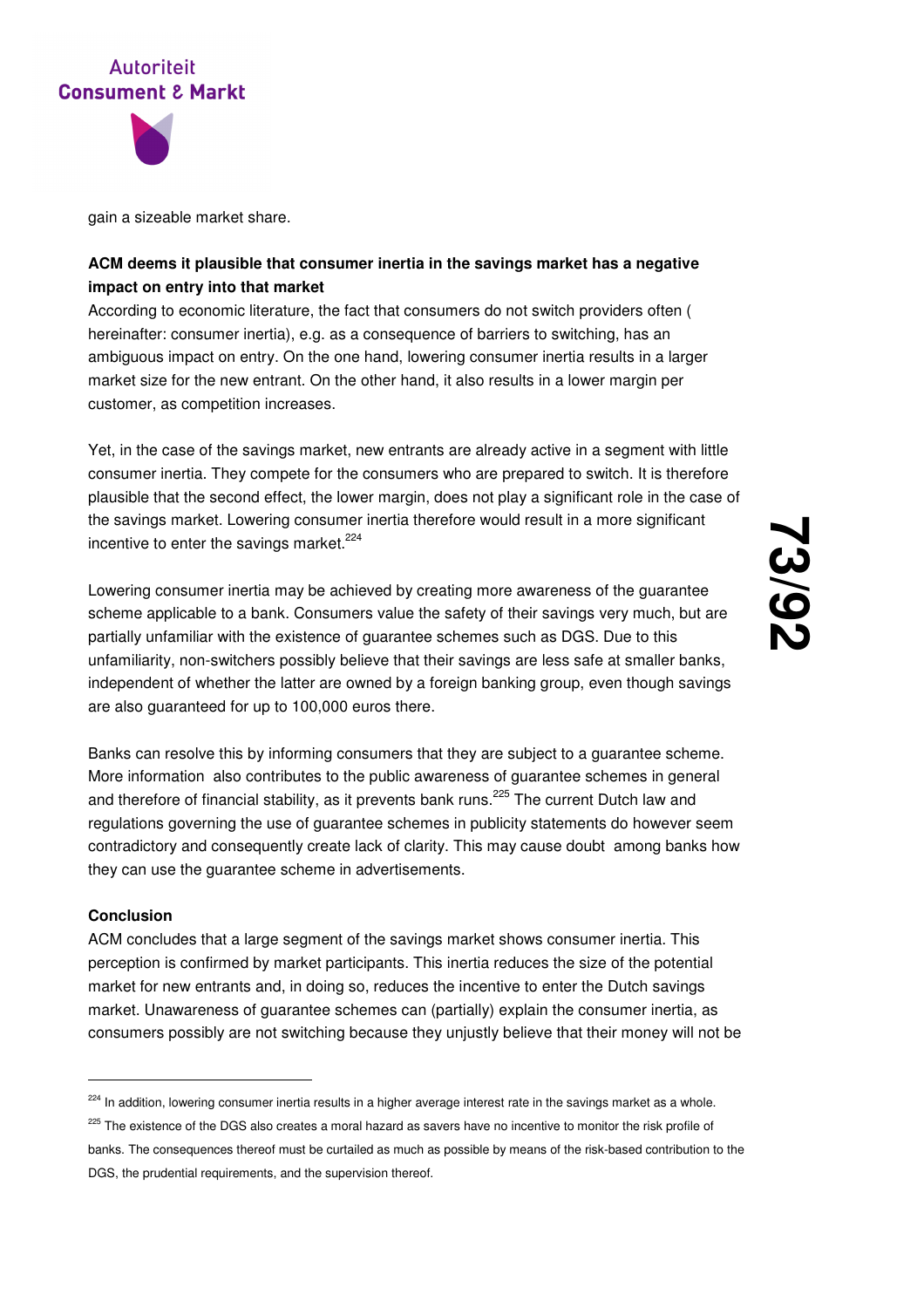

-

safe with a new provider. It is therefore important that banks can communicate to consumers that the guarantee scheme is applicable to them and what its scope is. However, the existing regulations in the Netherlands are not clear on what the options are in that regard, making new entrants possibly (too) wary of publicity statements. It must be clearly explained in the implementation of the new European Directive, in which the possibilities for publicity statements about guarantee schemes have been included, that there is latitude and how much.

## Recommendation: provide banks with maximum latitude in informing consumers in a factual manner about the deposit guarantee scheme.

ACM recommends that the Dutch Minister of Finance, in the implementation of the new European Directive, offers maximum latitude, as well as clarity in that regard, to banks in order to inform consumers in factual manner about the guarantee for their savings.<sup>226</sup> This latitude must be adequate enough to make it clear to consumers that their savings are safe with the concerned bank (up to 100,000 euros). In the Explanatory Memorandum to the bill, it should be explained what is and is not permitted. As long as the European Directive has not yet been implemented, the DNB, which supervises Article 3:264 of the Wft, could inform banks about the scope of this article.

<sup>&</sup>lt;sup>226</sup> In this regard, ACM notes that future publicity statements should not imply that one bank is safer than another bank, as this could harm the purpose of guarantee schemes, which is the prevention of bank runs.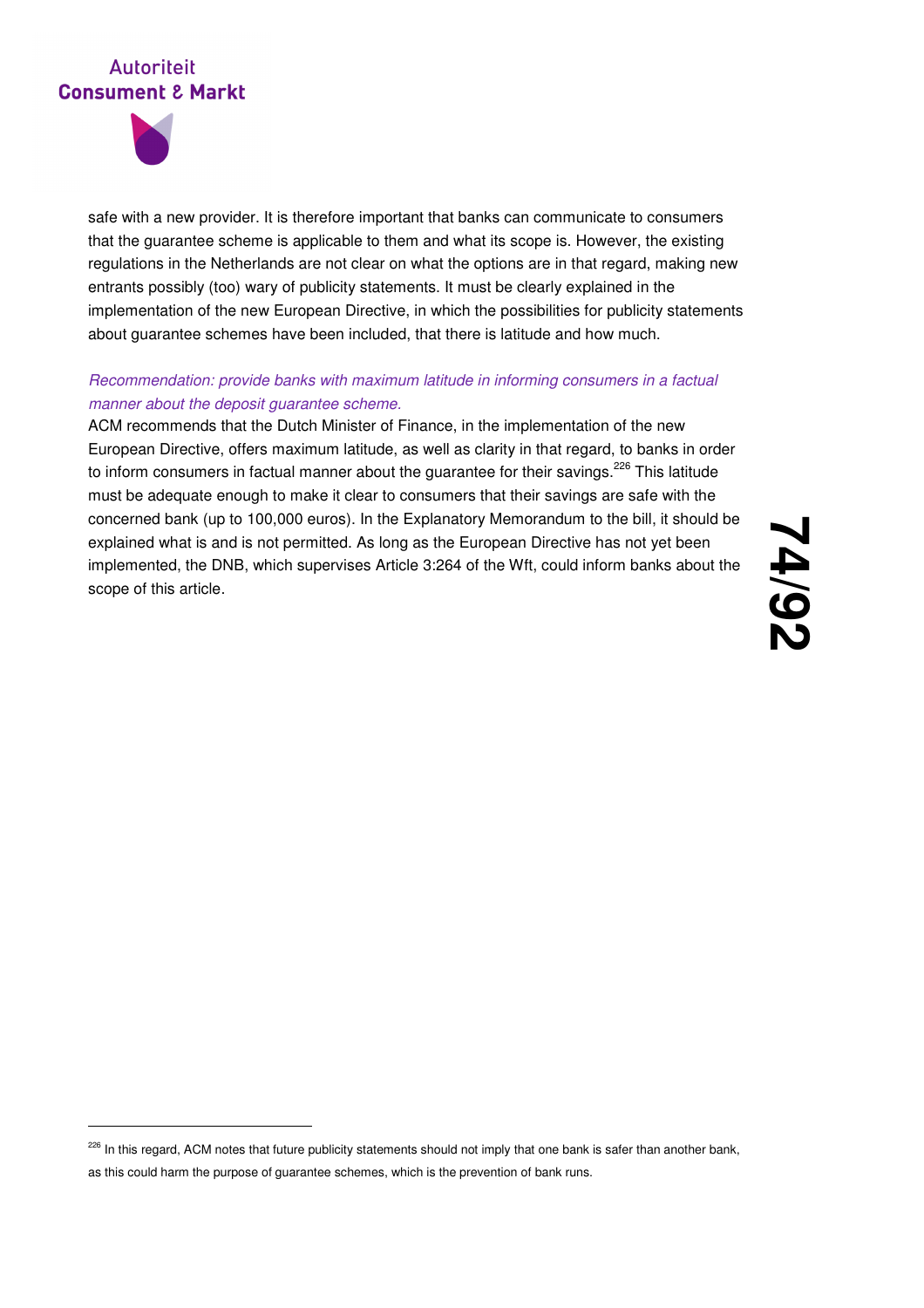

## **7 Personal current accounts**

Payment packages for consumers consist in any case of the current account, a bank card, and the possibility to perform bank transactions via a mobile phone or the Internet. Depending on the package, additional products are sometimes included, such as a credit card, the possibility to incur an overdraft, and additional bank cards.<sup>227</sup> This chapter focuses on a few aspects of the competition, including barriers to entry into the market for current accounts.

#### Scope of the market

In 2013, there were approximately 15.5 million personal current accounts for consumers who are 18 years old or older in the Netherlands. This number has slightly increased in recent years, but has remained stable between 14.5 and 15.5 million when seen over a longer period (2002 up to 2013 inclusive). In recent years, approximately 712,000 new current accounts have been opened annually, while 388,000 have been closed. Approximately 70% of all consumers who are 18 years old or older had only one current account in  $2013.<sup>228</sup>$ 



#### **Concentration**

In the period of 2002-2012, the average combined market share of ABN AMRO, ING Bank, Rabobank, and SNS Bank<sup>229</sup> amounted to 98% (see Figure 21). The C4 ratio measured in newly opened current accounts is approximately equal, in which SNS Bank is growing faster than the other three major banks.

**75**

**/92**

**Figure 21: Market shares current accounts. Average from 2002 to 2012, on the basis of the number of existing accounts (GFK, 2014d).**

#### Margins/Profitability

Banks seem to make little or no profit in offering current accounts. In 2006, on the instructions of the Netherlands

Bankers' Association (Nederlandse Vereniging van Banken, NVB) and DNB, McKinsey (2006) conducted research into the expenses and revenues of providing current accounts. That research revealed that the banking sector in the Netherlands incurred a loss of 642 million euros in 2005 on personal current accounts.<sup>230</sup> In the personal and business segments combined, the banks approximately achieved a break-even. In 2010, the NVB performed an update on the basis of an extrapolation of the information from 2006. This update yielded roughly the same conclusions as the research performed by McKinsey (2006).

<sup>&</sup>lt;sup>227</sup> Hereinafter, a package is referred to as a 'current account' for convenience.

<sup>228</sup> GfK (2014d).

<sup>&</sup>lt;sup>229</sup> Banking and insurance firm SNS Reaal includes SNS Bank, Regio Bank, and ASN Bank.

 $230$  It is unclear in McKinsey (2006) how certain joint or common costs are divided between the personal and business segment.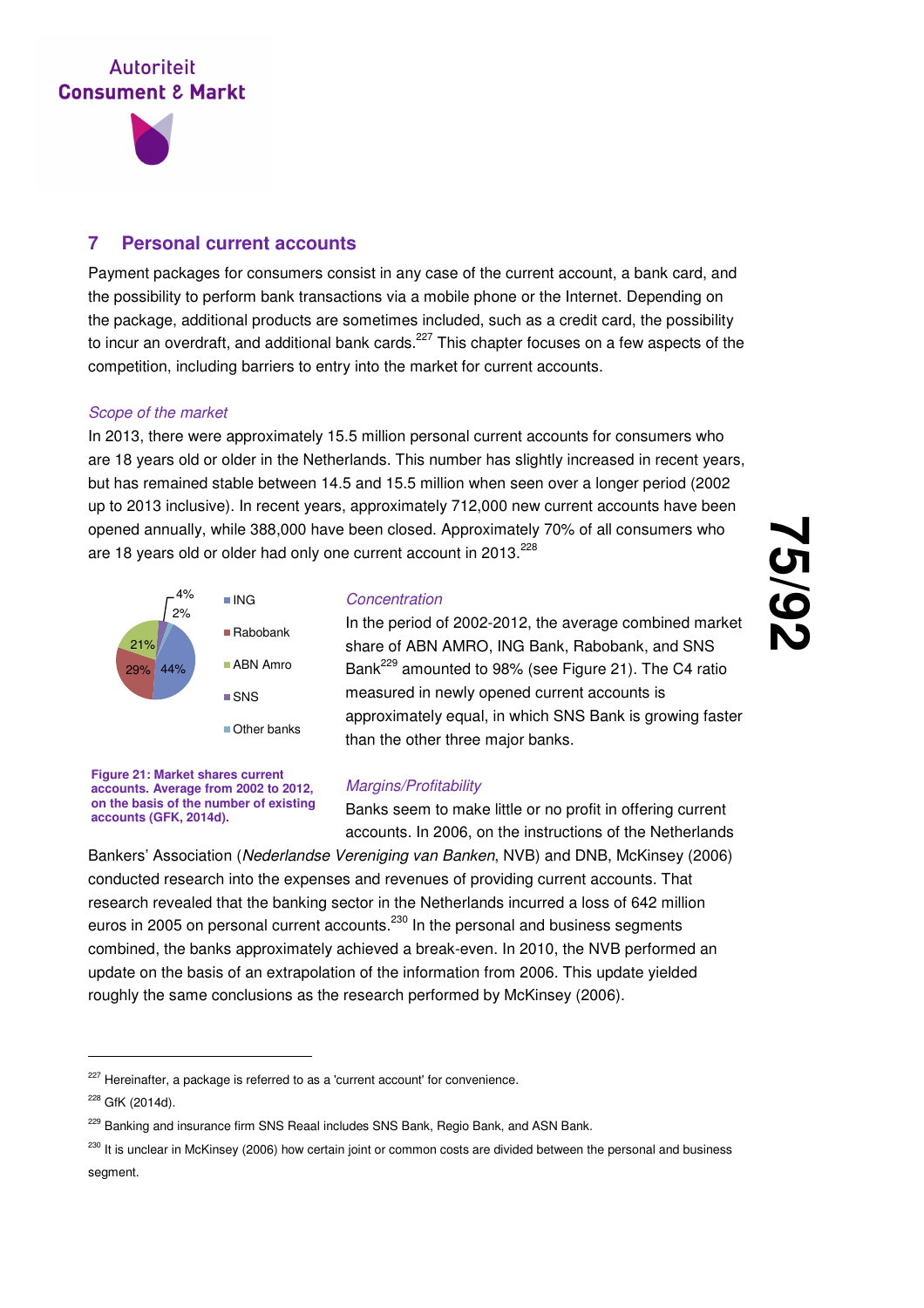

#### Switching behaviour of consumers

Various studies indicate that consumers do not often switch<sup>231</sup> banks often with their current account, in comparison with other financial products as well as with other European countries.<sup>232</sup> In the context of this research, ACM commissioned a survey among consumers with a current account.<sup>233</sup> The survey confirms this situation: 73% of all consumers who are 18 years old or older have never voluntarily switched banks, while 24% have done so only once. $^{234}$ 

In this survey, consumers have also been asked about the level of the financial incentive (discount) required to convince them to switch. It appears that many consumers would only switch at a relatively high discount. 31% of respondents would switch at a discount of at least 50 euros, while another 35% indicate that they would not switch banks for any discount.<sup>235</sup> The fact that consumers do not often switch banks with their current account is hereinafter referred to as 'consumer inertia'.

#### Entry and barriers to entry

The two recent, most important new entrants in the Netherlands in the segment of personal current accounts are Triodos Bank (2006) and Knab (2012). Triodos Bank is operating at a profit and had approximately 240,000 current accounts at the end of 2012, of which the majority belonged to consumers.<sup>236</sup> Knab had less than 30,000 customers at the end of 2013.<sup>237</sup> Combined, these banks have a market share of less than 2% on the basis of the number of existing current accounts and 4% on the basis of newly opened current accounts in 2013. $^{238}$ 

**76 /92**

Relatively few studies have been conducted concerning barriers to entry on the market for personal current accounts. In 2004, four national competition authorities, including ACM (at that time: NMa) conducted a comparative study of the competition in domestic banking sectors.<sup>239</sup> Investing in a network of branches and consumer inertia were mentioned as the most important entry barriers for the Dutch market. In 2010, the OFT also concluded that consumer inertia was an important barrier to entry in the United Kingdom.<sup>240</sup> The OFT perceived the development of a

-

<sup>236</sup> 2012 Annual Report Triodos Bank.

<sup>240</sup> OFT (2008).

<sup>&</sup>lt;sup>231</sup> Switching consists of the consumer opening a new current account at a different bank and having most expenditure and receipts go through this new account.

<sup>&</sup>lt;sup>232</sup> Consumentenbond (2002), KPMG (2004), Gallup Organisation (2009), Consumentenbond and Trigenum (2011).

<sup>&</sup>lt;sup>233</sup> GfK (2014a).

<sup>&</sup>lt;sup>234</sup> GfK (2014a), page 17.

<sup>&</sup>lt;sup>235</sup> GfK (2014a), page 27.

<sup>&</sup>lt;sup>237</sup> Het Financieele Dagblad, http://fd.nl/Print/krant/Pagina/Ondernemen/108914-1311/internetbank-knab-heeft-moeiteom-consument-te-laten-wisselen-van-bank\_bron\_fd\_krant

<sup>&</sup>lt;sup>238</sup> GfK (2014d).

<sup>&</sup>lt;sup>239</sup> European Competition Authorities (2005).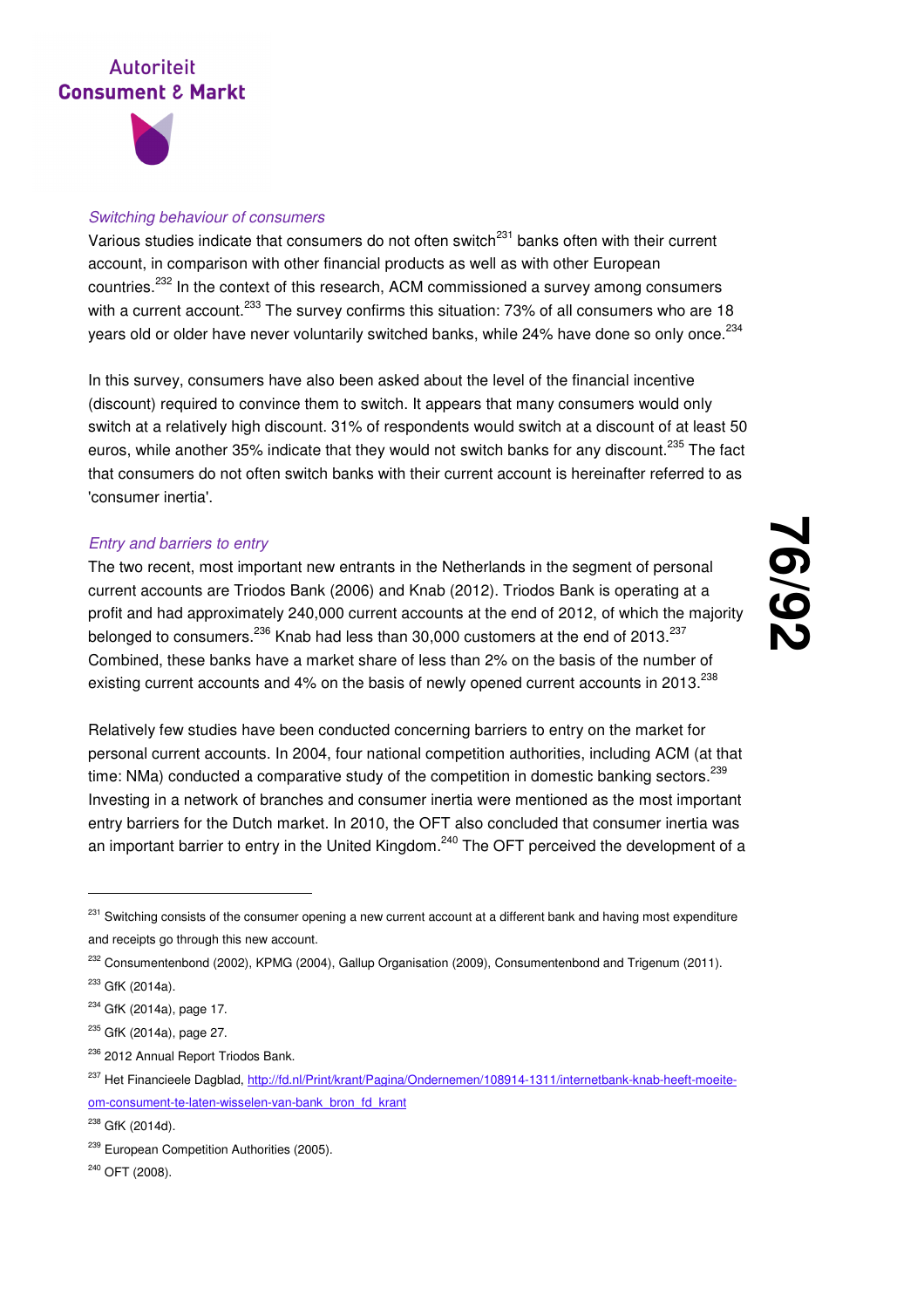



large-scale network of branches to be a potential barrier to entry, but it noted in that regard that a new entrant could also begin with a small number of bank branches and then gradually expand in the future.

In the interviews administered to (potential) new entrants in the context of this study, consumer inertia is mentioned as the most important barrier to entry.<sup>241</sup> In addition, the initial investments in the required ICT systems and marketing costs are referred to as barriers to entry by a number of market participants. According to new entrants, these investments amount to tens of millions of euros. New entrants also report that the current low profitability constitutes a barrier to entry for new entrants that only want to offer payment services, as potential losses cannot be compensated with profitable cross-selling (see below). ACM has also investigated whether there are barriers for entry into interbank payment systems. ACM has not received specific reports that this is likely.

#### Current accounts as a gateway for other financial products

Current accounts function as a gateway for other financial products. It is easier for banks to sell other financial products (such as savings accounts, mortgages, and insurance) to customers who already have a current account, than to other customers. Various studies indicate the existence of a gateway function for current accounts.<sup>242</sup> The function of a current account as a gateway for cross-selling is also indicated in the interviews conducted in the context of this study $^{243}$  and in meetings of ACM with banks. Concerning savings accounts, the survey revealed that relatively many consumers deposited (the majority of their) savings in the bank where they also have their bank account.<sup>244</sup>

Personal current accounts having a gateway function can influence the profitability of entering other retail banking markets. For a (potential) new entrant that does not offer bank accounts, it is more challenging to gain customers when consumers prefer buying multiple products from a single bank.

#### **Conclusion**

The modest profitability of banks in the market for current accounts means that there are no immediate indications of problems relating to competition in this market. However, current accounts have an important gateway function. Through the current account, banks can develop a relationship with a customer, to then sell other financial products. Lowering the barriers to entry is therefore also important in this market, in part to encourage the competition in other

-

<sup>&</sup>lt;sup>241</sup> KPMG (2014).

<sup>&</sup>lt;sup>242</sup> See e.g. Competition Commission (2002, page 27), European Commission (2007, page 70), and OFT (2010, page 132).

<sup>243</sup> KPMG (2014).

 $244$  GfK (2014a), page 13 and page 14.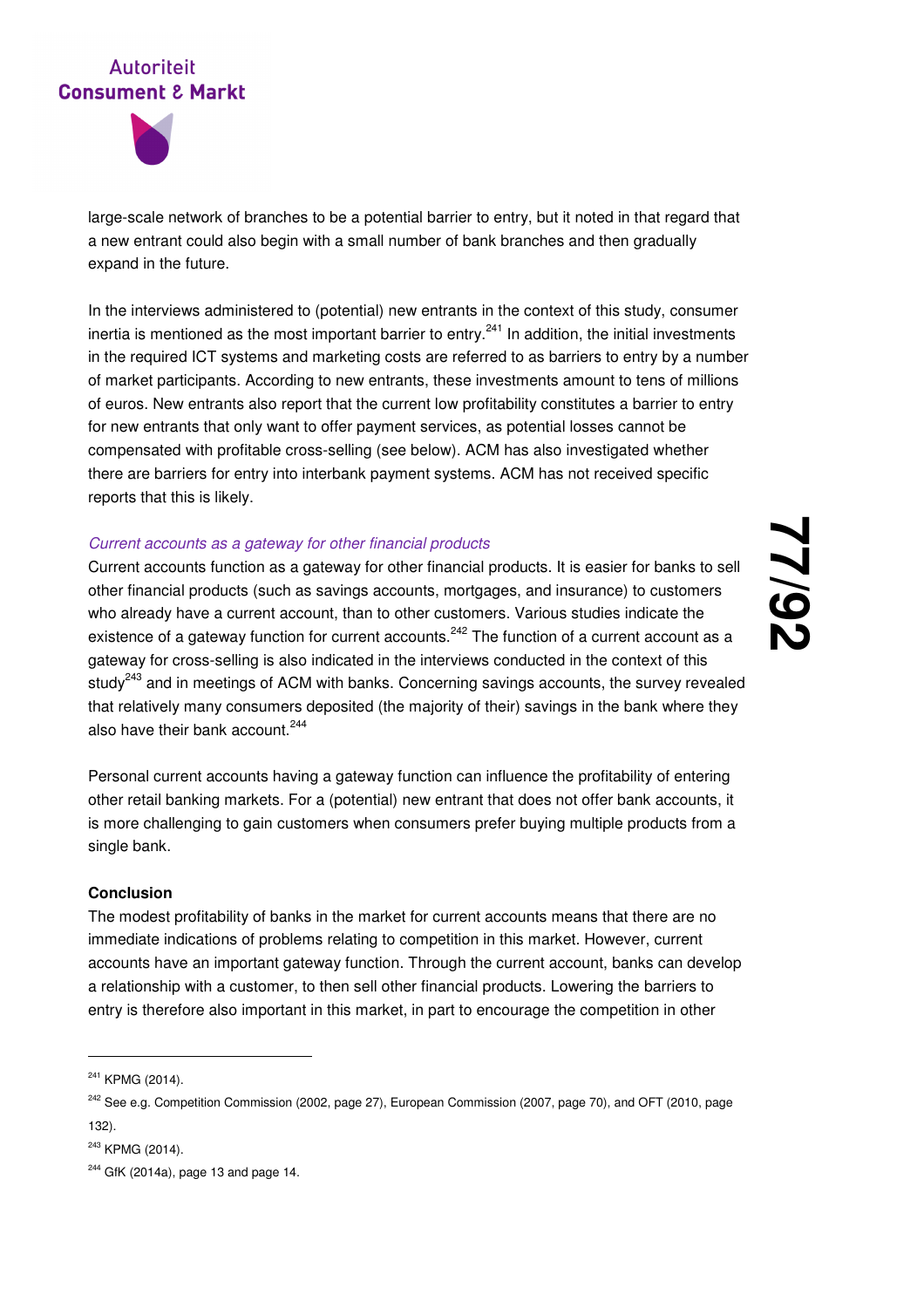

#### banking markets.

## Reader's guide: recommendation for lowering barriers to entry into the market for personal current accounts

An important barrier to entry into the market for current accounts is the existence of consumer inertia. Therefore, ACM will hereinafter make a recommendation to reduce consumer inertia concerning personal current accounts. According to new entrants, investment costs accompanying the development of an ICT system and marketing costs also constitute a barrier to entry. ACM is not making a recommendation in this regard, as these investment costs are inextricably connected to entering the market. ACM does also not make a recommendation regarding the development of a branch network, because consumers increasingly take care of their bank transactions via the Internet and because two recent new entrants are operating without a network of branches. The development of a branch network therefore no longer seems to be a significant barrier to entry.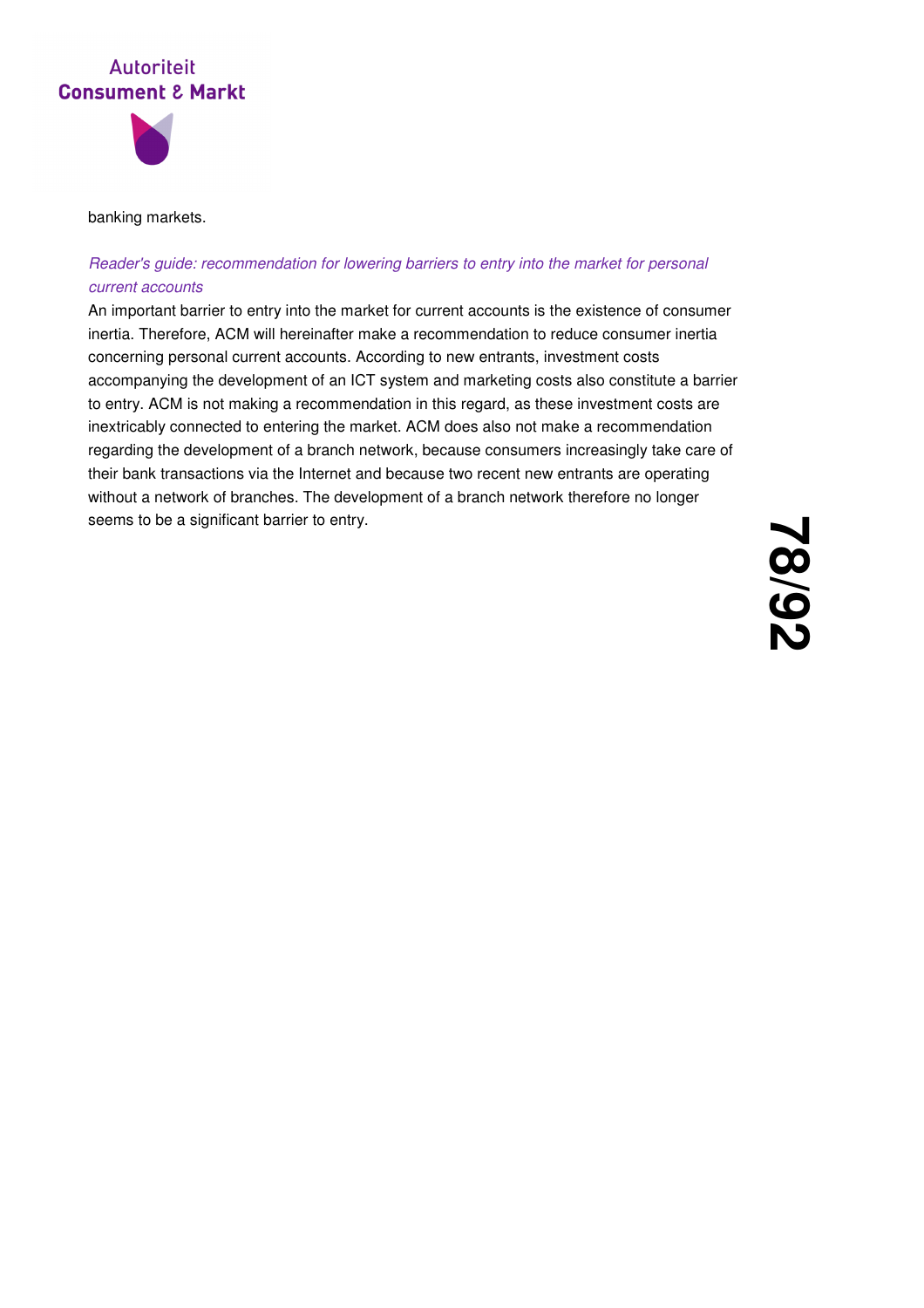

## **Recommendation 9: Take measures to reduce consumer inertia in the market for current accounts**

**"Customer inertia remains a key barrier for potential entrants and smaller firms to attract customers and achieve sufficient scale to be able to recover costs, many of which are sunk."**

- Office of Fair Trading (2010)

## **Barriers to switching constitute an important explanation of consumer inertia**  A survey was conducted among consumers with a current account, on behalf of ACM.<sup>245</sup> This study indicated that Dutch consumers switch<sup>246</sup> less between banks with their current account compared to other financial products as well as to other European countries. 73% of the consumers aged 18 or older have never switched.<sup>247</sup> Hereinafter, this is referred to as 'consumer inertia'.

37% of the consumers interviewed specified 'switching banks costs me too much time and/or effort' as one of the most important reasons for not switching.<sup>248</sup> This points to the existence of barriers to entry. If the respondents were then further questioned about important barriers to entry, the lack of number portability<sup>249</sup> is mentioned most often.<sup>250</sup>

In addition to barriers to switching, consumers have other reasons for not switching banks. For example, 27% of the consumers interviewed indicated that they are satisfied with their current bank.<sup>251</sup> Results of the survey revealed a negative Net Promoter Score, a method intended to measure the degree of satisfaction.<sup>252</sup> This means that there are more dissatisfied customers than loyal customers. In addition to 'hassle' and satisfaction, 31% of the consumers interviewed

<sup>245</sup> GfK (2014a).

<sup>&</sup>lt;sup>246</sup> Switching consists of the consumer opening a new current account at a different bank and having most expenditure and receipts go through this new account.

<sup>&</sup>lt;sup>247</sup> GfK (2014a), page 17.

<sup>&</sup>lt;sup>248</sup> GfK (2014a), page 18.

<sup>&</sup>lt;sup>249</sup> Number portability means that the consumer retains his or her account number when switching banks.

<sup>&</sup>lt;sup>250</sup> GfK (2014a), page 19.

<sup>&</sup>lt;sup>251</sup> GfK (2014a), page 16.

 $252$  GfK (2014a), page 15. The NPS is based on the idea that a company can classify its customers in three categories: Promoters, Passives, and Detractors. These categories can be identified by asking the question: how likely is it that you will recommend [company X] to a friend or colleague? Customers respond using a 0-to-10 rating scale. Promoters (9 and 10) are loyal customers who are very positive about their current provider. Passives (7 and 8) are customers who are somewhat satisfied but are open to competing offers. Detractors (0 to 6) dissatisfied customers. The NPS is calculated as the difference between the percentage of Promoters and the percentage of Detractors. In the case of current accounts, there are relatively many Passives (67%).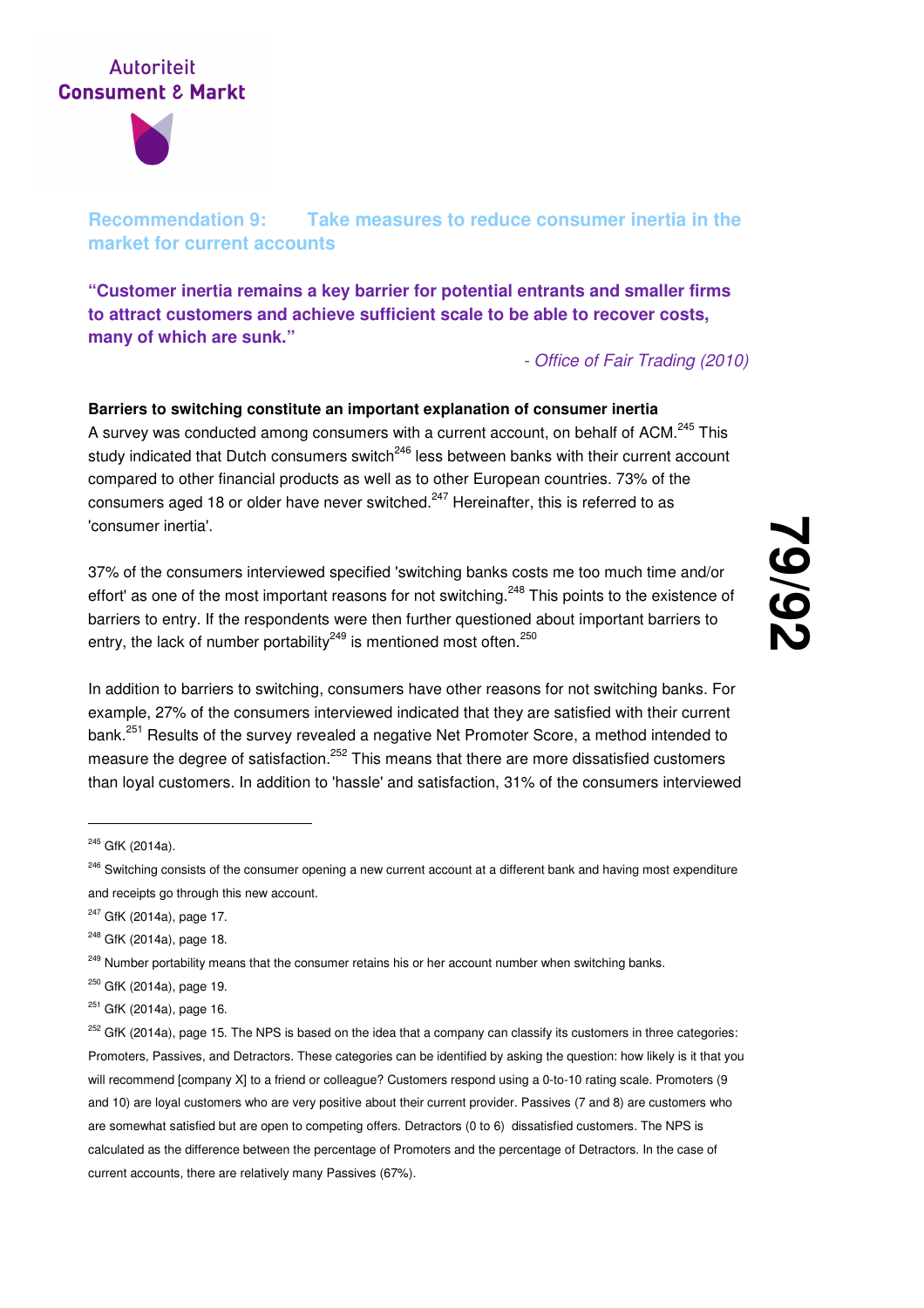

indicated that switching banks vields too few financial advantages.  $253$ 

#### Initiatives for lowering barriers to switching

Since 2004, consumers and companies can make use of the 'Interbank Payment System Switching Service' (Interbancaire Overstapservice Betalingsverkeer) (hereinafter: Switching Service). This service ensures that direct debits and payments are forwarded to the new current account for a period of thirteen months. The Switching Service was introduced as an alternative to number portability, due to the alleged high implementation costs of the latter.<sup>254</sup> The purpose of the service is to lower the barriers to switching for current accounts and thereby promoting competition.

The annual number of consumers using the switching service is relatively low and has not experienced an upward trend since the introduction of that service.<sup>255</sup> In the period from 2004 to 2012 inclusive, the number of users varied between 60,000 and 100,000 per year, approximately 90% of which are consumers. Annually, this is less than 1% of all personal account holders.<sup>256</sup>

From the consumer's perspective, number portability is a better alternative than the Switching Service.<sup>257</sup> In the case of number portability, it is e.g. not necessary to inform companies and authorities about the new account number. In comparison with the Switching Service, number portability will result in a further lowering of the barriers to switching concerning bank accounts.<sup>258</sup> Studies into the impact of number portability in mobile telecommunications demonstrate that the degree of switching has significantly increased since the introduction of number portability.<sup>259</sup>

#### **New entrants confirm consumer inertia concerning current accounts**

In the context of this study, (potential) new entrants were interviewed, on behalf of ACM, about the most important barriers to entry.<sup>260</sup> Four of the twenty parties interviewed specifically

- <sup>256</sup> In 2013, there were approximately 15.5 million current accounts for consumers aged 18 or older (GfK, 2014d).
- <sup>257</sup> European Commission, http://ec.europa.eu/internal\_market/finservices-retail/docs/inclusion/20130508-impactassessment\_en.pdf, page 211-216.
- <sup>258</sup> Number portability will not eliminate all barriers to switching, such as the application for a current account at the new bank and the wait for a new PIN card.

<sup>&</sup>lt;sup>253</sup> GfK (2014a), page 18.

<sup>&</sup>lt;sup>254</sup> Parliamentary Papers II 2002/03, 27863, 12, p. 4. For that matter, an extensive advice from NIP Capital to the 'Switching Costs' MDW working group of 2002 indicated that number portability could have been implemented relatively easily and at low costs (NIP Capital, 2002).

<sup>&</sup>lt;sup>255</sup> Consumentenbond & Trigenum (2011), page 8. ACM has data from 2011 and 2012.

 $259$  Grzybowski (2005) and Lyons (2006).

<sup>&</sup>lt;sup>260</sup> See also KPMG (2014).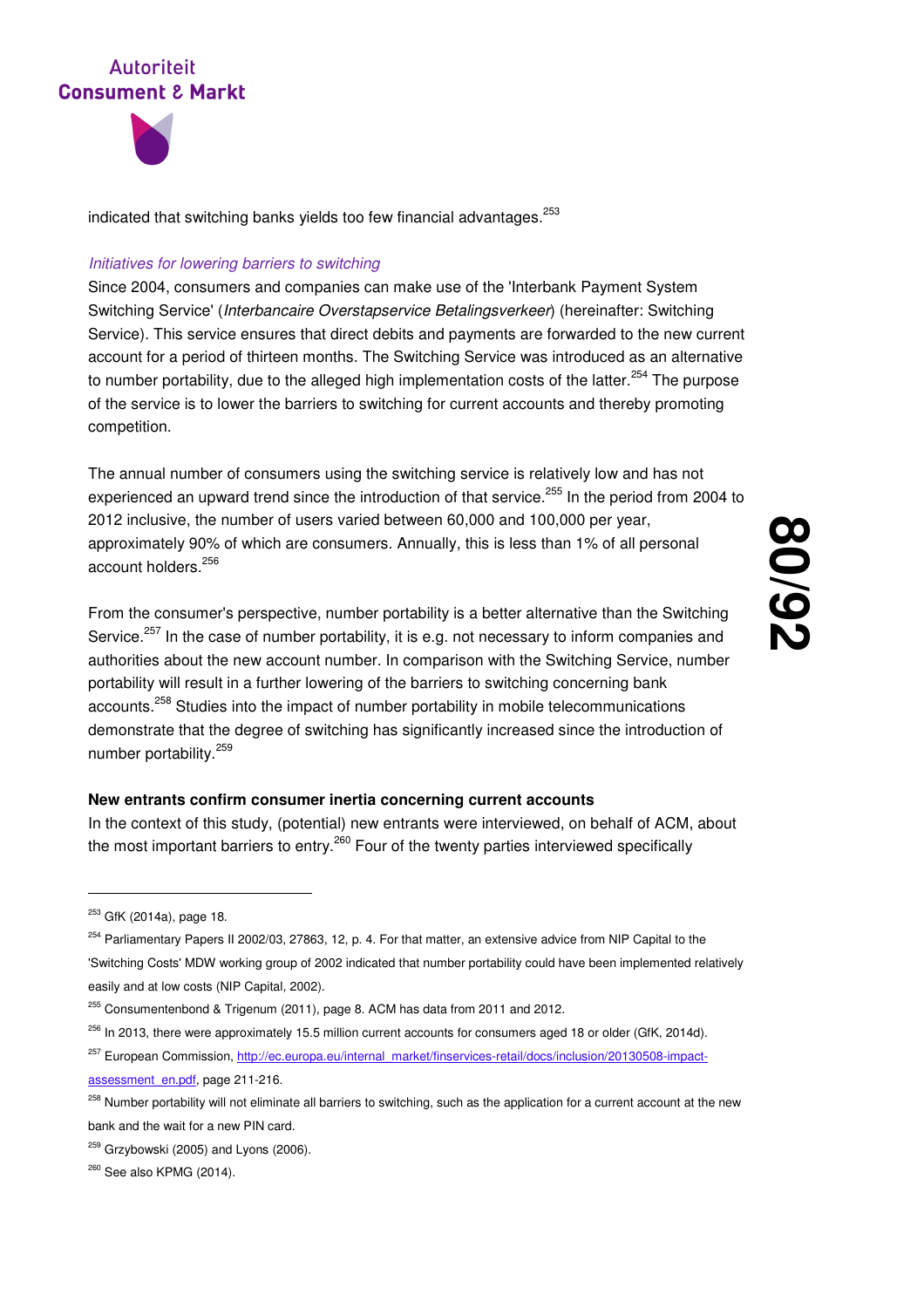

discussed current accounts.<sup>261</sup> Three of these four parties indicated that many Dutch consumers are loyal to their bank and switch only to a limited extent. One party did indicate that the Dutch consumer is prepared to switch , but the party did not specify whether this concerns all consumers or only a segment thereof. One partner interviewed asserted that it is probably impossible to reach the required scale needed to operate profitably quickly enough due to consumer inertia. Finally, two market participants indicated that number portability could reduce consumer inertia.

## **ACM deems it plausible that consumer inertia exerts a negative impact on the access to and competition in the Dutch banking sector**

The existing barriers to switching contribute to the consumer inertia in the market for current accounts. In general, barriers to switching result in less competition between firms and thereby in higher prices, lower quality and/or less innovation.<sup>262</sup> Whether barriers to switching also lead to a reduced incentive to enter the market depends on the specific market conditions.

As barriers to switching become higher, it is increasingly difficult for new entrants to poach customers from established providers. This means that the incentive to enter the market become smaller. On the other hand, barriers to switching increase the profit per customer as a consequence of the decreased competition. This is a positive impact on the entry into the market $^{263}$ 

The first impact seems to be more important in the case of current accounts. The increase in the number of consumers who are opening a current account for the first time is namely limited. It is therefore important to poach customers from the competition in order to be able to grow.

In addition, there are economies of scale in current accounts due to the relatively high fixed costs. This means that the costs per customer will decline as the bank gains more customers. It is thus important for a new entrant to gain sufficient customers in order to be able to compete with the existing providers of current accounts.

Regardless of the impact on market access, lowering barriers to switching creates more competition between existing banks. In doing so, it leads to lower prices, better quality and/or more innovation. This impact is not limited just to bank accounts. When a consumer switches his or her current account to another bank, there is a chance that this consumer will also

<sup>&</sup>lt;sup>261</sup> Current accounts were not discussed in all interviews, e.g. because the (potential) new entrant did not intend to become active in this product in the Netherlands. The parties that did touch upon this topic were two Dutch service providers, a European universal bank, and a Dutch bank that is a part of a Dutch banking and insurance group.

<sup>&</sup>lt;sup>262</sup> Farrell & Klemperer (2007), page 1987 and Motta (2004), page 81.

 $263$  OFT (2003), from paragraph 4.51.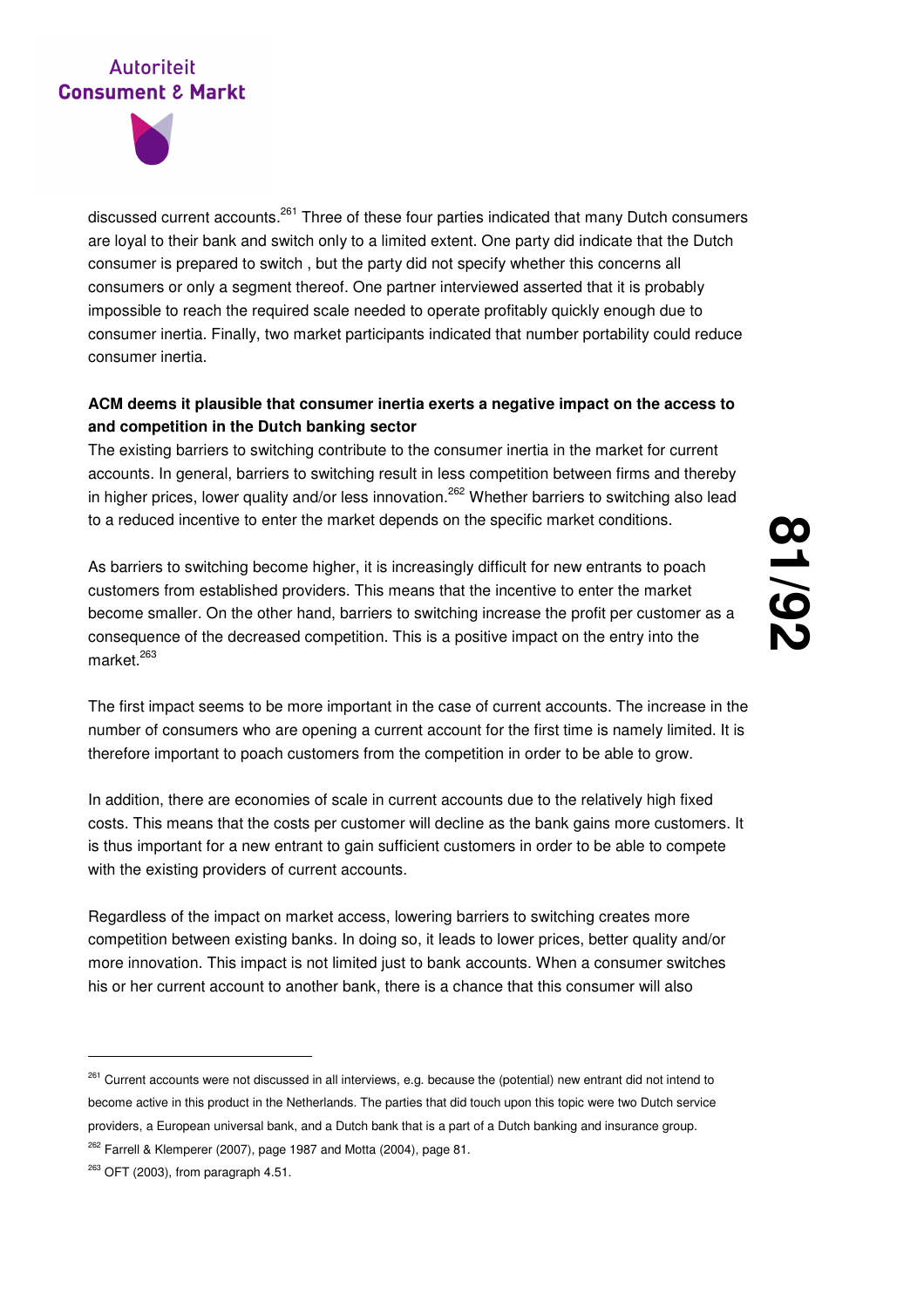



purchase other financial products from the new bank.<sup>264</sup>

#### **Conclusion**

ACM concludes that consumer inertia constitutes a barrier to entry in the market for current accounts. Thereby, it also constitutes a barrier to entry in markets for which current accounts function as a gateway. Consumer inertia limits the size of the market for the new entrant and thus reduces the incentive to enter that market. Barriers to switching in the form of 'hassle' are a plausible explanation for consumer inertia.

### Recommendation 1: Conduct extensive and independent research into the social costs and benefits of number portability at the European level.

In April 2014, the European Parliament has adopted a new directive concerning current accounts. This directive aims to promote switching behaviour in Europe.<sup>265</sup> Several measures have been considered in this process, including the introduction of nationwide or European Union-wide number portability. In this context, rough assessments have been made of the social costs and benefits. Ultimately, the conclusion was that "the long-term benefits of EU-wide portability will need to be weighed up more carefully against the technical issues behind modifying payment infrastructures. For the time being, however, implementation of this option is disproportionate to the identified problems.<sup>,266</sup>

**82 /92**

ACM deems it important that number portability remains an item on the European agenda. $^{267}$ New research is required in order to obtain a good cost-benefit assessment. ACM therefore welcomes the European decision to perform a cost-benefit analysis, five years from now, of the possible introduction of European number portability.<sup>268</sup> In doing so, ACM emphasises the importance of an independent estimate of the costs of number portability. The estimates in earlier cost-benefit analyses in the Netherlands were notably based on the input from the sector itself. Those results differed considerably from the estimates made by independent third parties. ACM also emphasises that the determination of the benefits of number portability also includes the impact on markets for which the current accounts function as a gateway, in addition to the impact on the market for bank accounts. In the past, potential spillover effects into other banking

-

http://ec.europa.eu/internal\_market/finservices-retail/docs/inclusion/20130508-impact-assessment\_en.pdf, page 212.

<sup>&</sup>lt;sup>264</sup> See the description of the gateway function on page 78.

<sup>&</sup>lt;sup>265</sup> See e.g. European Commission, http://europa.eu/rapid/press-release\_STATEMENT-14-123\_en.htm, page 215.

<sup>&</sup>lt;sup>266</sup> European Commission, http://ec.europa.eu/internal\_market/finservices-retail/docs/inclusion/20130508-impactassessment\_en.pdf, pages 211-216.

<sup>&</sup>lt;sup>267</sup> The introduction of the international bank account number (IBAN) has made the introduction of number portability at the domestic or European level more difficult, but not impossible. See European Commission,

<sup>268</sup> European Parliament, http://www.europarl.europa.eu/sides/getDoc.do?type=TA&reference=P7-TA-2014- 0356&language=NL&ring=A7-2013-0398, item 56.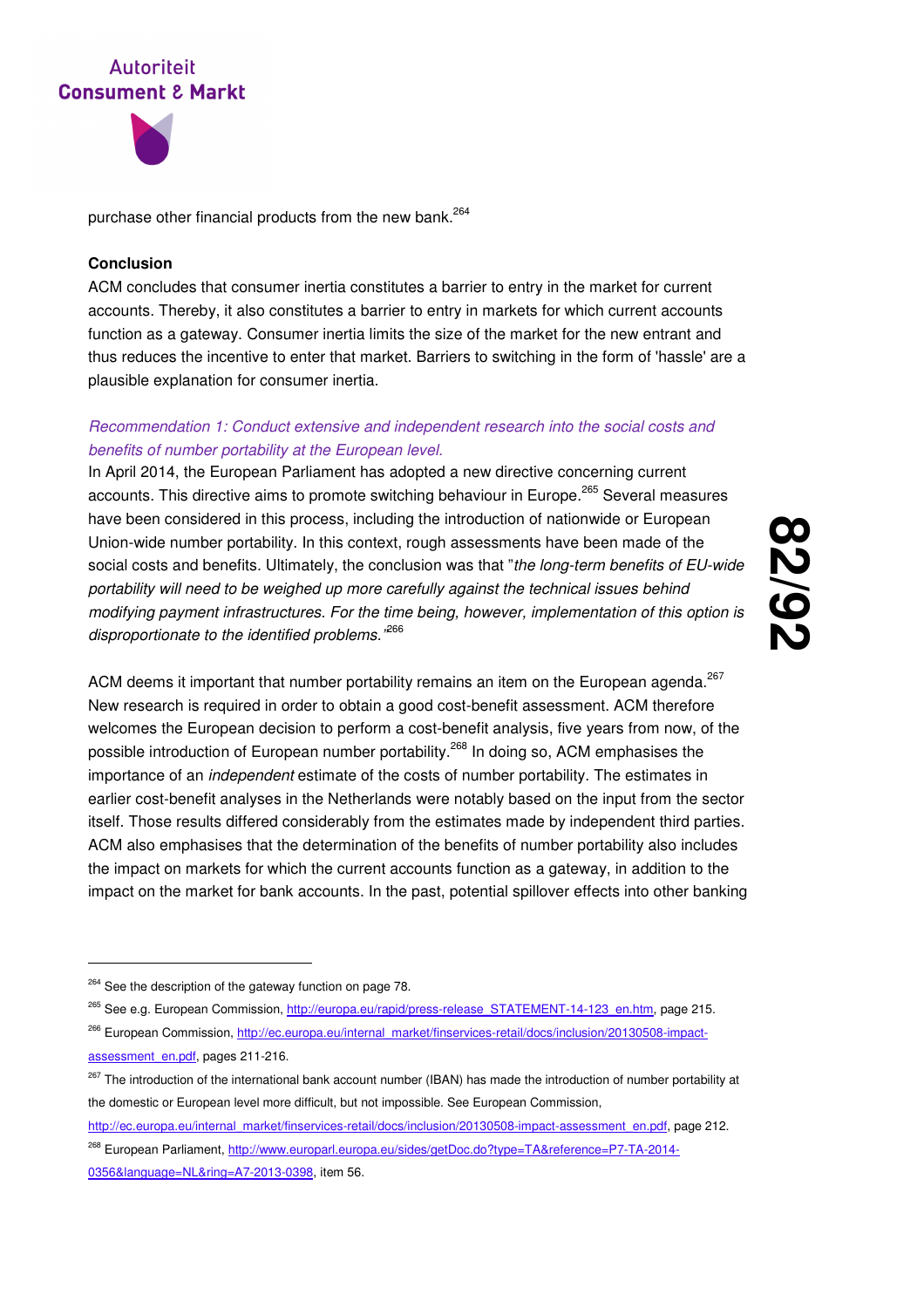

markets namely were not taken into account. Consequently, the benefits of number portability have potentially been underestimated.

ACM recommends that the Dutch Minister of Finance advocates at the European level for a comprehensive and independent study of the costs and benefits of number portability at the European level.<sup>269</sup> The above-mentioned benefits must be included in this study.

### Recommendation 2: Increase the effectiveness of the Switching Service to reduce consumer inertia in the market for current accounts.

The potential introduction of number portability can only be achieved in the long term. In the short term, the Switching Service could be an effective alternative for reducing consumer inertia regarding current accounts.

The Switching Service was evaluated extensively in 2008 and in 2011.<sup>270</sup> The conclusions of those evaluations were that users of the service were satisfied with its functioning and that it has reduced the barriers to switching banks as perceived by the users of the service.

#### **Box 11: Transparency of annual costs**

The recently adopted European directive also includes a provision that makes it mandatory for banks to send their customers a statement of the bank costs (including additional payment services, such as outside Europe) each year. Following publication of this directive in the Official Journal of the European Union, the individual member states have two years to implement this directive in their national laws.

ACM welcomes this new directive. Issuing an annual statement of costs can make consumers more aware of their actual expenditure and potential cost-saving benefits concerning current accounts. In addition to the above-mentioned recommendations, this can further reduce consumer inertia in the market.

The evaluations did not investigate whether the Switching Service effectively resulted in less consumer inertia, which should be an explicit objective for that service. A survey conducted in the context of this study revealed that the degree of switching pertaining to current accounts is still relatively low following the introduction of the Switching Service.<sup>271</sup>

ACM sees room for improvement. The survey demonstrated that approximately 60% of the consumers are not familiar with the Switching Service.<sup>272</sup> Furthermore, ACM has received

negative signals about the role played in the switching service by the former bank. Consumers are purportedly required to keep their old current account during the switch. They are

<sup>&</sup>lt;sup>269</sup> ACM agrees with the European commission that number portability at the European level is preferred over various portability systems at the level of individual countries.

<sup>&</sup>lt;sup>270</sup> SEO (2008) and Consumentenbond/Trigenum (2011).

 $271$  GfK (2014a), page 9.

<sup>&</sup>lt;sup>272</sup> GfK (2014a), page 22. A 'Current account Switching Service' was introduced last year in the United Kingdom. Half a year later, approximately 60% of the population was familiar with this service. See http://www.paymentscouncil.org.uk/media\_centre/press\_releases/-/page/2863/.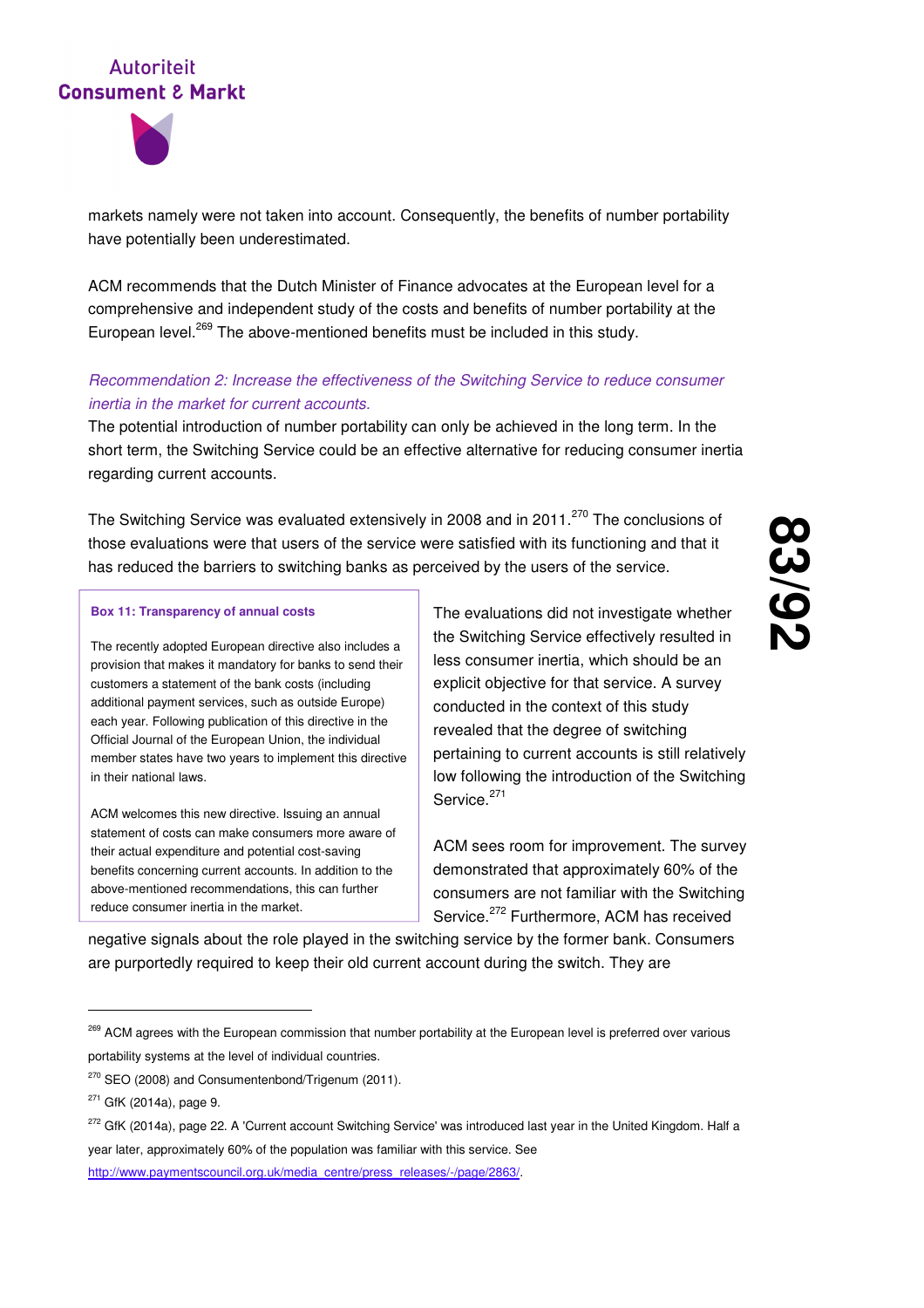

-

consequently confronted with double the costs. The website and brochure of the Switching Service do not explicitly deal with whether or not the old current account should remain active during the switch. According to the Dutch Payments Association (Betaalvereniging Nederland), responsible for the communication of this service, the old current account can be closed during the switch via the switching service, provided that this is possible according to the former bank.<sup>273</sup> It would be desirable to have more transparency of the conditions under which the old current account must be kept active during the switch. Finally, ACM has received signals that one major bank still debits instalments of loans, such as the monthly mortgage payment, from the old current account (at that bank) after the Switching Service ends and also recommends customers to leave an adequate positive balance in that account. This happens even though the new account number of the departing customer has been known for quite a while.

ACM recommends that the Dutch Minister of Finance investigates how to enhance the effectiveness of the Switching Service in reducing consumer inertia. In any case, the consumers' awareness with the Switching Service must be enhanced.

<sup>&</sup>lt;sup>273</sup> The old current account cannot be closed when there is an ongoing (judicial) investigation of the consumer or when there is a negative balance, for instance.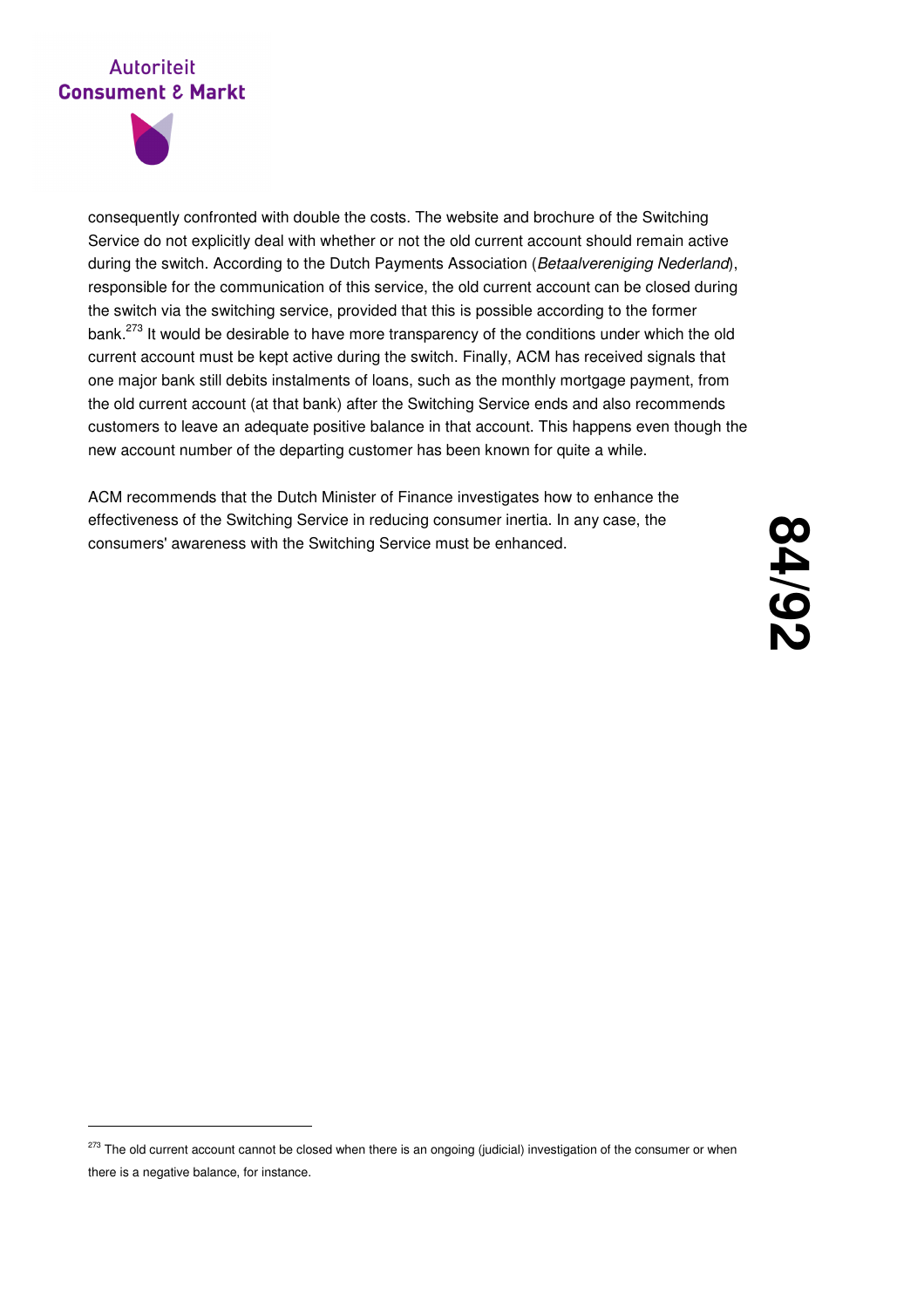

## **8 Bibliography**

- ACM (2013a). Concurrentie op de hypotheekmarkt. Een update van de margeontwikkelingen sinds begin 2011. (Competition in the mortgage market. An update of the evolution of the margin since the beginning of 2011.) Available through: https://www.acm.nl/nl/download/publicatie/?id=11339
- ACM (2013b). Visie op de Nationale Hypotheek Instelling. (Vision on the National Mortgage Institution.) Available through: https://www.acm.nl/nl/publicaties/publicatie/12383/Visieop-de-Nationale-Hypotheek-Instelling/
- ACM (2013c). De invloed van Basel III op de hypotheekmarges. Bijlage bij "Concurrentie op de hypotheekmarkt". (The impact of Basel III on the mortgage margins. Appendix to "Competition in the mortgage market".) Available through: https://www.acm.nl/nl/download/bijlage/?id=10948
- Admati, A. R., & Hellwig, M. F. (2013). The parade of bankers' new clothes continues: 23 flawed claims debunked. Rock Center for Corporate Governance at Stanford University Working Paper(143).
- Allen, F. & Gale, D. (2004). Competition and Financial Stability. Journal of Money, Credit and Banking, 36(3), 453-480.
- Bank for International Settlements (2013). The regulatory framework: Balancing risk sensitivity, simplicity and comparability. Discussion Paper. Available through: http://www.bis.org/publ/bcbs258.pdf
- Bank of England & Financial Services Authority (2013). A review of requirements for firms entering into or expanding in the banking sector. Available through:
	- http://www.fsa.gov.uk/static/pubs/other/barriers-to-entry.pdf
- Basel Committee on Banking supervision (2013a). Regulatory consistency assessment programme (RCAP) – Analysis of risk-weighted assets for market risk. Available through: http://www.bis.org/publ/bcbs240.pdf
- Basel Committee on Banking supervision (2013b). Regulatory consistency assessment programme (RCAP) – Analysis of risk-weighted assets for credit risk in the banking book. Available through: http://www.bis.org/publ/bcbs256.pdf
- Beck, T., Demirgüç-Kunt, A. & Levine, R. (2006). Bank concentration, competition and crises: First results. Journal of Banking & Finance (30), 1581-1603.
- Bijlsma, M., Lukkezen, J. & Marinova, K. (2014). Measuring too-big-to-fail funding advantages from small banks' CDS spreads. CPB Discussion Paper(268).
- Blundell-Wignall, A., & Atkinson, P. (2010). Thinking beyond Basel III: Necessary solutions for capital and liquidity. OECD Journal: Financial Market Trends, 2010(1).
- Blundell-Wignall, A. & Atkinson, P. (2012). Deleveraging, Traditional versus Capital Markets Banking and the Urgent Need to Separate and Recapitalise G-SIFI Banks. OECD: Financial Markets Trends, 2012(1).
- Carletti, E. (2008). Competition and regulation in banking. In A. Thakor, & A. Boot (Red.), Handbook of Financial Intermediation and Banking (pp. 449-482). Amsterdam: Elsevier.
- Cerutti, E., Ilyiana, A., Makarova, Y. & Schmieder, C. (2010). Bankers Without Borders?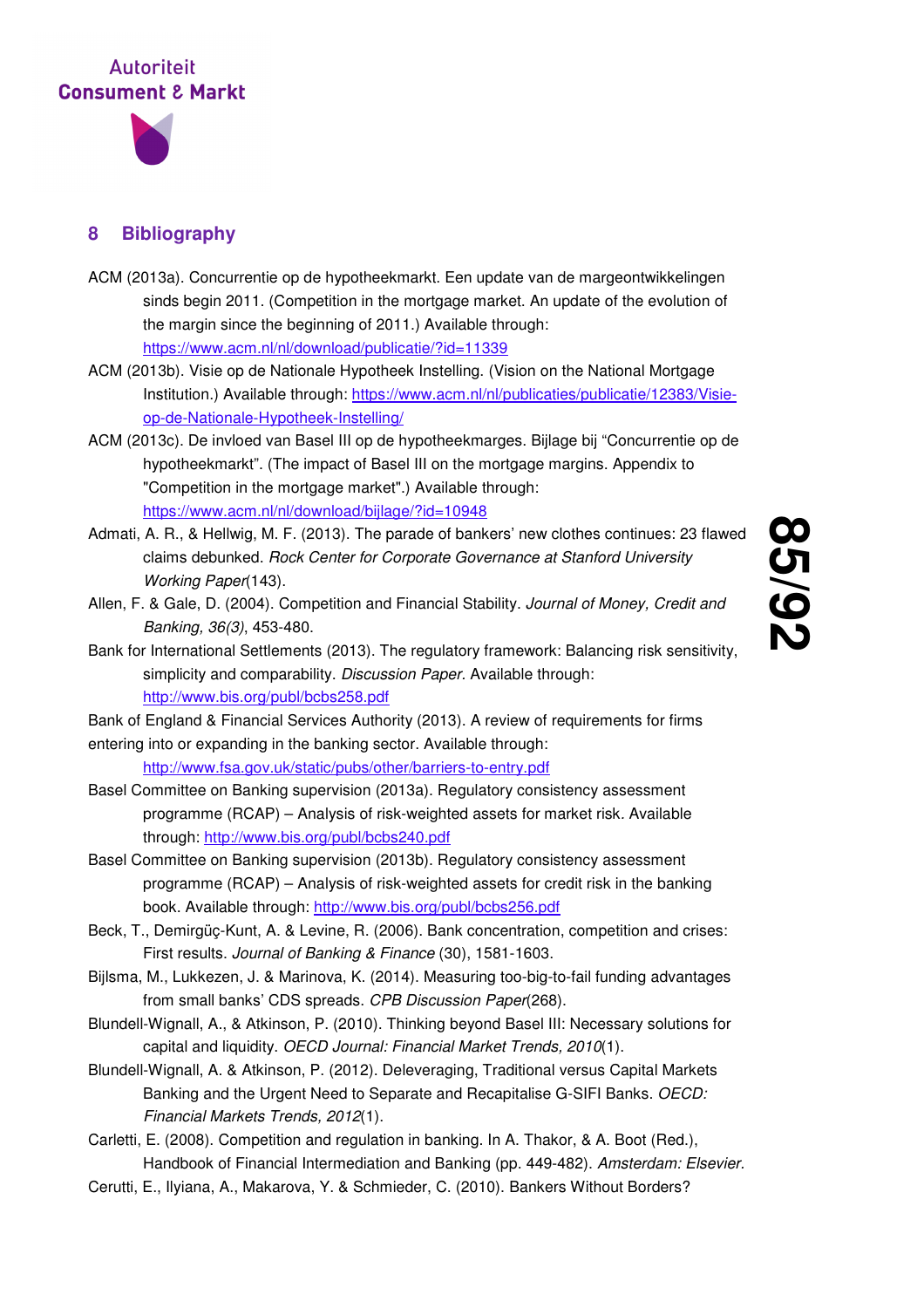

Implications of Ring-Fencing for European Cross-Border Banks. IMF Working Paper 247.

Commissie Hoek (2013). Verkenning MKB-Financiering. (Exploration of SME lending.) Commissie Structuur Nederlandse Banken (2013). Naar een dienstbaar en stabiel bankwezen.

(Towards a helpful and stable banking system.) Available through: http://www.rijksoverheid.nl/bestanden/documenten-enpublicaties/kamerstukken/2013/06/28/rapport-naar-een-dienstbaar-en-stabielbankwezen/rapport-naar-een-dienstbaar-en-stabiel-bankwezen.pdf

- Competition Commission (2002). The supply of banking services by clearing banks to small and medium-sized enterprises: A report on the supply of banking services by clearing banks to small and medium-sized enterprises within the UK - Volume 1. Available through: http://webarchive.nationalarchives.gov.uk/20111202195250/http://www.competitioncommission.org.uk/rep\_pub/reports/2002/fulltext/462c2.pdf
- Consumentenbond & Trigenum (2011). Evaluatie van de Overstapservice: "Eenvoudig veranderd van betaalrekening." (Evaluation of the Switching Service: " Easily switching the bank account.") Available through: http://www.rijksoverheid.nl/documenten-enpublicaties/rapporten/2012/02/09/evaluatie-van-de-overstapservice.html
- Consumentenbond (2002). Weggaan of blijven? Bijlage II van het rapport 'Kosten noch moeite, drempels slechten voor switchende consument' van de MDW-werkgroep Overstapkosten. (Staying or going? Appendix II to the report 'No costs nor efforts, levelling barriers for the switching consumer' by the Switching Costs MDW Working Group.)
- CPB (2005). Switch on the competition. Available through: http://www.cpb.nl/sites/default/files/publicaties/download/switch-competition-causesconsequences-and-policy-implications-consumer-switching-costs.pdf
- CPB (2014). Measuring too-big-to-fail funding advantages from small banks' CDS spreads. CPB Discussion Paper (268).
- Credit Union Central of Canada (2013). System Brief Canada's Credit Unions and The State of the System.
- De Grauwe, P. & Y. Ji (2013). Strong governments, weak banks, Policy Brief No. 305, Centre for European Policy Studies.
- Degryse, H. & Ongena, S. (2013). Expert Opinion on the Intensity of Competition in the Dutch Banking Sector. Available through: http://www.rijksoverheid.nl/documenten-enpublicaties/publicaties/2013/06/28/expert-opinie-concurrentie.html
- Deutsche Bank (2013). Achtergrond strategische heroriëntatie Deutsche Bank in Nederland april 2013 (Background of the strategic redeployment of Deutsche Bank in the Netherlands, April 2013), Available through: https://deutschebank.nl/nl/content/over\_ons\_nieuws\_en\_publicaties\_strategische\_herori entatie\_achtergrond.html
- Dixit, A. K. & Pindyck, R. S. (1995, May-June). The Options Approach to Capital Investment. Harvard Business Review, 105-115.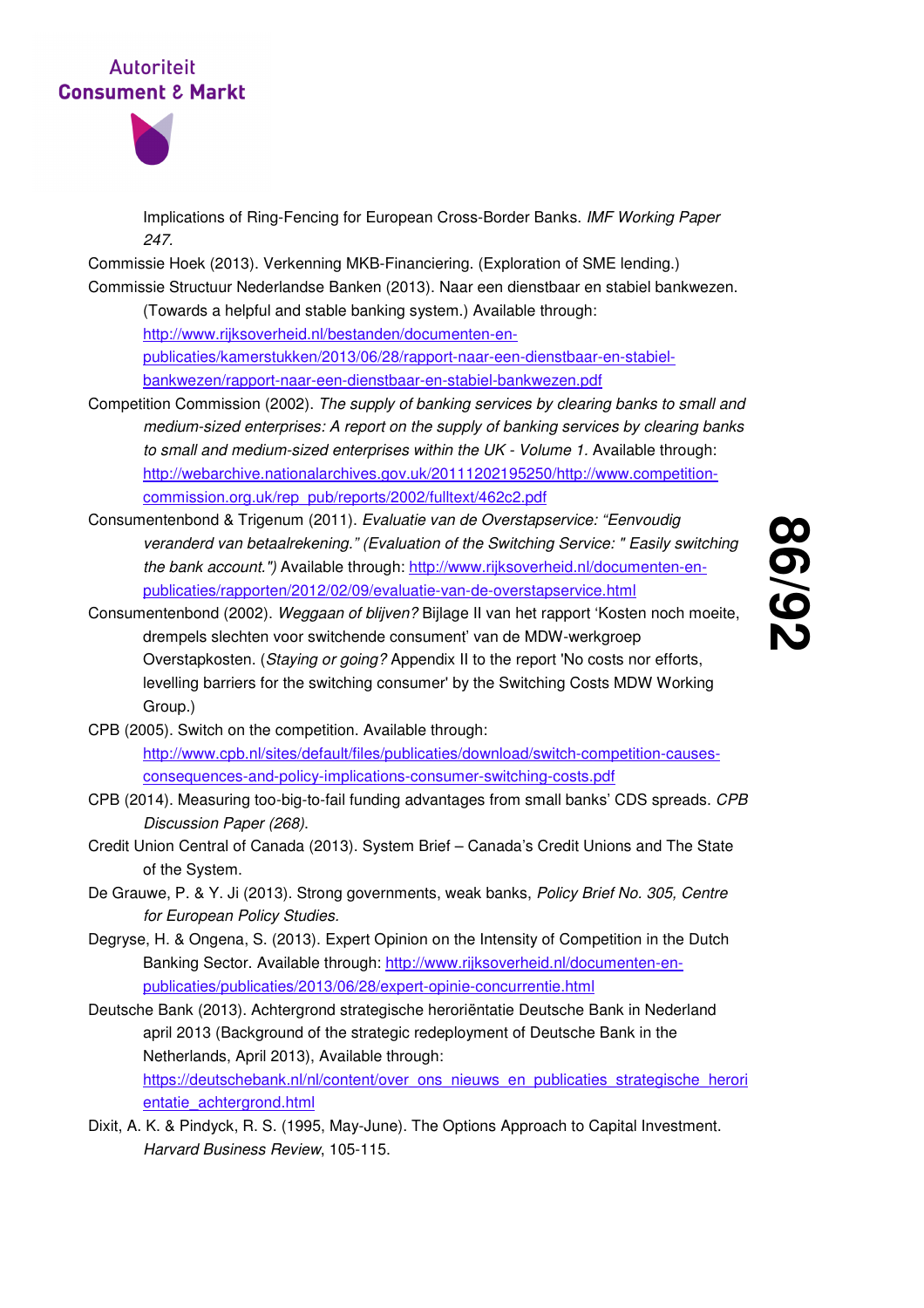

- DNB (2009). ZBO-Verantwoording 2008. (Public body accountability report 2008.) Available through: http://www.dnb.nl/binaries/ZBO-verantwoording%20DNB%202008\_tcm46- 217191.pdf.
- DNB (2010). In het spoor van de crisis. (In the wake of the crisis.) Available through: http://www.dnb.nl/nieuws/nieuwsoverzicht-en-archief/nieuws-2010/dnb230654.jsp
- DNB (2012a). Annual Report 2012. Available through: http://www.dnb.nl/en/binaries/Annual%20Report%20DNB%202012\_tcm47-286661.pdf.
- DNB (2012b). FOCUS! The new supervisory approach of

De Nederlandsche Bank. Available through: http://www.toezicht.dnb.nl/en/binaries/51- 225814.pdf

- DNB (2013a). Banking supervision to Europe outcome of Euro summit. Website, available through: http://www.dnb.nl/en/news/news-and-archive/dnbulletin-2013/index.jsp
- DNB (2013b). Overview of Financial Stability, Spring 2013. Available through: http://www.dnb.nl/en/binaries/OFS\_Spring\_2013\_web\_tcm47-289597.pdf
- Duffhues, P. & Camdzic, B. (2012). Introductie van kredietunies in Nederland? (Introduction of credit unions in the Netherlands?) Universiteit van Tilburg.
- EBA (2013). The Single Market After the Banking Union. Available through: http://www.eba.europa.eu/documents/10180/490003/2013+11+18+-+AFME+-+EBF+- +Brussels+-+A+Enria
- EBF (2012). European Banking Sector Facts & Figures. Available through: http://www.ebffbe.eu/uploads/FF2012.pdf
- EC (2007). Report on the retail banking sector inquiry. EC SEC(2007) 106.
- EC (2011). Impact assessment van CRD IV. (Impact assessment of CRD IV.) EC SEC(2011) 949 final.
- EC (2013). State aid scoreboard. Website, available through: http://ec.europa.eu/competition/state\_aid/scoreboard/financial\_economic\_crisis\_aid\_en. html#tables
- EC (2014). European Parliament and Council back Commission's proposal for a Single Resolution Mechanism: a major step towards completing the banking union. Available through: http://europa.eu/rapid/press-release\_STATEMENT-14-77\_en.htm
- ECB (2013). Survey on the access to finance of small and medium-sized enterprises in the euro area; April 2013 to September 2013. Available through: http://www.ecb.europa.eu/pub/pdf/other/accesstofinancesmallmediumsizedenterprises2 01311en.pdf
- ECB (2014). The Euro Area Banking Lending Survey: 1<sup>st</sup> quarter of 2014. Available through: https://www.ecb.europa.eu/stats/pdf/blssurvey\_201404.pdf?c306571c8c7c155979c17b 29c89c69b8
- Emmons, W.R. & Schmid, F.A. (1999). Credit Unions and the Common Bond. Federal Reserve Bank of St. Louis (Review 81).
- Emmons, W.R. & Schmid, F.A.. (2000). Bank competition and concentration: Do credit unions matter?. Federal Reserve Bank of St. Louis (Review 82).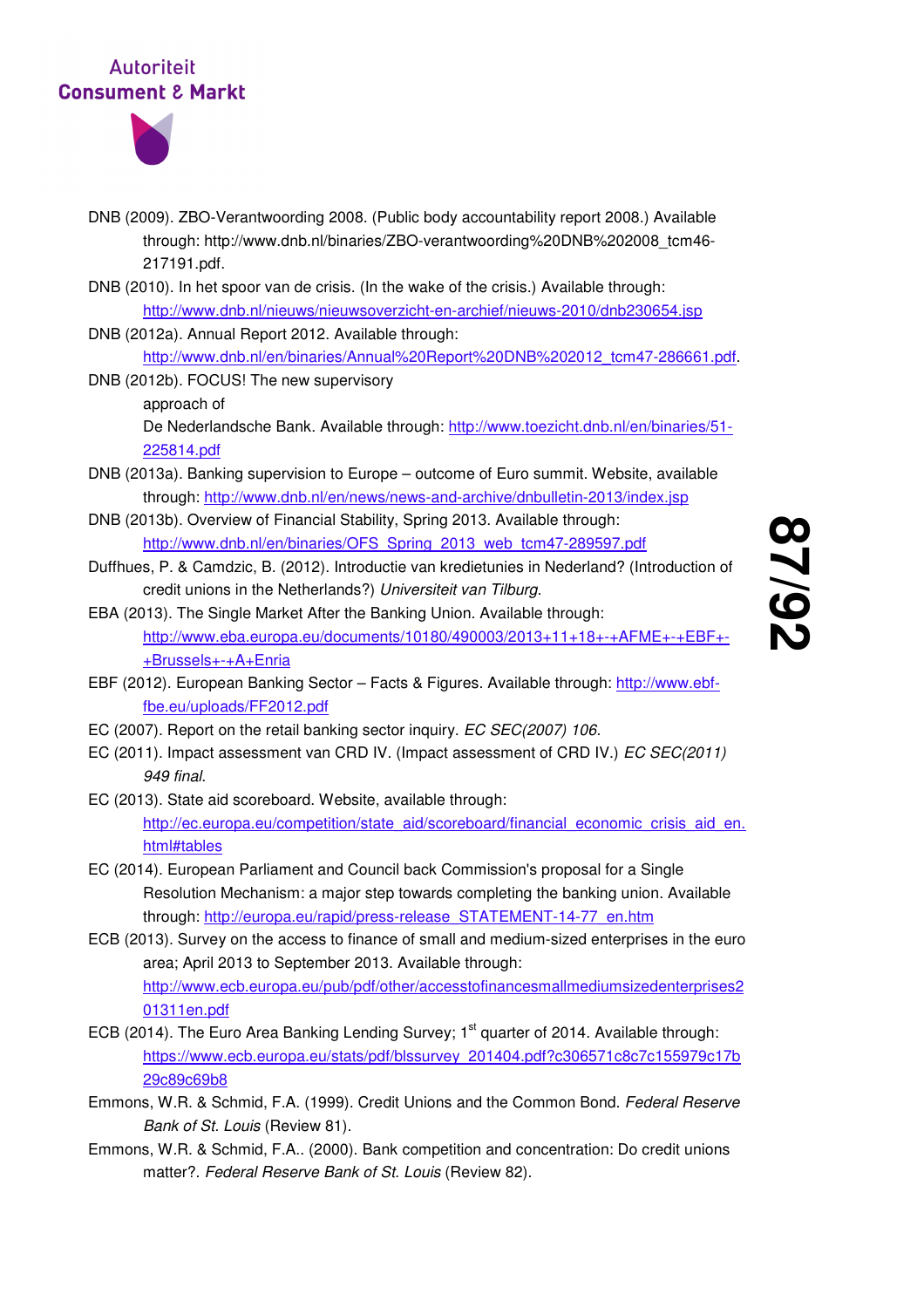

- Enoch, C., Everaert, L., Thressel, T. & Zhou, J. (2014). From Fragmentation to Financial Integration in Europe. Washington, D.C. - International Monetary Fund.
- Eurogroup (2013). Statement of Eurogroup and ECOFIN Ministers on the SRM backstop (18 December 2013). Available through:

http://www.eurozone.europa.eu/media/502738/20131218-SRM-backstop-statement.pdf

- European Competition Authorities (2005). Comparative Study of Competition in Retail Banking and Payments Systems Markets. Available through: http://www.gvh.hu/data/cms1001736/ECA\_Comparative%20study%20of%20competitio n%20in%20retail%20banking\_2005\_Apr.pdf
- Farrell, J. and Klemperer, P. (2007). Coordination and Lock-In: Competition with Switching costs and Network Effects. in M. Armstrong and R. Porter (Eds.), Handbook of Industrial Organization,Vol. 3.
- Feinberg, R.M. (2001). The competitive role of credit unions in small local financial services markets. Review of Economics and Statistics 83(3). 560-563.
- Feinberg, R.M. (2003). The determinants of bank rates in local consumer lending markets: comparing market and institution-level results. Southern Economic Journal. 144-156.
- Financial Services Authority (2013). Review of requirements for firms entering into or expanding in the banking sector. Available through: http://www.fsa.gov.uk/static/pubs/other/barriers-to-entry.pdf
- Freixas, X. (2003). Crisis management in Europe. In J. Kremers, D. Schoenmaker & P. Wierts (Eds.), Financial Supervision in Europe. Edward Elgar, Cheltenham, 102–119.
- Gallup Organisation (2009). Consumers' views on switching service providers. Available through: http://ec.europa.eu/public\_opinion/flash/fl\_243\_sum\_en.pdf
- Gerhardt, M. & Lannoo, K. (2011). Options for Reforming Deposit Protection Schemes in the EU. ECRI Policy Brief No. 4 (March, 2011).
- GfK (2014a). Consumer survey on personal bank accounts. Included in this report as an appendix.
- GfK (2014b). Consumer survey on personal savings accounts. Included in this report as an appendix.
- GfK (2014c). Survey on lending and current accounts for SMEs. Included in this report as an appendix.
- GfK (2014d). GfK Tof dataset particulier. Periode 2002 tot en met 2012. (GfK Tof dataset Private. Period 2002-2012.)
- Goodhart, C. (2012). Funding arrangements and burden sharing in banking resolution. In T. Beck (Red). Banking Union for Europe: Risks and Challenges. 103-112.
- Goyal, R., Brooks, P., Pradhan, M., Tressel, T., Dell'Aricia, G., Leckow, R. & Pazarbasioglu. C. (2013). A Banking Union for the Euro Area – IMF SDN/13/01.
- Gros, D. & Schoenmaker, D. (2012). Available through: http://www.voxeu.org/article/case-eurodeposit-insurance?quicktabs\_tabbed\_recent\_articles\_block=1
- Grzybowski, L. (2005). Regulation of Mobile Telephony across the European Union: An Empirical Analysis. Journal of Regulatory Economics, 28(1), 47-67.
- Hakenes, H. & Schnabel, I. (2011). Bank size and risk-taking under Basel II. Journal of Banking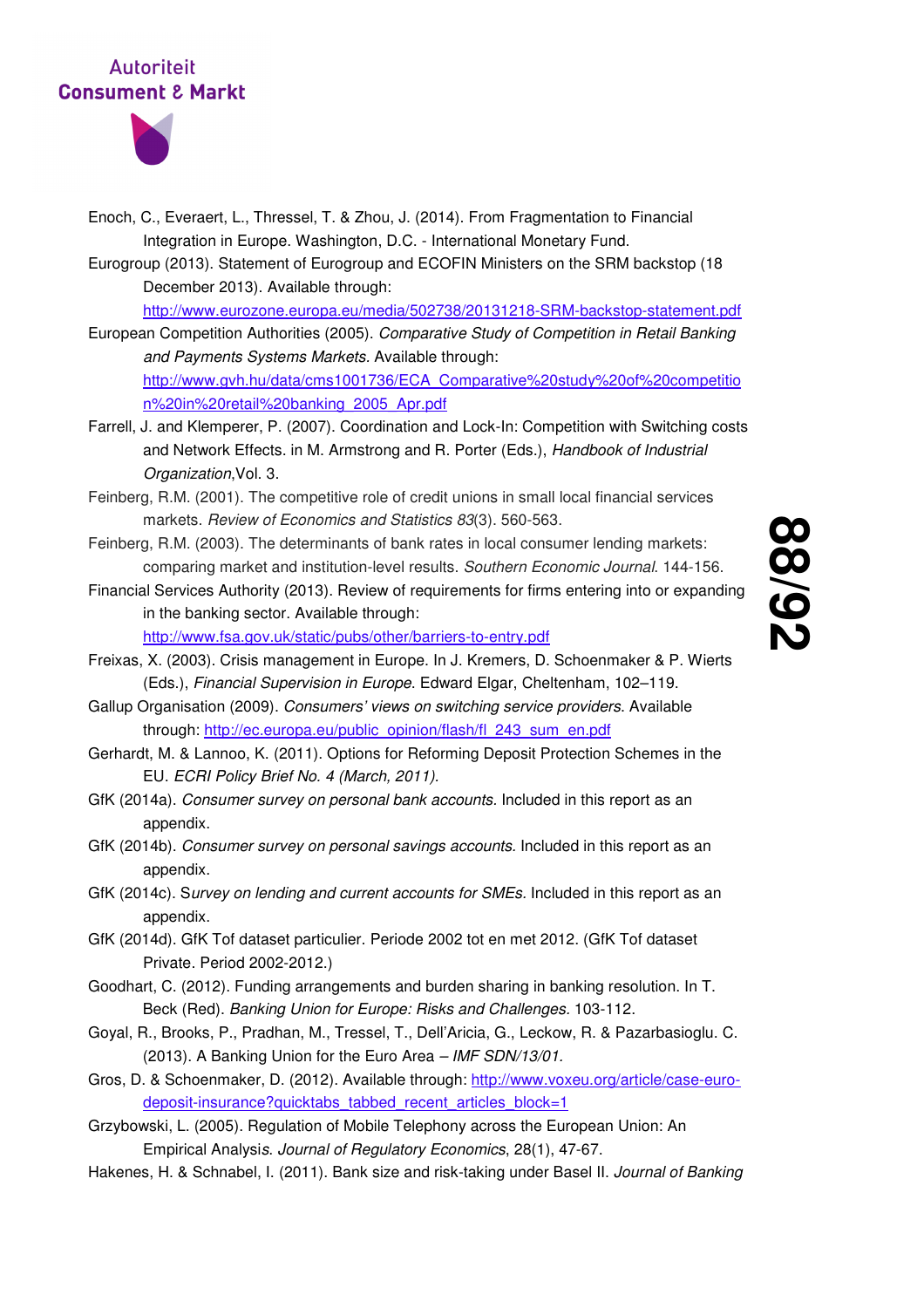



& Finance(35), 1436-1449.

- Haldane, A. G. (2011). Capital discipline. Speech at the American Economic Association, Denver, January 9, 2011. Available through: http://www.bankofengland.co.uk/publications/Documents/speeches/2011/speech484.pdf
- Haldane, A. G. (2013). Turning the red tape tide. Speech at the International Review Law Dinner, London, April 10, 2013. Available through: http://www.bis.org/review/r130411d.pdf?frames=0
- Haldane, A. G., & Madouros, V. (2012). The dog and the frisbee. Speech Presented at the Federal Reserve Bank of Kansas City's Jackson Hole Economic Policy Symposium. Available through:

http://www.bankofengland.co.uk/publications/Documents/speeches/2012/speech596.pdf

- Hannan, T.H. (2003). The impact of credit unions on the rates offered for retail deposits by banks and thrift institutions. Federal Reserve Board.
- Härle, P., Lüders, E., Pepanides, T., Pfetsch, S., Poppensieker, T., & Stegemann, U. (2010). Basel III and European banking: Its impact, how banks might respond, and the challenges of implementation. Available through: http://www.mckinsey.com/App\_Media/Reports/Financial\_Services/Basel%20III%20and %20European%20banking%20FINAL.pdf
- **89 /92**
- Hoenig, T.M. (2012). Back to basics: A better alternative to Basel capital rules. Speech at the American Banker Regulatory Symposium, Washington D.C., September 14, 2012. Available through:

http://www.fdic.gov/news/news/speeches/archives/2012/spsep1412\_2.html

- Hoenig, T.M. (2013). Basel III capital: A well-intended illusion. Remarks to the International Association of Deposit Insurers 2013 Research Conference in Basel, Switzerland. Available through: https://www.fdic.gov/news/news/speeches/spapr0913.pdf
- IMF (2009). Global Stability Report, April 2009. Available through: http://www.imf.org/External/Pubs/FT/GFSR/2009/01/pdf/text.pdf
- IMF (2012). Global Stability Report, October 2012. Available through: http://www.imf.org/External/Pubs/FT/GFSR/2012/02/pdf/text.pdf
- IMF (2013). Country report Kingdom of the Netherlands, 2013 article IV consultation. IMF Country Report No. 13/115.
- Independent Commission on Banking (2011). Final Report Recommendations. Available through: www.hm-treasury.gov.uk/d/ICB-Final-Report.pdf
- KPMG (2004). Banking beyond borders: will European consumers buy it? Available through: http://www.us.kpmg.com/microsite/FSLibraryDotCom/docs/209- 246%20FS%20Banking%20Beyond%20Borders%20survey%20v3.pdf
- KPMG (2012). Stapeling regelgeving. Rapport in opdracht van VNO-NCW. (Build-up of regulation. Report commissioned by VNO-NCW.) Available through: http://www.vno-ncw.nl/SiteCollectionDocuments/Meer%20informatie/KPMG%20- %20Stapeling%20Regelgeving.pdf
- KPMG (2014). Barriers to entry, growth and exit in the retail banking market in the Netherlands, appendix to this report.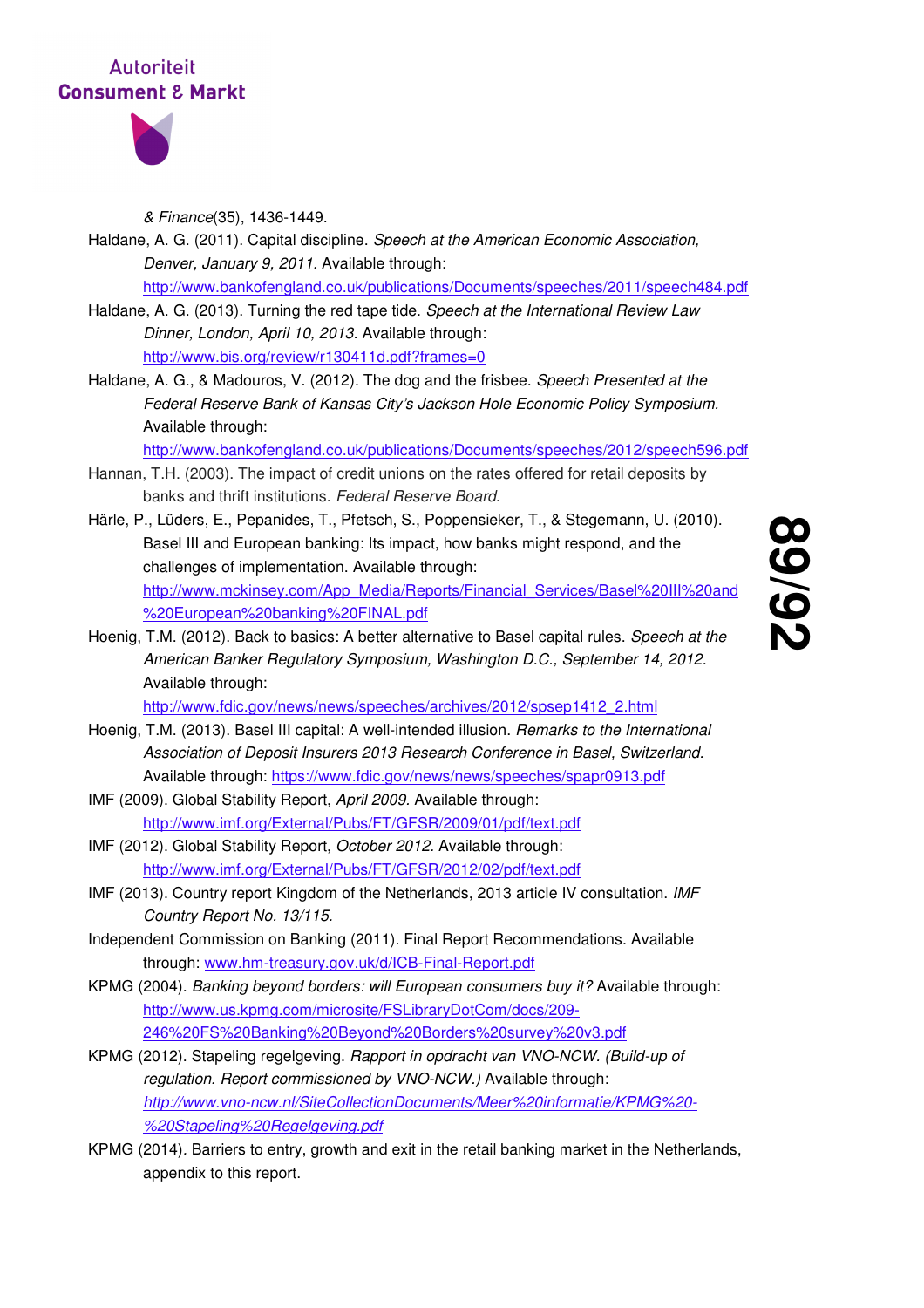

- Lyons, S. (2006). Measuring the Benefits of Mobile Number Portability. Department of Economics Trinity College Dublin.
- Masera, R. (2012). Bank capital standards: A critical review. Financial Markets Group Research Centre, London School of Economics and Political Science.
- McAfee, R. Preston, Mialon, H. M., & Williams, M. A. (2004). When are sunk costs barriers to entry? Entry barriers in economic and antitrust analysis. AEA Papers and Proceedings, 94(2), 461-465.
- McKinsey (2006). Payment Services in the Netherlands: an analysis of revenues and costs for banks. Available through:

http://www.dnb.nl/en/binaries/Payments%20Services%20in%20the%20Netherlands\_tc m47-145628.pdf.

- Merler, S. (2014). Banking Union: Progresses and Problems. In Brussels Think Tank Dialogue, Banking Union and Beyond – Discussion Papers.
- Minister of Finance (2011). Najaarsnota 2011. (Autumn 2011 memorandum.) Letter to the House of Representatives BZ/2010/756M.
- Minister of Finance (2012). Consultatiereacties op rentemaatregelen Wijzigingsbesluit financiële markten 2013. (Feedback statements on interest rate measures in 2013 Financial Markets Amendment Decision.) Letter to the House of Representatives FM/2012/824 M.
- Minister of Finance (2013a). Rapport Commissie Structuur Nederlandse banken. (Report Committee on the Structure of Dutch banks.) Letter to the House of Representatives FM/2013/1233 M.
- Minister of Finance (2013b). Kabinetsreactie kredietunies. (Cabinet's response to credit unions.) Letter to the House of Representatives FM/2013/1645 U.
- Minister of Finance (2014). Voortgangsrapportage project afwikkelplannen. (Progress report wind-up plans project.) Letter to the House of Representatives FM/2014/187 M.
- Motta, M. (2004). Competition Policy: Theory and Practice. Cambridge University Press.
- Natixis (2014). The criticism levelled against the SRM is not (entirely) justified. Available through: http://cib.natixis.com/flushdoc.aspx?id=76257
- NIP Capital (2002). De invoering van nummerportabiliteit voor betaalrekeningen in Nederland. Bijlage III van het rapport 'Kosten noch moeite, drempels slechten voor switchende consument' van de MDW-werkgroep Overstapkosten. (The introduction of number portability for current accounts in the Netherlands. Appendix III to the report 'No costs nor efforts, levelling barriers for the switching consumer' by the Switching Costs MDW Working Group.)
- Nishiyama, Y. (2007). Are banks risk-averse? Eastern Economic Journal, 33(4), 471-490.
- NMa (2010). Visiedocument Toekomst Financiële Landschap. (Vision document on future of Financial Landscape.) https://www.acm.nl/nl/download/bijlage/?id=8069

NMa (2011). Sectorstudie Hypotheekmarkt – Een onderzoek naar de concurrentieomstandigheden op de Nederlandse hypotheekmarkt. (Sector study of mortgage market - an investigation into the conditions for the competition in the Dutch mortgage market.) Available through:

https://www.acm.nl/nl/publicaties/publicatie/7091/Sectorstudie-Hypotheekmarkt/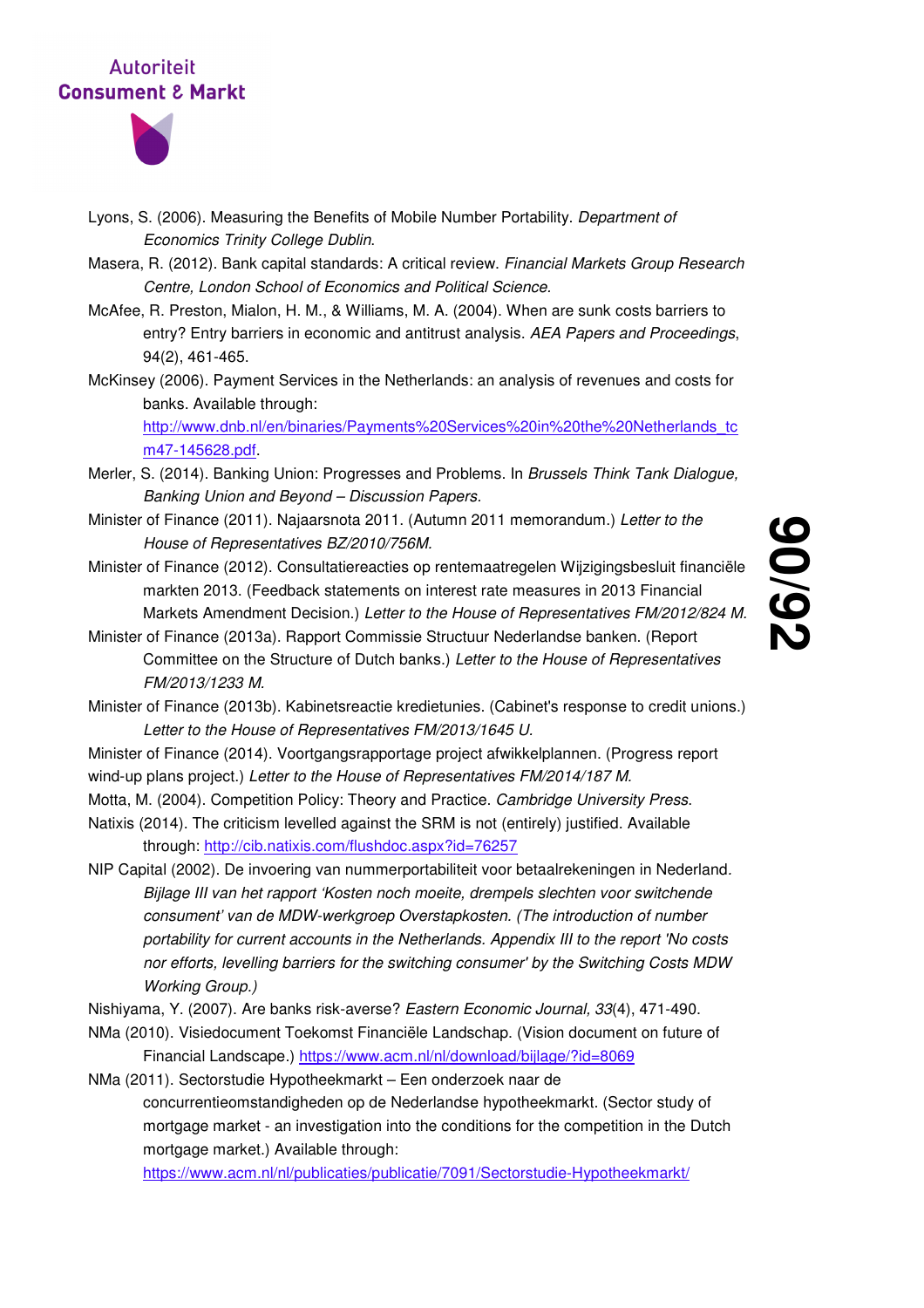

- Noss, J. & Sowerbutts, R. (2012). The implicit subsidy of banks. Bank of England, Financial Stability Paper No. 15.
- OECD (2006). Barriers to entry. OECD Policy Roundtable. DAF/COMP(2005)42
- OECD (2014). OECD Economic Surveys: Netherlands 2014. OECD Publishing.
- OFT (2003). Switching Costs. Economic Discussion Paper 5. Available through: http://www.oft.gov.uk/shared\_oft/reports/comp\_policy/oft655.pdf
- OFT (2008). Personal Current accounts in the UK. An OFT market study.
- OFT (2010). Review of barriers to entry, expansion and exit in retail banking. Office of Fair Trading (1282).
- Parlementaire Enquête Financieel Stelsel (2012) (2012 Parliamentary Inquiry into the Financial System). Available through:

http://tweedekamer.nl/kamerleden/commissies/pefs/rapport.jsp

- Plosser, C. I. (2013). Reducing financial fragility by ending too big to fail. Speech at the eight annual finance conference Boston College Carroll School of Management, Boston, MA. June 6, 2013. Available through: http://www.philadelphiafed.org/publications/speeches/plosser/2013/06-06-13\_reducingfinancial-fragility-by-ending-too-big-to-fail.pdf
- Council of the European Union (2013). Recommendation for a Council Recommendation on the Netherlands' 2013 national reform programme and delivering a Council opinion on the

Netherlands' stability programme for 2012-2017. EC COM(2013) 369 final.

- Sachs, A. (2010). Completeness, Interconnectedness and distribution of interbank exposures a parameterized analysis of the stability of financial networks. Deutsche Bundesbank Discussion Paper Series, 2(8).
- Santos, A.O. & Elliott, D. (2012). Estimating the costs of financial regulation. IMF Staff discussion note (SDN/12/11).
- Schich, S. & Lindh, S. (2012). Implicit Guarantees for Bank Debt: Where Do We Stand? OECD Journal: Financial Market Trends, vol. 2012 Issue 1.
- Schoenmaker, D. (2011). The Financial Trilemma. Economic Letters 111 (2011), 57-59.
- SEO (2008). Drempelvrees? (Initial hesitation?) Available through:

http://www.seo.nl/pagina/article/drempelvrees/

Slovik, P. (2011). Systemically Important Banks and Capital Regulation Challenges, OECD.

- Soussa, F. (2000). Financial stability and central banks, selected issues for financial safety nets and market discipline. Chapter Too Big to Fail: Moral Hazard and Unfair Competition? Centre for Central Banking Studies.
- Stern, G. & Feldman, R. (2004). Too Big To Fail The Hazards of Bank Bailouts. Washington, D.C.: Brookings Institution Press.
- Tokle, R.J. & Tokle, J.G. (2000) The influence of credit union and savings and loan competition on bank deposit rates in Idaho and Montana. Review of Industrial Organization 17(4). 427-439.
- Van Beers, N., Bijlsma, M., Gijsbert, T & Zwart, J. (2014). Cross-country insurance mechanisms

<u>ما</u> **/92**